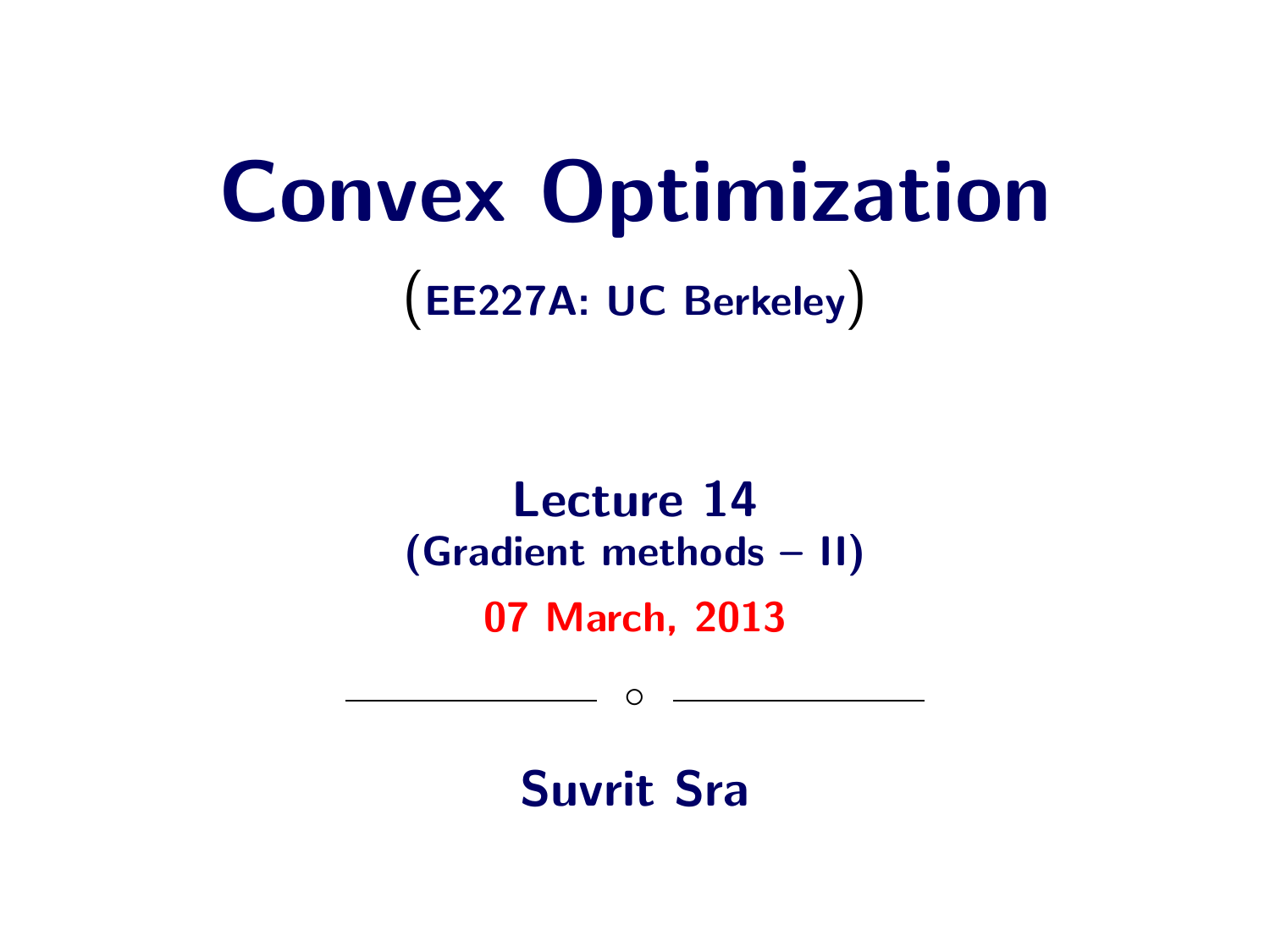## **Organizational**

- ♠ Take home midterm: will be released on 18th March 2013 on bSpace by 5pm; Solutions (typeset) due in class, 21st March, 2013 — no exceptions!
- ♠ Office hours: 2–4pm, Tuesday, 421 SDH (or by appointment)
- $\spadesuit$  1 page project outline due on  $3/14$ ♠ [Project page link \(clickable\)](http://people.kyb.tuebingen.mpg.de/suvrit/teach/ee227a/projects.html)
- $\spadesuit$  HW3 out on  $3/14$ ; due on  $4/02$
- $\spadesuit$  HW4 out on  $4/02$ ; due on  $4/16$
- $\spadesuit$  HW5 out on  $4/16$ ; due on  $4/30$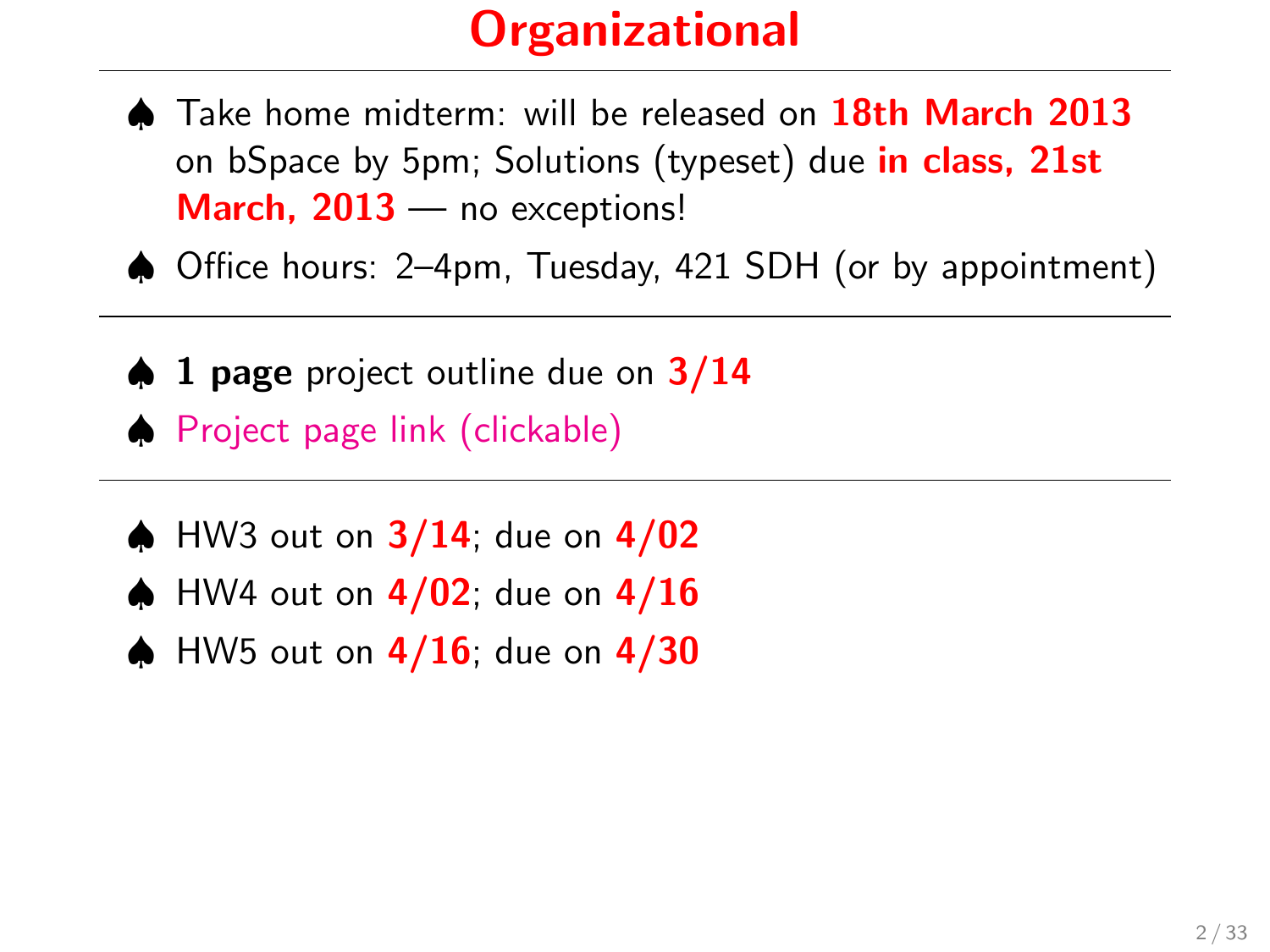# Convergence theory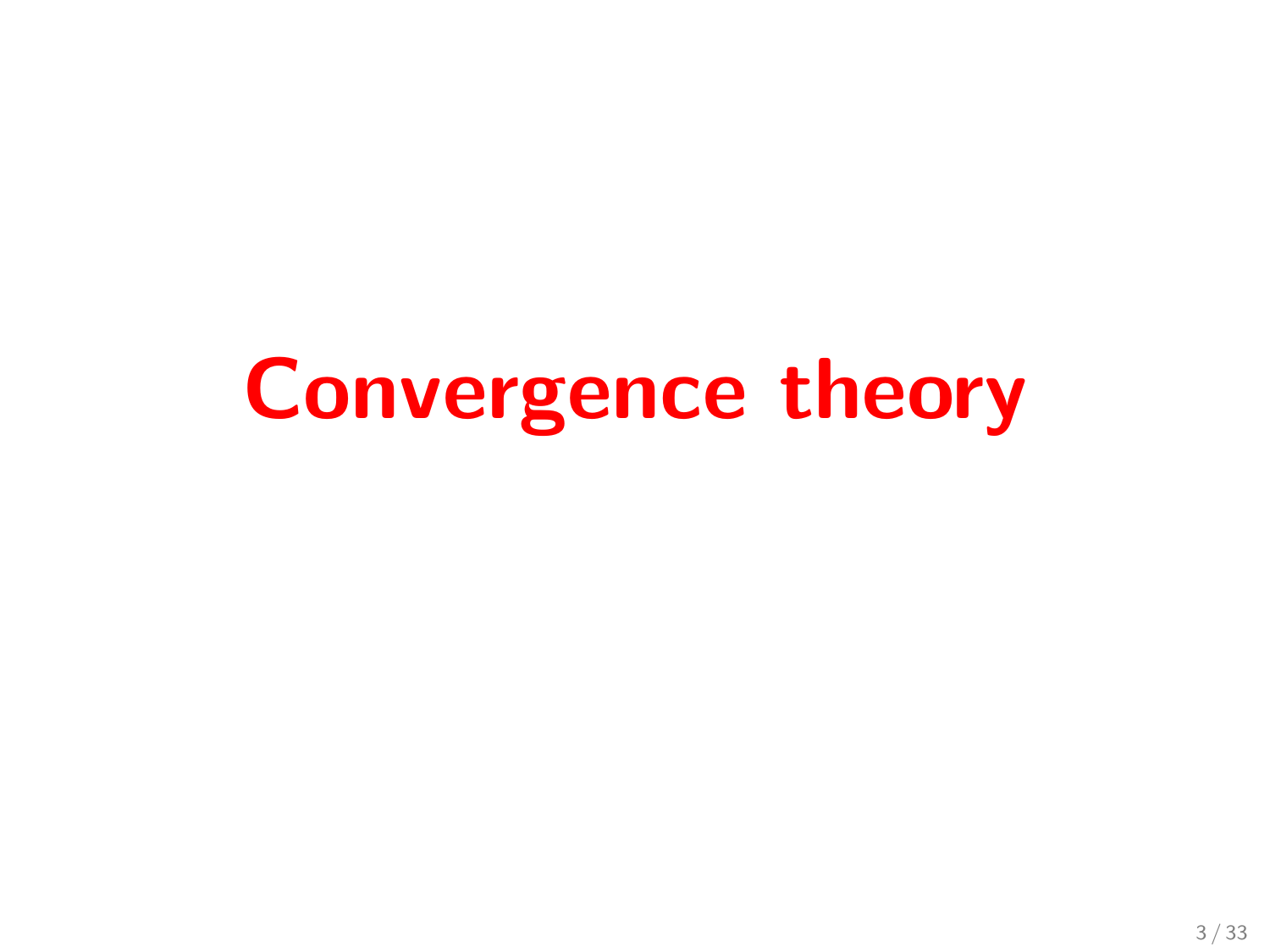$$
x^{k+1} = x^k - \alpha_k \nabla f(x^k), \quad k = 0, 1, \dots
$$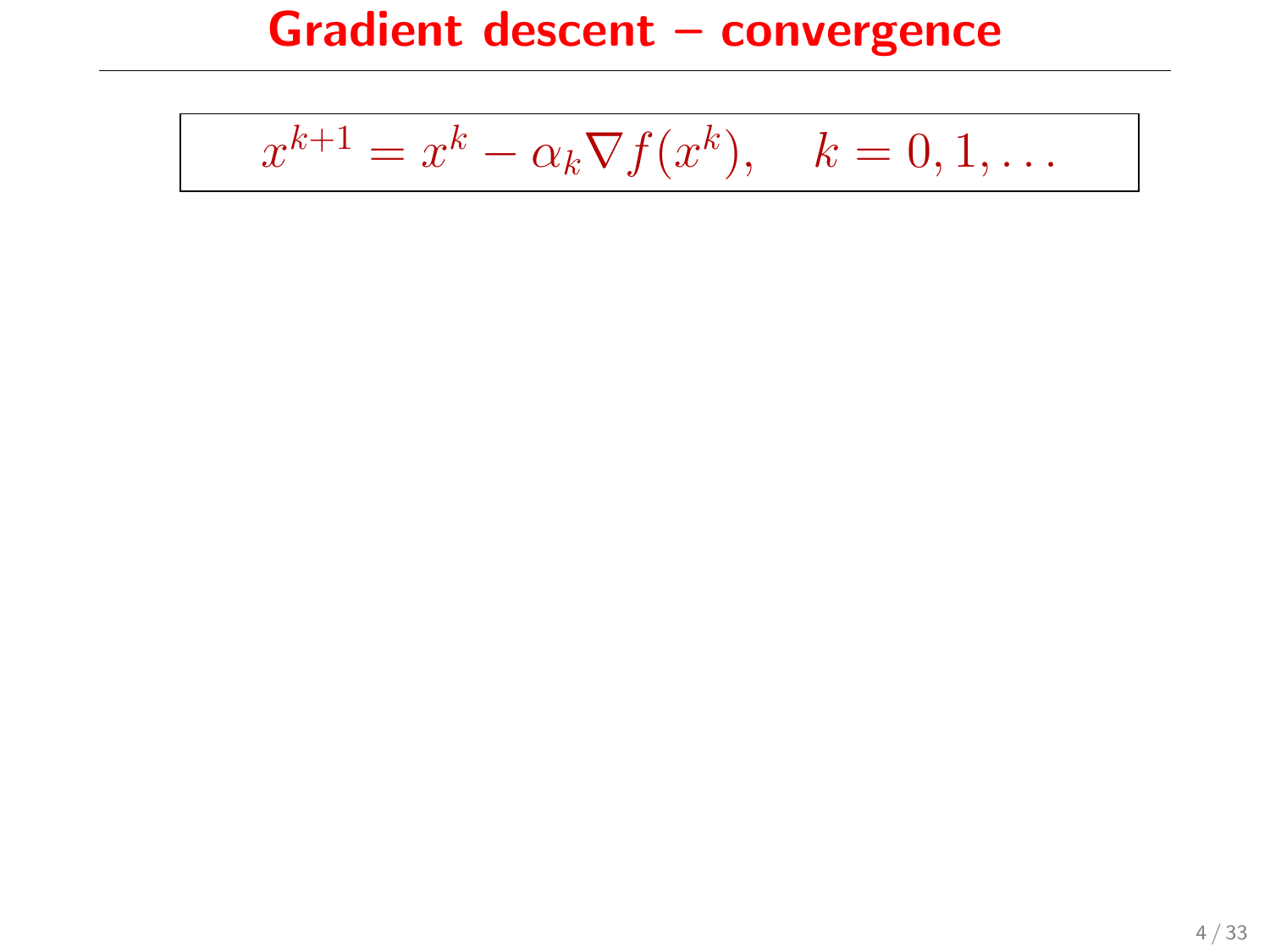$$
x^{k+1} = x^k - \alpha_k \nabla f(x^k), \quad k = 0, 1, \dots
$$

#### **Convergence**

**Theorem** 
$$
\|\nabla f(x^k)\|_2 \to 0
$$
 as  $k \to \infty$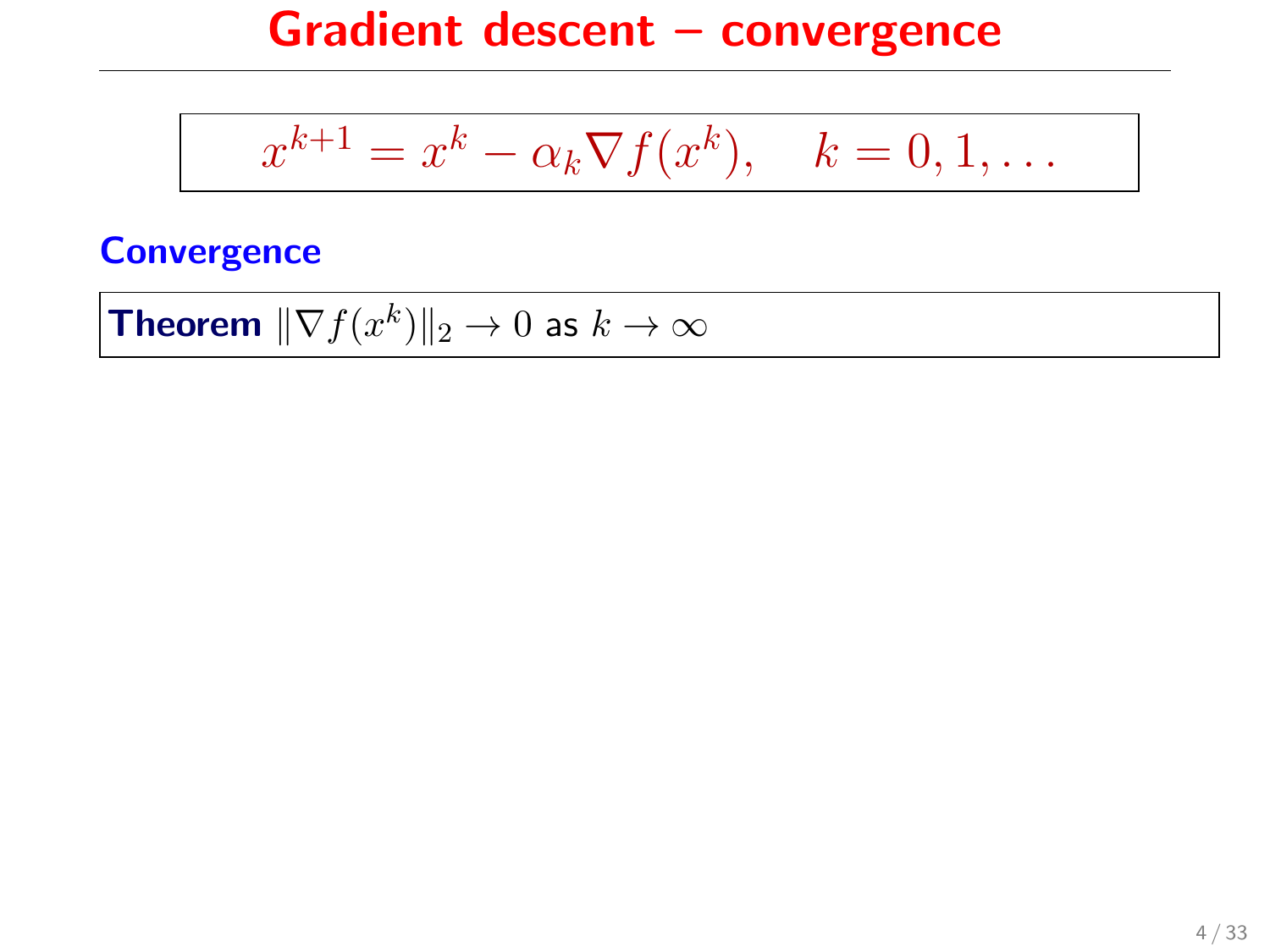$$
x^{k+1} = x^k - \alpha_k \nabla f(x^k), \quad k = 0, 1, \dots
$$

#### **Convergence**

**Theorem** 
$$
\|\nabla f(x^k)\|_2 \to 0
$$
 as  $k \to \infty$ 

#### Convergence rate with constant stepsize

**Theorem** Let  $f \in C_L^1$  and  $\{x^k\}$  be sequence generated as above, with  $\alpha_k = 1/L$ . Then,  $f(x^{T+1}) - f(x^*) = O(1/T)$ .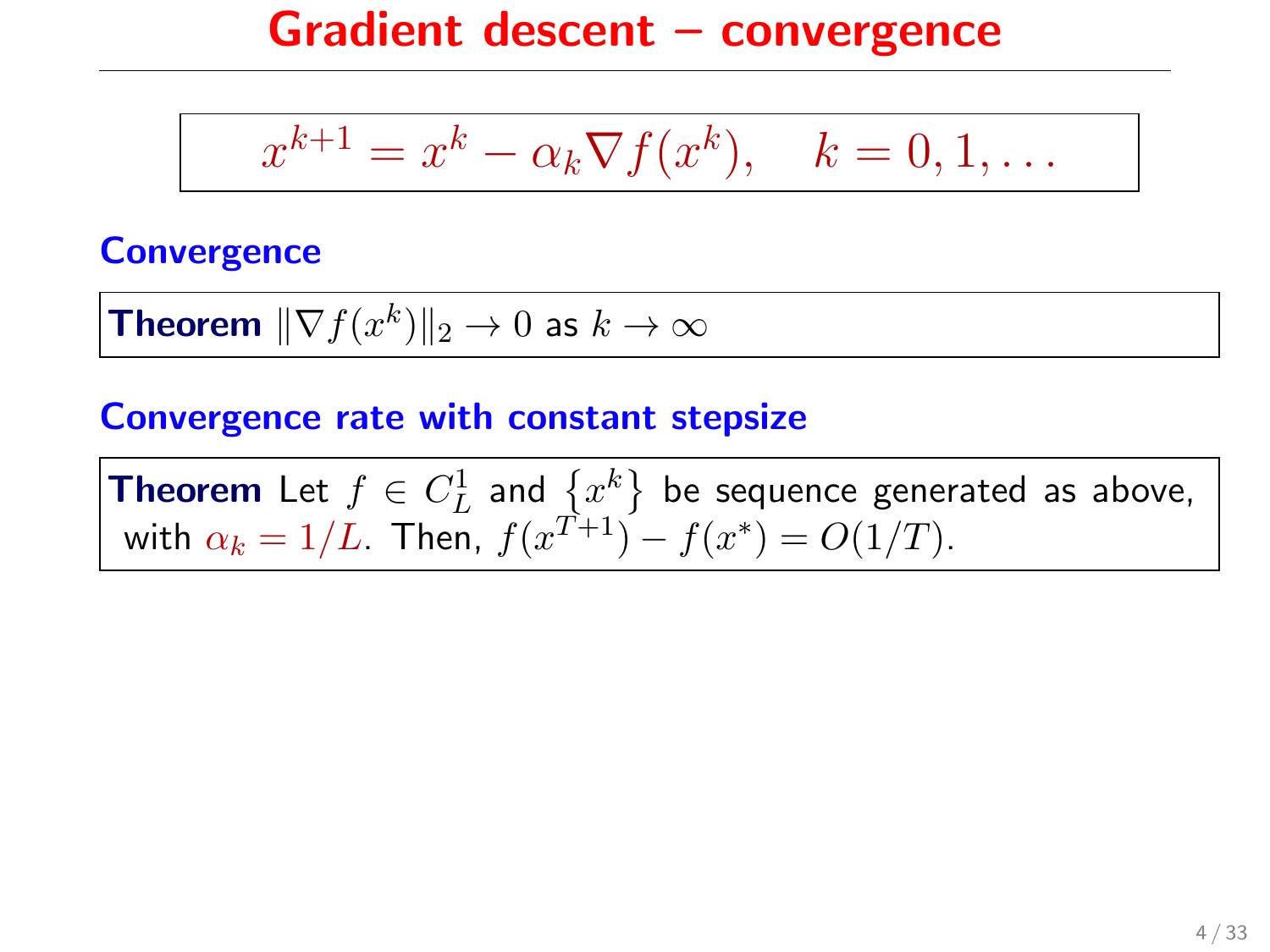Assumption: Lipschitz continuous gradient; denoted  $f\in C^1_L$  $\|\nabla f(x) - \nabla f(y)\|_2 \leq L\|x - y\|_2$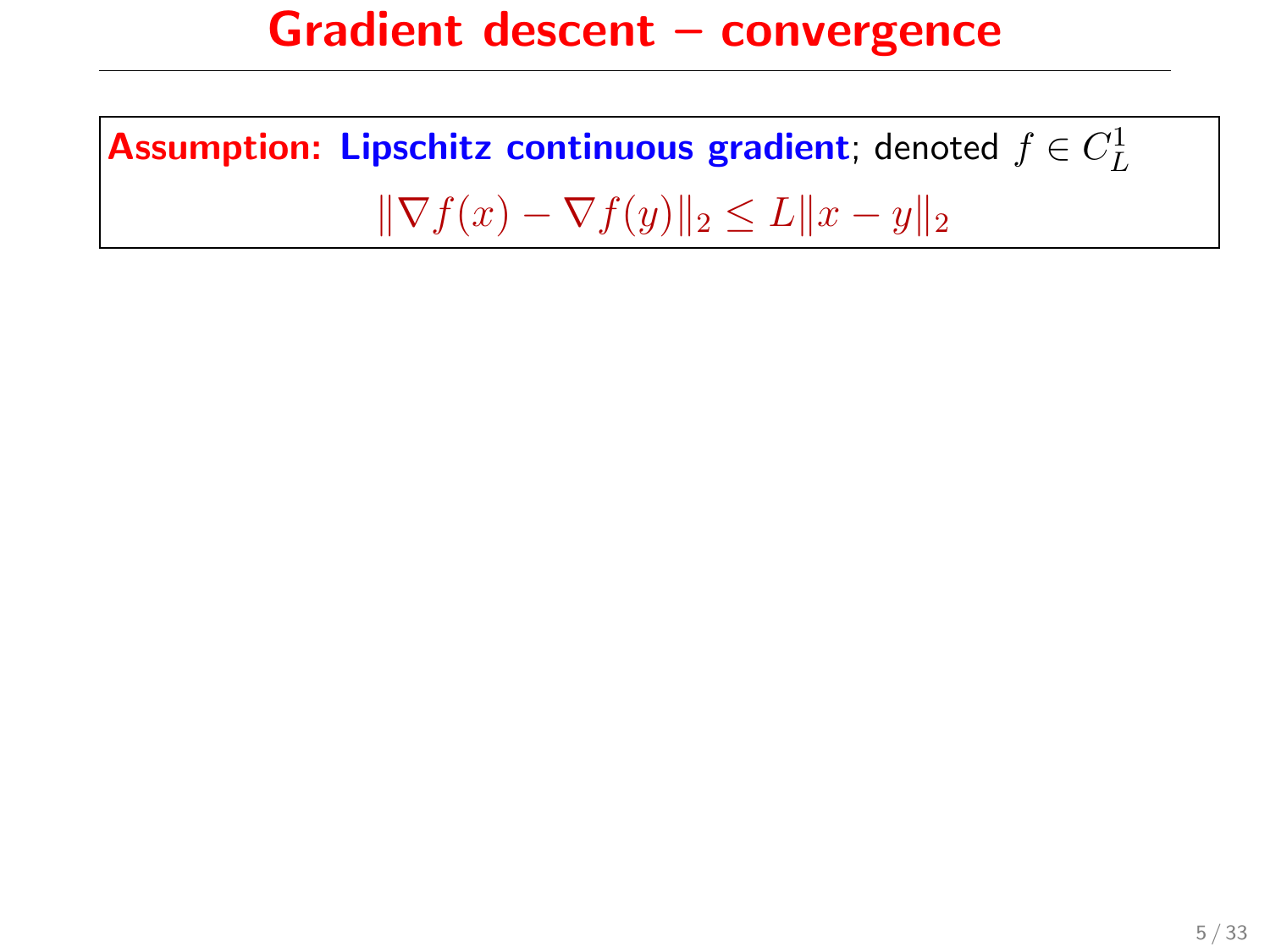Assumption: Lipschitz continuous gradient; denoted  $f\in C^1_L$  $\|\nabla f(x) - \nabla f(y)\|_2 \leq L \|x - y\|_2$ 

- ♣ Gradient vectors of closeby points are close to each other
- ♣ Objective function has "bounded curvature"
- **♦** Speed at which gradient varies is bounded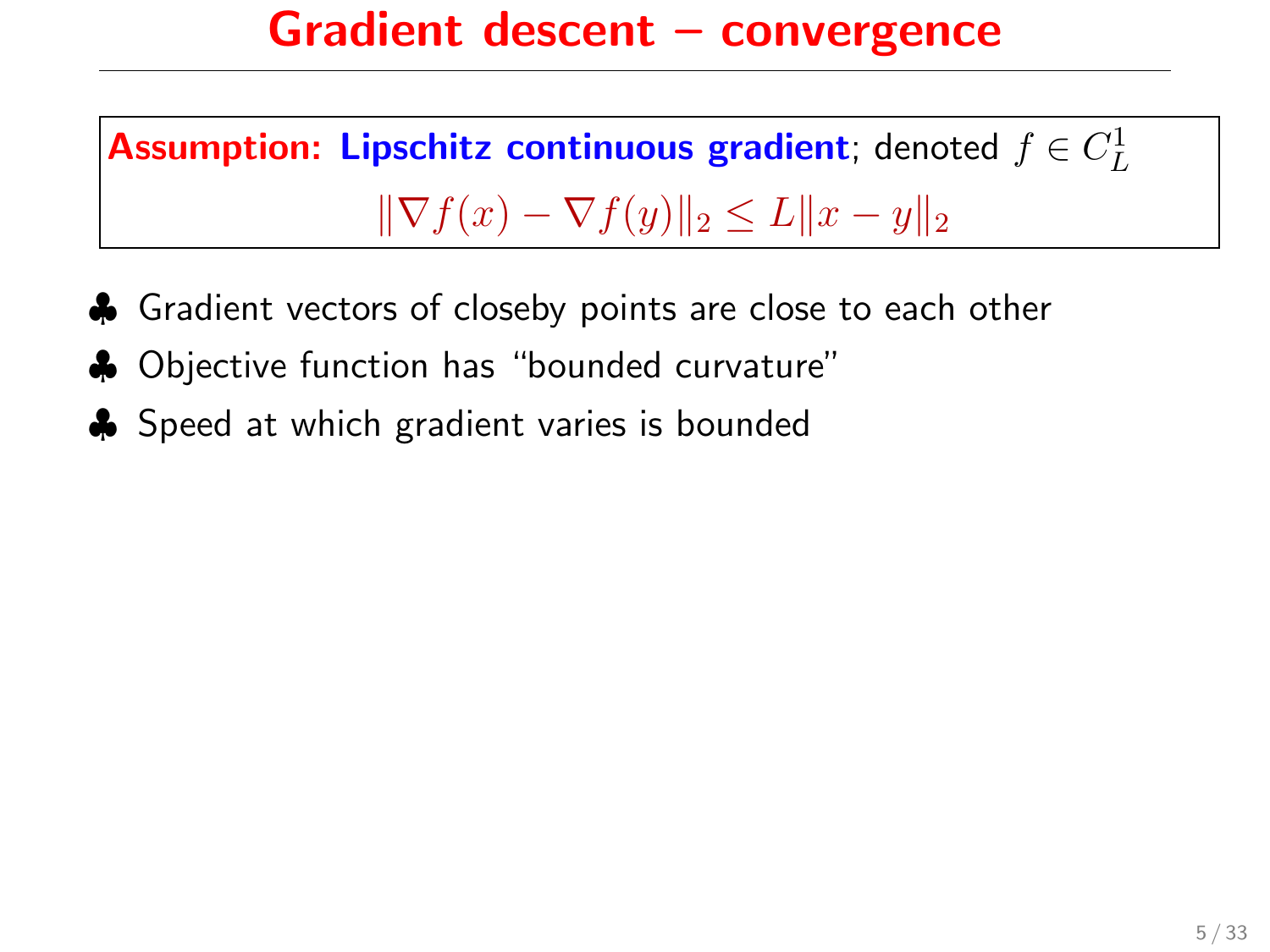Assumption: Lipschitz continuous gradient; denoted  $f\in C^1_L$  $\|\nabla f(x) - \nabla f(y)\|_2 \leq L \|x - y\|_2$ 

- ♣ Gradient vectors of closeby points are close to each other
- ♣ Objective function has "bounded curvature"
- **♦** Speed at which gradient varies is bounded

**Lemma** (Descent). Let 
$$
f \in C_L^1
$$
. Then,  
 $f(x) \le f(y) + \langle \nabla f(y), x - y \rangle + \frac{L}{2} ||x - y||_2^2$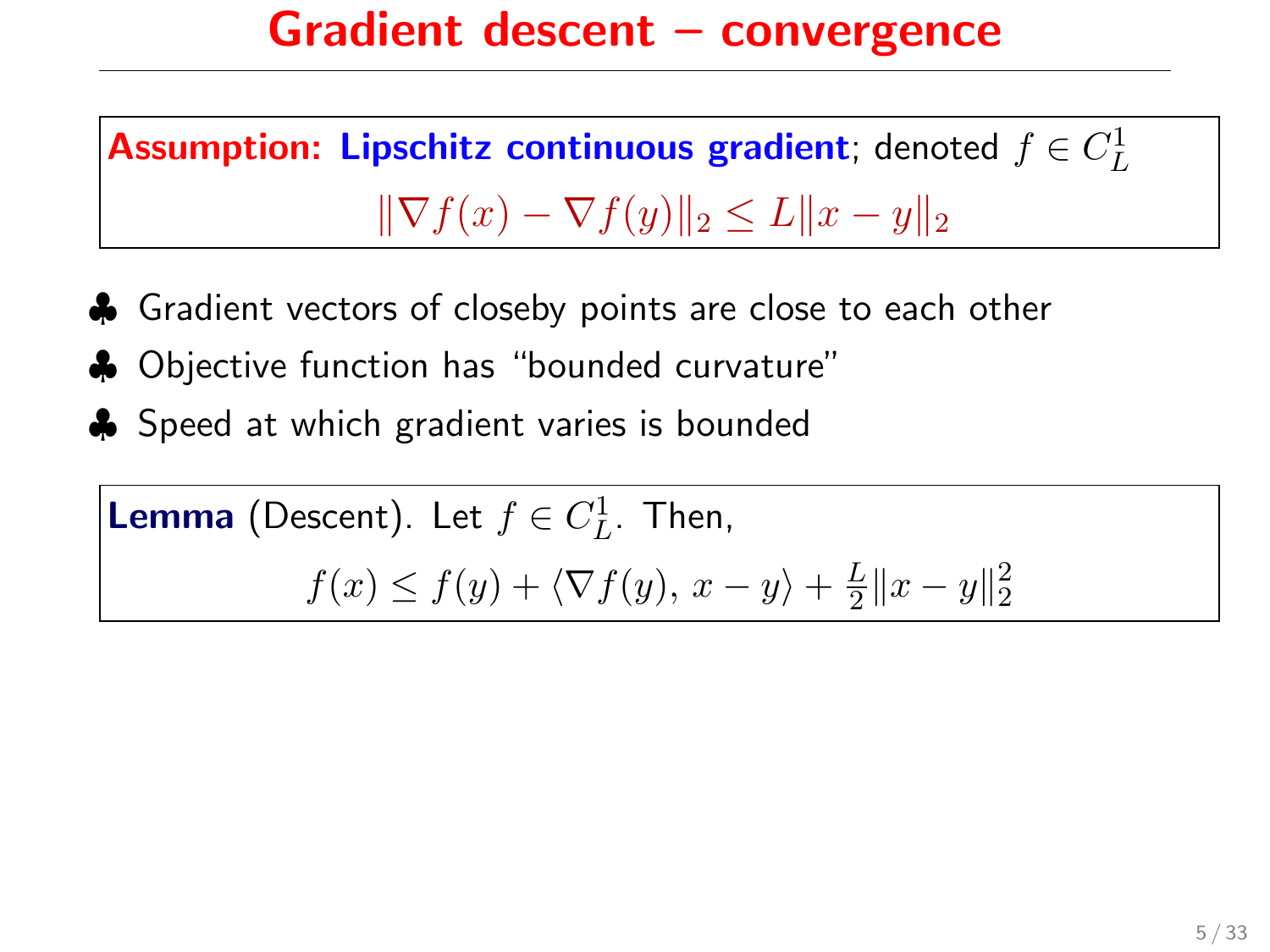**Coroll.** 1 If  $f \in C^1_L$ , and  $0 < \alpha_k < 2/L$ , then  $f(x^{k+1}) < f(x^k)$ 

 $f(x^{k+1}) \leq f(x^k) + \langle \nabla f(x^k), x^{k+1} - x^k \rangle + \frac{L}{2}$  $\frac{L}{2} \|x^{k+1} - x^k\|_2$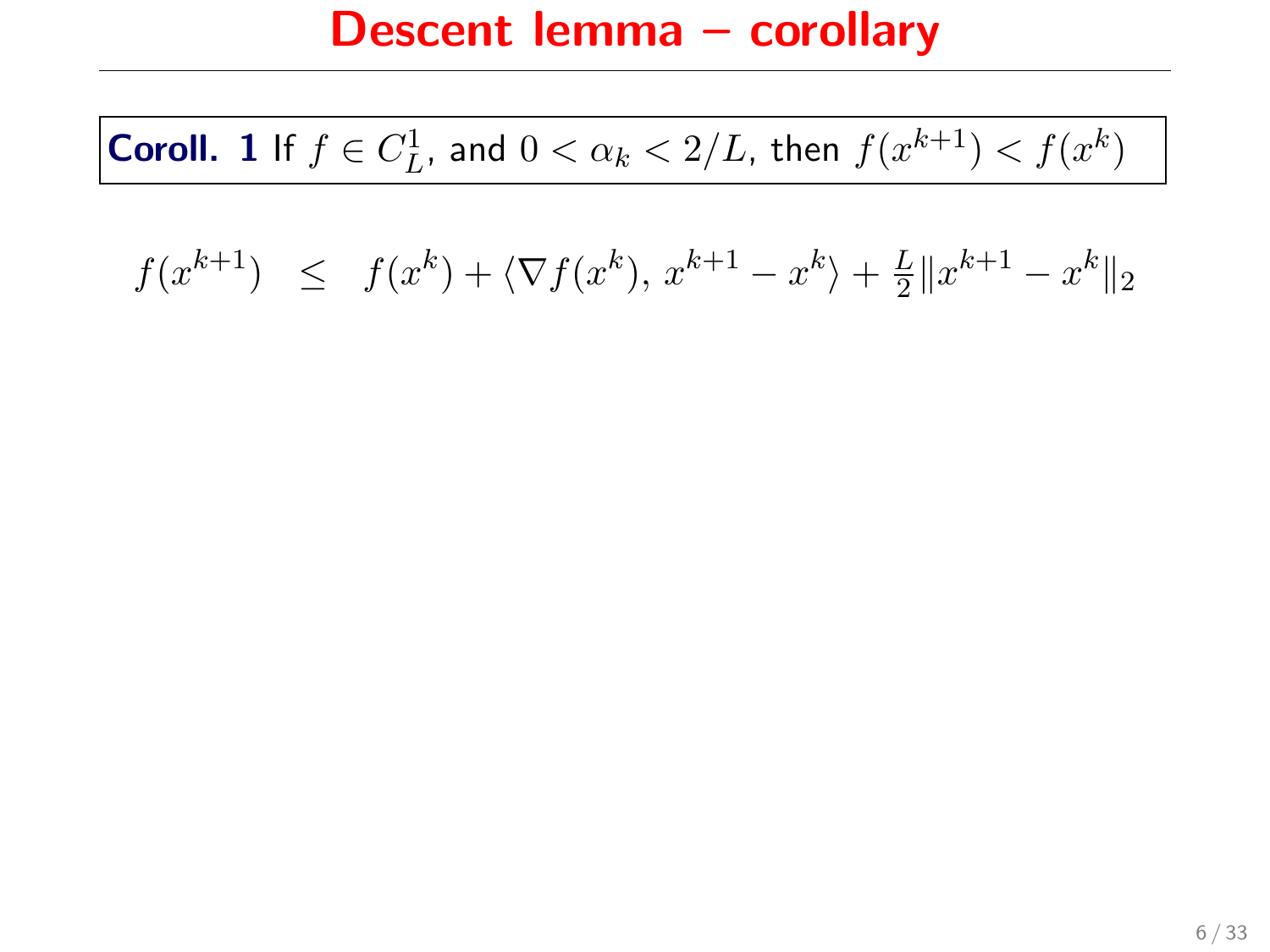**Coroll.** 1 If  $f \in C^1_L$ , and  $0 < \alpha_k < 2/L$ , then  $f(x^{k+1}) < f(x^k)$ 

$$
f(x^{k+1}) \leq f(x^k) + \langle \nabla f(x^k), x^{k+1} - x^k \rangle + \frac{L}{2} ||x^{k+1} - x^k||_2
$$
  
=  $f(x^k) - \alpha_k ||\nabla f(x^k)||_2^2 + \frac{\alpha_k^2 L}{2} ||\nabla f(x^k)||_2^2$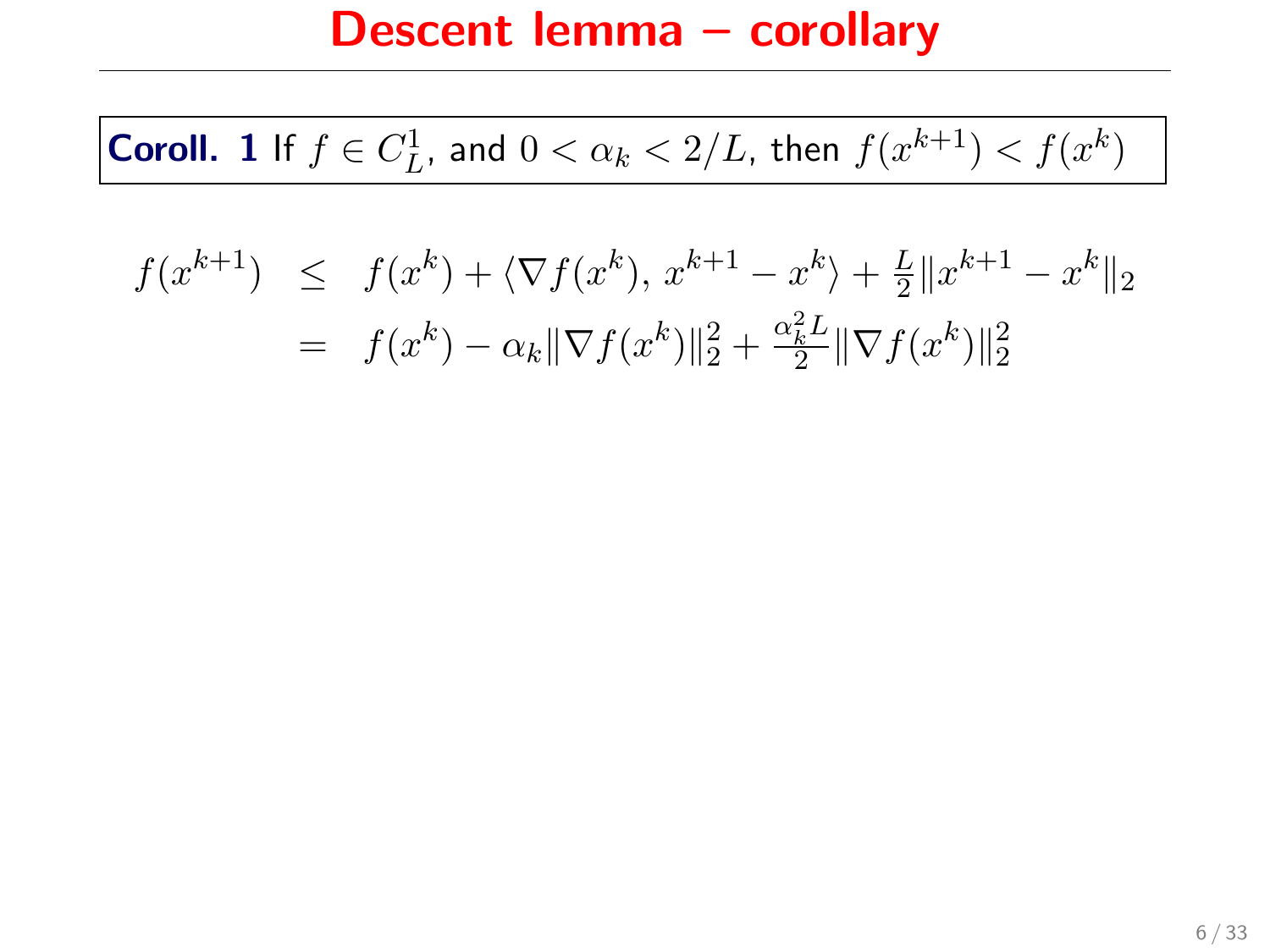**Coroll.** 1 If  $f \in C^1_L$ , and  $0 < \alpha_k < 2/L$ , then  $f(x^{k+1}) < f(x^k)$ 

$$
f(x^{k+1}) \leq f(x^k) + \langle \nabla f(x^k), x^{k+1} - x^k \rangle + \frac{L}{2} ||x^{k+1} - x^k||_2
$$
  
=  $f(x^k) - \alpha_k ||\nabla f(x^k)||_2^2 + \frac{\alpha_k^2 L}{2} ||\nabla f(x^k)||_2^2$   
=  $f(x^k) - \alpha_k (1 - \frac{\alpha_k}{2} L) ||\nabla f(x^k)||_2^2$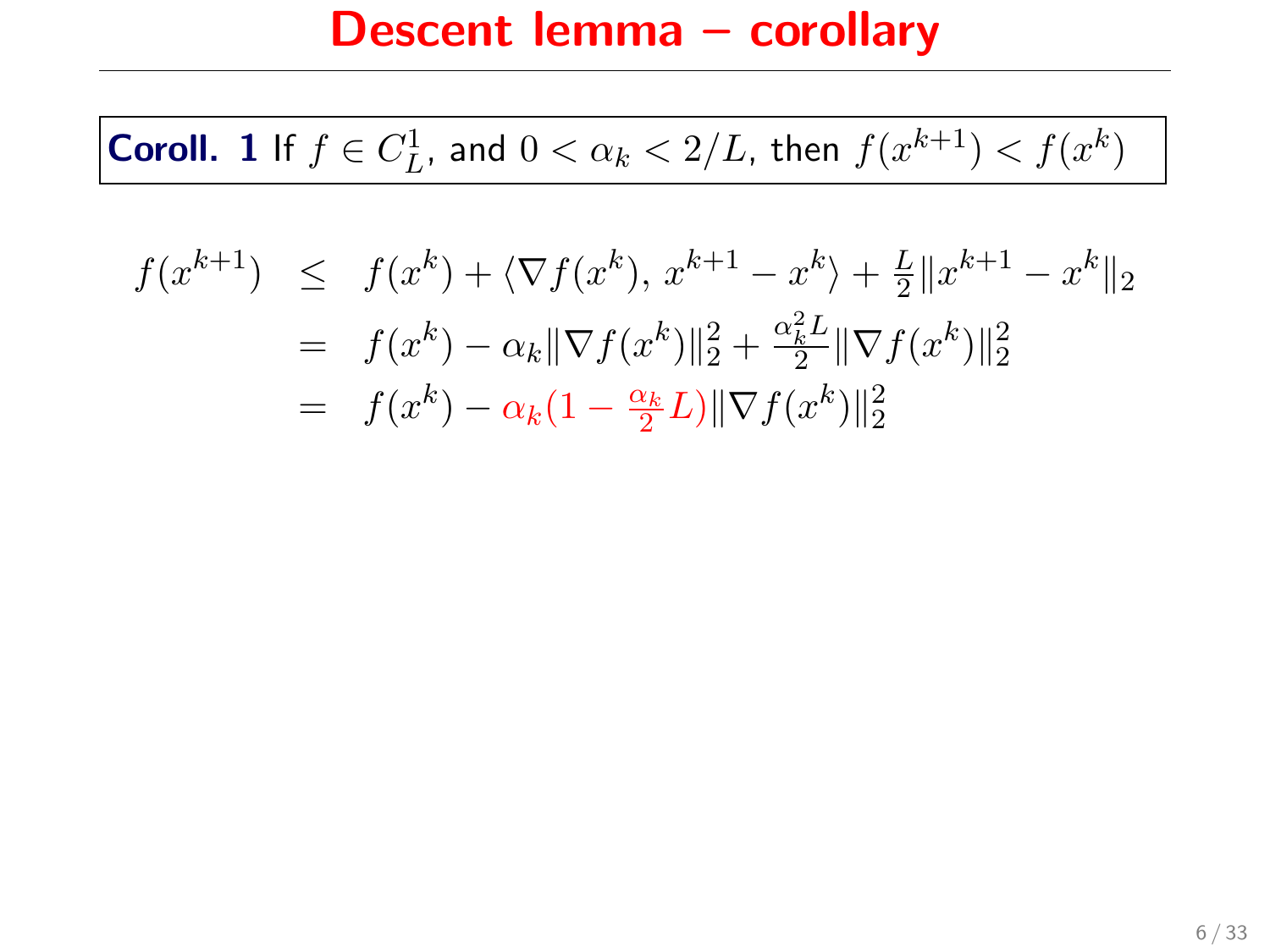**Coroll.** 1 If  $f \in C^1_L$ , and  $0 < \alpha_k < 2/L$ , then  $f(x^{k+1}) < f(x^k)$ 

$$
f(x^{k+1}) \leq f(x^k) + \langle \nabla f(x^k), x^{k+1} - x^k \rangle + \frac{L}{2} ||x^{k+1} - x^k||_2
$$
  
=  $f(x^k) - \alpha_k ||\nabla f(x^k)||_2^2 + \frac{\alpha_k^2 L}{2} ||\nabla f(x^k)||_2^2$   
=  $f(x^k) - \alpha_k (1 - \frac{\alpha_k}{2} L) ||\nabla f(x^k)||_2^2$ 

Thus, if  $\alpha_k < 2/L$  we have descent.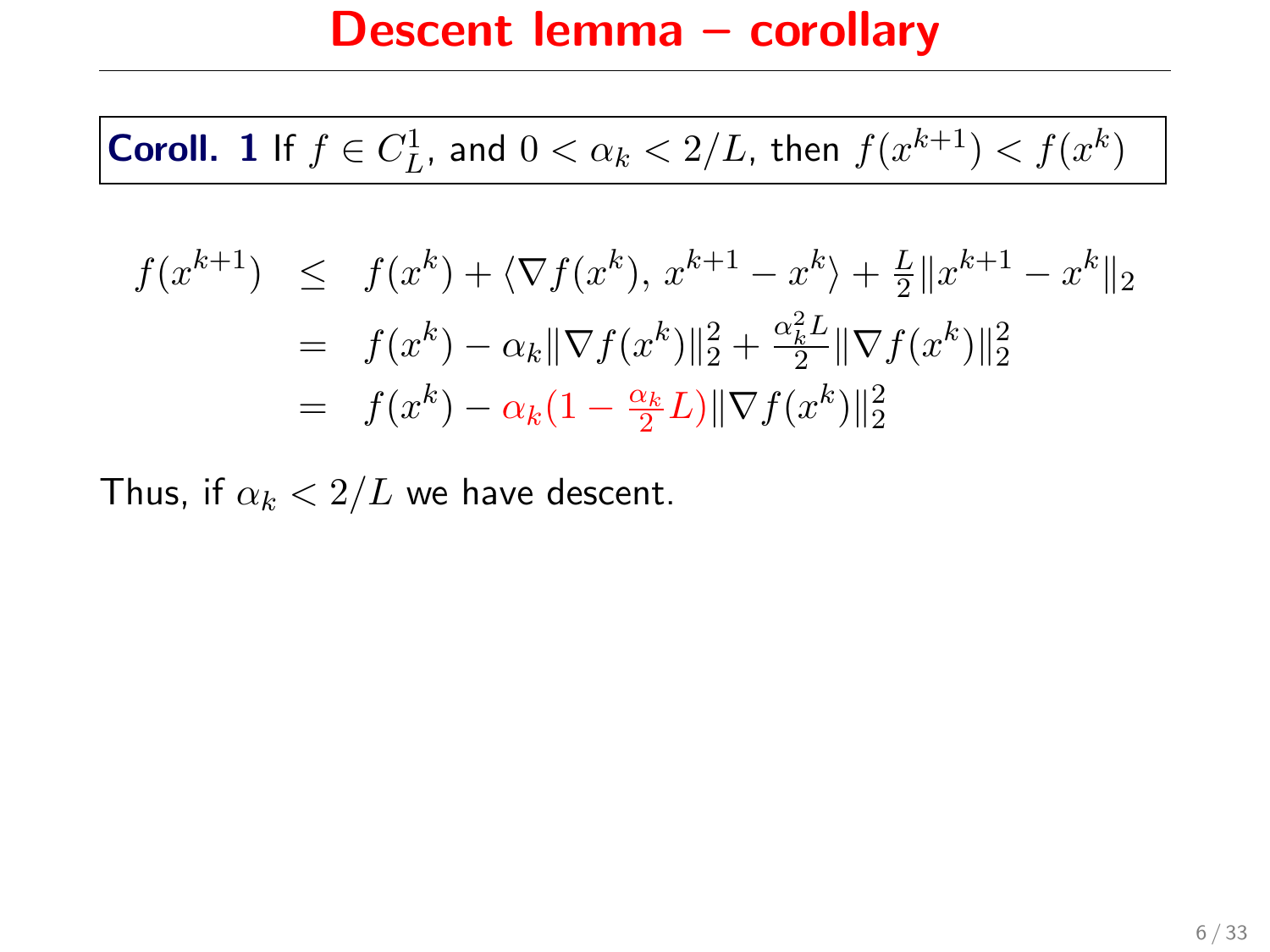**Coroll.** 1 If  $f \in C^1_L$ , and  $0 < \alpha_k < 2/L$ , then  $f(x^{k+1}) < f(x^k)$ 

$$
f(x^{k+1}) \leq f(x^k) + \langle \nabla f(x^k), x^{k+1} - x^k \rangle + \frac{L}{2} ||x^{k+1} - x^k||_2
$$
  
=  $f(x^k) - \alpha_k ||\nabla f(x^k)||_2^2 + \frac{\alpha_k^2 L}{2} ||\nabla f(x^k)||_2^2$   
=  $f(x^k) - \alpha_k (1 - \frac{\alpha_k}{2} L) ||\nabla f(x^k)||_2^2$ 

Thus, if  $\alpha_k < 2/L$  we have descent. Minimize over  $\alpha_k$  to get best bound: this yields  $\alpha_k = 1/L$ —we'll use this stepsize

$$
f(x^{k}) - f(x^{k+1}) \ge \alpha_k (1 - \frac{\alpha_k}{2}L) \|\nabla f(x^k)\|_2^2
$$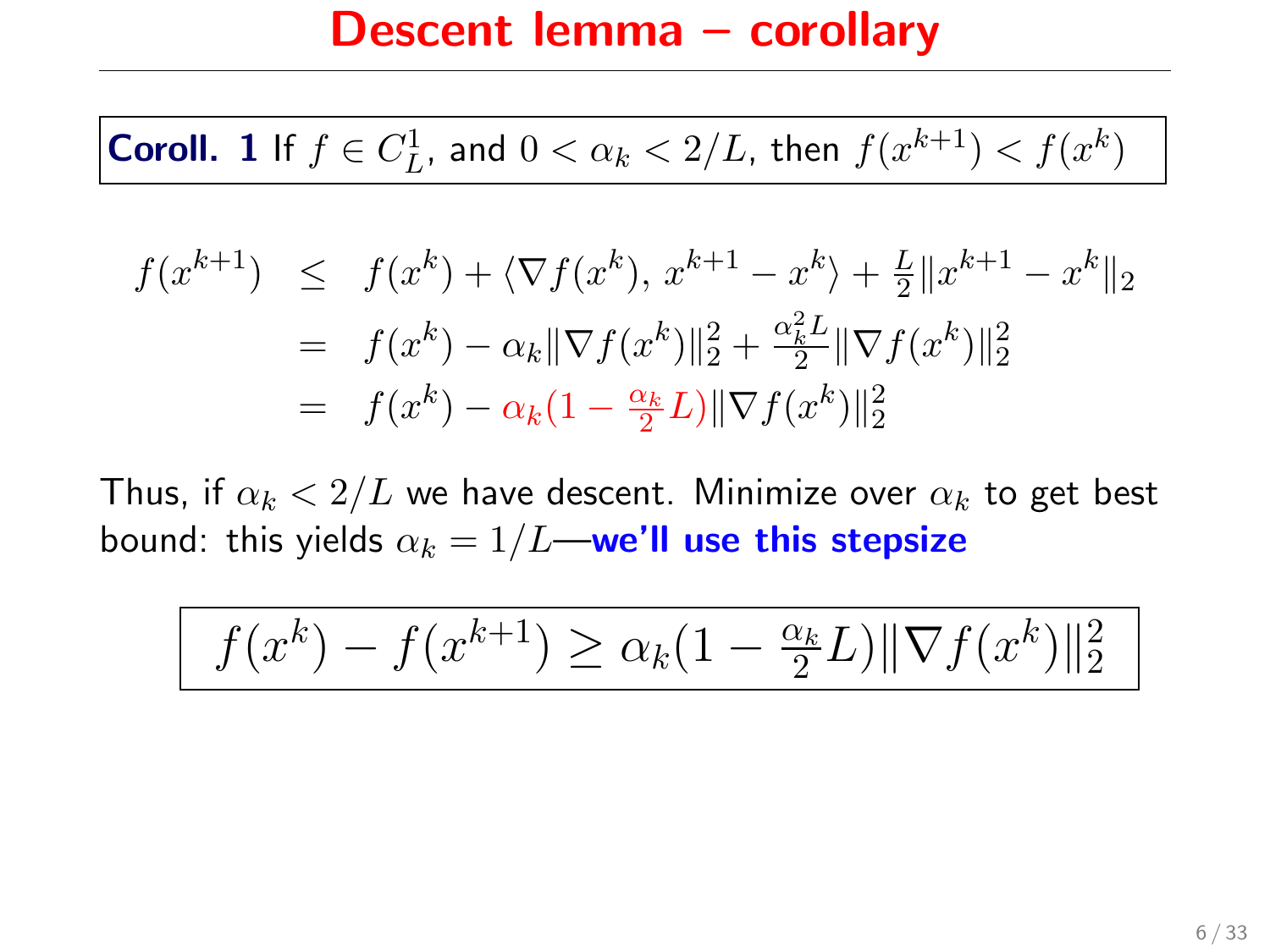$\blacktriangleright$  Let's write the descent corollary as

$$
f(x^k) - f(x^{k+1}) \ge \frac{c}{L} \|\nabla f(x^k)\|_2^2,
$$

 $(c = 1/2$  for  $\alpha_k = 1/L$ ; c has diff. value for other stepsize rules)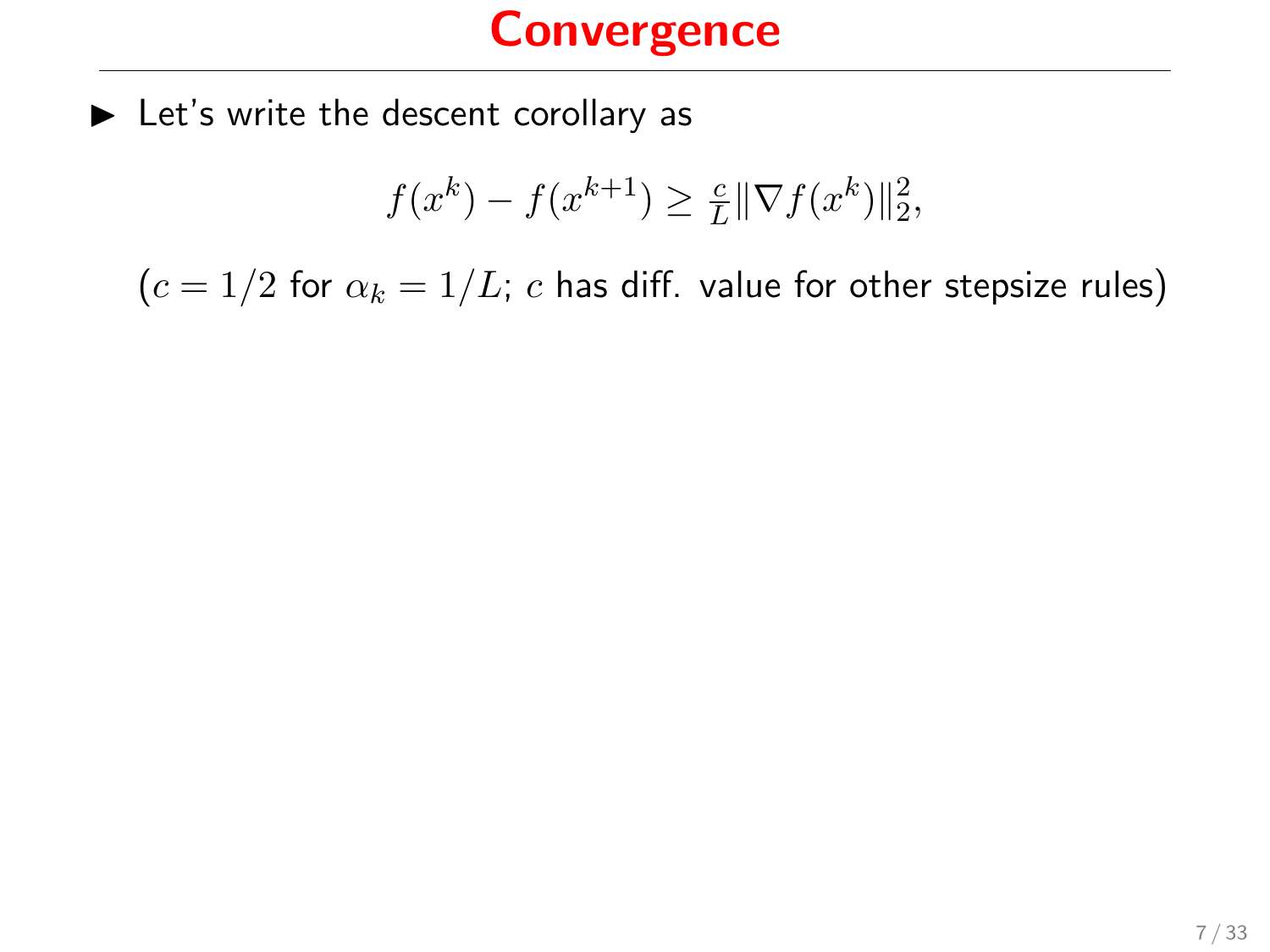$\blacktriangleright$  Let's write the descent corollary as

 $\sigma$ 

$$
f(x^k) - f(x^{k+1}) \ge \frac{c}{L} \|\nabla f(x^k)\|_2^2,
$$

 $(c = 1/2$  for  $\alpha_k = 1/L$ ; c has diff. value for other stepsize rules)

Sum up above inequalities for  $k = 0, 1, \ldots, T$  to obtain

$$
\frac{c}{L} \sum_{k=0}^{I} \|\nabla f(x^k)\|_2^2 \leq f(x^0) - f(x^{T+1})
$$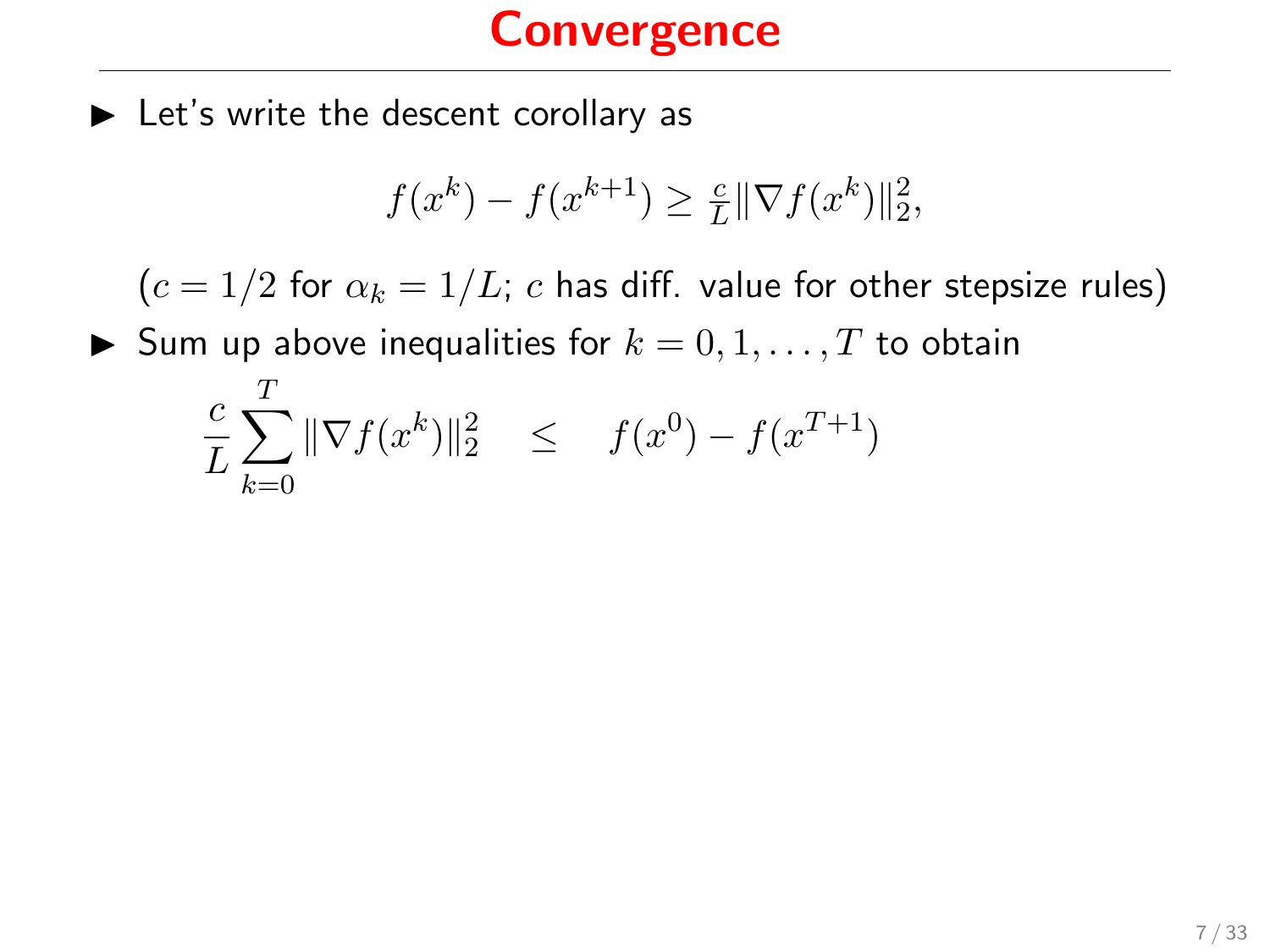$\blacktriangleright$  Let's write the descent corollary as

 $\sim$ 

$$
f(x^k) - f(x^{k+1}) \ge \frac{c}{L} \|\nabla f(x^k)\|_2^2,
$$

 $(c = 1/2$  for  $\alpha_k = 1/L$ ; c has diff. value for other stepsize rules)

Sum up above inequalities for  $k = 0, 1, \ldots, T$  to obtain

$$
\frac{c}{L} \sum_{k=0}^{T} \|\nabla f(x^k)\|_2^2 \leq f(x^0) - f(x^{T+1}) \leq f(x^0) - f^*
$$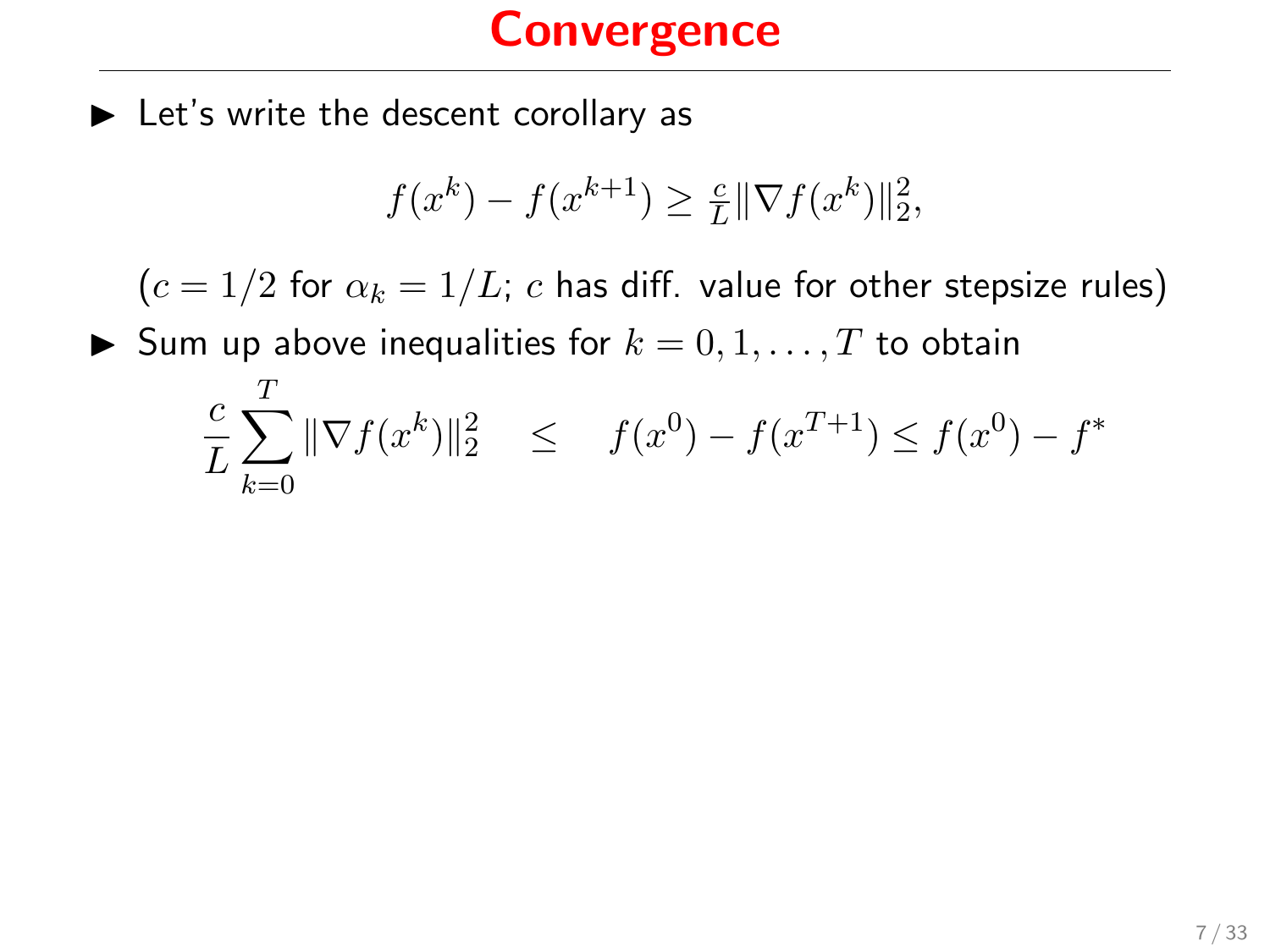$\blacktriangleright$  Let's write the descent corollary as

$$
f(x^k) - f(x^{k+1}) \ge \frac{c}{L} \|\nabla f(x^k)\|_2^2,
$$

 $(c = 1/2$  for  $\alpha_k = 1/L$ ; c has diff. value for other stepsize rules)

Sum up above inequalities for  $k = 0, 1, ..., T$  to obtain c L  $\sum$ T  $_{k=0}$  $\|\nabla f(x^k)\|_2^2 \leq f(x^0) - f(x^{T+1}) \leq f(x^0) - f^*$ 

► We assume  $f^*$  >  $-\infty$ , so rhs is some fixed positive constant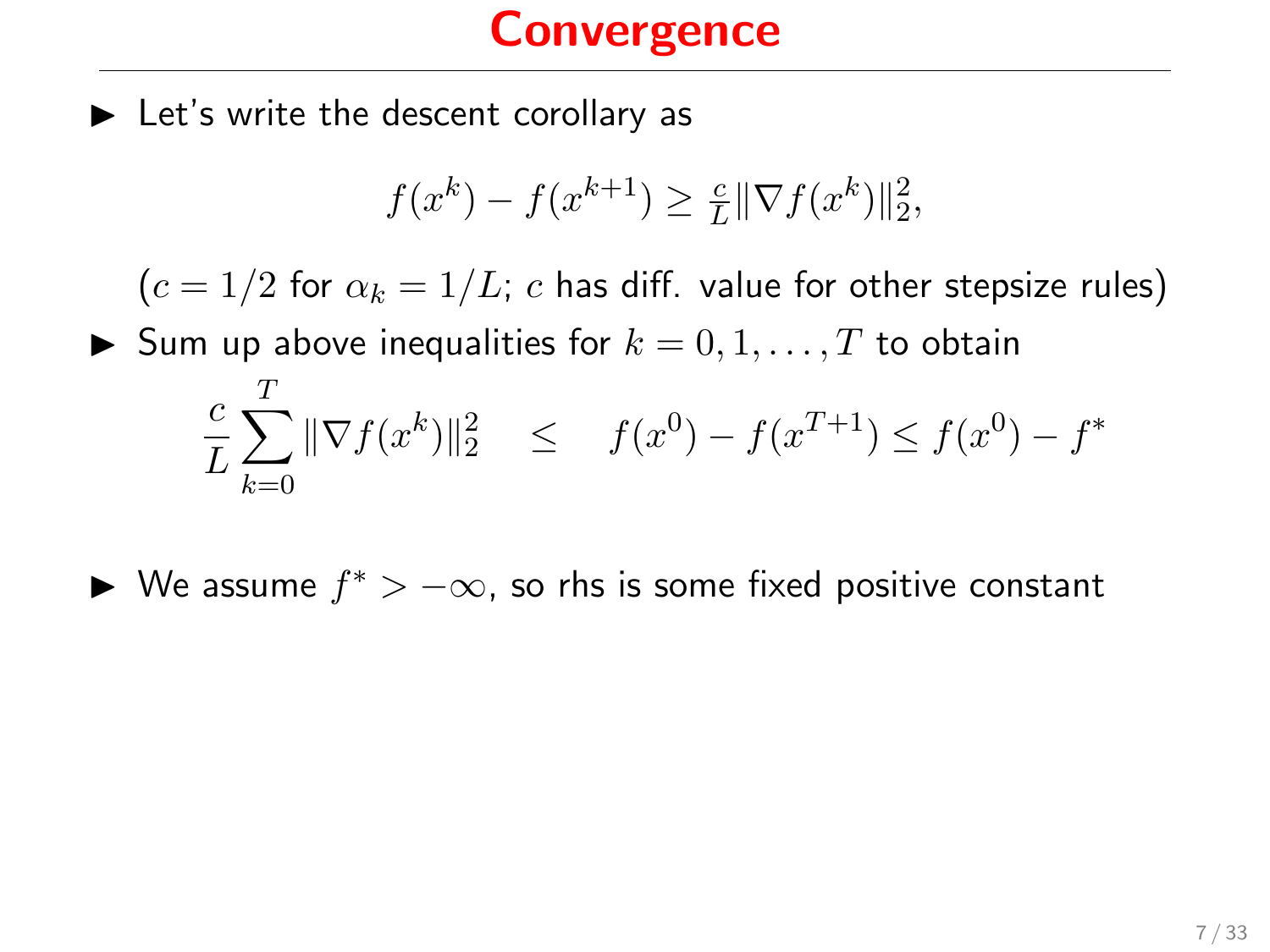$\blacktriangleright$  Let's write the descent corollary as

$$
f(x^k) - f(x^{k+1}) \ge \frac{c}{L} \|\nabla f(x^k)\|_2^2,
$$

 $(c = 1/2$  for  $\alpha_k = 1/L$ ; c has diff. value for other stepsize rules) Sum up above inequalities for  $k = 0, 1, \ldots, T$  to obtain

$$
\frac{c}{L} \sum_{k=0}^{T} \|\nabla f(x^k)\|_2^2 \leq f(x^0) - f(x^{T+1}) \leq f(x^0) - f^*
$$

- ► We assume  $f^*$  >  $-\infty$ , so rhs is some fixed positive constant
- $\blacktriangleright$  Thus, as  $k \to \infty$ , lhs must converge; thus  $\|\nabla f(x^k)\|_2 \to 0 \text{ as } k \to \infty.$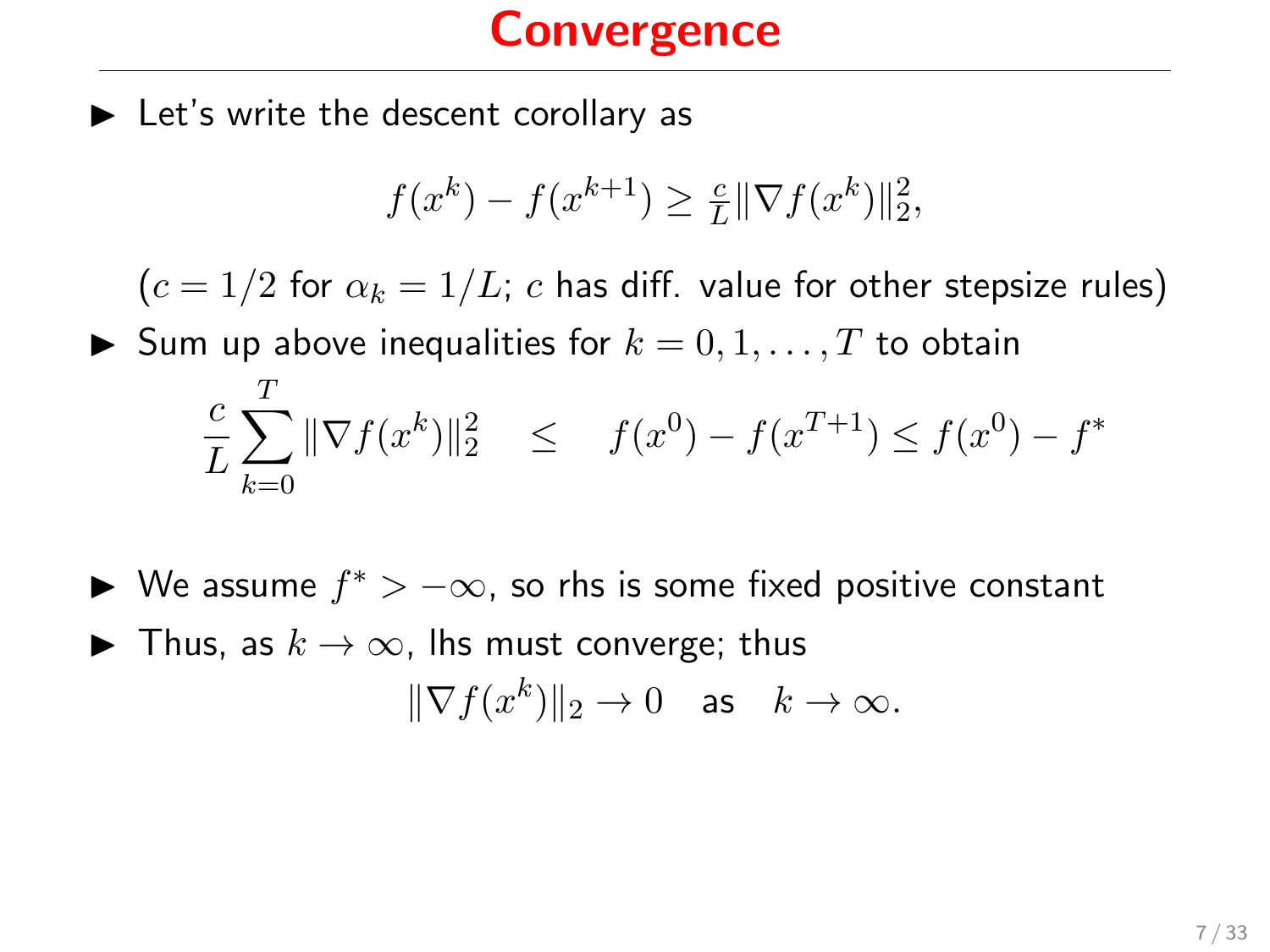$\blacktriangleright$  Let's write the descent corollary as

$$
f(x^k) - f(x^{k+1}) \ge \frac{c}{L} \|\nabla f(x^k)\|_2^2,
$$

 $(c = 1/2$  for  $\alpha_k = 1/L$ ; c has diff. value for other stepsize rules) Sum up above inequalities for  $k = 0, 1, \ldots, T$  to obtain

$$
\frac{c}{L} \sum_{k=0}^{T} \|\nabla f(x^k)\|_2^2 \leq f(x^0) - f(x^{T+1}) \leq f(x^0) - f^*
$$

- ► We assume  $f^*$  >  $-\infty$ , so rhs is some fixed positive constant
- ▶ Thus, as  $k \to \infty$ , lhs must converge; thus  $\|\nabla f(x^k)\|_2 \to 0 \text{ as } k \to \infty.$
- $\blacktriangleright$  Notice, we **did not require** f to be convex ...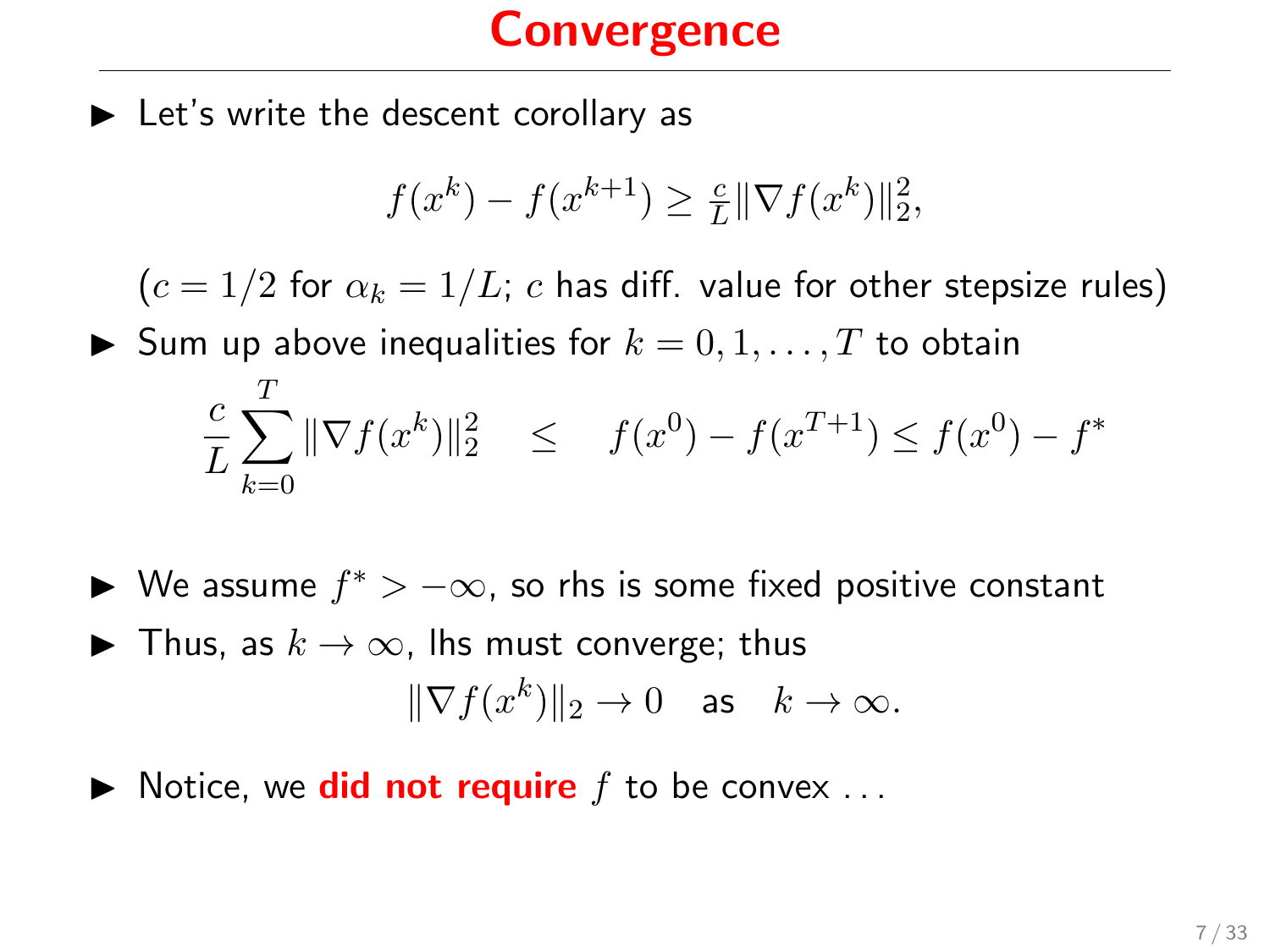#### Descent lemma – another corollary

**Corollary 2** If f is a **convex** function  $\in C_L^1$ , then

$$
\frac{1}{L} \|\nabla f(x) - \nabla f(y)\|_2^2 \le \langle \nabla f(x) - \nabla f(y), x - y \rangle,
$$

**Exercise:** Prove this corollary.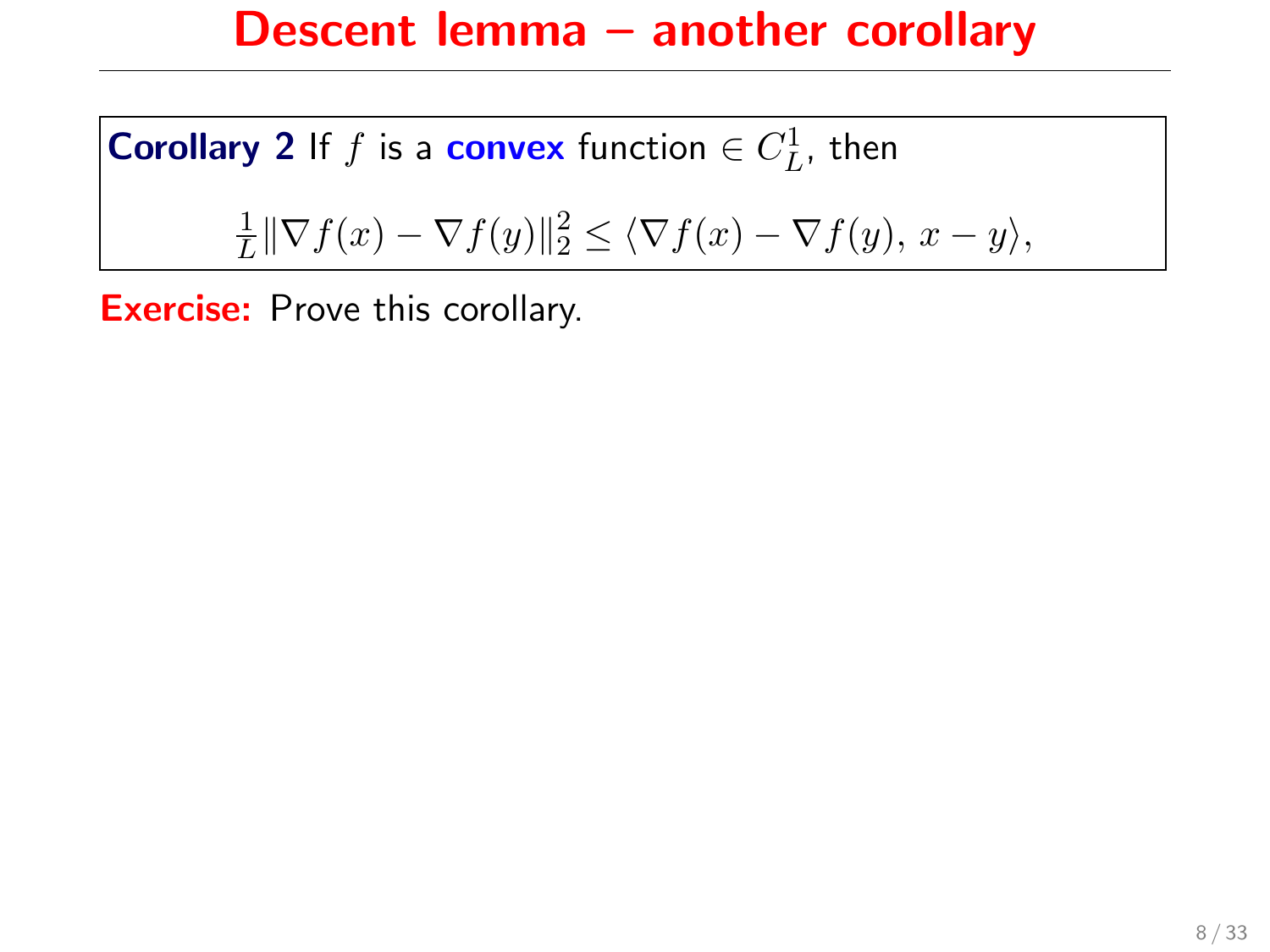- $\star$  Let  $\alpha_k = 1/L$
- $\star$  Shorthand notation  $g^k = \nabla f(x^k)$ ,  $g^* = \nabla f(x^*)$
- ★ Let  $r_k := \|x^k x^*\|_2$  (distance to optimum)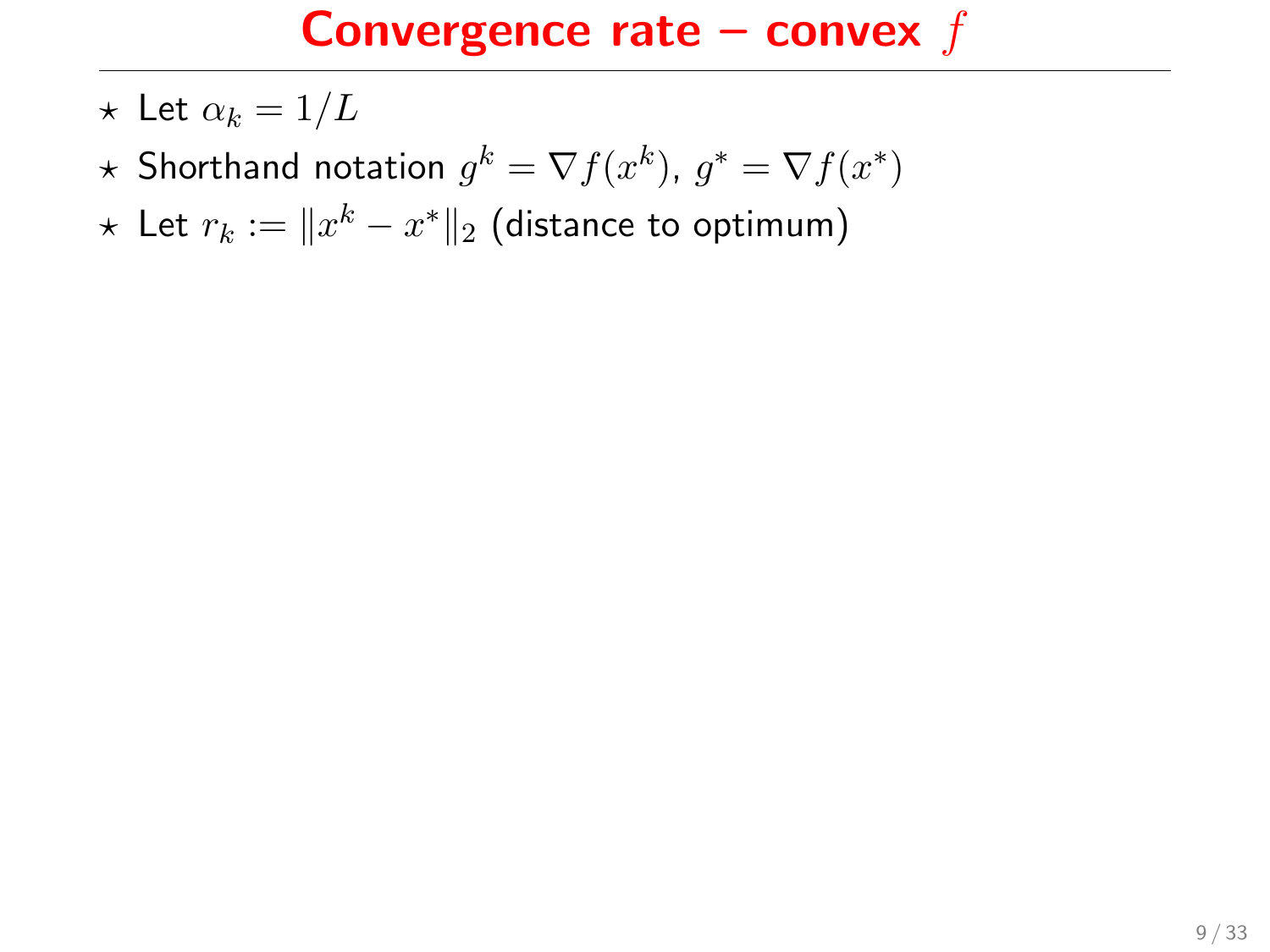- $\star$  Let  $\alpha_k = 1/L$
- $\star$  Shorthand notation  $g^k = \nabla f(x^k)$ ,  $g^* = \nabla f(x^*)$
- ★ Let  $r_k := \|x^k x^*\|_2$  (distance to optimum)

**Lemma** Distance to min shrinks monotonically;  $r_{k+1} \leq r_k$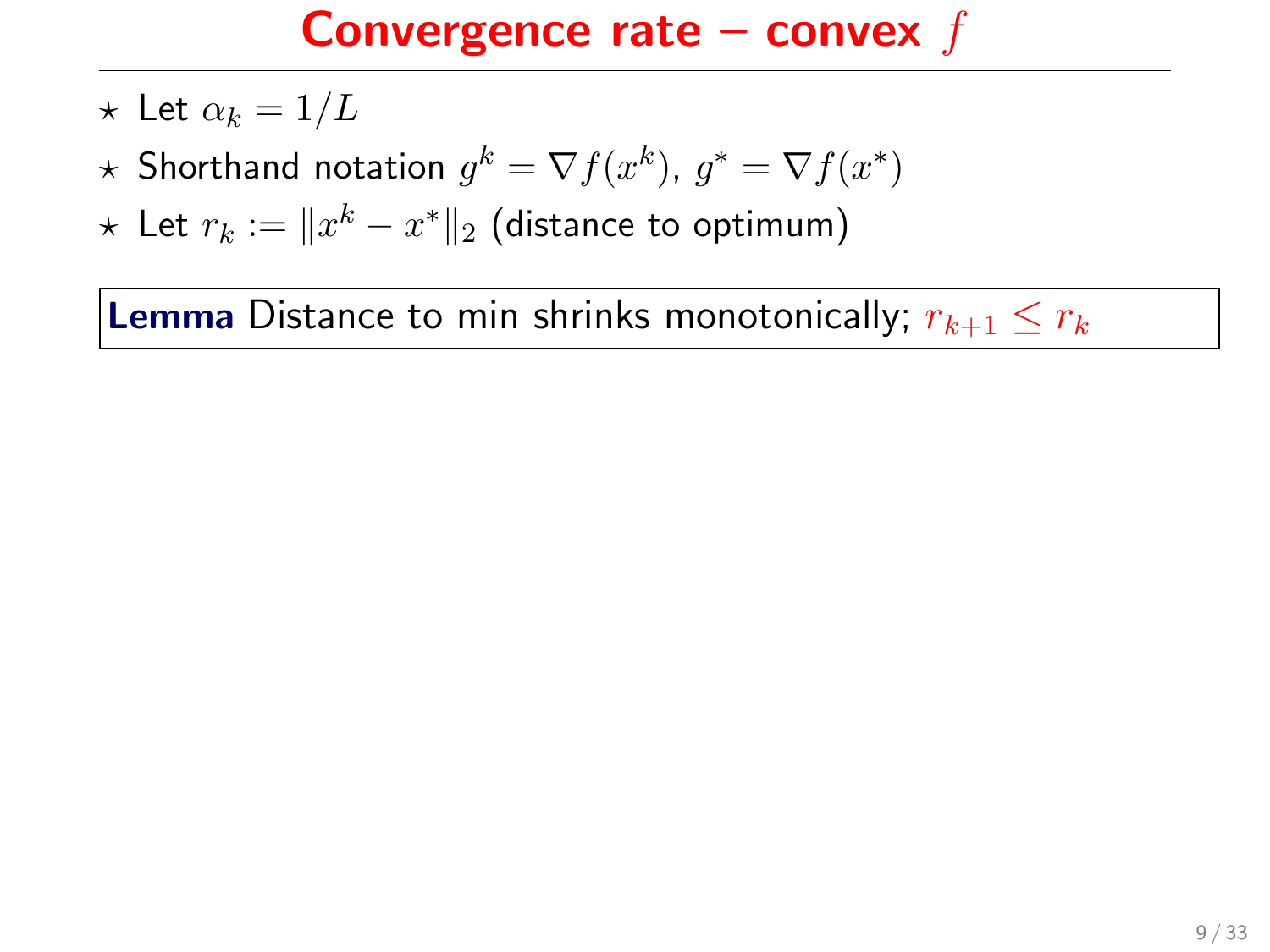- $\star$  Let  $\alpha_k = 1/L$
- $\star$  Shorthand notation  $g^k = \nabla f(x^k)$ ,  $g^* = \nabla f(x^*)$
- ★ Let  $r_k := \|x^k x^*\|_2$  (distance to optimum)

**Lemma** Distance to min shrinks monotonically;  $r_{k+1} \leq r_k$ 

*Proof.* Descent lemma implies that:  $f(x^{k+1}) \le f(x^k) - \frac{1}{2l}$  $\frac{1}{2L} \|g^k\|_2^2$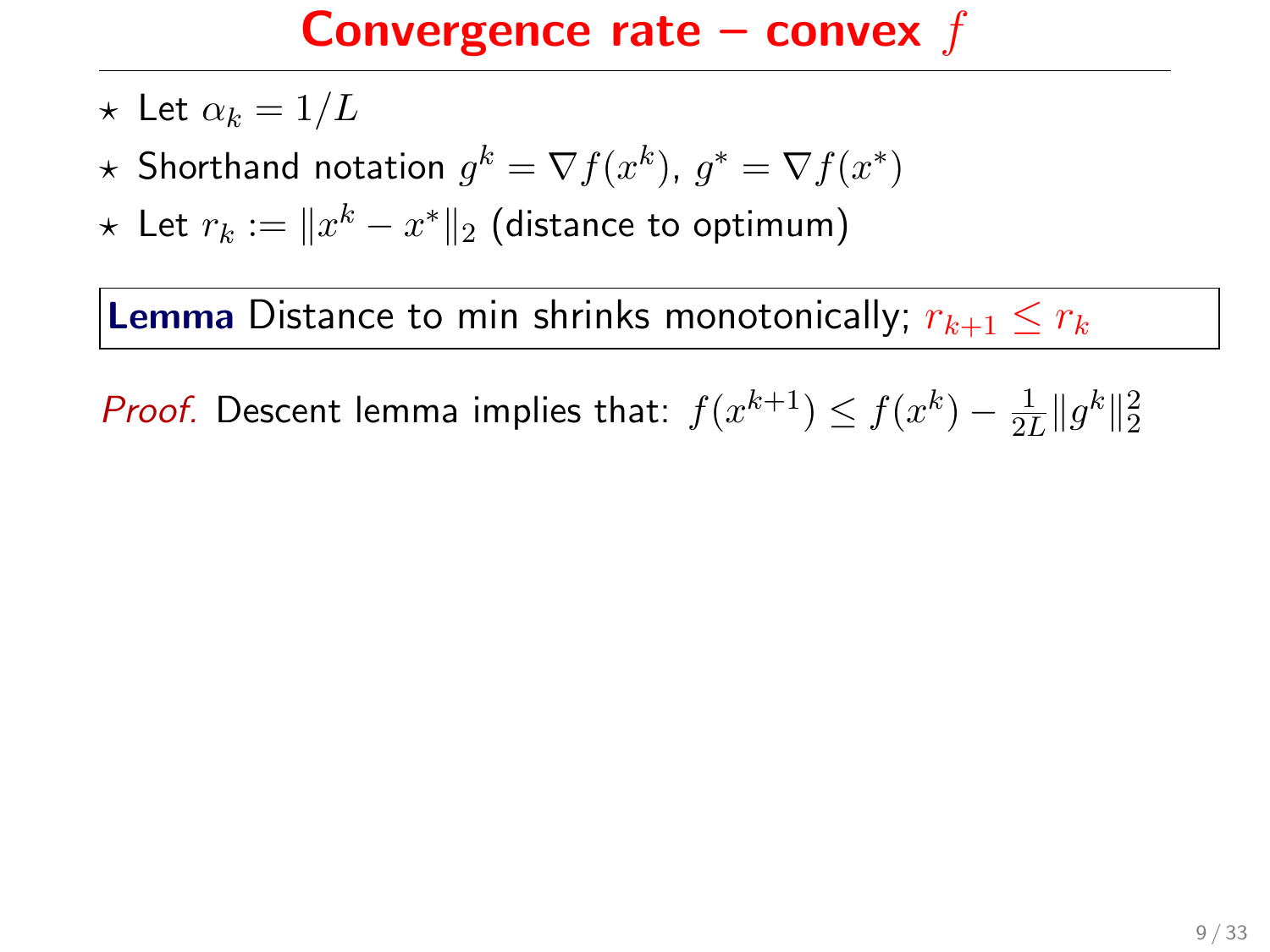- $\star$  Let  $\alpha_k = 1/L$
- $\star$  Shorthand notation  $g^k = \nabla f(x^k)$ ,  $g^* = \nabla f(x^*)$
- ★ Let  $r_k := \|x^k x^*\|_2$  (distance to optimum)

**Lemma** Distance to min shrinks monotonically;  $r_{k+1} < r_k$ 

*Proof.* Descent lemma implies that:  $f(x^{k+1}) \le f(x^k) - \frac{1}{2l}$  $\frac{1}{2L} \|g^k\|_2^2$ Consider,  $r_{k+1}^2 = ||x^{k+1} - x^*||_2^2 = ||x^k - x^* - \alpha_k g^k||_2^2$ .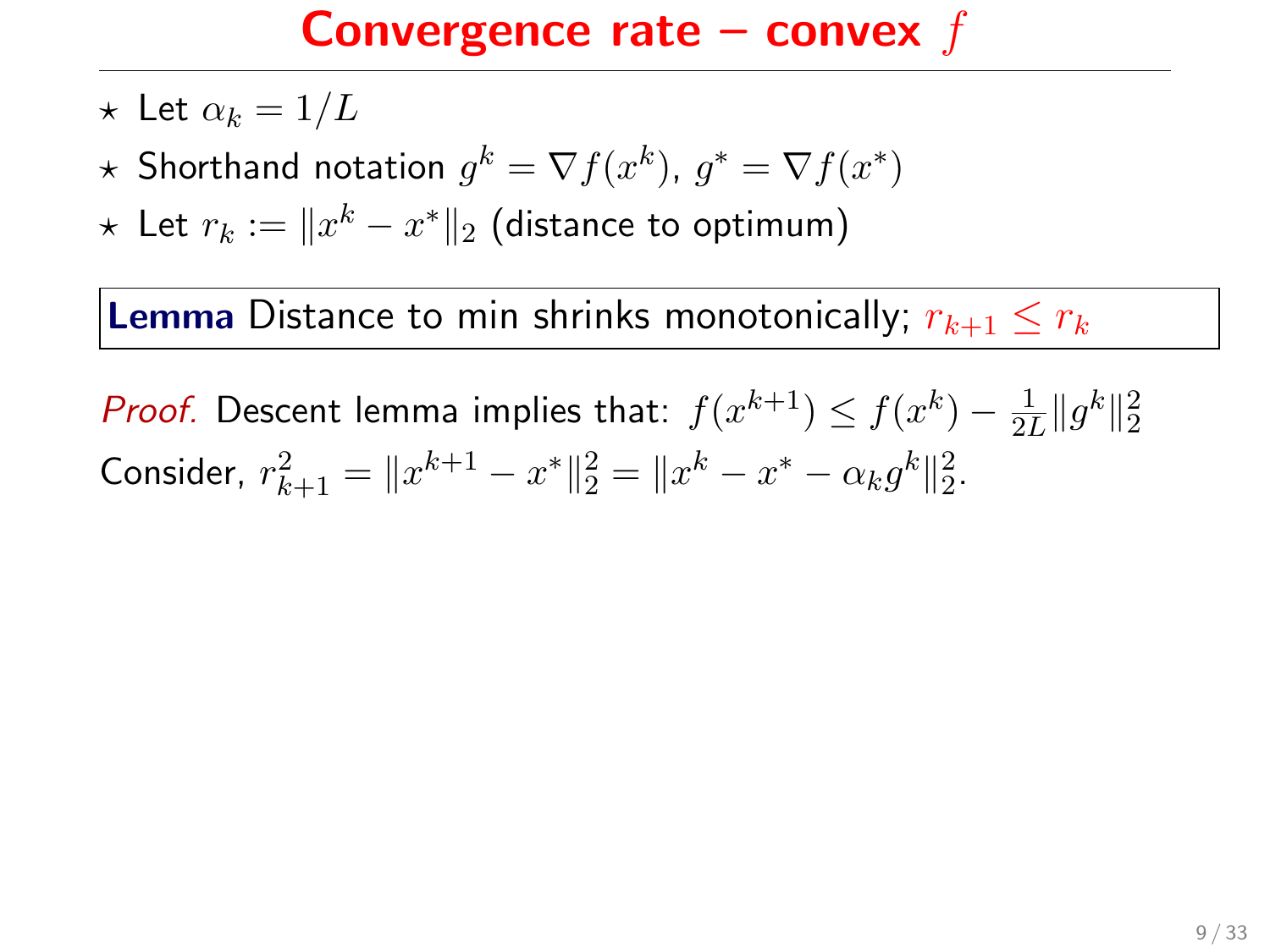- $\star$  Let  $\alpha_k = 1/L$
- $\star$  Shorthand notation  $g^k = \nabla f(x^k)$ ,  $g^* = \nabla f(x^*)$
- ★ Let  $r_k := \|x^k x^*\|_2$  (distance to optimum)

**Lemma** Distance to min shrinks monotonically;  $r_{k+1} < r_k$ 

*Proof.* Descent lemma implies that:  $f(x^{k+1}) \le f(x^k) - \frac{1}{2l}$  $\frac{1}{2L} \|g^k\|_2^2$ Consider,  $r_{k+1}^2 = ||x^{k+1} - x^*||_2^2 = ||x^k - x^* - \alpha_k g^k||_2^2$ .  $r_{k+1}^2 = r_k^2 + \alpha_k^2 \|g^k\|_2^2 - 2\alpha_k \langle g^k, x^k - x^* \rangle$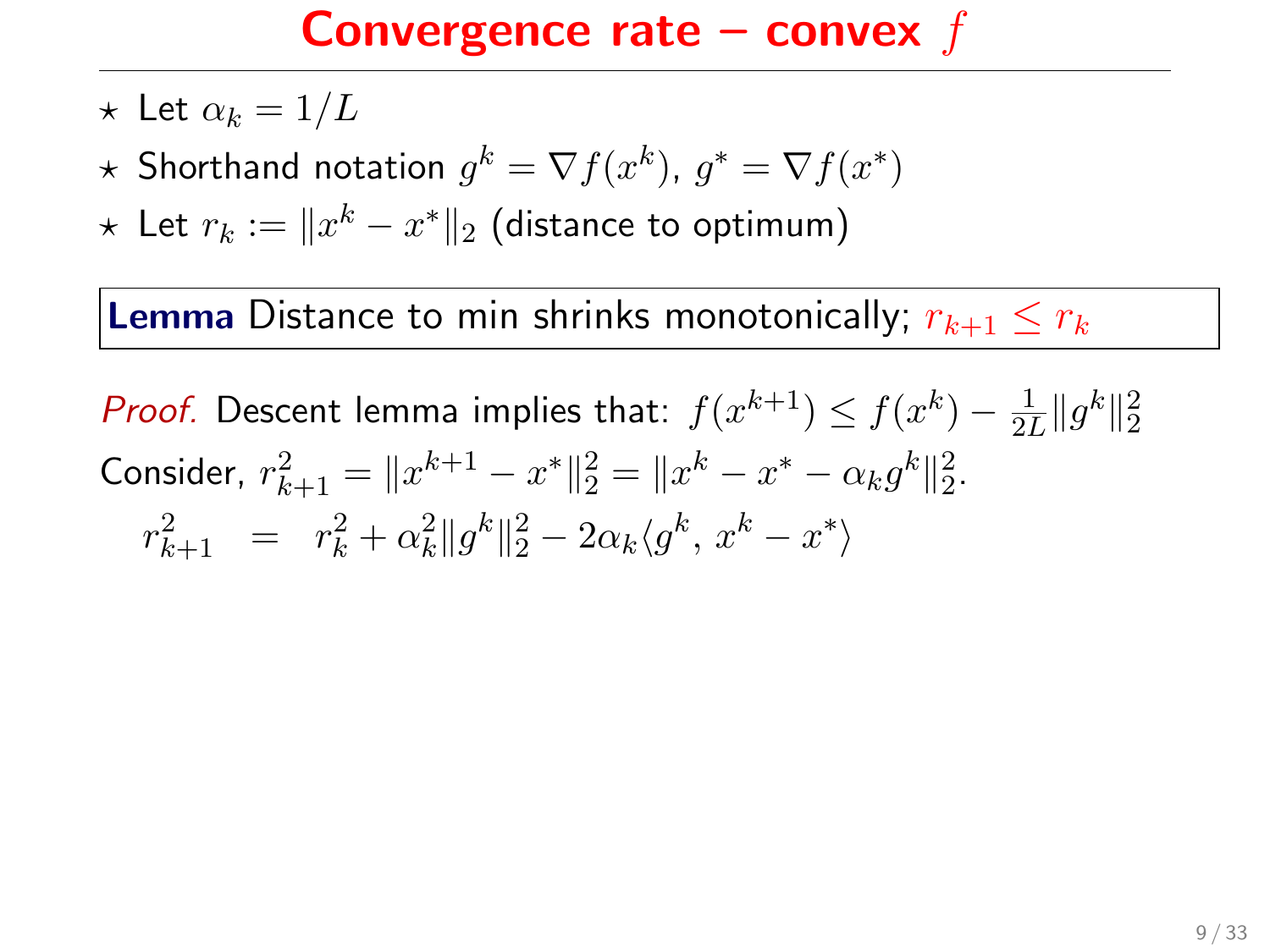- $\star$  Let  $\alpha_k = 1/L$
- $\star$  Shorthand notation  $g^k = \nabla f(x^k)$ ,  $g^* = \nabla f(x^*)$
- ★ Let  $r_k := \|x^k x^*\|_2$  (distance to optimum)

**Lemma** Distance to min shrinks monotonically;  $r_{k+1} \leq r_k$ 

*Proof.* Descent lemma implies that:  $f(x^{k+1}) \le f(x^k) - \frac{1}{2l}$  $\frac{1}{2L} \|g^k\|_2^2$ Consider,  $r_{k+1}^2 = ||x^{k+1} - x^*||_2^2 = ||x^k - x^* - \alpha_k g^k||_2^2$ .  $r_{k+1}^2 = r_k^2 + \alpha_k^2 \|g^k\|_2^2 - 2\alpha_k \langle g^k, x^k - x^* \rangle$  $= r_k^2 + \alpha_k^2 \|g^k\|_2^2 - 2\alpha_k \langle g^k - g^*, x^k - x^* \rangle$  as  $g^* = 0$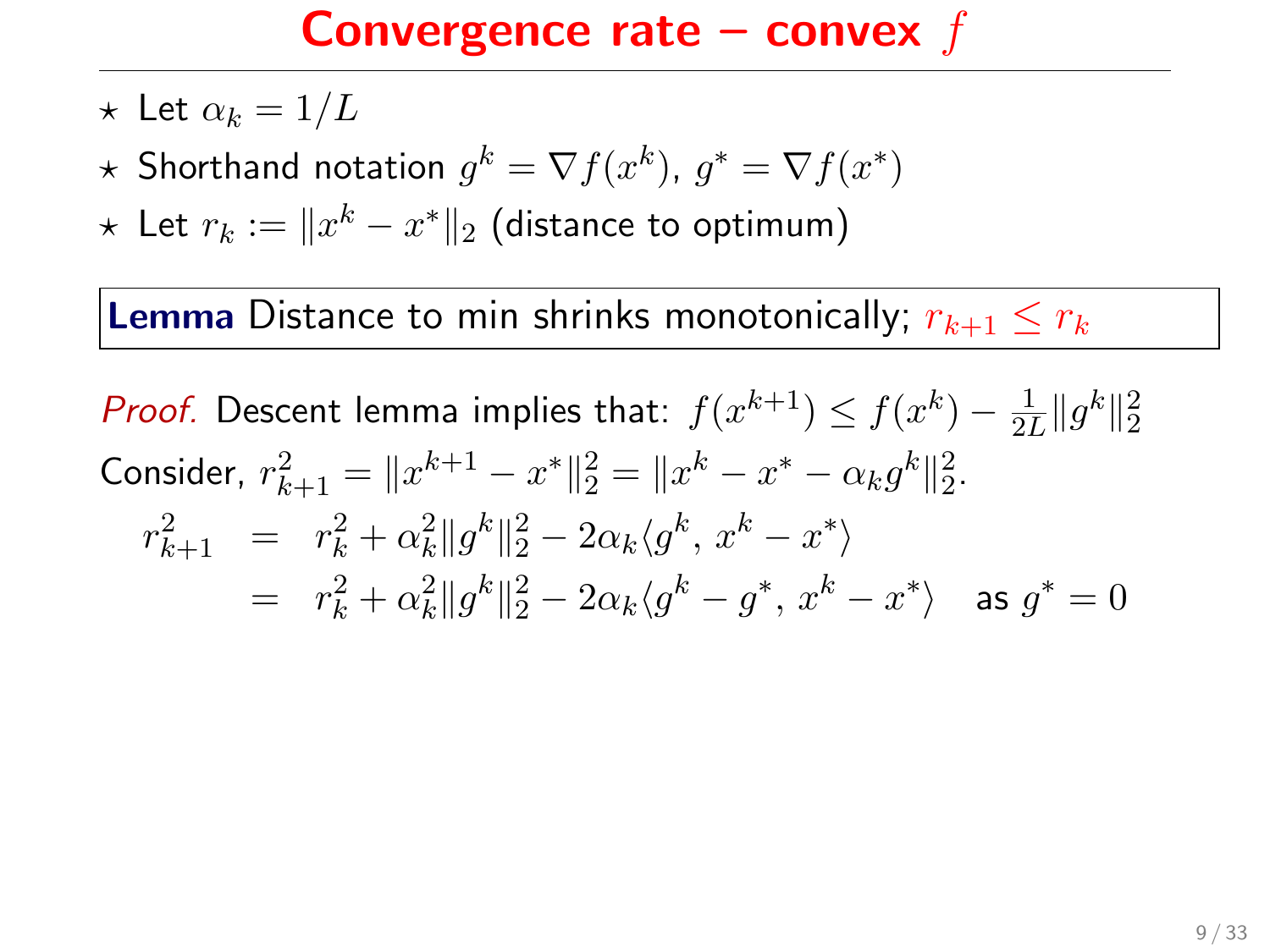- $\star$  Let  $\alpha_k = 1/L$
- $\star$  Shorthand notation  $g^k = \nabla f(x^k)$ ,  $g^* = \nabla f(x^*)$
- ★ Let  $r_k := \|x^k x^*\|_2$  (distance to optimum)

**Lemma** Distance to min shrinks monotonically;  $r_{k+1} < r_k$ 

*Proof.* Descent lemma implies that:  $f(x^{k+1}) \le f(x^k) - \frac{1}{2l}$  $\frac{1}{2L} \|g^k\|_2^2$ Consider,  $r_{k+1}^2 = ||x^{k+1} - x^*||_2^2 = ||x^k - x^* - \alpha_k g^k||_2^2$ .  $r_{k+1}^2 = r_k^2 + \alpha_k^2 \|g^k\|_2^2 - 2\alpha_k \langle g^k, x^k - x^* \rangle$  $= r_k^2 + \alpha_k^2 \|g^k\|_2^2 - 2\alpha_k \langle g^k - g^*, x^k - x^* \rangle$  as  $g^* = 0$  $\leq r_k^2 + \alpha_k^2 \|g^k\|_2^2 - \frac{2\alpha_k}{L} \|g^k - g^*\|_2^2$  (Coroll. 2)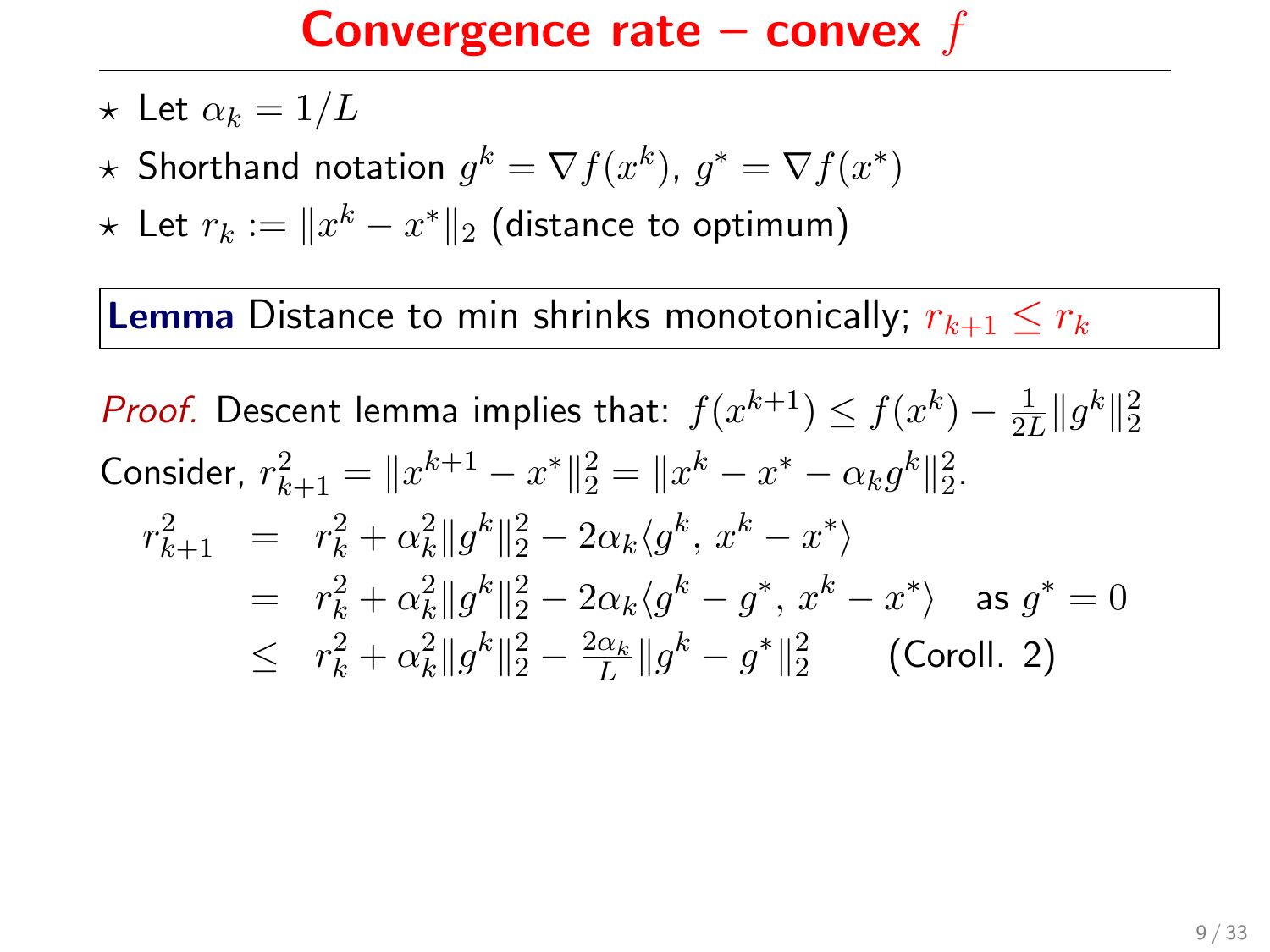- $\star$  Let  $\alpha_k = 1/L$
- $\star$  Shorthand notation  $g^k = \nabla f(x^k)$ ,  $g^* = \nabla f(x^*)$
- ★ Let  $r_k := \|x^k x^*\|_2$  (distance to optimum)

**Lemma** Distance to min shrinks monotonically;  $r_{k+1} \leq r_k$ 

*Proof.* Descent lemma implies that:  $f(x^{k+1}) \le f(x^k) - \frac{1}{2l}$  $\frac{1}{2L} \|g^k\|_2^2$ Consider,  $r_{k+1}^2 = ||x^{k+1} - x^*||_2^2 = ||x^k - x^* - \alpha_k g^k||_2^2$ .  $r_{k+1}^2 = r_k^2 + \alpha_k^2 \|g^k\|_2^2 - 2\alpha_k \langle g^k, x^k - x^* \rangle$  $= r_k^2 + \alpha_k^2 \|g^k\|_2^2 - 2\alpha_k \langle g^k - g^*, x^k - x^* \rangle$  as  $g^* = 0$  $\leq r_k^2 + \alpha_k^2 \|g^k\|_2^2 - \frac{2\alpha_k}{L} \|g^k - g^*\|_2^2$  (Coroll. 2)  $= r_k^2 - \alpha_k(\frac{2}{L} - \alpha_k) \|g^k\|_2^2.$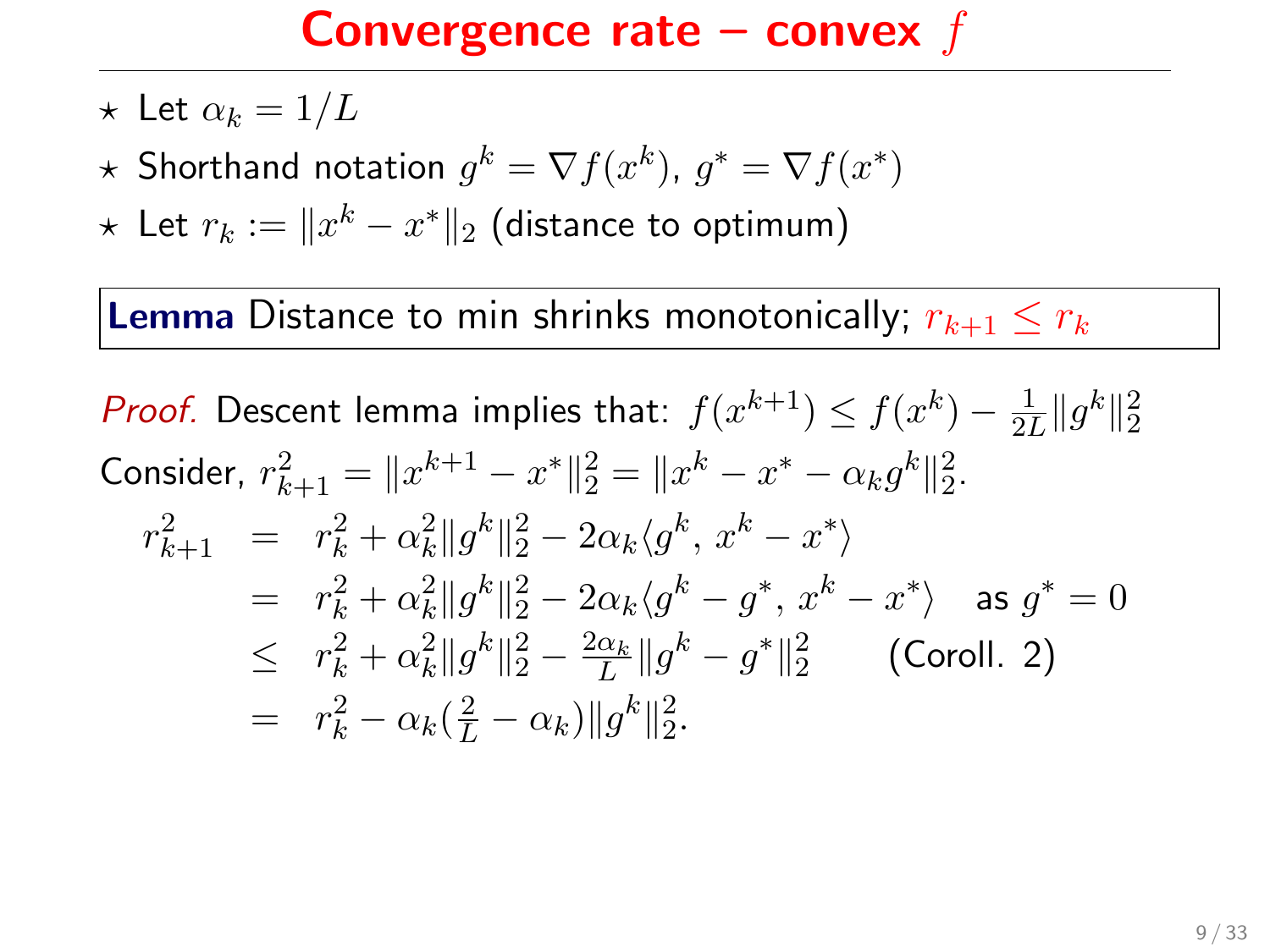- $\star$  Let  $\alpha_k = 1/L$
- $\star$  Shorthand notation  $g^k = \nabla f(x^k)$ ,  $g^* = \nabla f(x^*)$
- ★ Let  $r_k := \|x^k x^*\|_2$  (distance to optimum)

**Lemma** Distance to min shrinks monotonically;  $r_{k+1} \leq r_k$ 

*Proof.* Descent lemma implies that:  $f(x^{k+1}) \le f(x^k) - \frac{1}{2l}$  $\frac{1}{2L} \|g^k\|_2^2$ Consider,  $r_{k+1}^2 = ||x^{k+1} - x^*||_2^2 = ||x^k - x^* - \alpha_k g^k||_2^2$ .  $r_{k+1}^2 = r_k^2 + \alpha_k^2 \|g^k\|_2^2 - 2\alpha_k \langle g^k, x^k - x^* \rangle$  $= r_k^2 + \alpha_k^2 \|g^k\|_2^2 - 2\alpha_k \langle g^k - g^*, x^k - x^* \rangle$  as  $g^* = 0$  $\leq r_k^2 + \alpha_k^2 \|g^k\|_2^2 - \frac{2\alpha_k}{L} \|g^k - g^*\|_2^2$  (Coroll. 2)  $= r_k^2 - \alpha_k(\frac{2}{L} - \alpha_k) \|g^k\|_2^2.$ 

Since  $\alpha_k < 2/L$ , it follows that  $r_{k+1} \leq r_k$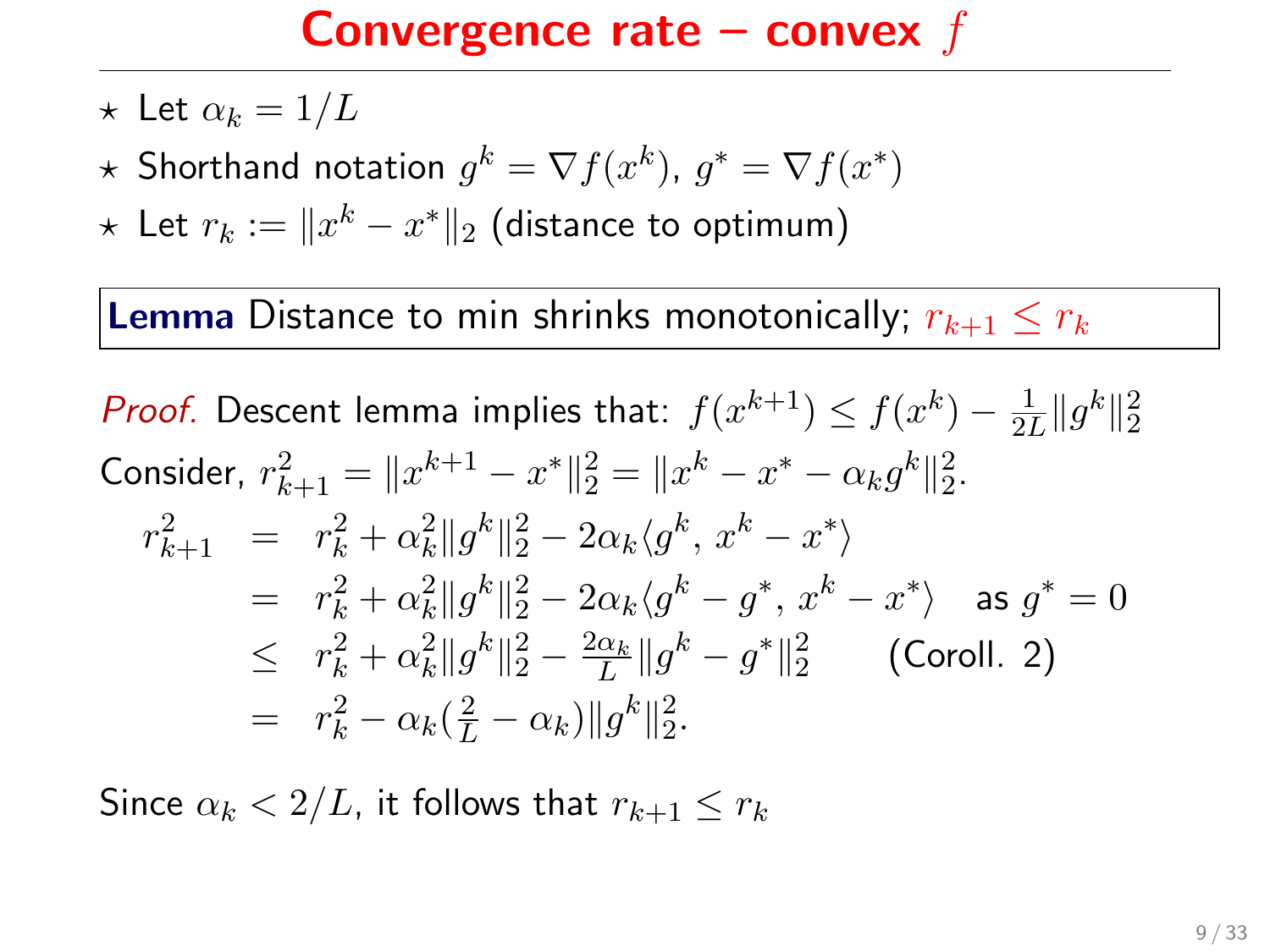# **Lemma** Let  $\Delta_k := f(x^k) - f(x^*)$ . Then,  $\Delta_{k+1} \leq \Delta_k(1-\beta)$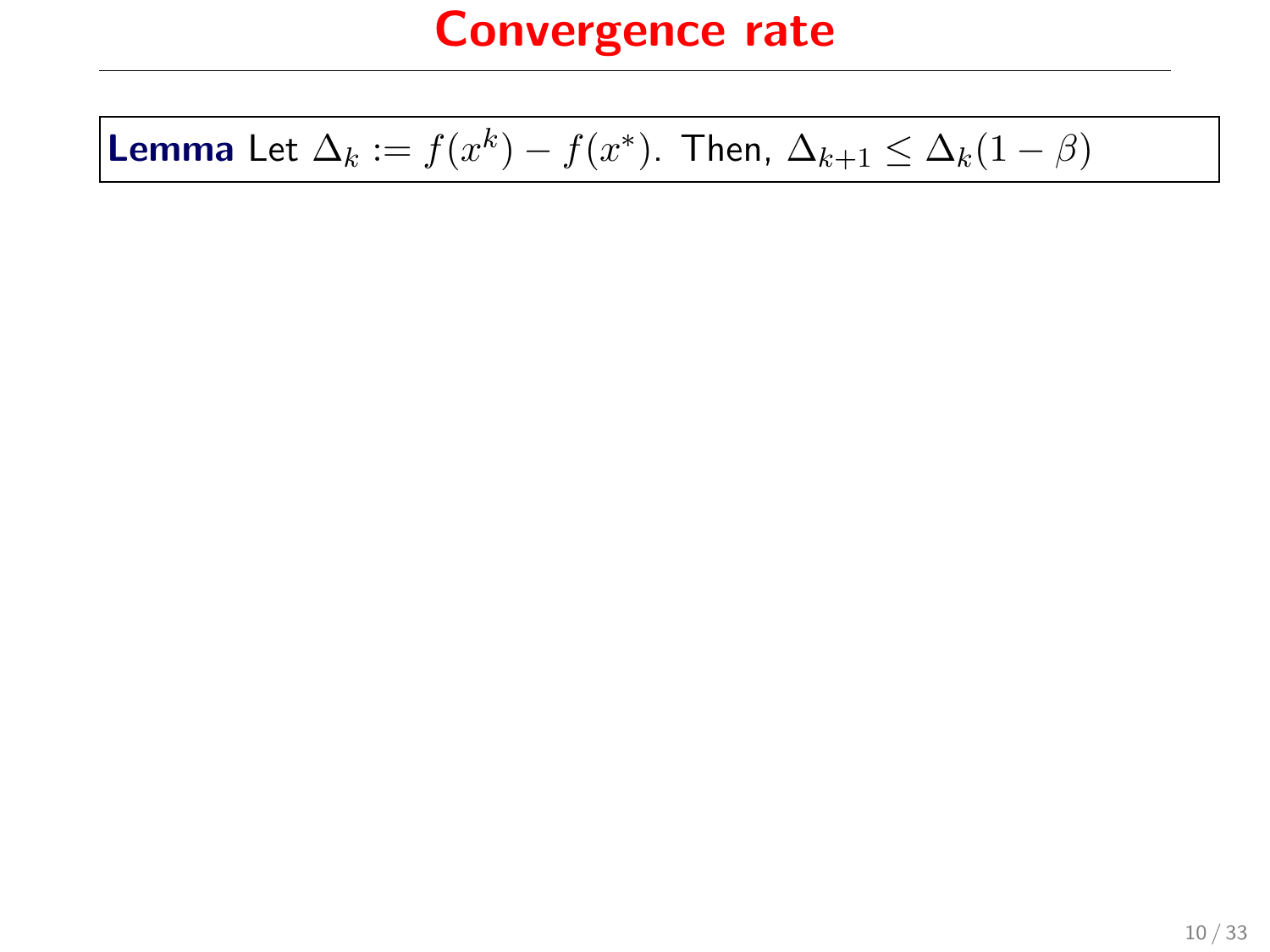## **Lemma** Let  $\Delta_k := f(x^k) - f(x^*)$ . Then,  $\Delta_{k+1} \leq \Delta_k(1-\beta)$

$$
f(x^k) - f(x^*) = \Delta_k \stackrel{\text{cvx } f}{\leq} \langle g^k, x^k - x^* \rangle
$$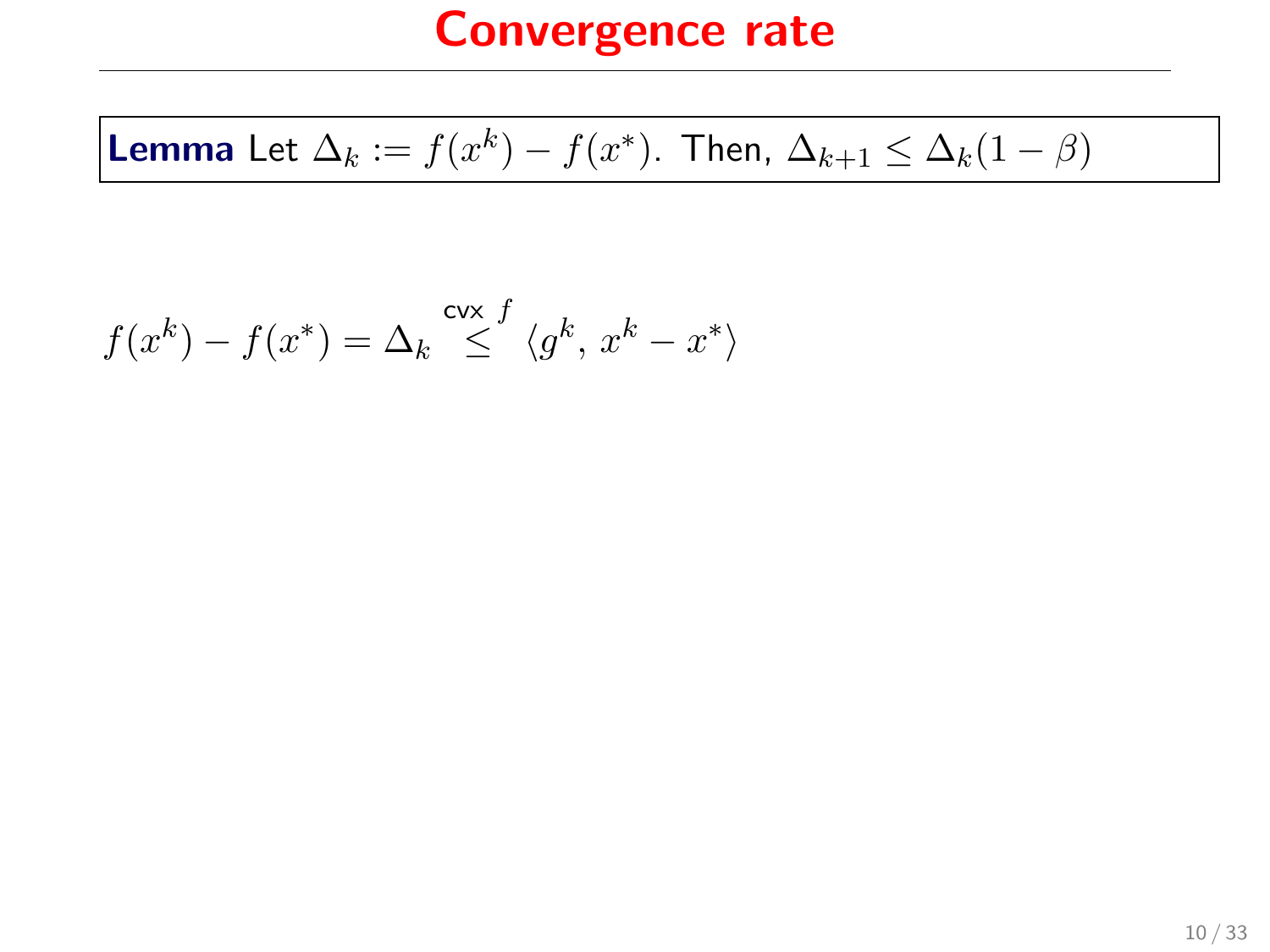**Lemma** Let 
$$
\Delta_k := f(x^k) - f(x^*)
$$
. Then,  $\Delta_{k+1} \leq \Delta_k (1 - \beta)$ 

$$
f(x^k) - f(x^*) = \Delta_k \stackrel{\mathsf{cvx}}{\leq} \langle g^k, x^k - x^* \rangle \quad \stackrel{\mathsf{CS}}{\leq} \quad \|g^k\|_2 \underbrace{\|x^k - x^*\|_2}_{r_k}.
$$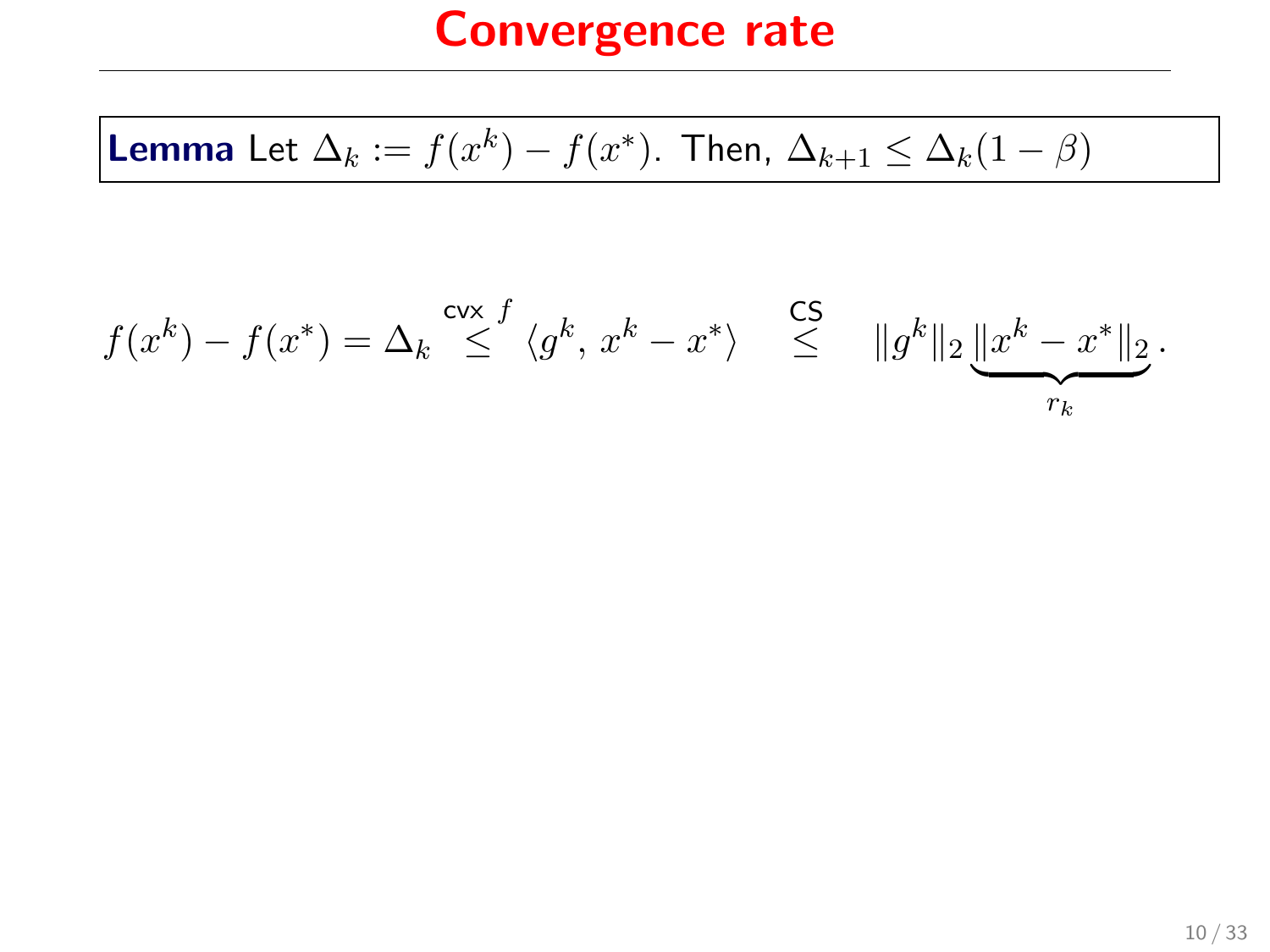**Lemma** Let 
$$
\Delta_k := f(x^k) - f(x^*)
$$
. Then,  $\Delta_{k+1} \leq \Delta_k (1 - \beta)$ 

$$
f(x^k) - f(x^*) = \Delta_k \stackrel{\mathsf{cvx}}{\leq} \langle g^k, x^k - x^* \rangle \stackrel{\mathsf{CS}}{\leq} ||g^k||_2 \underbrace{||x^k - x^*||_2}_{r_k}.
$$

That is,  $||g^k||_2 \geq \Delta_k/r_k$ .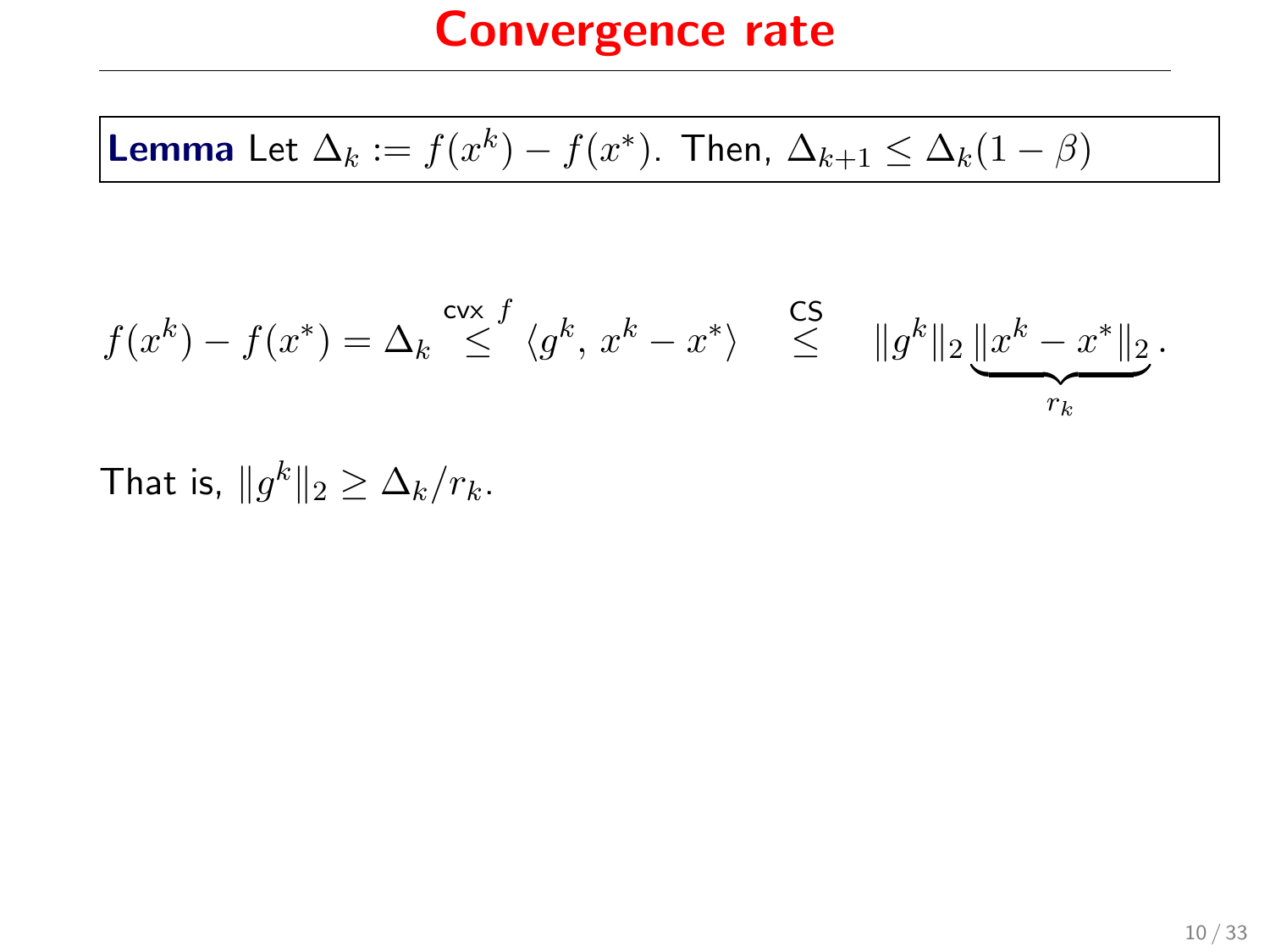**Lemma** Let 
$$
\Delta_k := f(x^k) - f(x^*)
$$
. Then,  $\Delta_{k+1} \leq \Delta_k (1 - \beta)$ 

$$
f(x^k) - f(x^*) = \Delta_k \stackrel{\mathsf{cvx}}{\leq} \langle g^k, x^k - x^* \rangle \stackrel{\mathsf{CS}}{\leq} ||g^k||_2 \underbrace{||x^k - x^*||_2}_{r_k}.
$$

That is,  $\|g^k\|_2 \geq \Delta_k/r_k$ . In particular, since  $r_k \leq r_0$ , we have  $||g^k||_2 \geq$  $\Delta_k$  $\frac{-\kappa}{r_0}$ .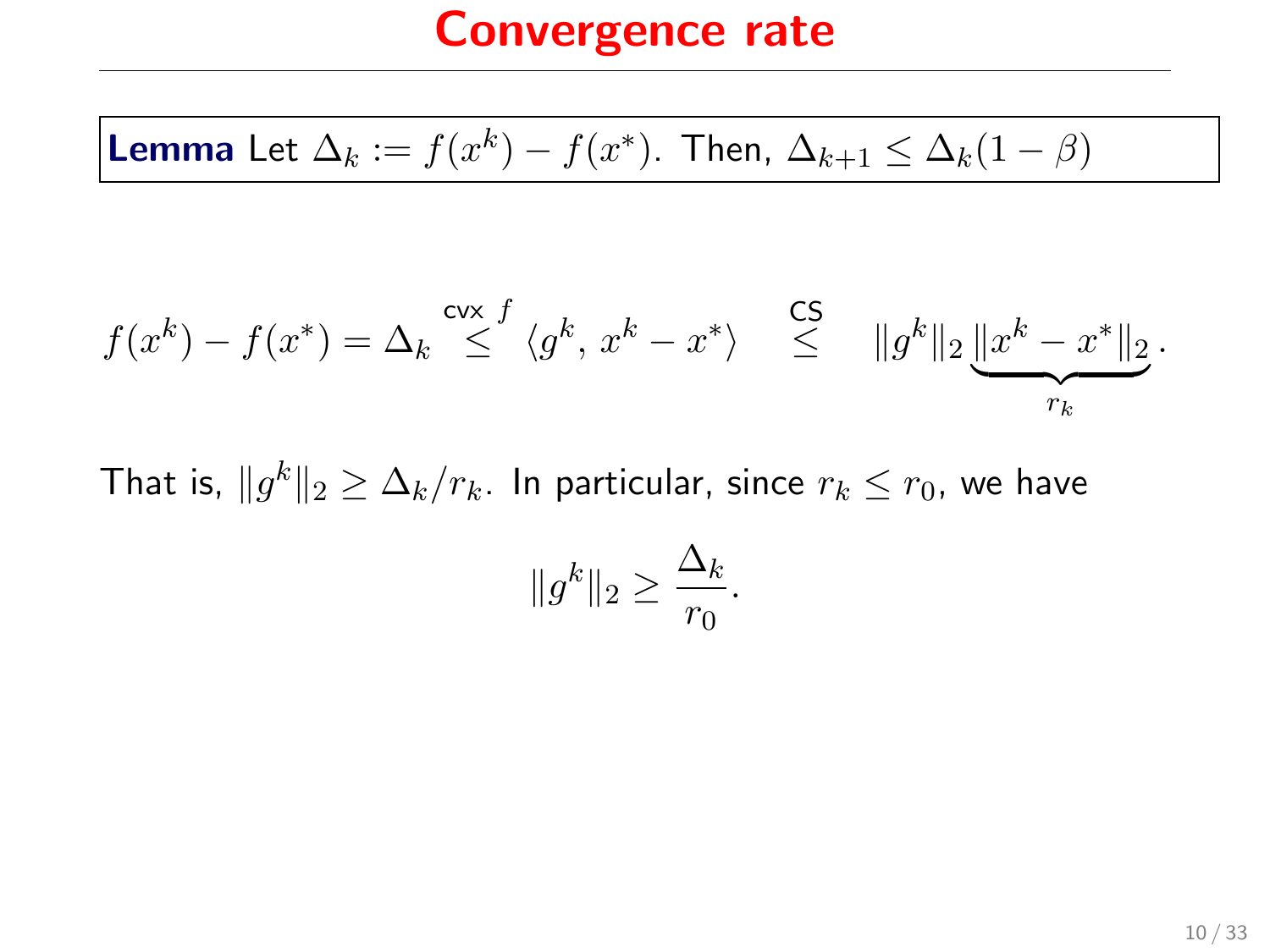**Lemma** Let 
$$
\Delta_k := f(x^k) - f(x^*)
$$
. Then,  $\Delta_{k+1} \leq \Delta_k (1 - \beta)$ 

$$
f(x^k) - f(x^*) = \Delta_k \stackrel{\mathsf{cvx}}{\leq} \langle g^k, x^k - x^* \rangle \stackrel{\mathsf{CS}}{\leq} ||g^k||_2 \underbrace{||x^k - x^*||_2}_{r_k}.
$$

That is,  $\|g^k\|_2 \geq \Delta_k/r_k$ . In particular, since  $r_k \leq r_0$ , we have  $||g^k||_2 \geq$  $\Delta_k$  $\frac{-\kappa}{r_0}$ .

Now we have a bound on the gradient norm...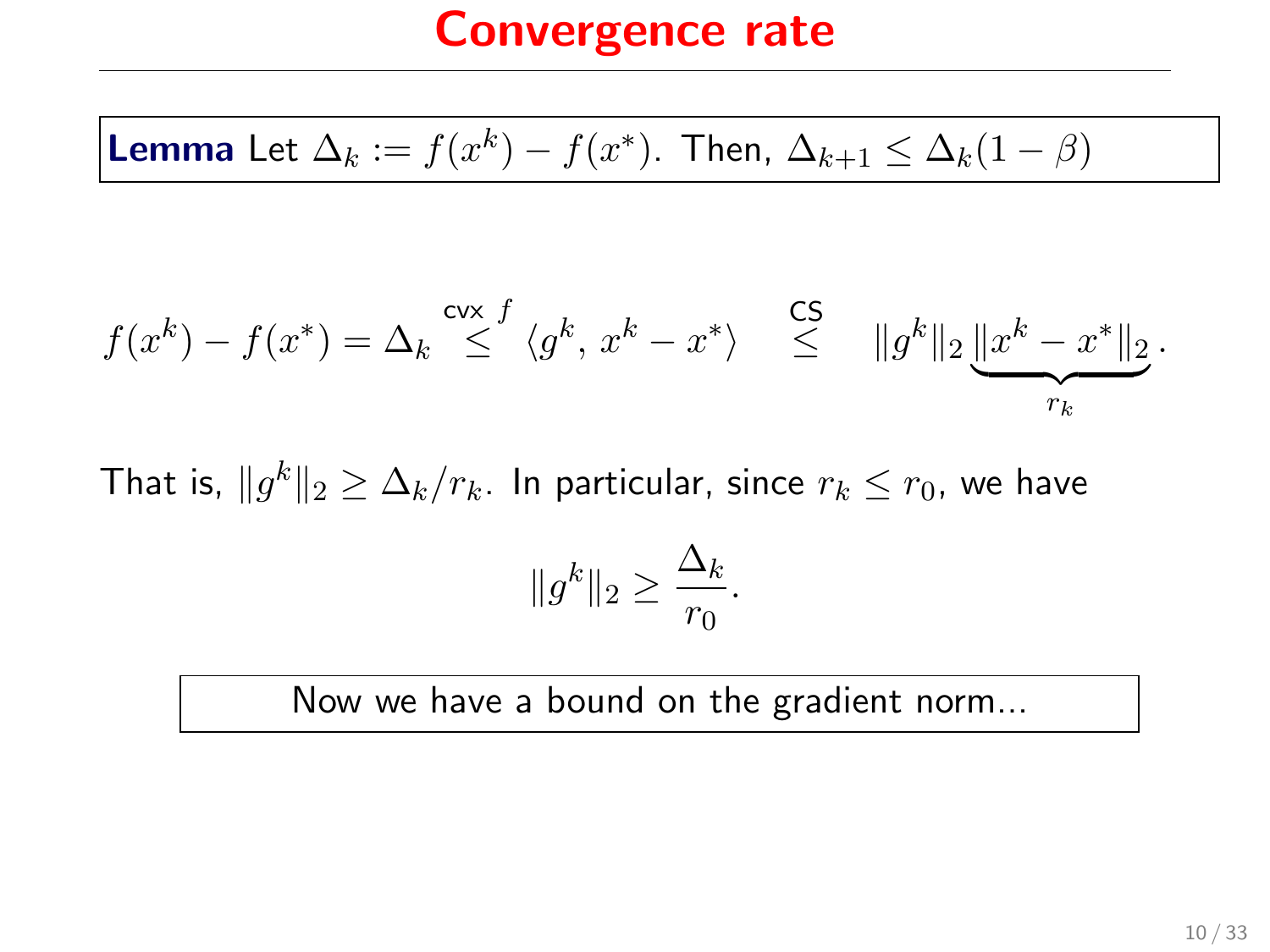Recall  $f(x^{k+1}) \leq f(x^k) - \frac{1}{2l}$  $\frac{1}{2L}\|g^k\|_2^2$ ; subtracting  $f^*$  from both sides

$$
\Delta_{k+1} \le \Delta_k - \frac{\Delta_k^2}{2Lr_0^2} = \Delta_k \left(1 - \frac{\Delta_k}{2Lr_0^2}\right)
$$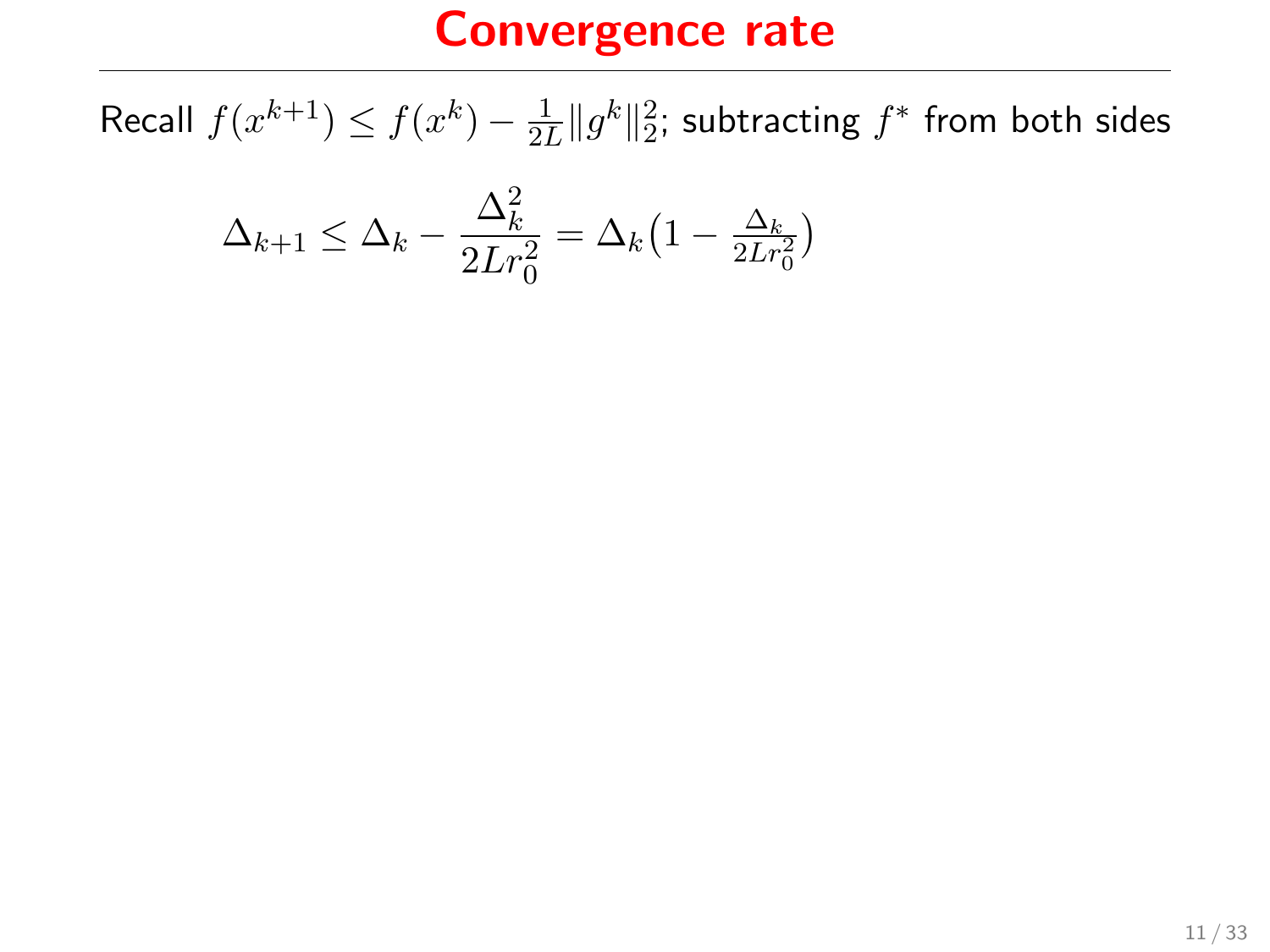Recall  $f(x^{k+1}) \leq f(x^k) - \frac{1}{2l}$  $\frac{1}{2L}\|g^k\|_2^2$ ; subtracting  $f^*$  from both sides

$$
\Delta_{k+1} \leq \Delta_k - \frac{\Delta_k^2}{2Lr_0^2} = \Delta_k \left(1 - \frac{\Delta_k}{2Lr_0^2}\right) = \Delta_k (1 - \beta).
$$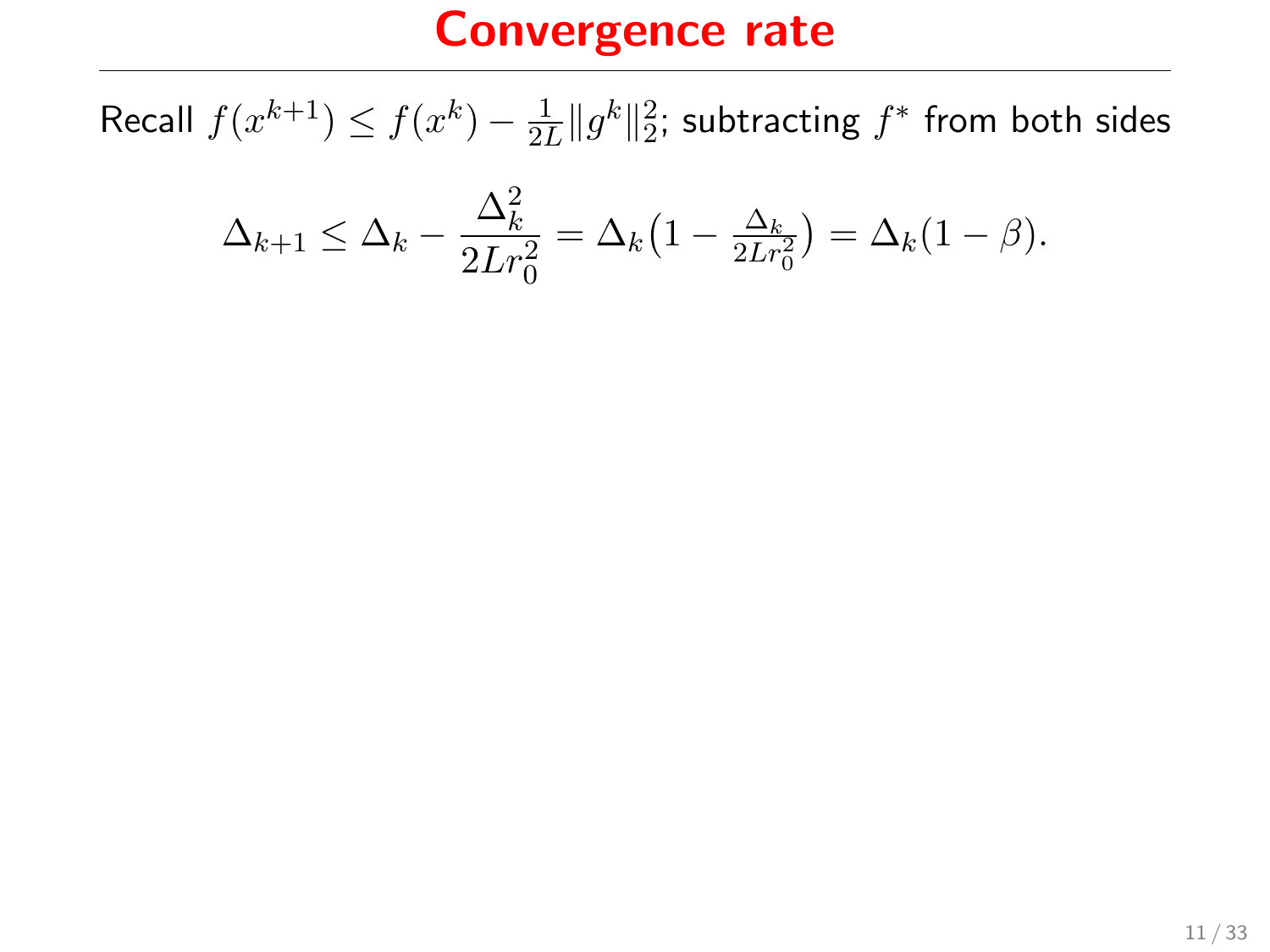Recall  $f(x^{k+1}) \leq f(x^k) - \frac{1}{2l}$  $\frac{1}{2L}\|g^k\|_2^2$ ; subtracting  $f^*$  from both sides

$$
\Delta_{k+1} \leq \Delta_k - \frac{\Delta_k^2}{2Lr_0^2} = \Delta_k \left(1 - \frac{\Delta_k}{2Lr_0^2}\right) = \Delta_k (1 - \beta).
$$

But we want to bound:  $f(x^{T+1}) - f(x^*)$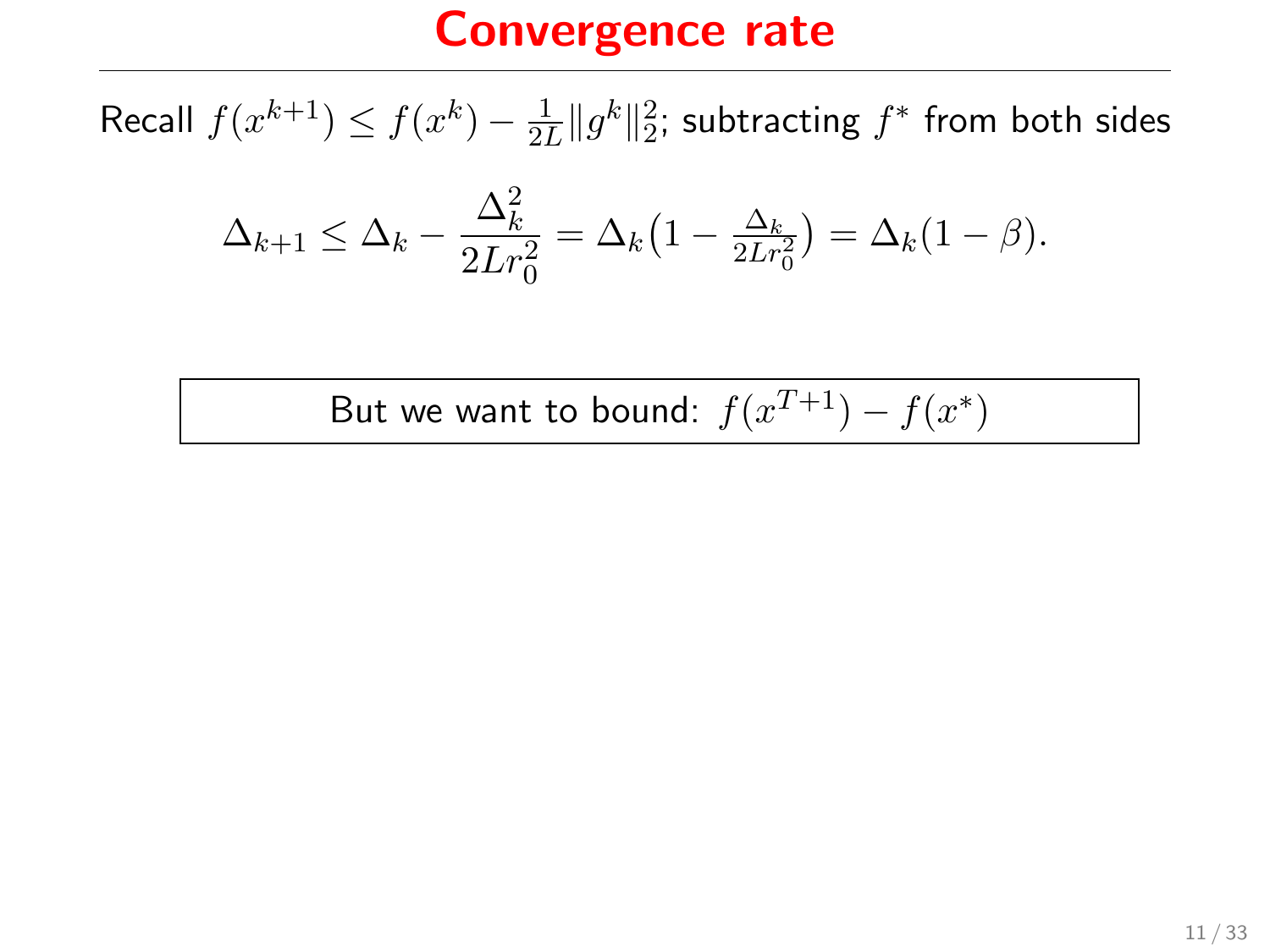Recall  $f(x^{k+1}) \leq f(x^k) - \frac{1}{2l}$  $\frac{1}{2L}\|g^k\|_2^2$ ; subtracting  $f^*$  from both sides

$$
\Delta_{k+1} \leq \Delta_k - \frac{\Delta_k^2}{2Lr_0^2} = \Delta_k \left(1 - \frac{\Delta_k}{2Lr_0^2}\right) = \Delta_k (1 - \beta).
$$

But we want to bound:  $f(x^{T+1}) - f(x^*)$ 

$$
\implies \frac{1}{\Delta_{k+1}} \ge \frac{1}{\Delta_k}(1+\beta) = \frac{1}{\Delta_k} + \frac{1}{2Lr_0^2}
$$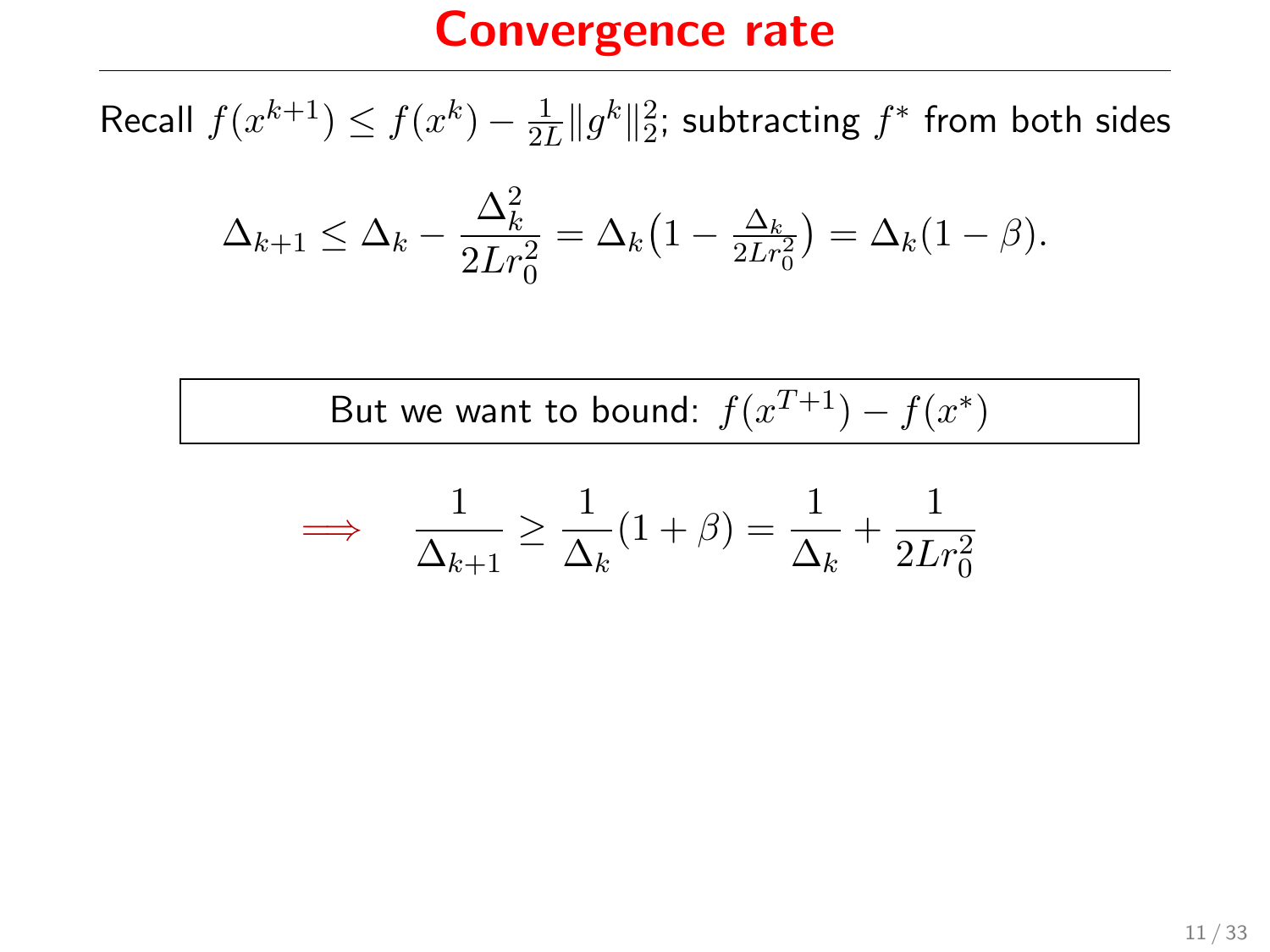Recall  $f(x^{k+1}) \leq f(x^k) - \frac{1}{2l}$  $\frac{1}{2L}\|g^k\|_2^2$ ; subtracting  $f^*$  from both sides

$$
\Delta_{k+1} \leq \Delta_k - \frac{\Delta_k^2}{2Lr_0^2} = \Delta_k \left(1 - \frac{\Delta_k}{2Lr_0^2}\right) = \Delta_k (1 - \beta).
$$

But we want to bound:  $f(x^{T+1}) - f(x^*)$ 

$$
\implies \frac{1}{\Delta_{k+1}} \ge \frac{1}{\Delta_k} (1+\beta) = \frac{1}{\Delta_k} + \frac{1}{2Lr_0^2}
$$

 $\blacktriangleright$  Sum both sides over  $k = 0, \ldots, T$  to obtain

$$
\frac{1}{\Delta_{T+1}} \ge \frac{1}{\Delta_0} + \frac{T+1}{2Lr_0^2}
$$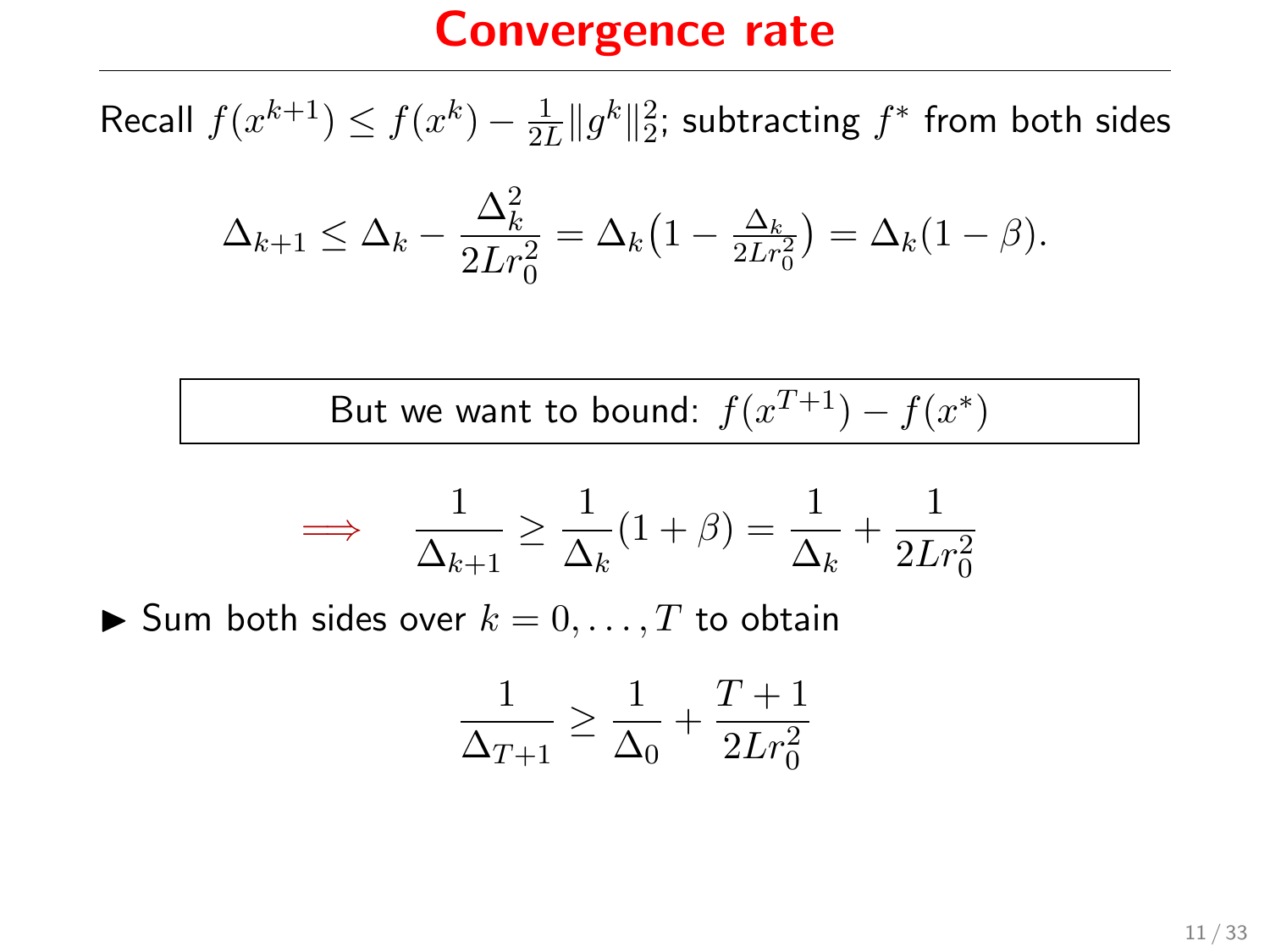$\blacktriangleright$  Sum both sides over  $k = 0, \ldots, T$  to obtain

$$
\frac{1}{\Delta_{T+1}} \ge \frac{1}{\Delta_0} + \frac{T+1}{2Lr_0^2}
$$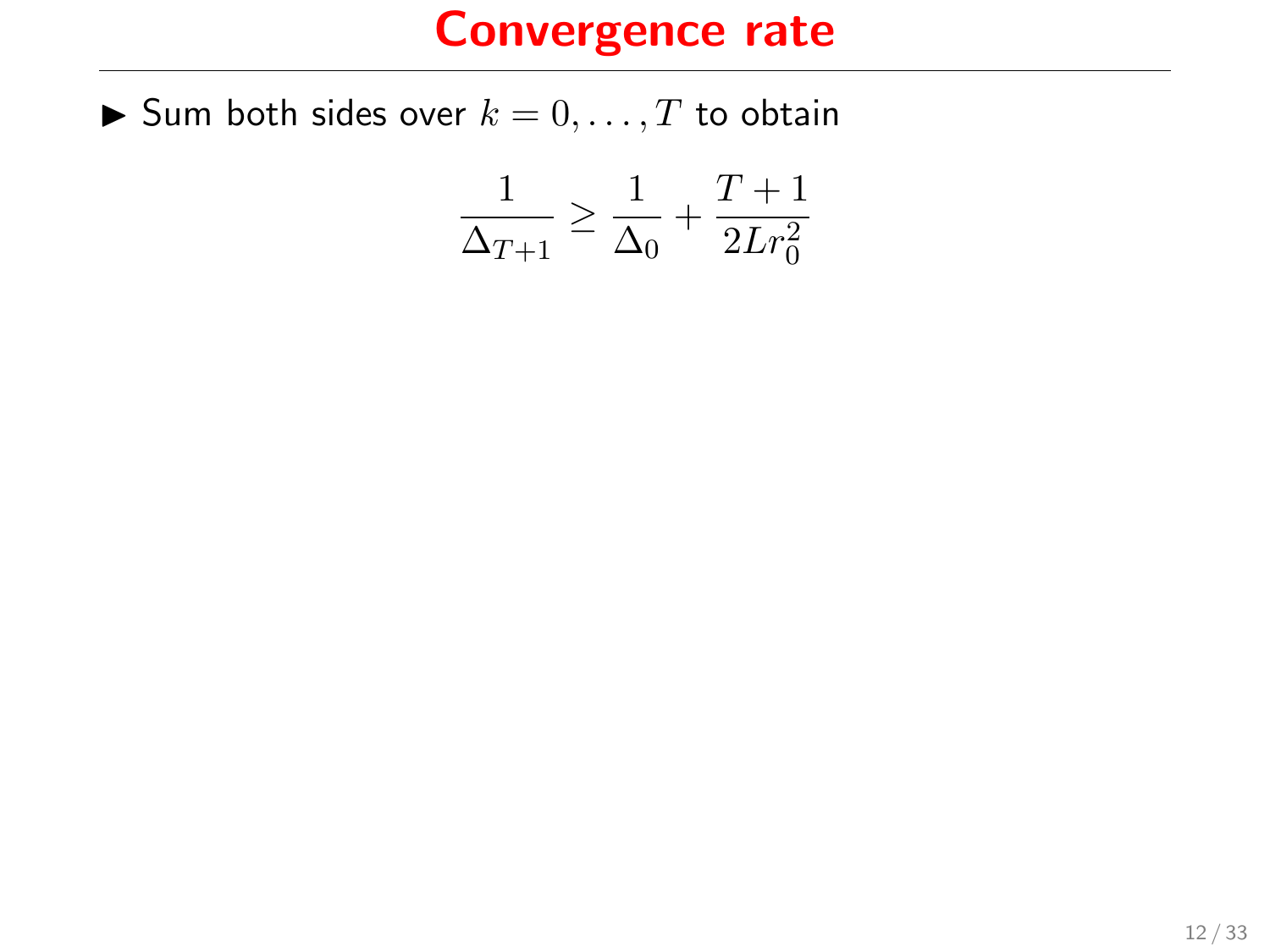$\blacktriangleright$  Sum both sides over  $k = 0, \ldots, T$  to obtain

$$
\frac{1}{\Delta_{T+1}}\geq \frac{1}{\Delta_0}+\frac{T+1}{2Lr_0^2}
$$

 $\blacktriangleright$  Rearrange to conclude

$$
f(x^{T}) - f^* \le \frac{2L\Delta_0 r_0^2}{2Lr_0^2 + T\Delta_0}
$$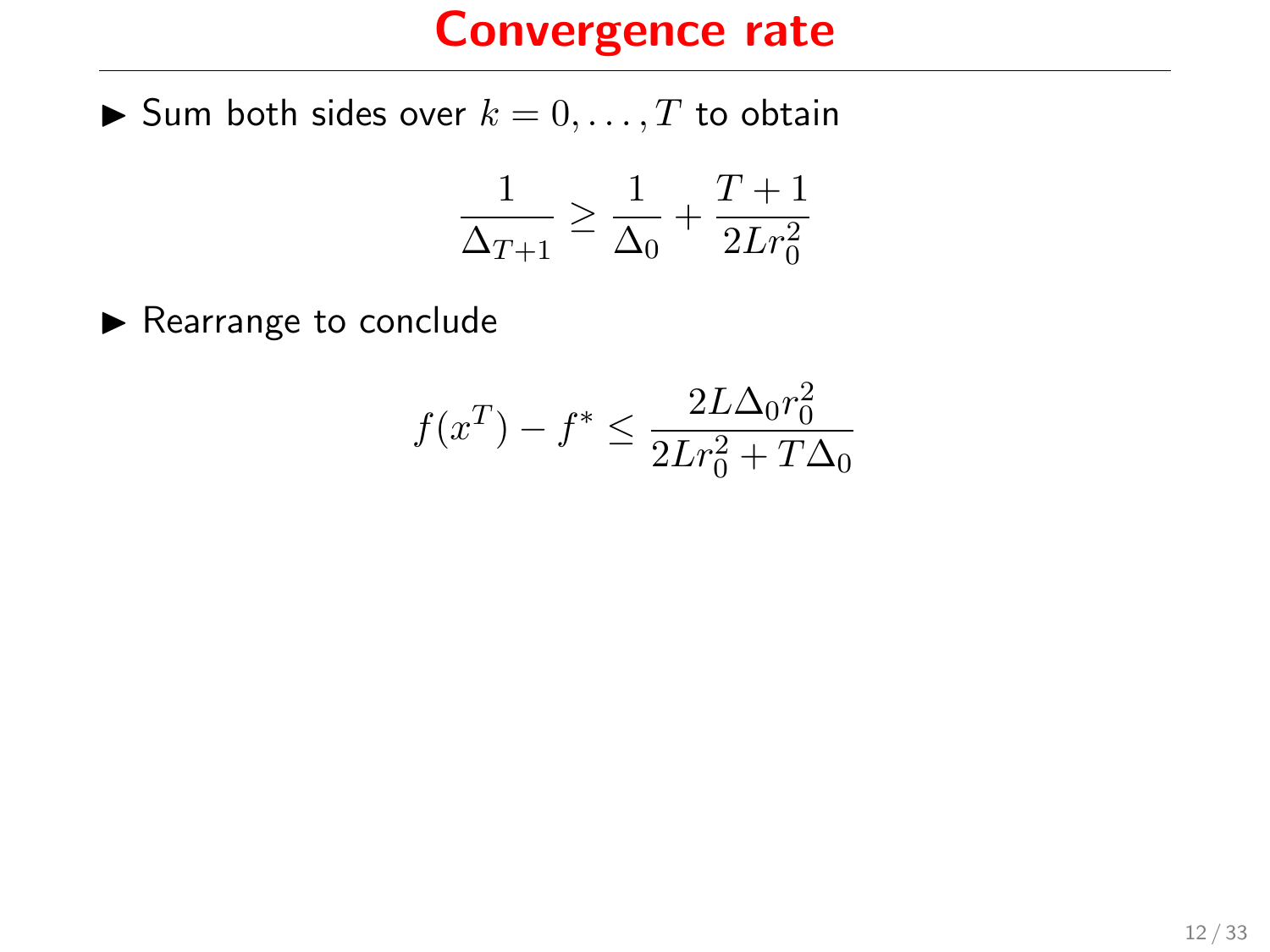$\blacktriangleright$  Sum both sides over  $k = 0, \ldots, T$  to obtain

$$
\frac{1}{\Delta_{T+1}} \ge \frac{1}{\Delta_0} + \frac{T+1}{2Lr_0^2}
$$

 $\blacktriangleright$  Rearrange to conclude

$$
f(x^{T}) - f^* \le \frac{2L\Delta_0 r_0^2}{2Lr_0^2 + T\Delta_0}
$$

► Use descent lemma to bound  $\Delta_0 \leq (L/2) \|x^0 - x^*\|_2^2$ ; simplify

$$
f(x^{T}) - f(x^{*}) \le \frac{2L\Delta_{0}||x^{0} - x^{*}||_{2}^{2}}{T+4} = O(1/T).
$$

**Exercise:** Prove above simplification.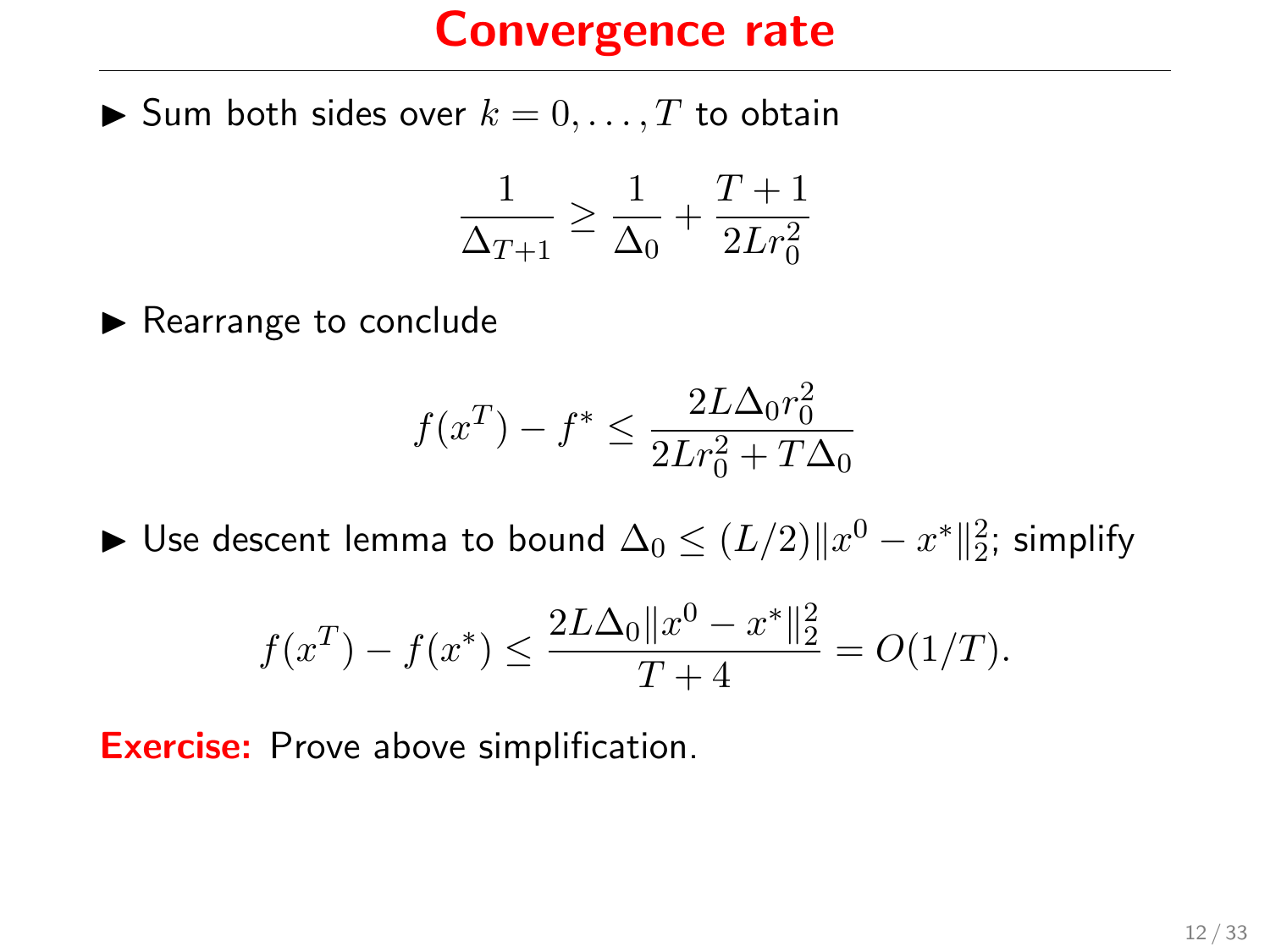Suppose a sequence  $\left\{s^k\right\} \to s.$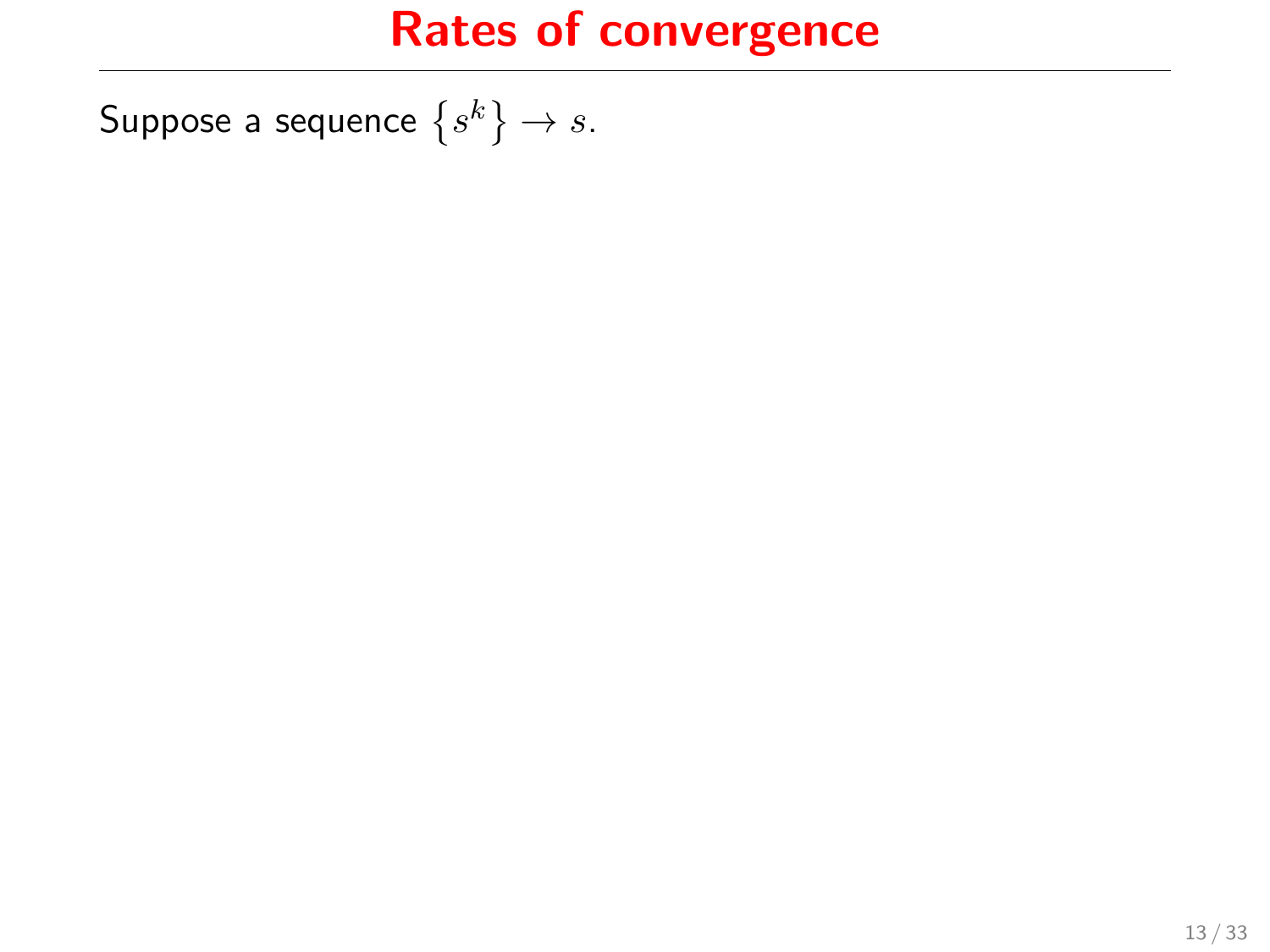Suppose a sequence  $\left\{s^k\right\} \to s.$ 

► Linear If there is a constant  $r \in (0,1)$  such that

$$
\lim_{k \to \infty} \frac{\|s^{k+1} - s\|_2}{\|s^k - s\|_2} = r.
$$

i.e., distance decreases by **constant factor** at each iteration.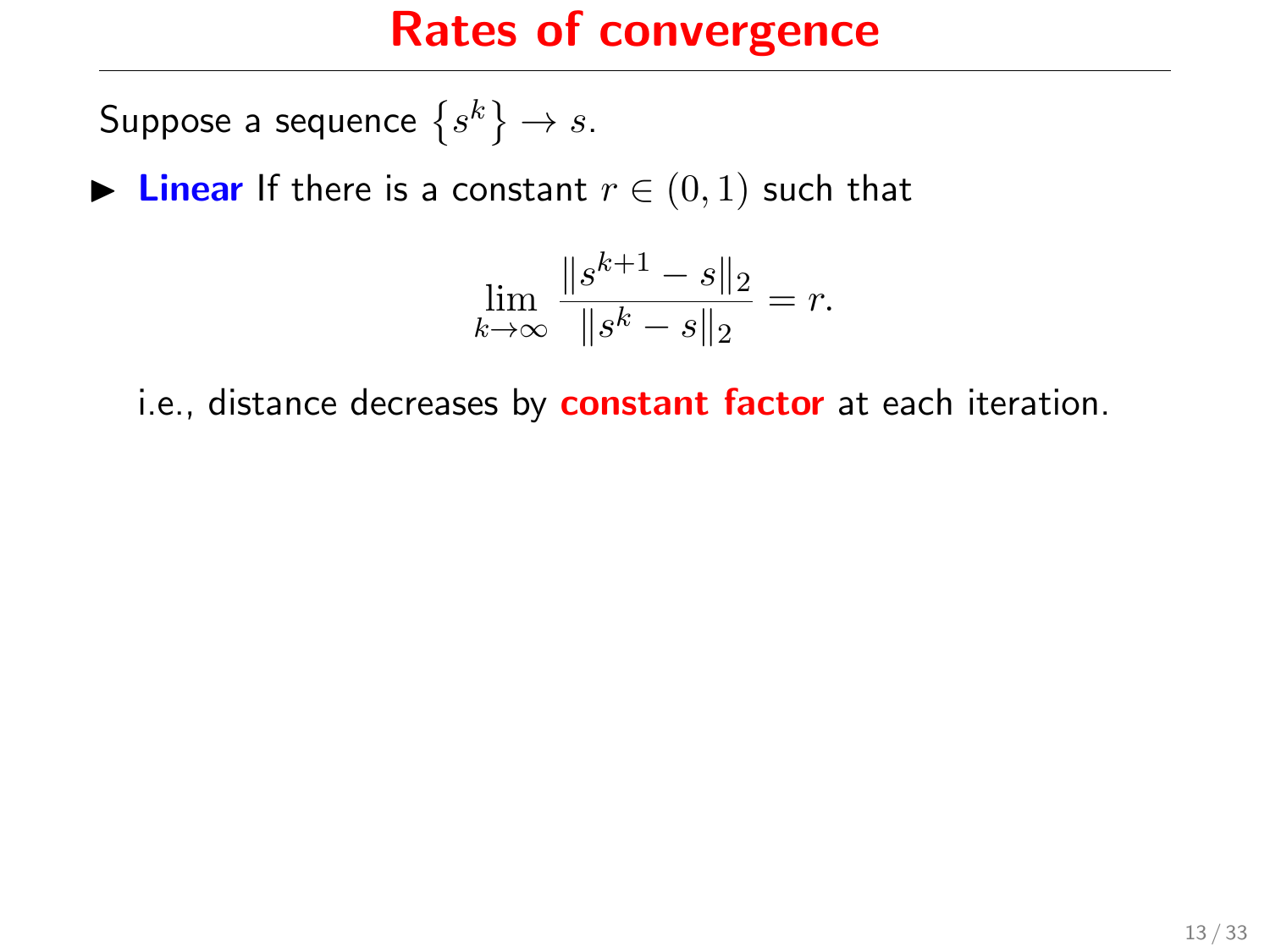Suppose a sequence  $\left\{s^k\right\} \to s.$ 

► Linear If there is a constant  $r \in (0,1)$  such that

$$
\lim_{k \to \infty} \frac{\|s^{k+1} - s\|_2}{\|s^k - s\|_2} = r.
$$

i.e., distance decreases by **constant factor** at each iteration.

 $\triangleright$  **Sublinear** If  $r = 1$  (constant factor decrease not there!)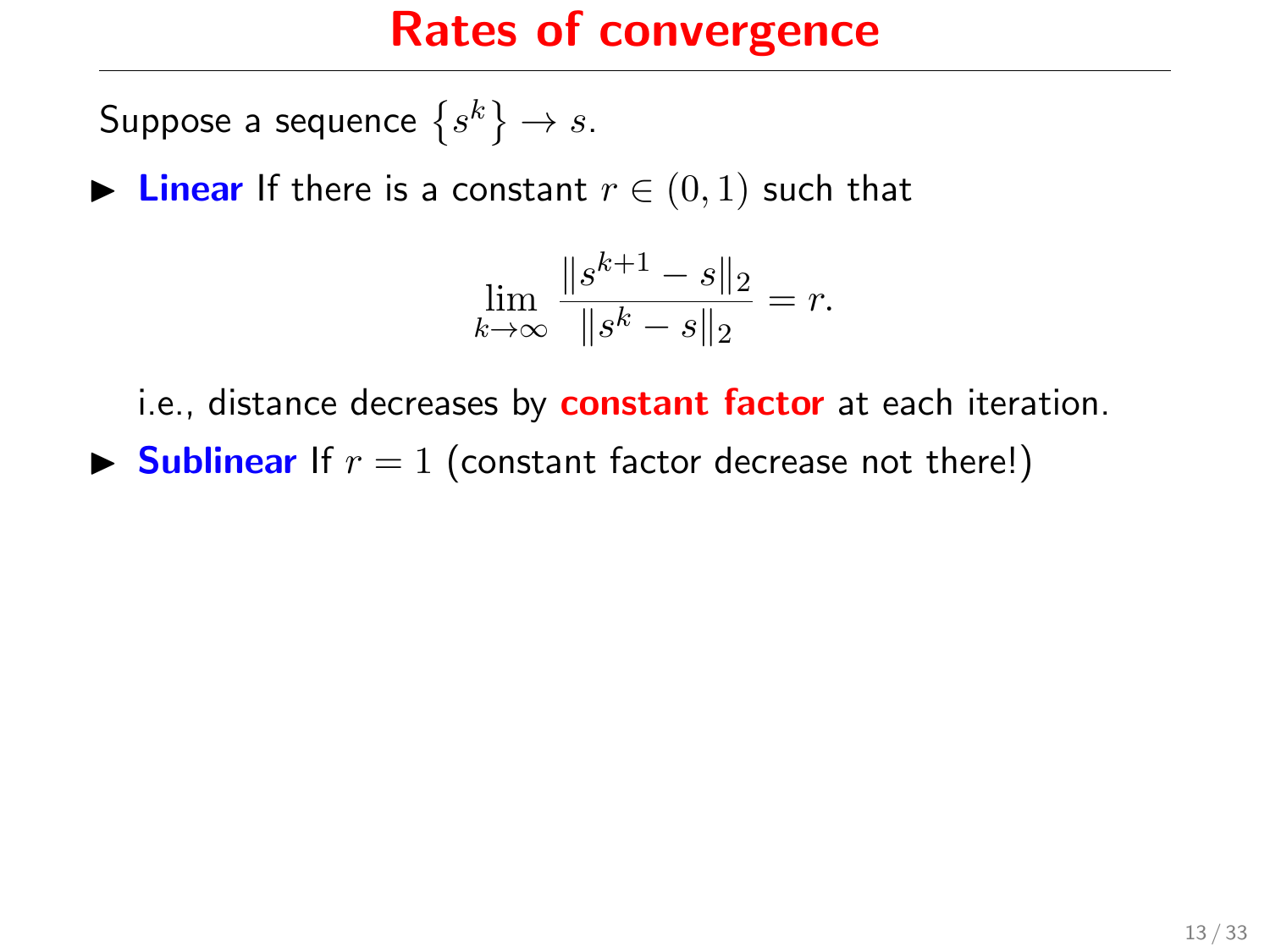Suppose a sequence  $\left\{s^k\right\} \to s.$ 

► Linear If there is a constant  $r \in (0,1)$  such that

$$
\lim_{k \to \infty} \frac{\|s^{k+1} - s\|_2}{\|s^k - s\|_2} = r.
$$

i.e., distance decreases by **constant factor** at each iteration.

- $\triangleright$  **Sublinear** If  $r = 1$  (constant factor decrease not there!)
- **IF Superlinear** If  $r = 0$  (we rarely see this in large-scale opt)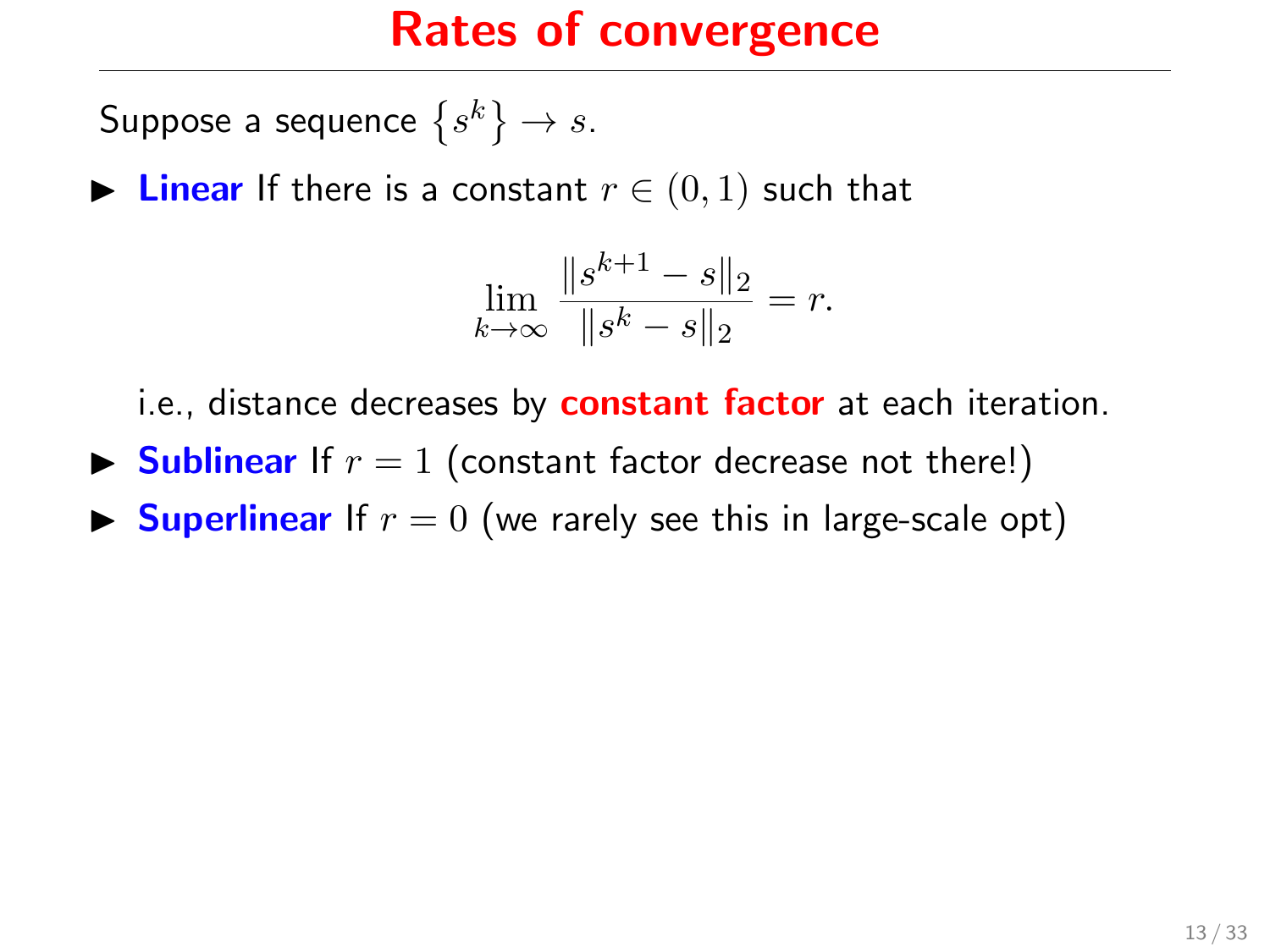Suppose a sequence  $\left\{s^k\right\} \to s.$ 

► Linear If there is a constant  $r \in (0,1)$  such that

$$
\lim_{k \to \infty} \frac{\|s^{k+1} - s\|_2}{\|s^k - s\|_2} = r.
$$

i.e., distance decreases by **constant factor** at each iteration.

- $\triangleright$  **Sublinear** If  $r = 1$  (constant factor decrease not there!)
- **In Superlinear** If  $r = 0$  (we rarely see this in large-scale opt)

**Example 1.**  $\{1/k^c\}$ : sublinear as  $\lim k^c/(k+1)^c = 1$ ; 2.  $\left\{sr^k\right\}$ , where  $|r| < 1$ : linear with rate  $r$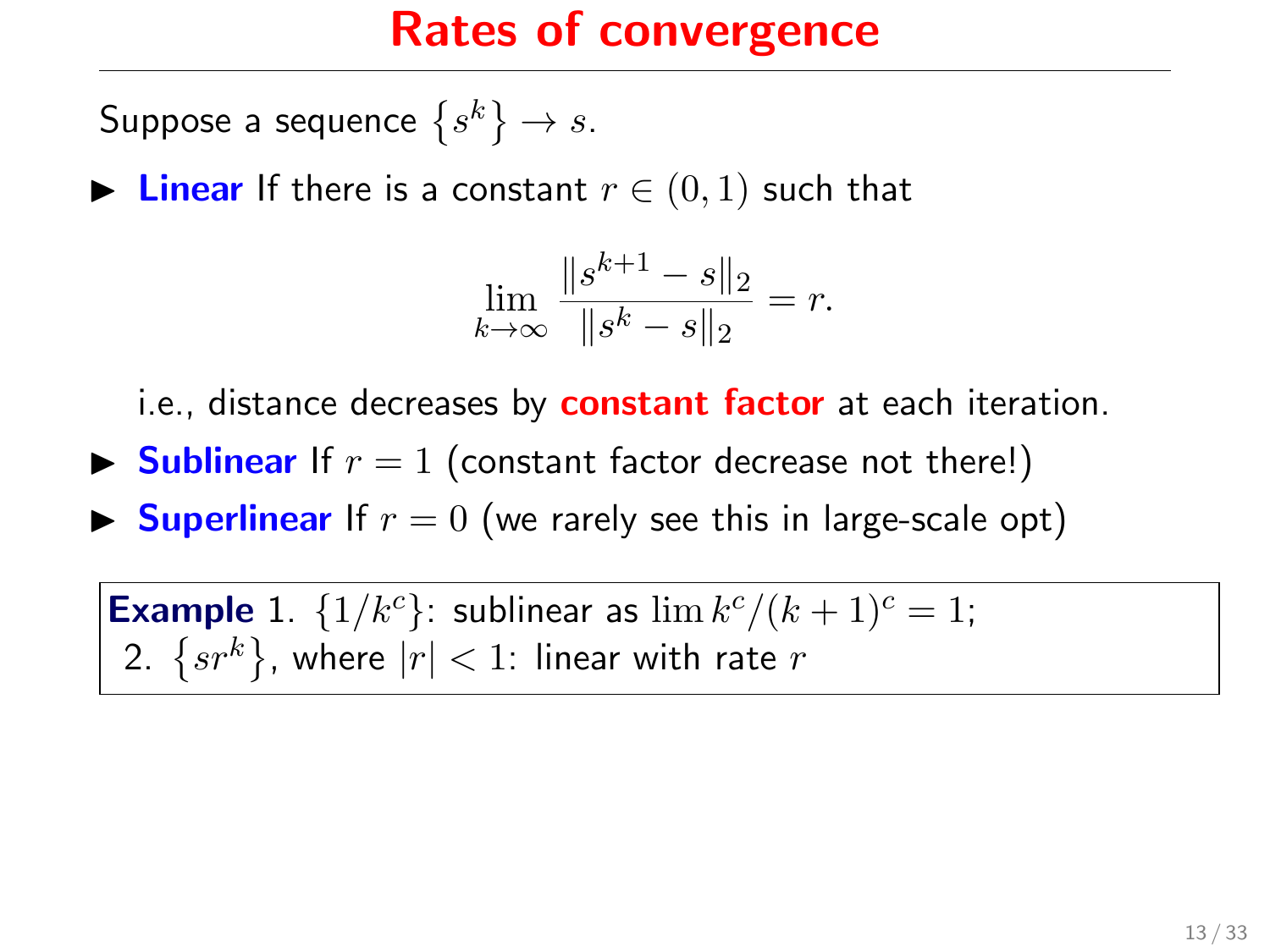#### Gradient descent – faster rate

**Assumption: Strong convexity**; denote  $f \in S_{L,\mu}^1$  $f(x) \ge f(y) + \langle \nabla f(y), x - y \rangle + \frac{\mu}{2}$  $\frac{\mu}{2} \|x - y\|_2^2$ 

- ♣ Rarely do we have so much convexity!
- ♣ The extra convexity makes function "well-conditioned"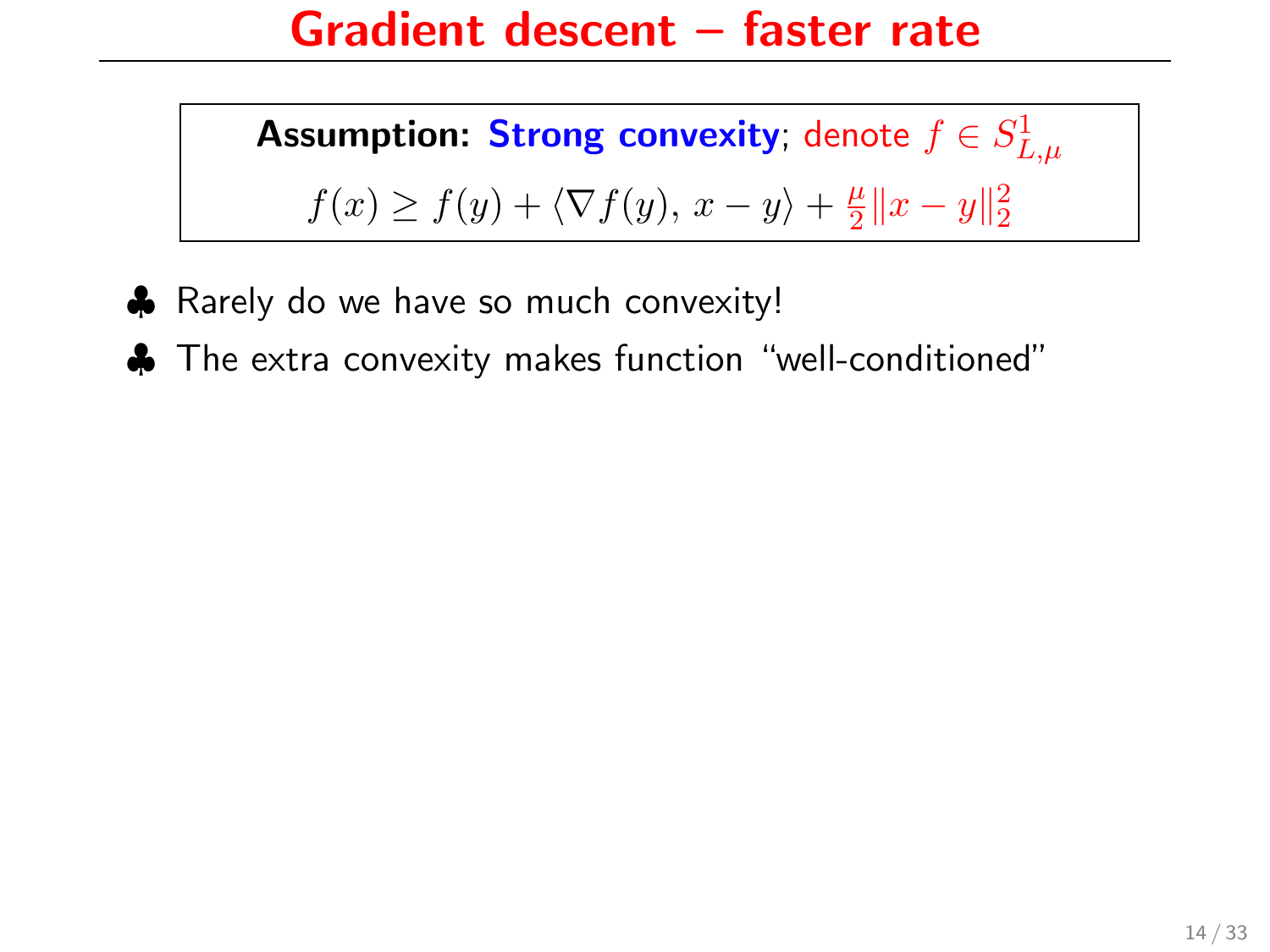#### Gradient descent – faster rate

**Assumption: Strong convexity**; denote  $f \in S_{L,\mu}^1$  $f(x) \ge f(y) + \langle \nabla f(y), x - y \rangle + \frac{\mu}{2}$  $\frac{\mu}{2} \|x - y\|_2^2$ 

- ♣ Rarely do we have so much convexity!
- ♣ The extra convexity makes function "well-conditioned"
- $\triangle$  Exercise: Prove strong convexity  $\implies$  strict convexity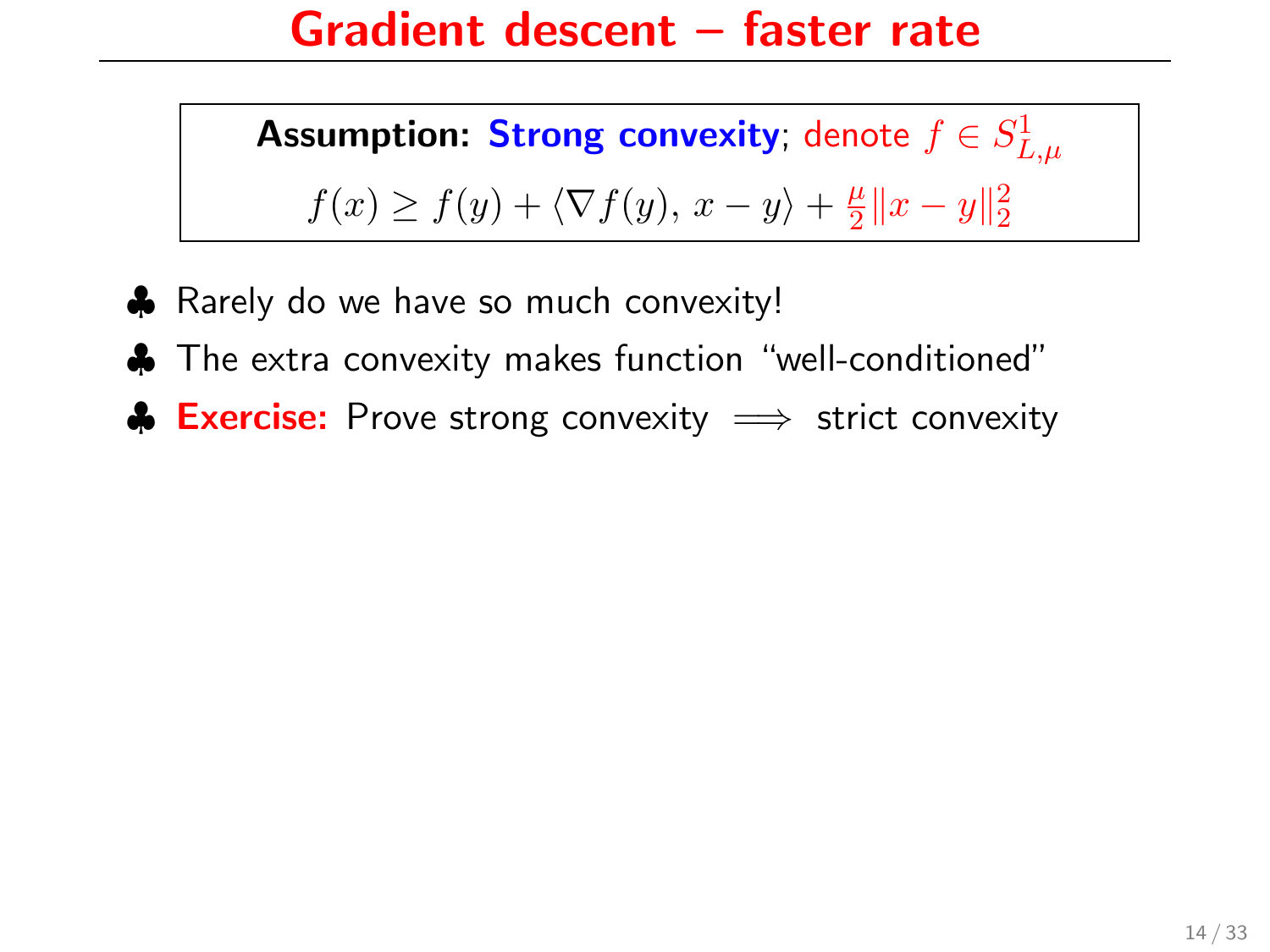#### Gradient descent – faster rate

**Assumption: Strong convexity**; denote  $f \in S_{L,\mu}^1$  $f(x) \ge f(y) + \langle \nabla f(y), x - y \rangle + \frac{\mu}{2}$  $\frac{\mu}{2} \|x - y\|_2^2$ 

- ♣ Rarely do we have so much convexity!
- ♣ The extra convexity makes function "well-conditioned"
- $\triangle$  Exercise: Prove strong convexity  $\implies$  strict convexity
- $\clubsuit~C_L^1$  was sublinear; strong convexity leads linear rate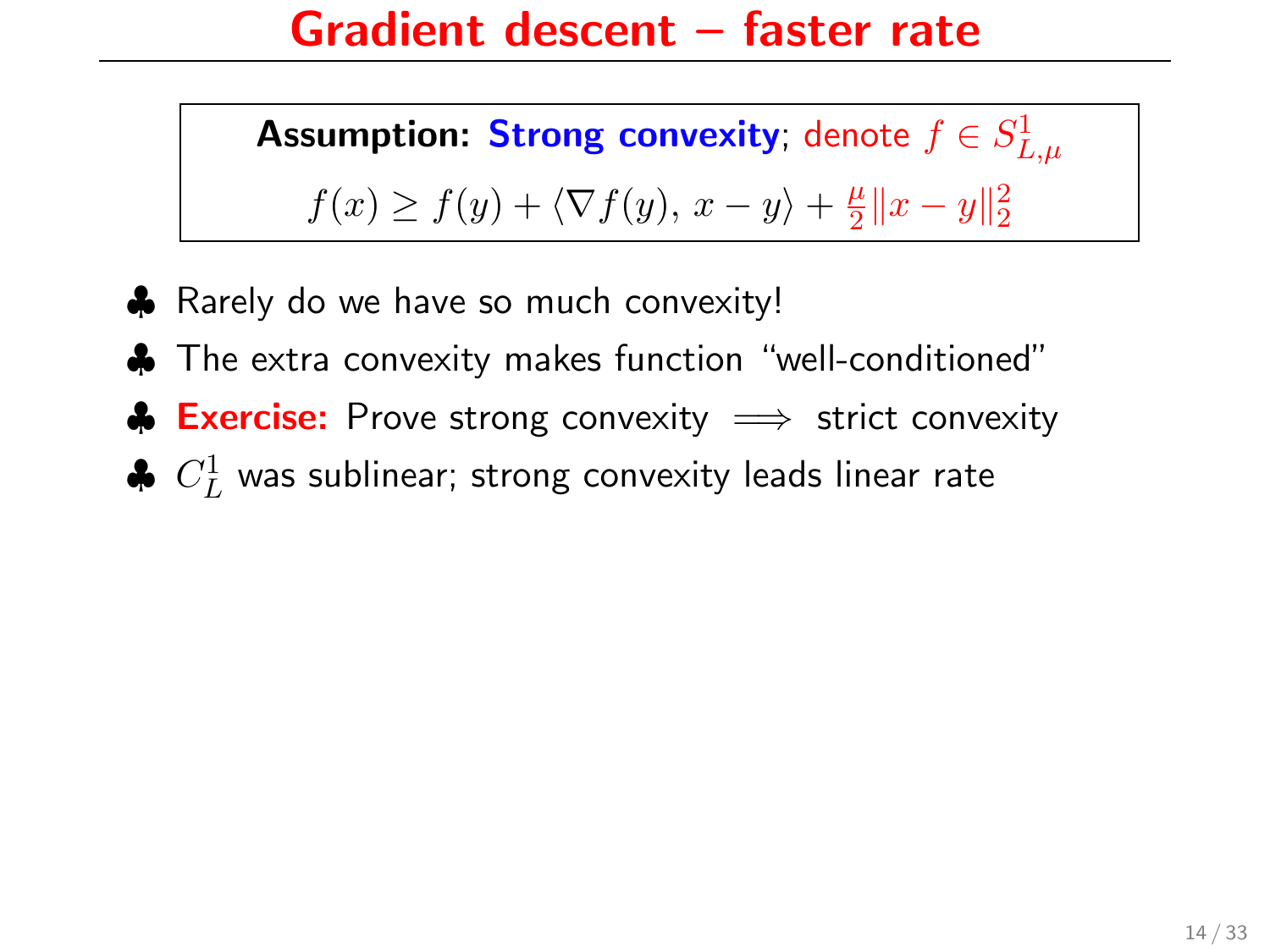**Thm A.**  $f \in S_{L,\mu}^1$  is equivalent to  $\langle \nabla f(x) - \nabla f(y), x - y \rangle \ge \mu \|x - y\|_2^2 \quad \forall x, y.$ 

Exercise: Prove this claim.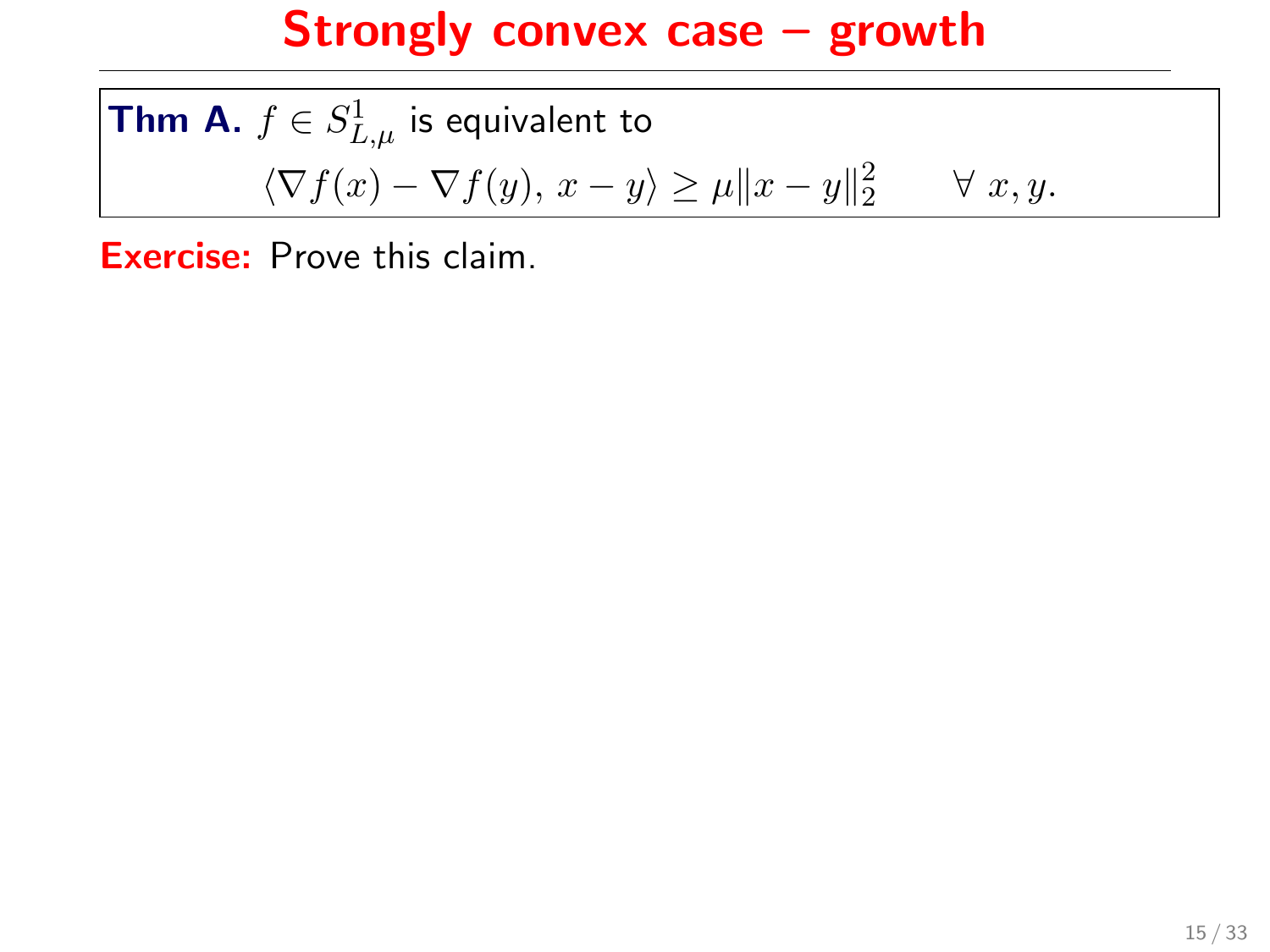**Thm A.** 
$$
f \in S^1_{L,\mu}
$$
 is equivalent to  
\n $\langle \nabla f(x) - \nabla f(y), x - y \rangle \ge \mu ||x - y||_2^2 \quad \forall x, y.$ 

Exercise: Prove this claim.

**Thm B.** Suppose  $f \in S^1_{L,\mu}$ . Then, for any  $x,y \in \mathbb{R}^n$ 

$$
\langle \nabla f(x) - \nabla f(y), x - y \rangle \ge \frac{\mu L}{\mu + L} \|x - y\|_2^2 + \frac{1}{\mu + L} \|\nabla f(x) - \nabla f(y)\|_2^2
$$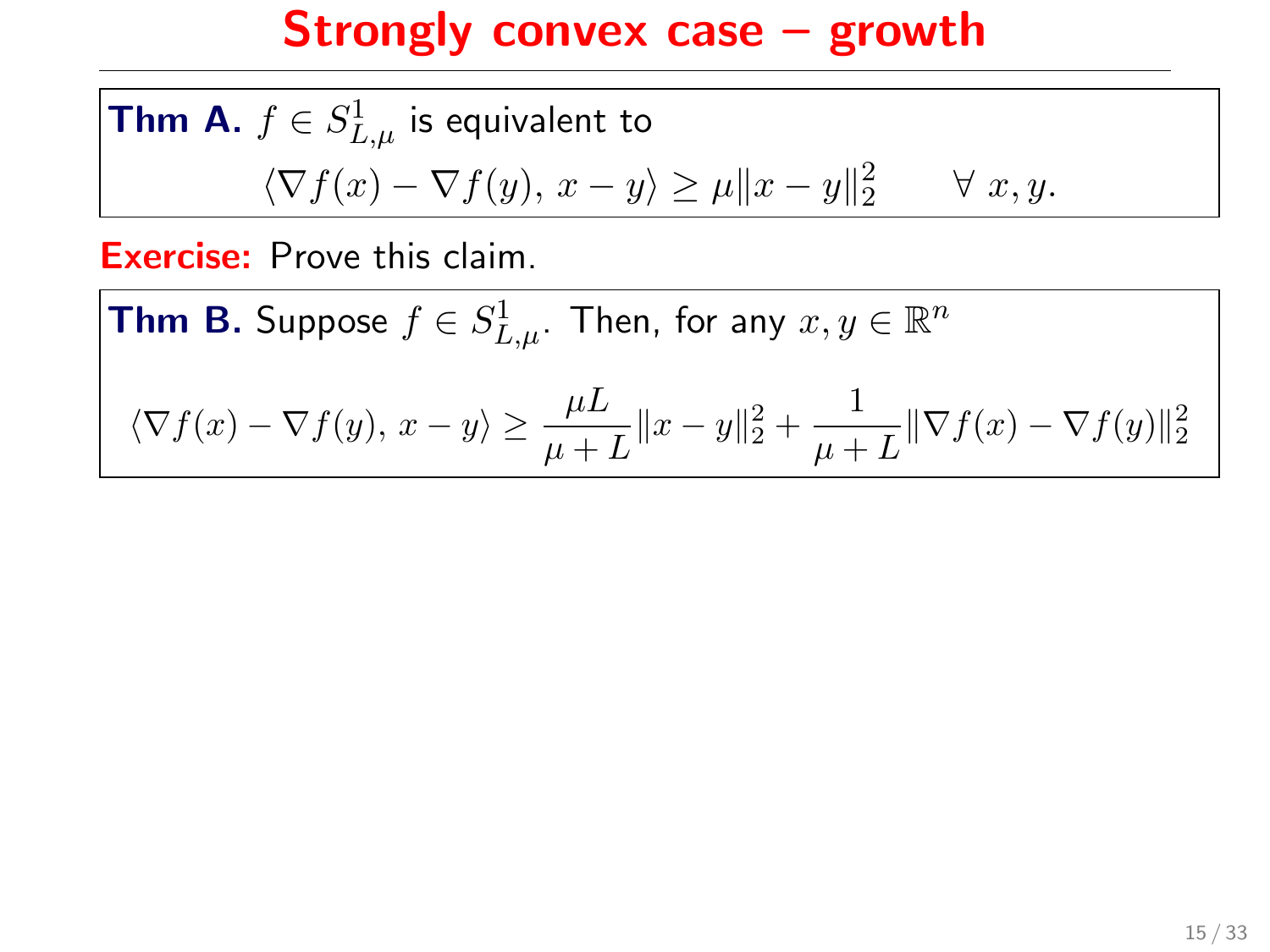**Thm A.** 
$$
f \in S^1_{L,\mu}
$$
 is equivalent to  
\n $\langle \nabla f(x) - \nabla f(y), x - y \rangle \ge \mu ||x - y||_2^2 \quad \forall x, y.$ 

Exercise: Prove this claim.

**Thm B.** Suppose  $f \in S^1_{L,\mu}$ . Then, for any  $x,y \in \mathbb{R}^n$ 

$$
\langle \nabla f(x) - \nabla f(y), x - y \rangle \ge \frac{\mu L}{\mu + L} ||x - y||_2^2 + \frac{1}{\mu + L} ||\nabla f(x) - \nabla f(y)||_2^2
$$

► Consider the **convex** function  $\phi(x) = f(x) - \frac{\mu}{2}$  $\frac{\mu}{2}||x||_2^2$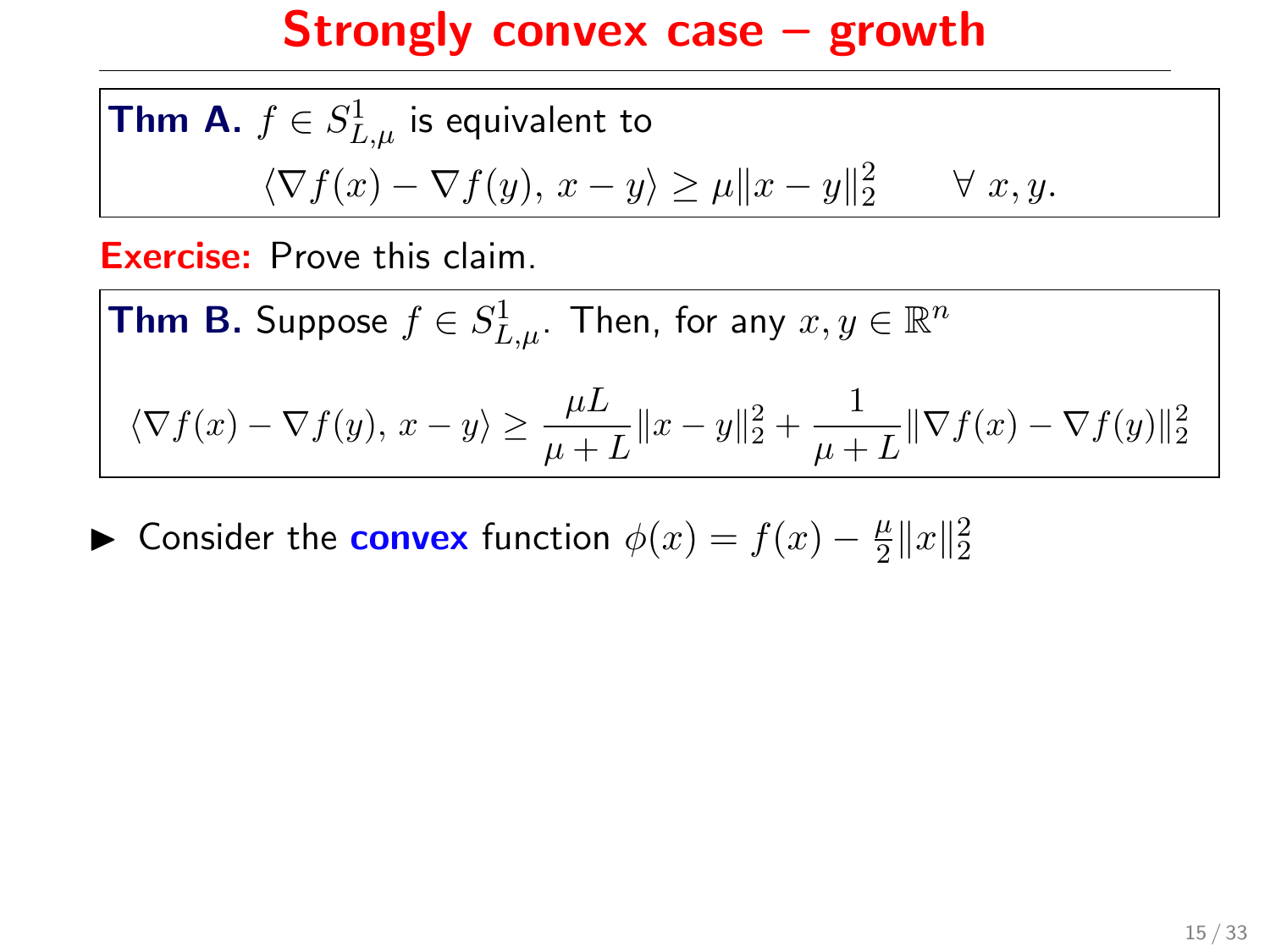**Thm A.** 
$$
f \in S^1_{L,\mu}
$$
 is equivalent to  
\n $\langle \nabla f(x) - \nabla f(y), x - y \rangle \ge \mu ||x - y||_2^2 \quad \forall x, y.$ 

Exercise: Prove this claim.

**Thm B.** Suppose  $f \in S^1_{L,\mu}$ . Then, for any  $x,y \in \mathbb{R}^n$  $\langle \nabla f(x) - \nabla f(y), x - y \rangle \ge \frac{\mu L}{\mu + L} ||x - y||_2^2 + \frac{1}{\mu + L}$  $\frac{1}{\mu+L} \|\nabla f(x) - \nabla f(y)\|_2^2$ 

► Consider the **convex** function  $\phi(x) = f(x) - \frac{\mu}{2}$  $\frac{\mu}{2}||x||_2^2$ 

$$
\blacktriangleright \nabla \phi(x) = \nabla f(x) - \mu x
$$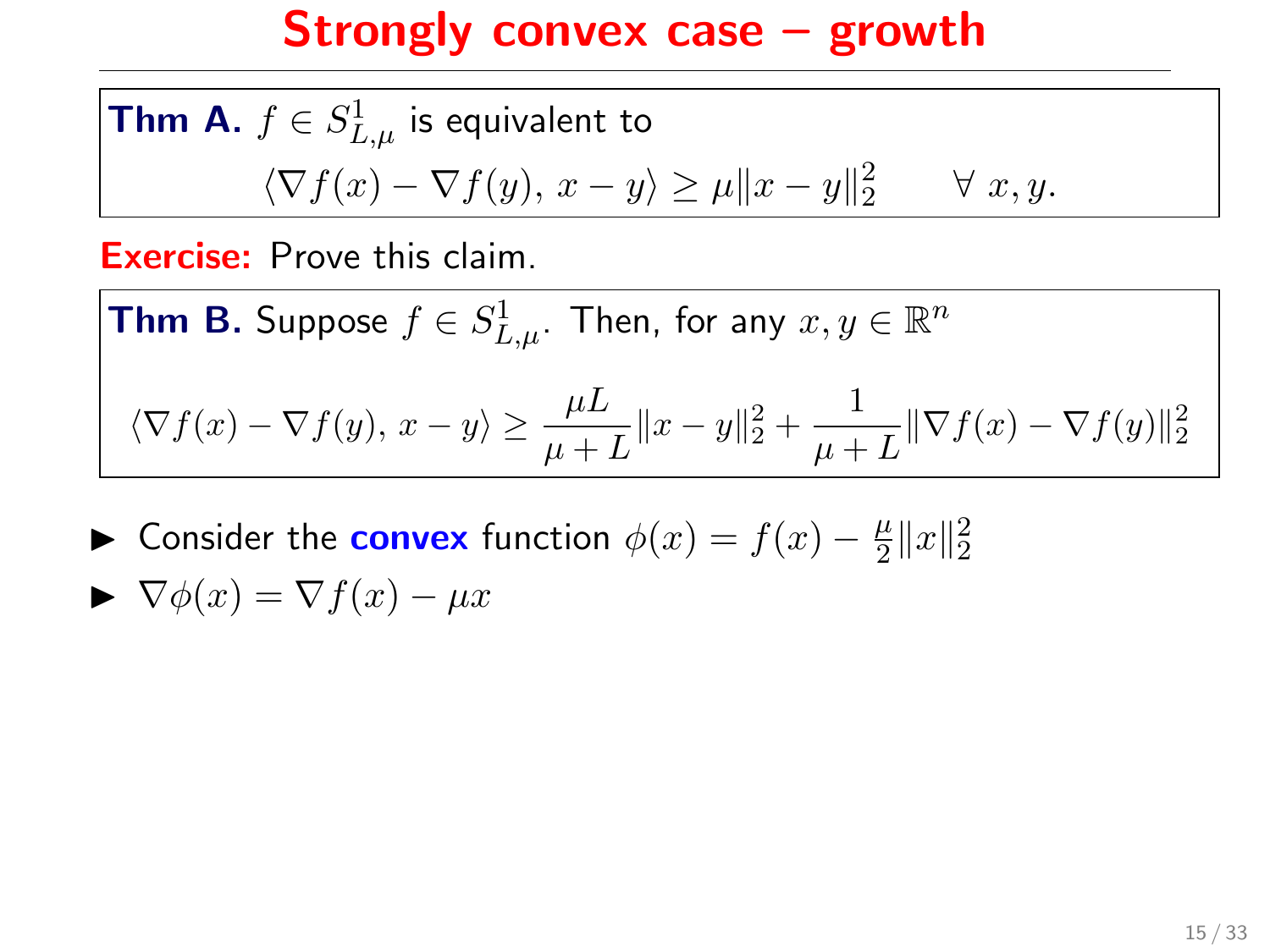**Thm A.** 
$$
f \in S^1_{L,\mu}
$$
 is equivalent to  
\n $\langle \nabla f(x) - \nabla f(y), x - y \rangle \ge \mu ||x - y||_2^2 \quad \forall x, y.$ 

Exercise: Prove this claim.

**Thm B.** Suppose  $f \in S^1_{L,\mu}$ . Then, for any  $x,y \in \mathbb{R}^n$  $\langle \nabla f(x) - \nabla f(y), x - y \rangle \ge \frac{\mu L}{\mu + L} ||x - y||_2^2 + \frac{1}{\mu + L}$  $\frac{1}{\mu+L} \|\nabla f(x) - \nabla f(y)\|_2^2$ 

► Consider the **convex** function  $\phi(x) = f(x) - \frac{\mu}{2}$  $\frac{\mu}{2}||x||_2^2$ 

$$
\blacktriangleright \nabla \phi(x) = \nabla f(x) - \mu x
$$

If  $\mu = L$ , then easily true (due to Thm. A and Coroll. 2)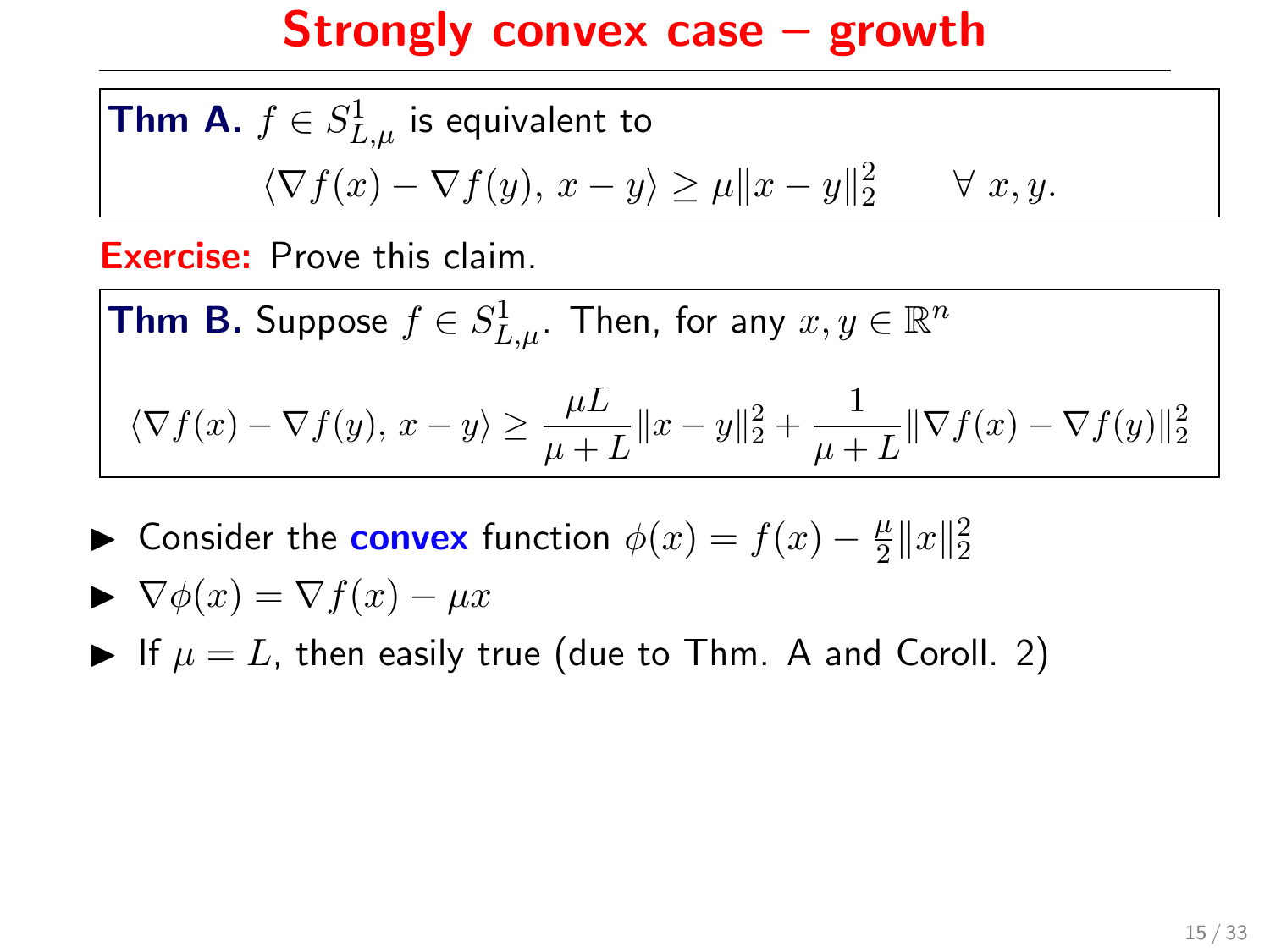**Thm A.** 
$$
f \in S^1_{L,\mu}
$$
 is equivalent to  
\n $\langle \nabla f(x) - \nabla f(y), x - y \rangle \ge \mu ||x - y||_2^2 \quad \forall x, y.$ 

Exercise: Prove this claim.

**Thm B.** Suppose  $f \in S^1_{L,\mu}$ . Then, for any  $x,y \in \mathbb{R}^n$  $\langle \nabla f(x) - \nabla f(y), x - y \rangle \ge \frac{\mu L}{\mu + L} ||x - y||_2^2 + \frac{1}{\mu + L}$  $\frac{1}{\mu+L} \|\nabla f(x) - \nabla f(y)\|_2^2$ 

► Consider the **convex** function  $\phi(x) = f(x) - \frac{\mu}{2}$  $\frac{\mu}{2}||x||_2^2$ 

$$
\blacktriangleright \nabla \phi(x) = \nabla f(x) - \mu x
$$

If  $\mu = L$ , then easily true (due to Thm. A and Coroll. 2)

► If  $\mu < L$ , then  $\phi \in C^1_{L-\mu}$ ; now invoke Coroll. 2

$$
\langle \nabla \phi(x) - \nabla \phi(y), x - y \rangle \ge \frac{1}{L - \mu} \|\nabla \phi(x) - \nabla \phi(y)\|_2
$$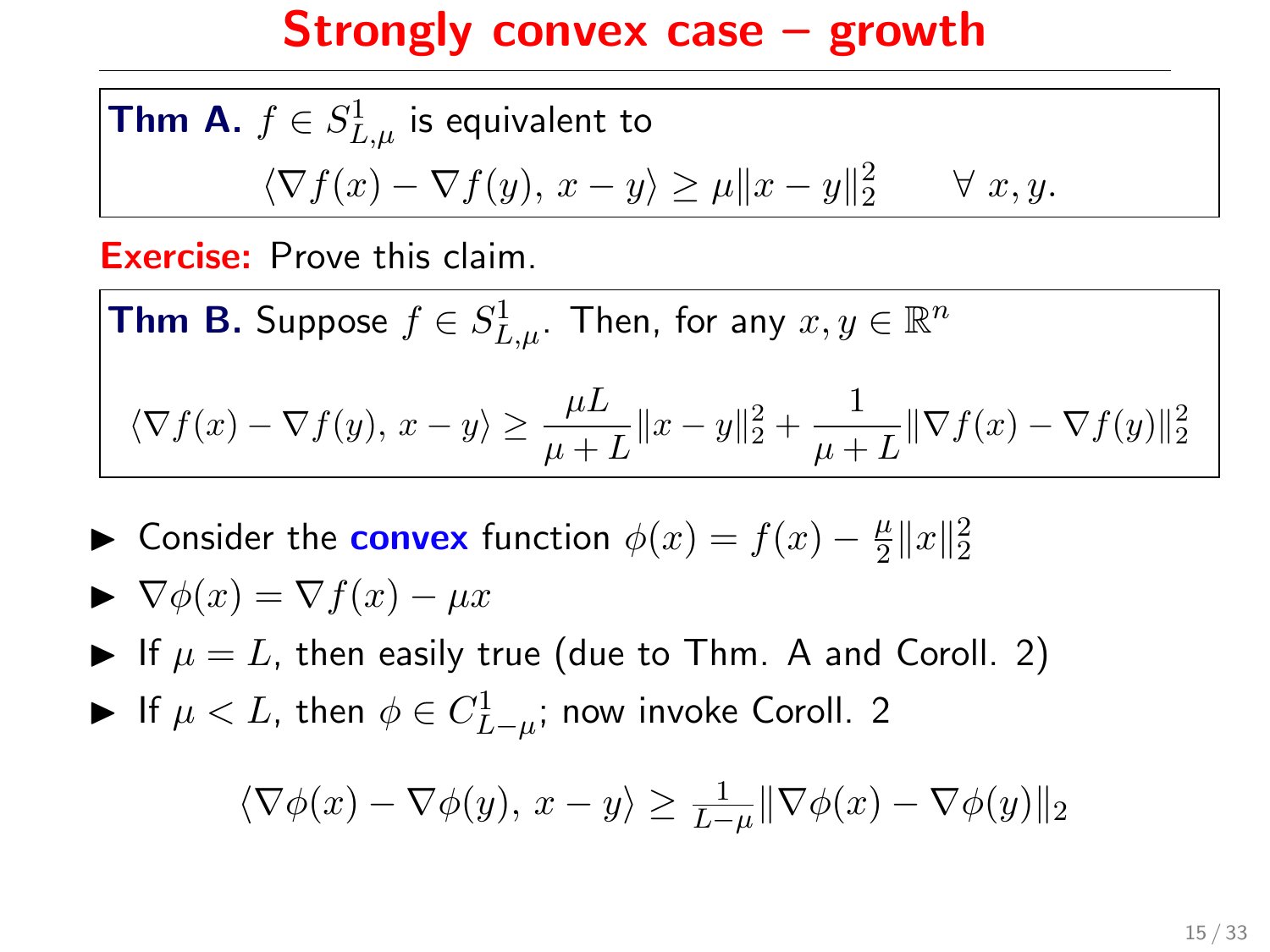**Theorem.** If  $f \in S^1_{L,\mu}$ ,  $0 < \alpha < 2/(L + \mu)$ , then the gradient method generates a sequence  $\{x^k\}$  that satisfies

$$
||x^{k} - x^{*}||_{2}^{2} \le \left(1 - \frac{2\alpha\mu L}{\mu + L}\right)^{k} ||x^{0} - x^{*}||_{2}.
$$

Moreover, if  $\alpha = 2/(L + \mu)$  then

$$
f(x^{k}) - f^* \le \frac{L}{2} \left(\frac{\kappa - 1}{\kappa + 1}\right)^{2k} \|x^0 - x^*\|_2^2,
$$

where  $\kappa = L/\mu$  is the **condition number**.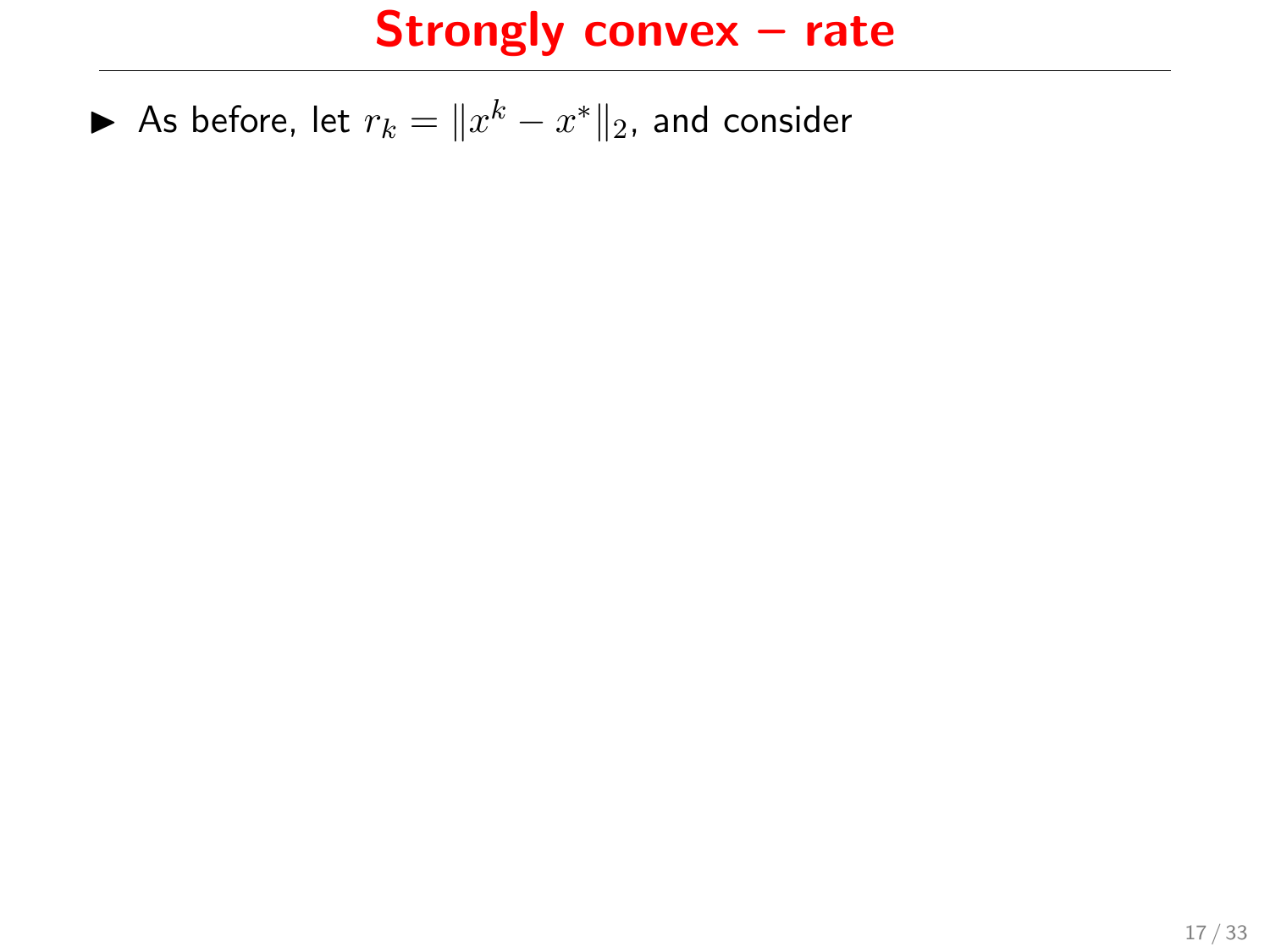$$
r_{k+1}^2 = ||x^k - x^* - \alpha \nabla f(x^k)||_2^2
$$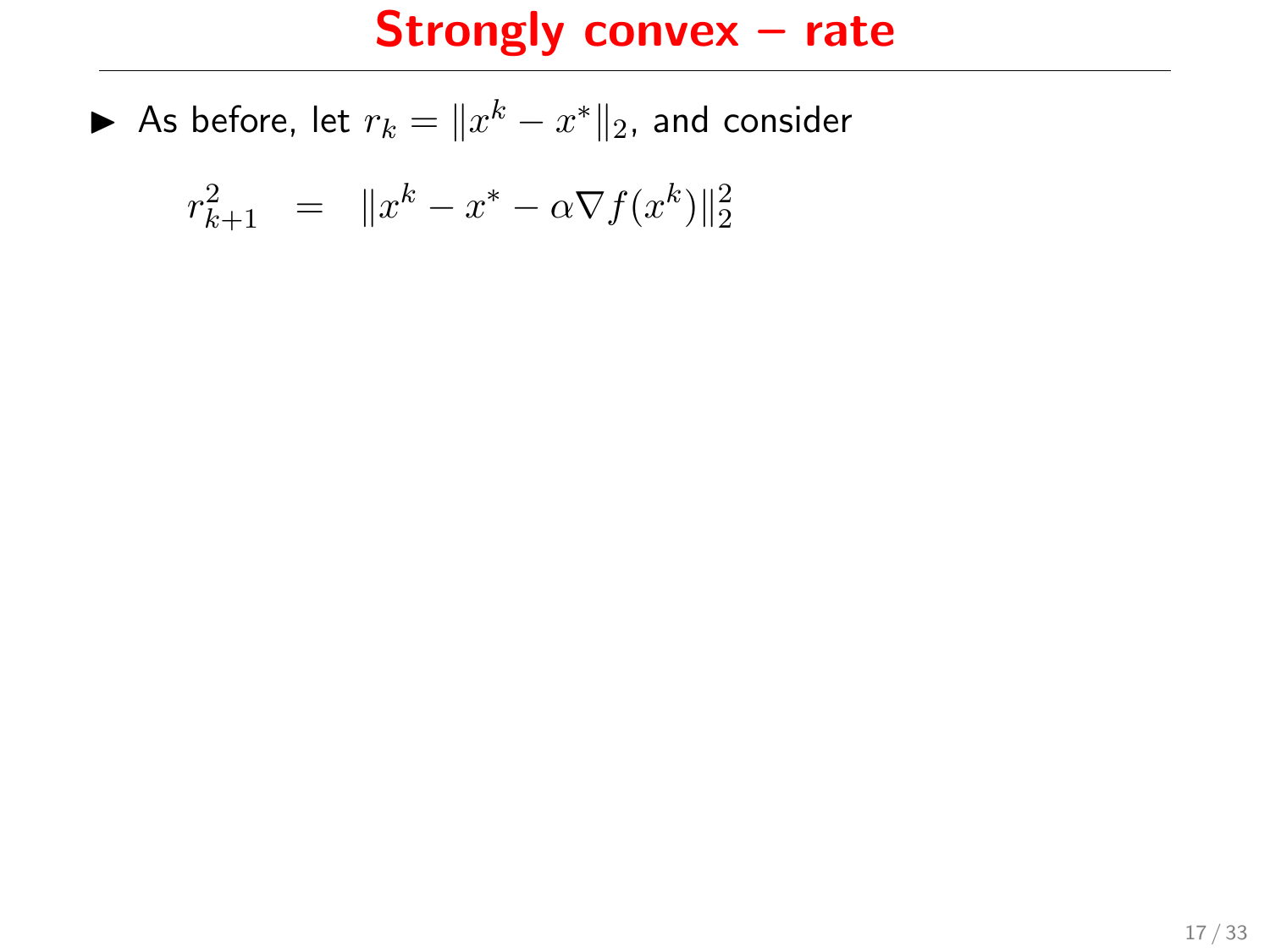$$
r_{k+1}^2 = ||x^k - x^* - \alpha \nabla f(x^k)||_2^2
$$
  
=  $r_k^2 - 2\alpha \langle \nabla f(x^k), x^k - x^* \rangle + \alpha^2 ||\nabla f(x^k)||_2^2$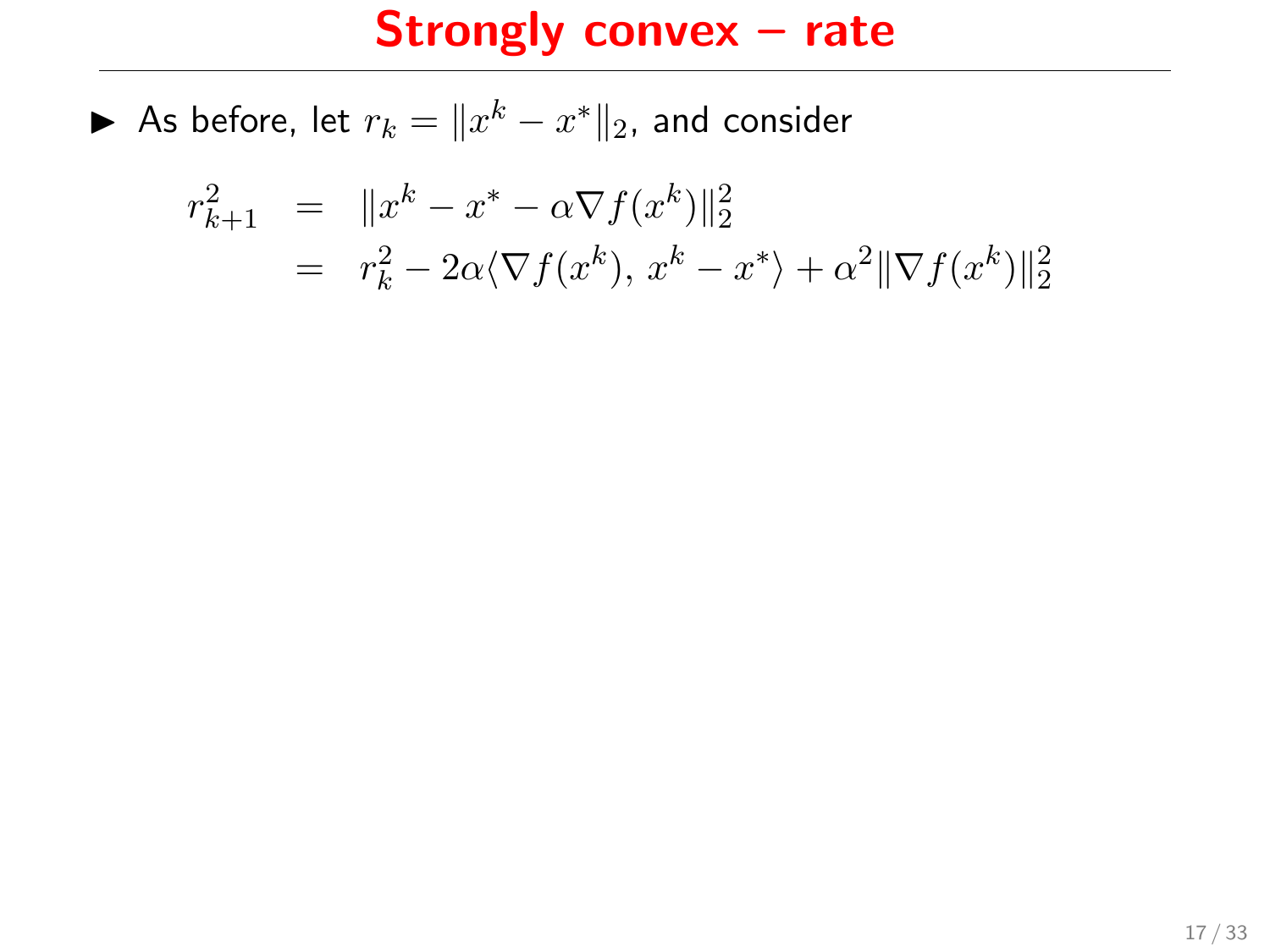$$
r_{k+1}^2 = \|x^k - x^* - \alpha \nabla f(x^k)\|_2^2
$$
  
=  $r_k^2 - 2\alpha \langle \nabla f(x^k), x^k - x^* \rangle + \alpha^2 \|\nabla f(x^k)\|_2^2$   
 $\leq \left(1 - \frac{2\alpha \mu L}{\mu + L}\right) r_k^2 + \alpha \left(\alpha - \frac{2}{\mu + L}\right) \|\nabla f(x^k)\|_2^2$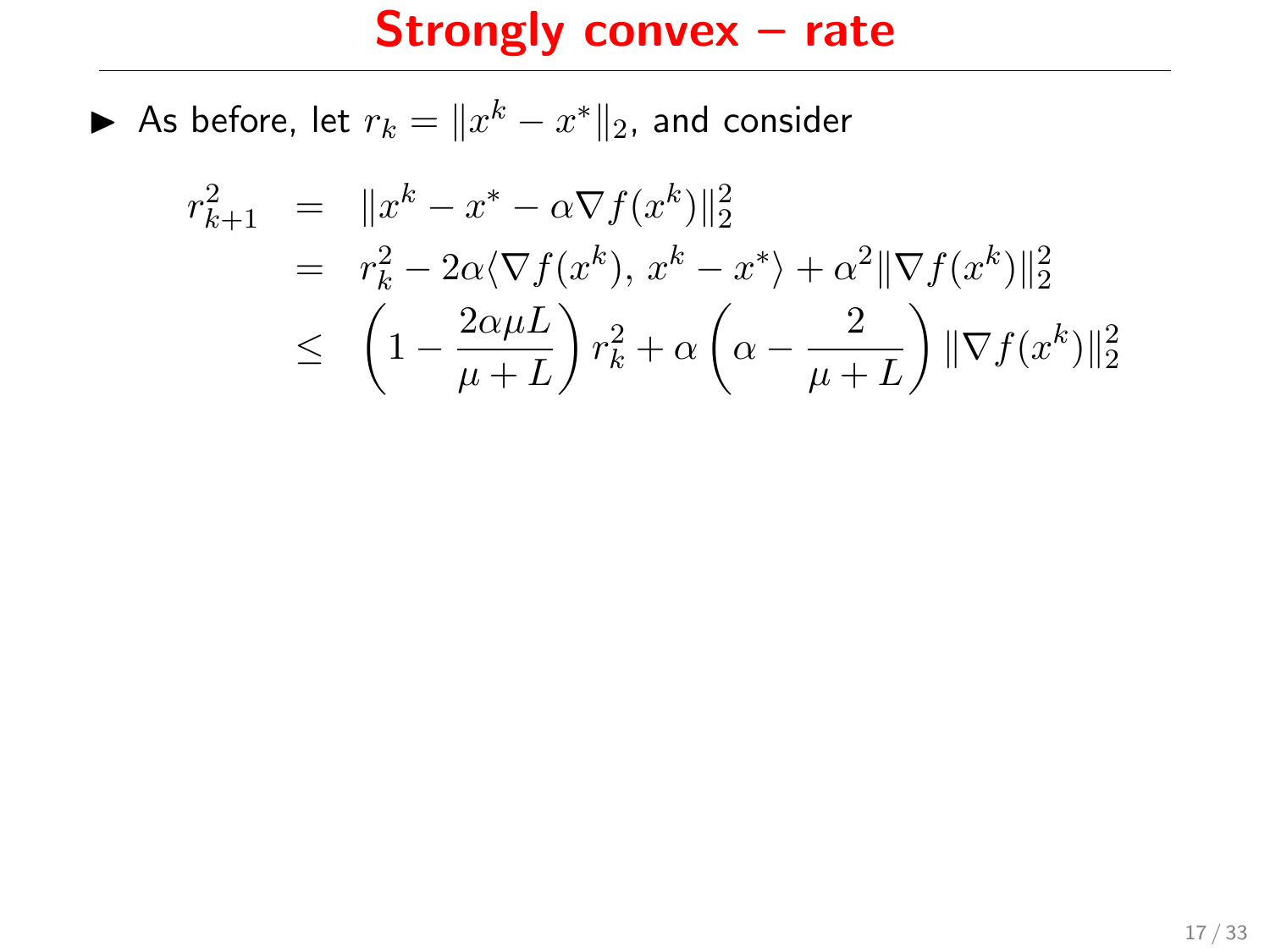▶ As before, let  $r_k = ||x^k - x^*||_2$ , and consider

$$
r_{k+1}^2 = ||x^k - x^* - \alpha \nabla f(x^k)||_2^2
$$
  
=  $r_k^2 - 2\alpha \langle \nabla f(x^k), x^k - x^* \rangle + \alpha^2 ||\nabla f(x^k)||_2^2$   
 $\leq \left(1 - \frac{2\alpha \mu L}{\mu + L}\right) r_k^2 + \alpha \left(\alpha - \frac{2}{\mu + L}\right) ||\nabla f(x^k)||_2^2$ 

where we used Thm. B with  $\nabla f(x^*) = 0$  for last inequality.

**Exercise:** Complete the proof using above argument.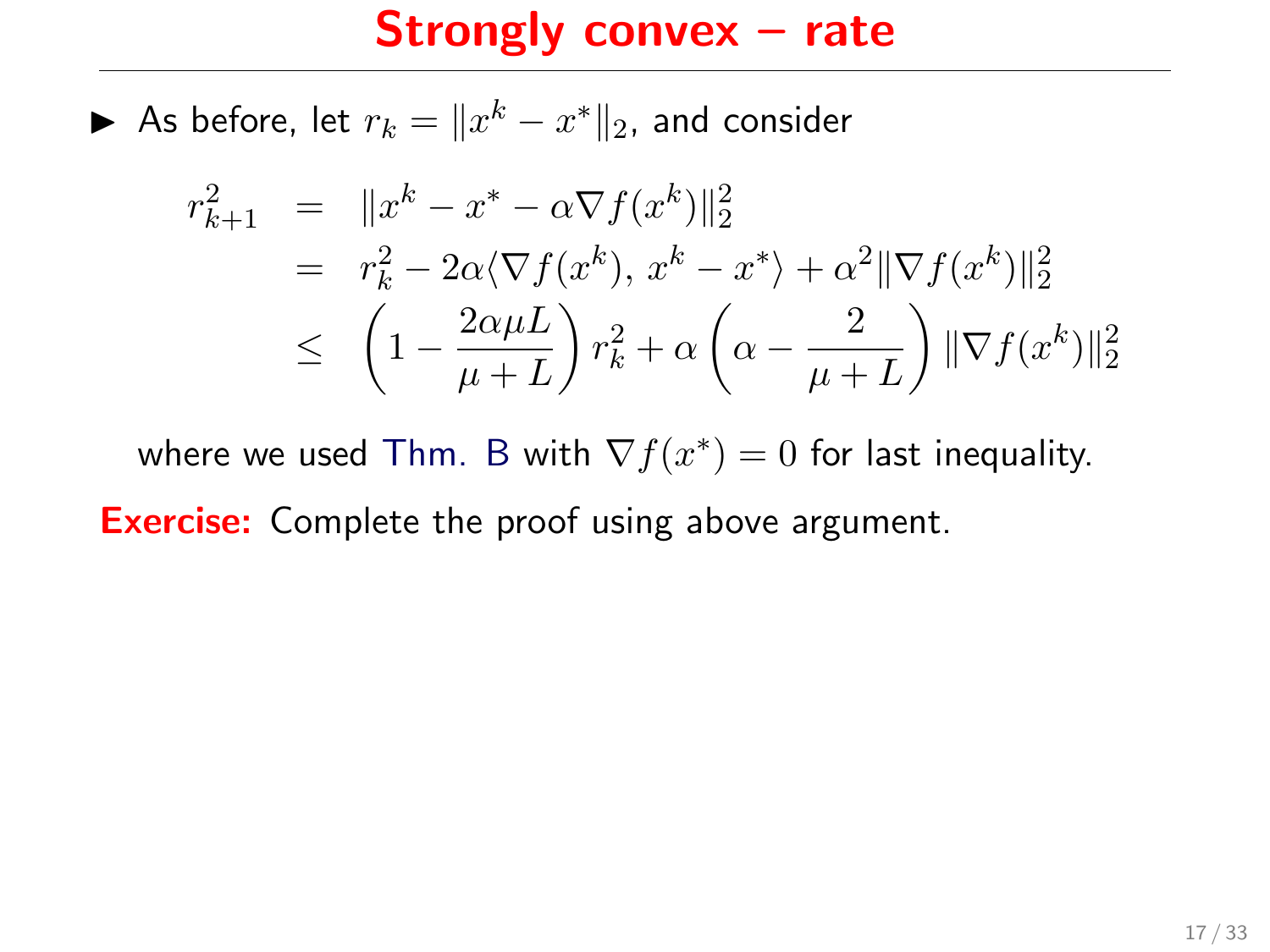**Theorem** Lower bound I (Nesterov) For any  $x^0 \in \mathbb{R}^n$ , and  $1 \leq k \leq$ 1  $\frac{1}{2}(n-1)$ , there is a smooth  $f$ , s.t.

$$
f(x^{k}) - f(x^{*}) \ge \frac{3L||x^{0} - x^{*}||_{2}^{2}}{32(k+1)^{2}}
$$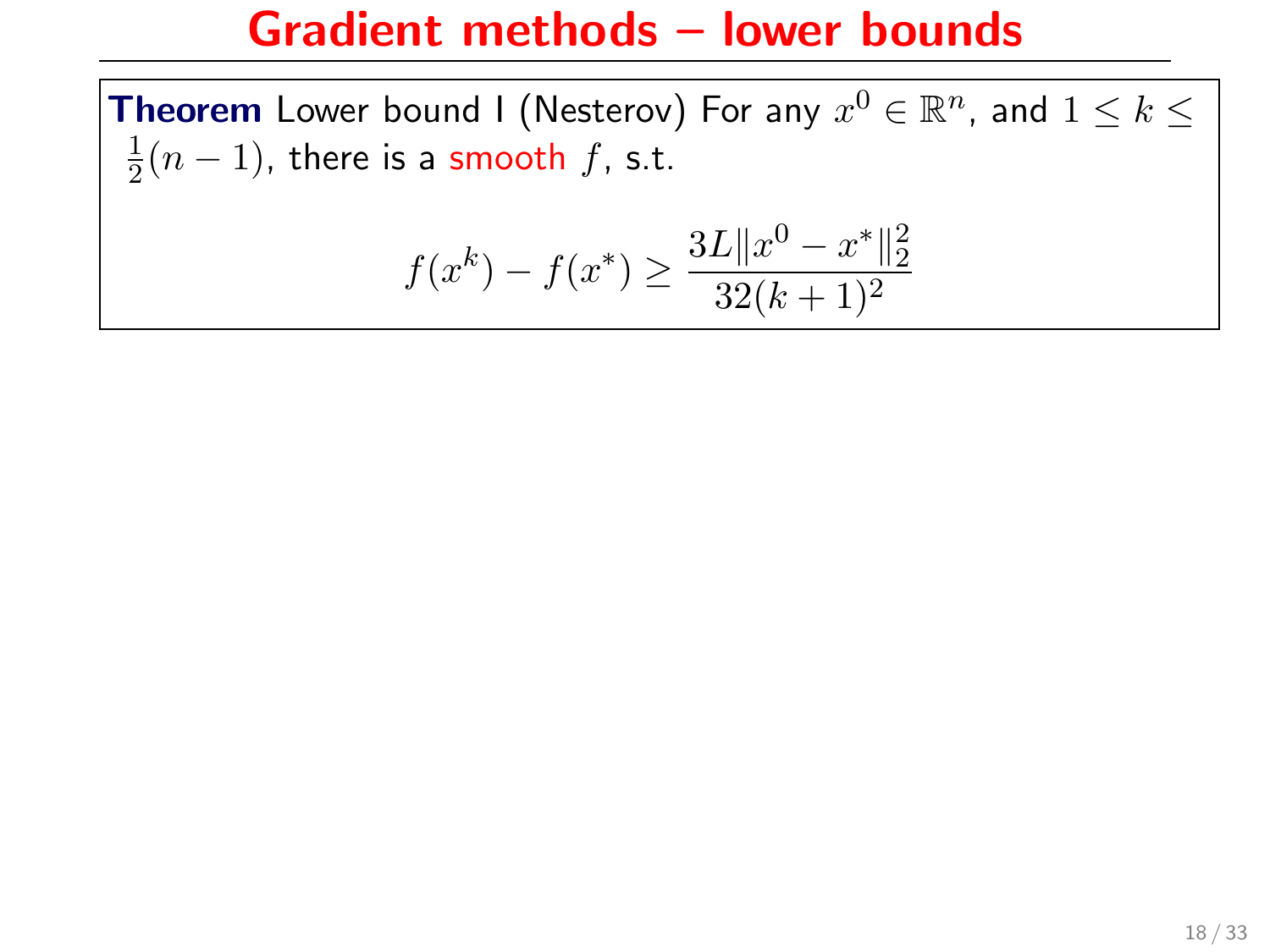**Theorem** Lower bound I (Nesterov) For any  $x^0 \in \mathbb{R}^n$ , and  $1 \leq k \leq$ 1  $\frac{1}{2}(n-1)$ , there is a smooth  $f$ , s.t.

$$
f(x^{k}) - f(x^{*}) \ge \frac{3L||x^{0} - x^{*}||_{2}^{2}}{32(k+1)^{2}}
$$

Theorem Lower bound II (Nesterov). For class of smooth, strongly convex, i.e.,  $S_{L,\mu}^{\infty}\,\left(\mu>0,\,\kappa>1\right)$ 

$$
f(x^{k}) - f(x^{*}) \ge \frac{\mu}{2} \left( \frac{\sqrt{\kappa} - 1}{\sqrt{\kappa} + 1} \right)^{2k} \|x^{0} - x^{*}\|_{2}^{2}.
$$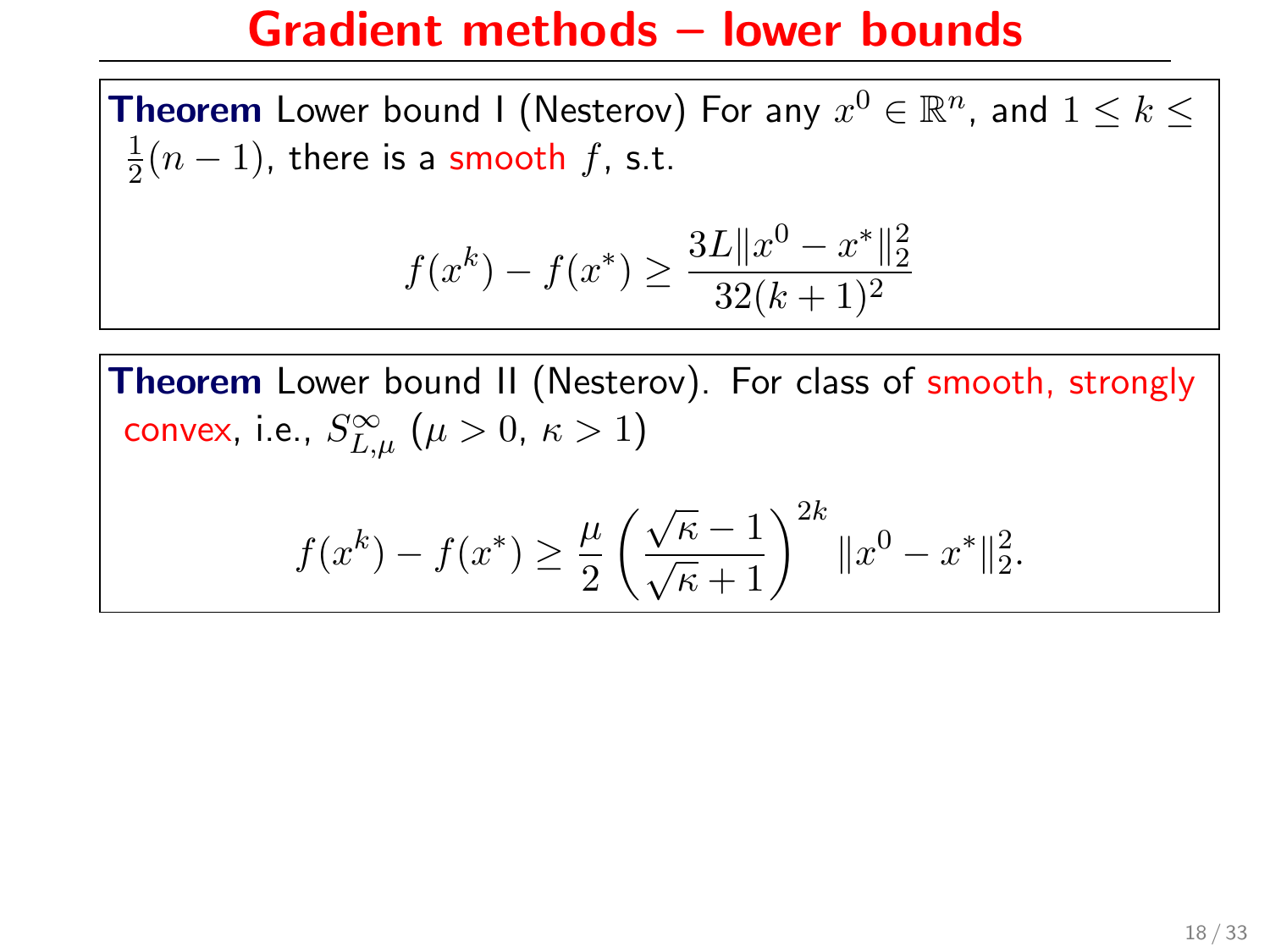**Theorem** Lower bound I (Nesterov) For any  $x^0 \in \mathbb{R}^n$ , and  $1 \leq k \leq$ 1  $\frac{1}{2}(n-1)$ , there is a smooth  $f$ , s.t.

$$
f(x^{k}) - f(x^{*}) \ge \frac{3L||x^{0} - x^{*}||_{2}^{2}}{32(k+1)^{2}}
$$

Theorem Lower bound II (Nesterov). For class of smooth, strongly convex, i.e.,  $S_{L,\mu}^{\infty}\,\left(\mu>0,\,\kappa>1\right)$ 

$$
f(x^{k}) - f(x^{*}) \ge \frac{\mu}{2} \left( \frac{\sqrt{\kappa} - 1}{\sqrt{\kappa} + 1} \right)^{2k} \|x^{0} - x^{*}\|_{2}^{2}.
$$

 $\triangleright$  Notice gap between lower and upper bounds!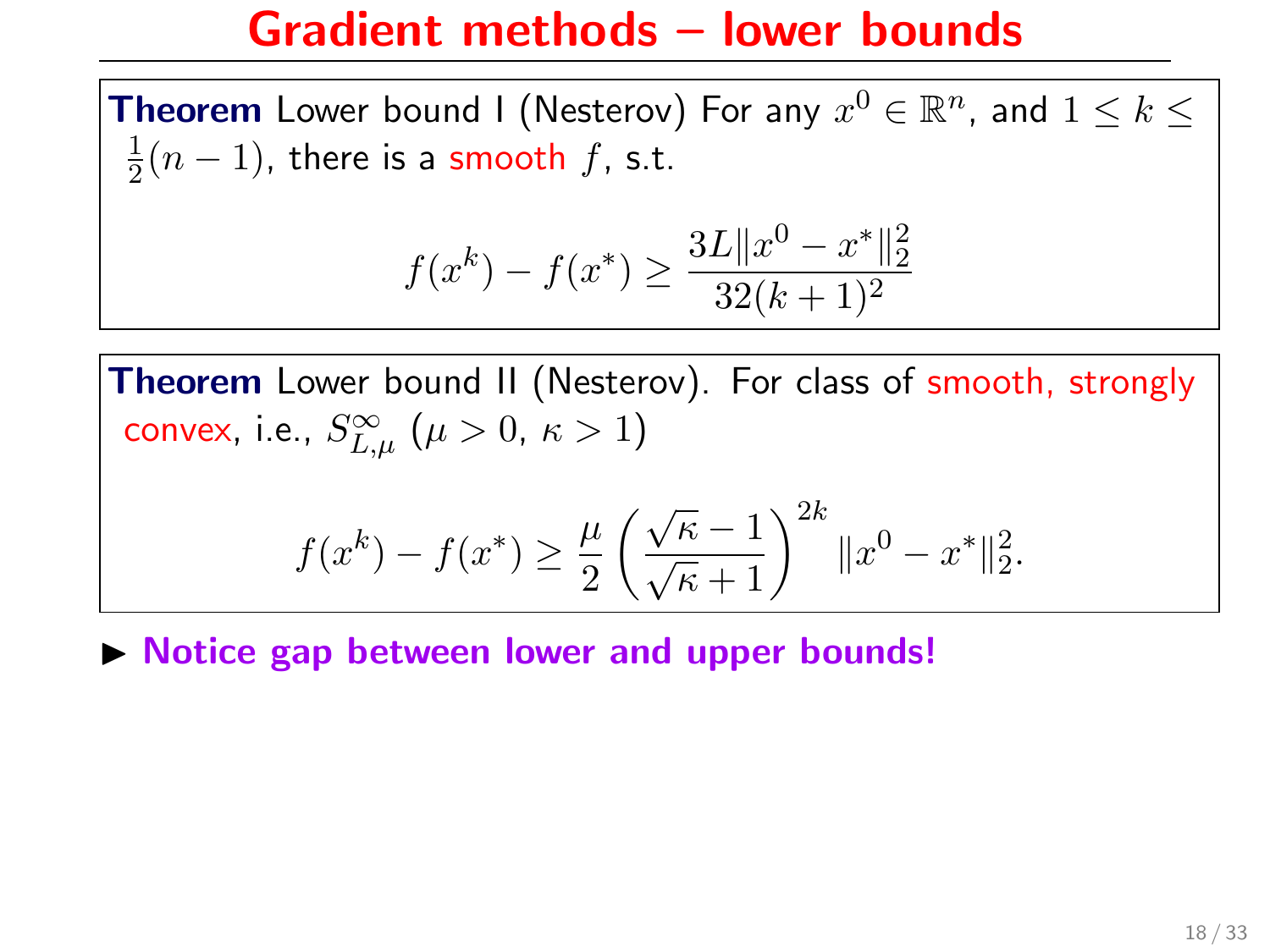**Theorem** Lower bound I (Nesterov) For any  $x^0 \in \mathbb{R}^n$ , and  $1 \leq k \leq$ 1  $\frac{1}{2}(n-1)$ , there is a smooth  $f$ , s.t.

$$
f(x^{k}) - f(x^{*}) \ge \frac{3L||x^{0} - x^{*}||_{2}^{2}}{32(k+1)^{2}}
$$

Theorem Lower bound II (Nesterov). For class of smooth, strongly convex, i.e.,  $S_{L,\mu}^{\infty}\,\left(\mu>0,\,\kappa>1\right)$ 

$$
f(x^{k}) - f(x^{*}) \ge \frac{\mu}{2} \left( \frac{\sqrt{\kappa} - 1}{\sqrt{\kappa} + 1} \right)^{2k} \|x^{0} - x^{*}\|_{2}^{2}.
$$

 $\triangleright$  Notice gap between lower and upper bounds!

 $\triangleright$  We'll come back to these toward end of course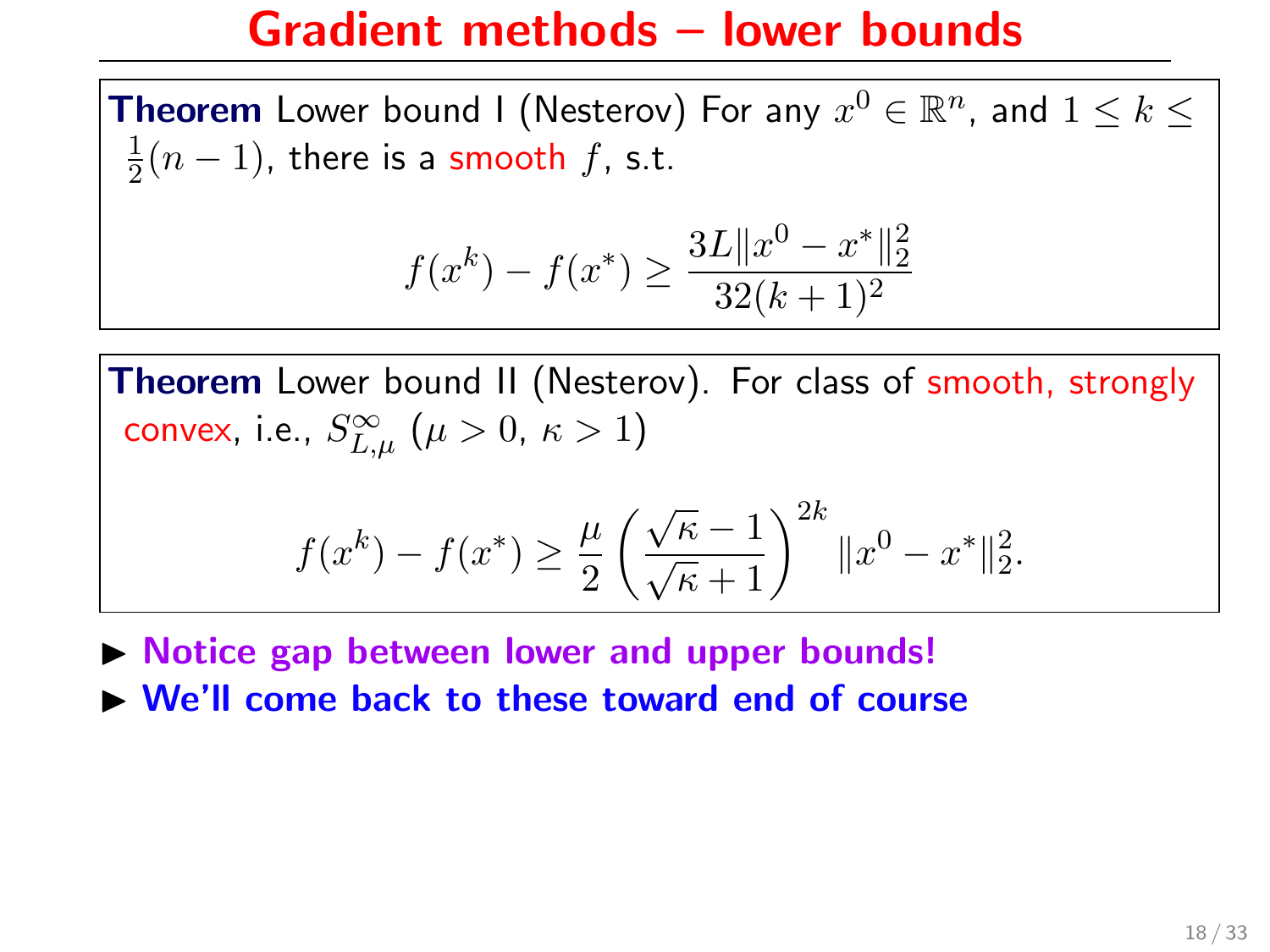#### **Exercise**

♦ Let D be the  $(n-1) \times n$  differencing matrix

$$
D = \begin{pmatrix} -1 & 1 & & & \\ & -1 & 1 & & \\ & & \ddots & \\ & & & -1 & 1 \end{pmatrix} \in \mathbb{R}^{(n-1)\times n},
$$

- $\oint f(x) = \frac{1}{2} ||D^T x b||_2^2 = \frac{1}{2}$  $\frac{1}{2}(\|D^Tx\|_2^2 + \|b\|_2^2 - 2\langle D^Tx, b\rangle)$
- $\spadesuit$  Try different choices of b, and different initial vectors  $x_0$
- ♦ Determine L and  $\mu$  for above  $f(x)$  (nice linalg exercise!)
- **Exercise:** Try  $\alpha = 2/(L + \mu)$  and other stepsize choices; report on empirical performance
- $\spadesuit$  Exercise: Experiment to see how large n must be before gradient method starts outperforming CVX

♦ Exercise: Minimize  $f(x)$  for large *n*; e.g.,  $n = 10^6$ ,  $n = 10^7$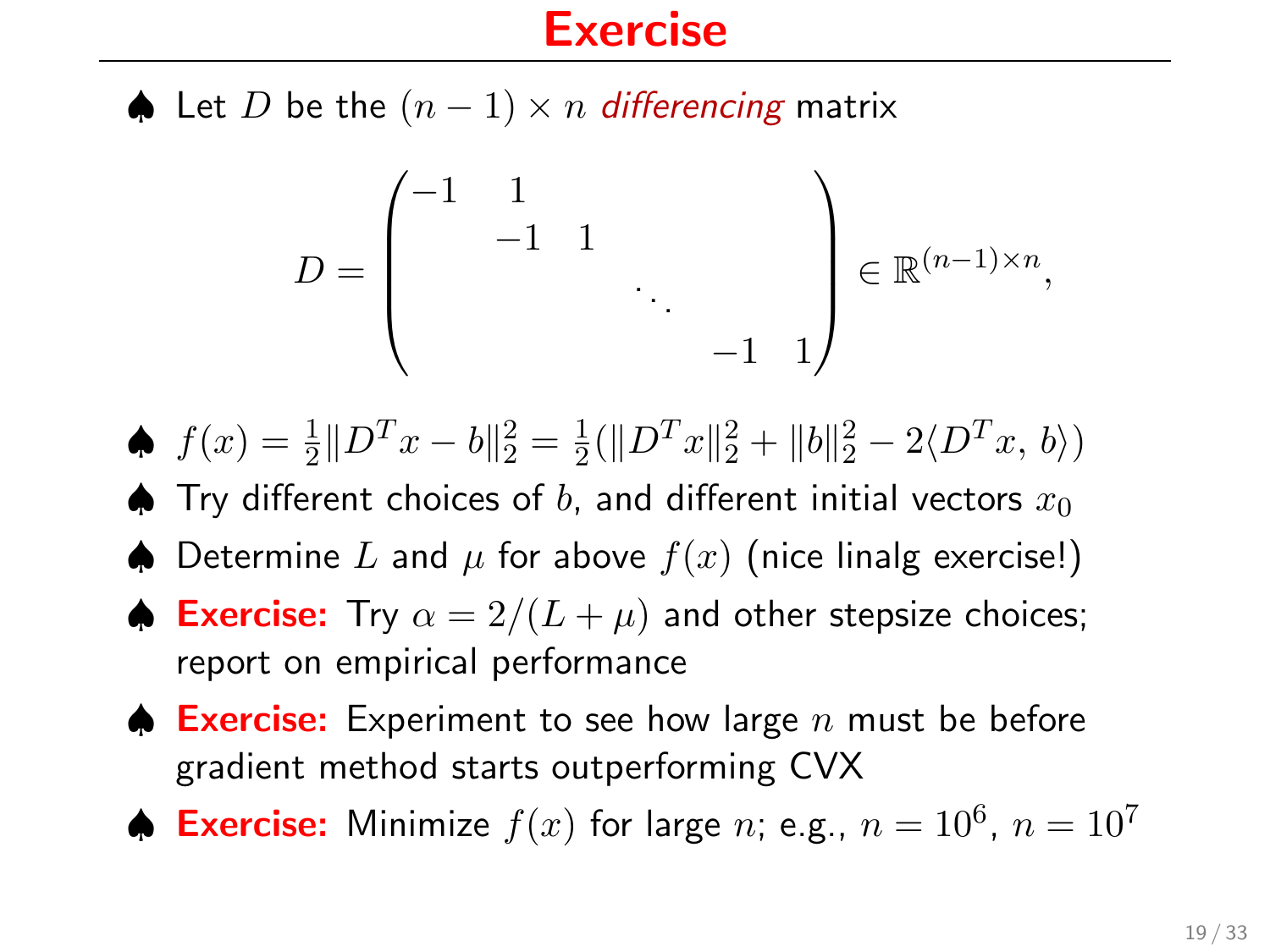# Constrained problems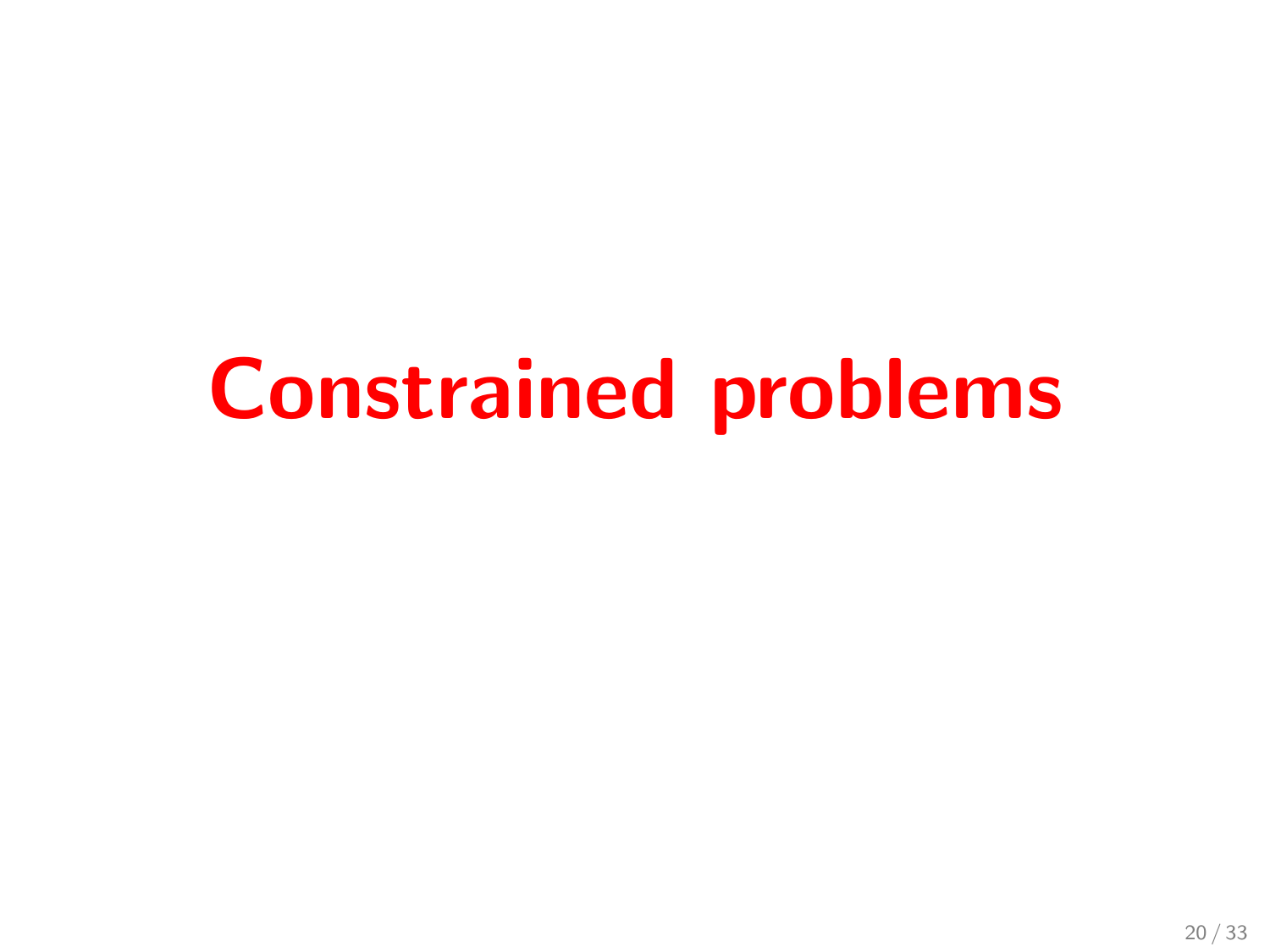# Constrained optimization

$$
\min f(x) \quad \text{s.t. } x \in \mathcal{X}
$$

$$
\langle \nabla f(x^*), x - x^* \rangle \ge 0, \qquad \forall x \in \mathcal{X}.
$$

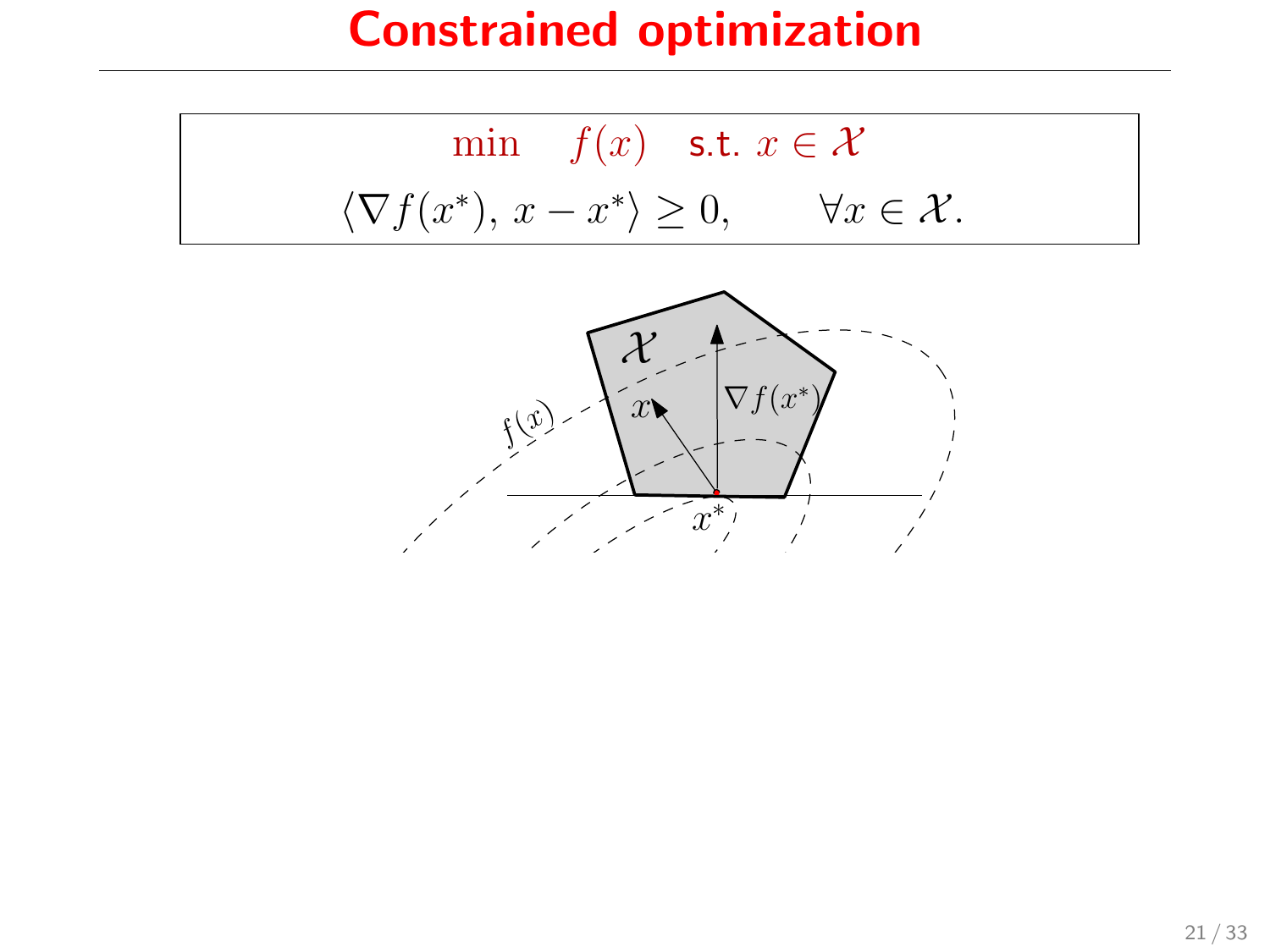# Constrained optimization

$$
x^{k+1} = x^k + \alpha_k d^k
$$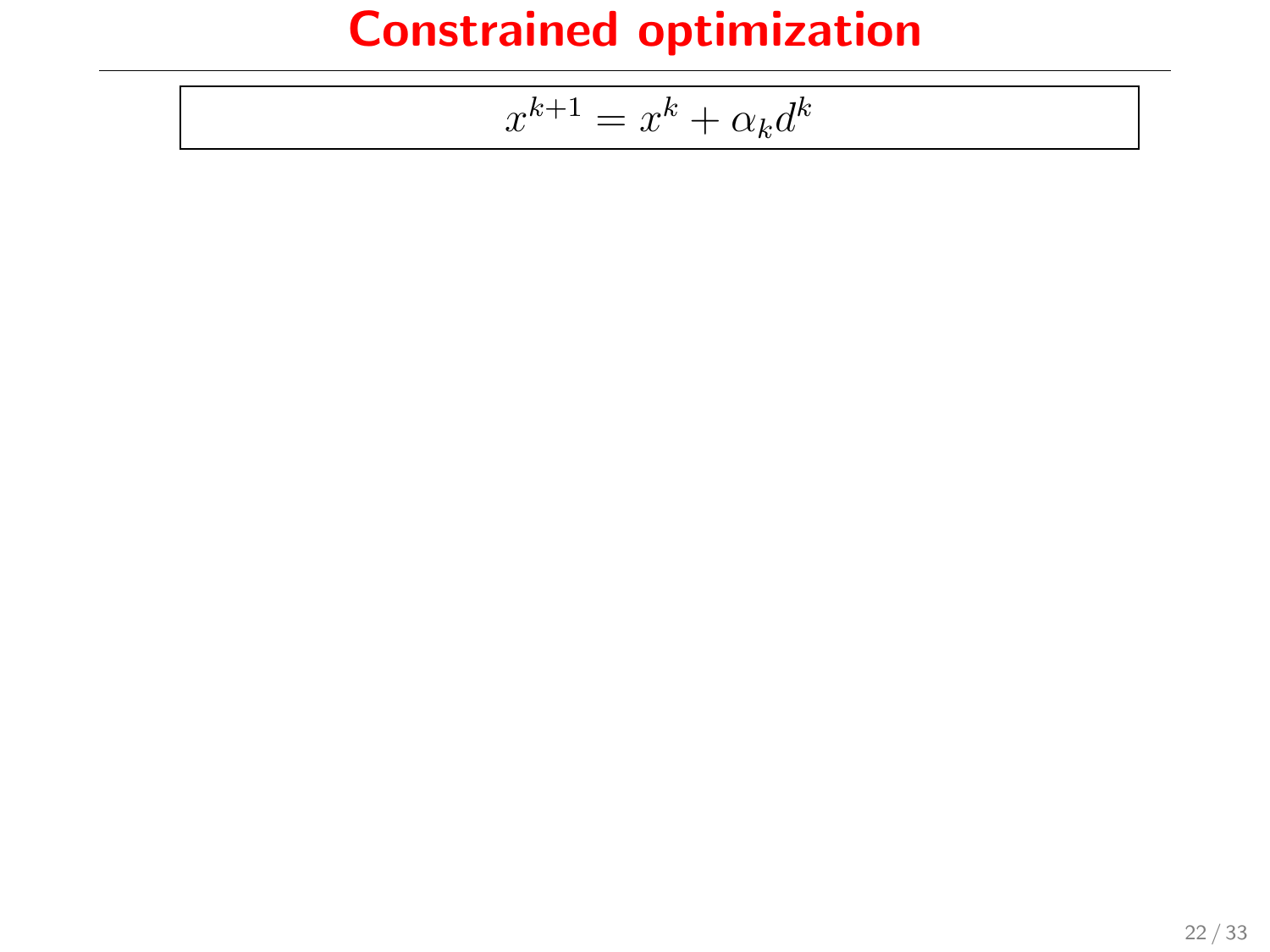$$
x^{k+1} = x^k + \alpha_k d^k
$$

 $\blacktriangleright d^k$  – feasible direction, i.e.,  $x^k + \alpha_k d^k \in \mathcal{X}$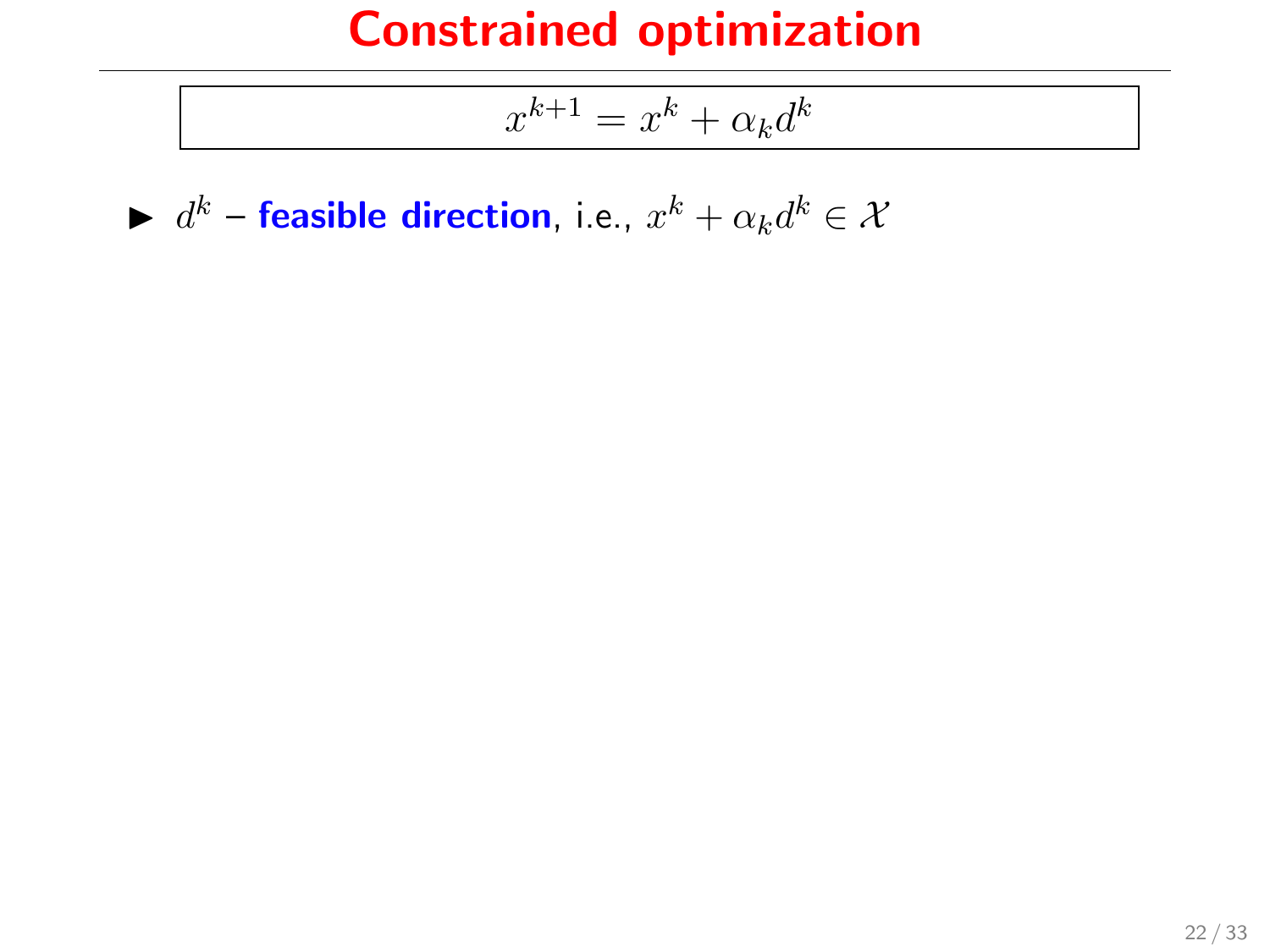$$
x^{k+1} = x^k + \alpha_k d^k
$$

- $\blacktriangleright d^k$  feasible direction, i.e.,  $x^k + \alpha_k d^k \in \mathcal{X}$
- ►  $d^k$  must also be **descent direction**, i.e.,  $\langle \nabla f(x^k), d^k \rangle < 0$
- $\blacktriangleright$  Stepsize  $\alpha_k$  chosen to ensure feasibility and descent.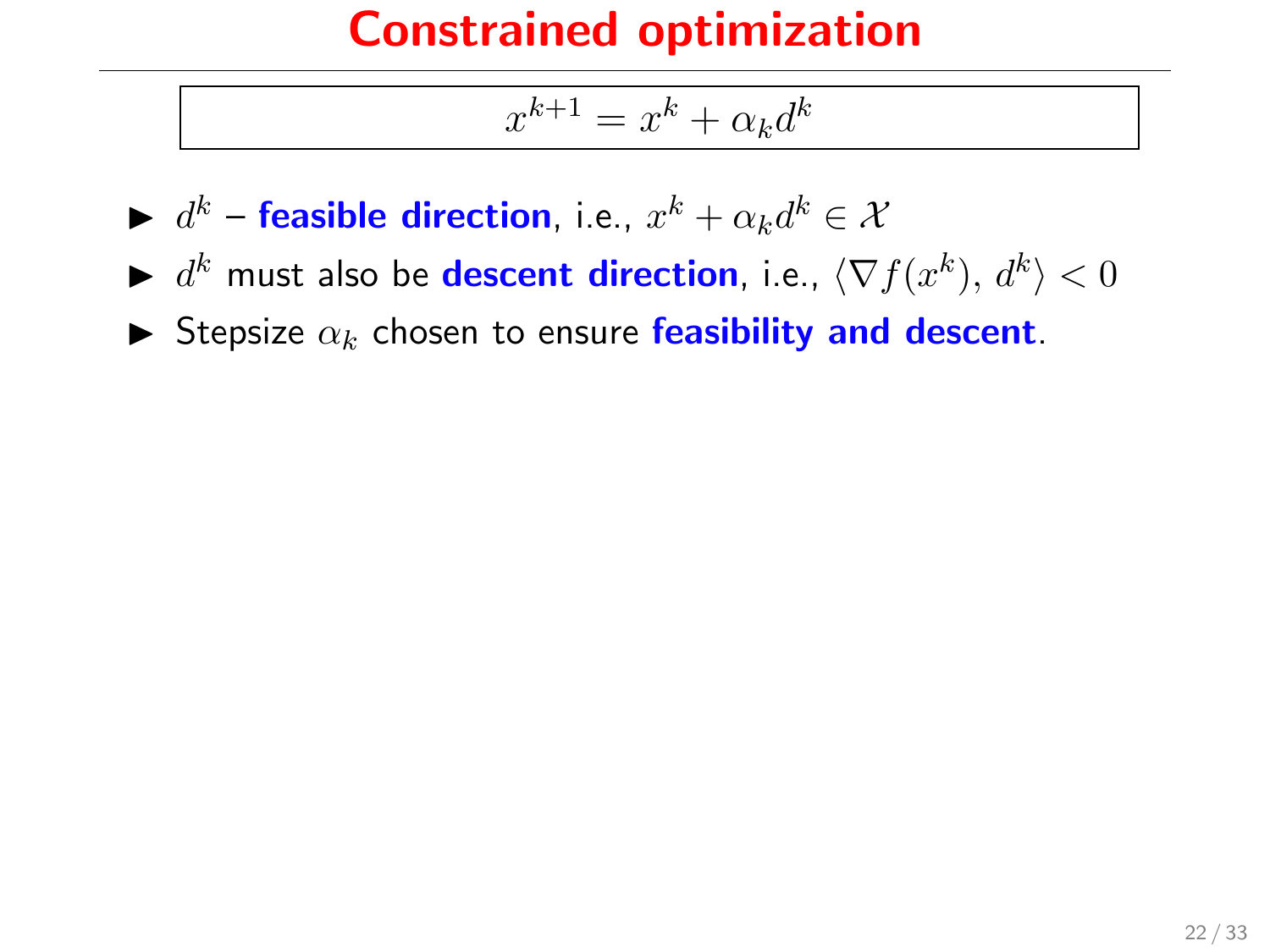$$
x^{k+1} = x^k + \alpha_k d^k
$$

- $\blacktriangleright d^k$  feasible direction, i.e.,  $x^k + \alpha_k d^k \in \mathcal{X}$
- ►  $d^k$  must also be **descent direction**, i.e.,  $\langle \nabla f(x^k), d^k \rangle < 0$
- $\blacktriangleright$  Stepsize  $\alpha_k$  chosen to ensure feasibility and descent.

Since  $\mathcal X$  is convex, all feasible directions are of the form

$$
d^k = \gamma(z - x^k), \quad \gamma > 0,
$$

where  $z \in \mathcal{X}$  is any feasible vector.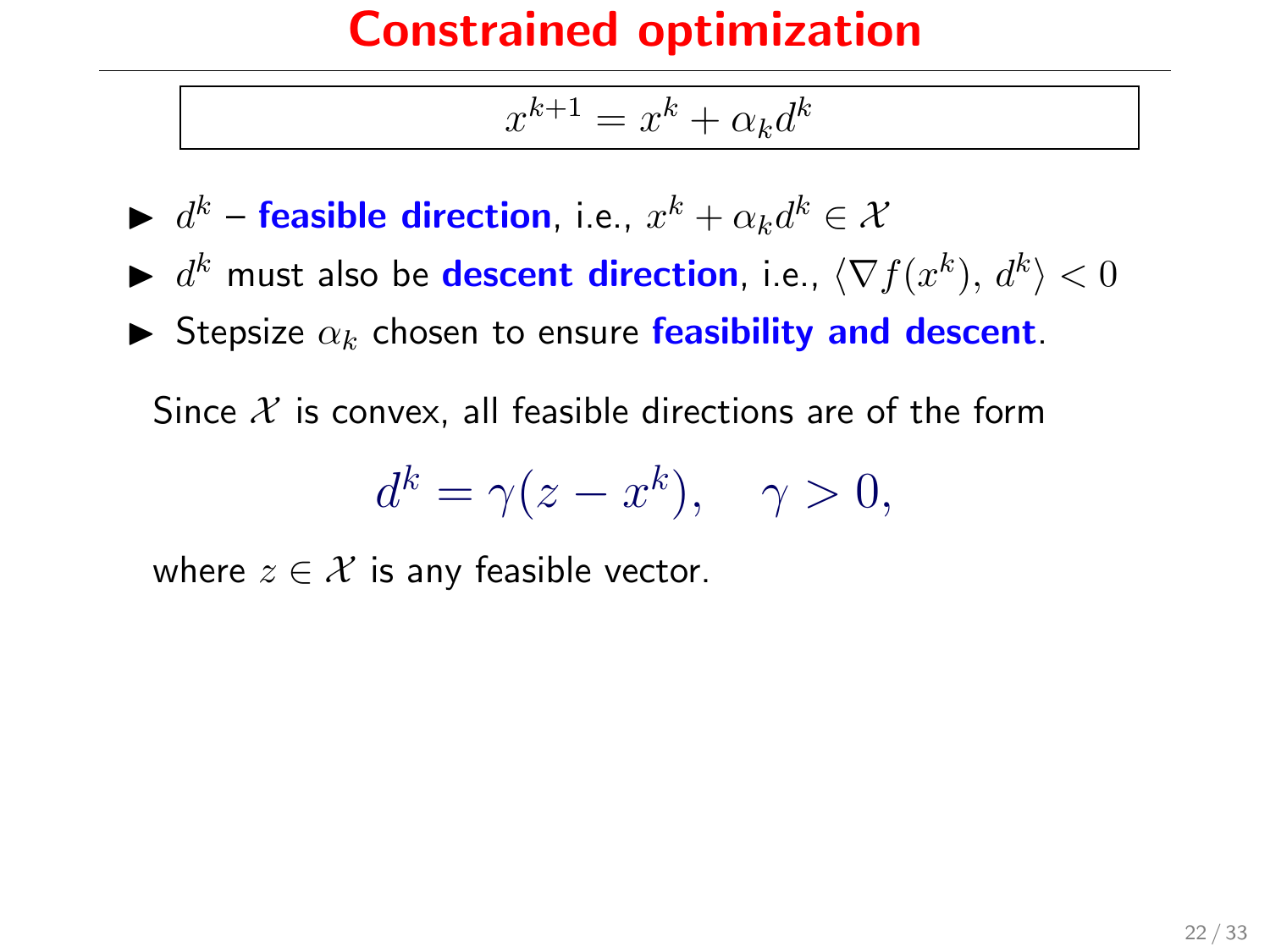$$
x^{k+1} = x^k + \alpha_k d^k
$$

- $\blacktriangleright d^k$  feasible direction, i.e.,  $x^k + \alpha_k d^k \in \mathcal{X}$
- ►  $d^k$  must also be **descent direction**, i.e.,  $\langle \nabla f(x^k), d^k \rangle < 0$
- $\blacktriangleright$  Stepsize  $\alpha_k$  chosen to ensure feasibility and descent.

Since  $\mathcal X$  is convex, all feasible directions are of the form

$$
d^k = \gamma(z - x^k), \quad \gamma > 0,
$$

where  $z \in \mathcal{X}$  is any feasible vector.

$$
x^{k+1} = x^k + \alpha_k (z^k - x^k), \quad \alpha_k \in (0, 1]
$$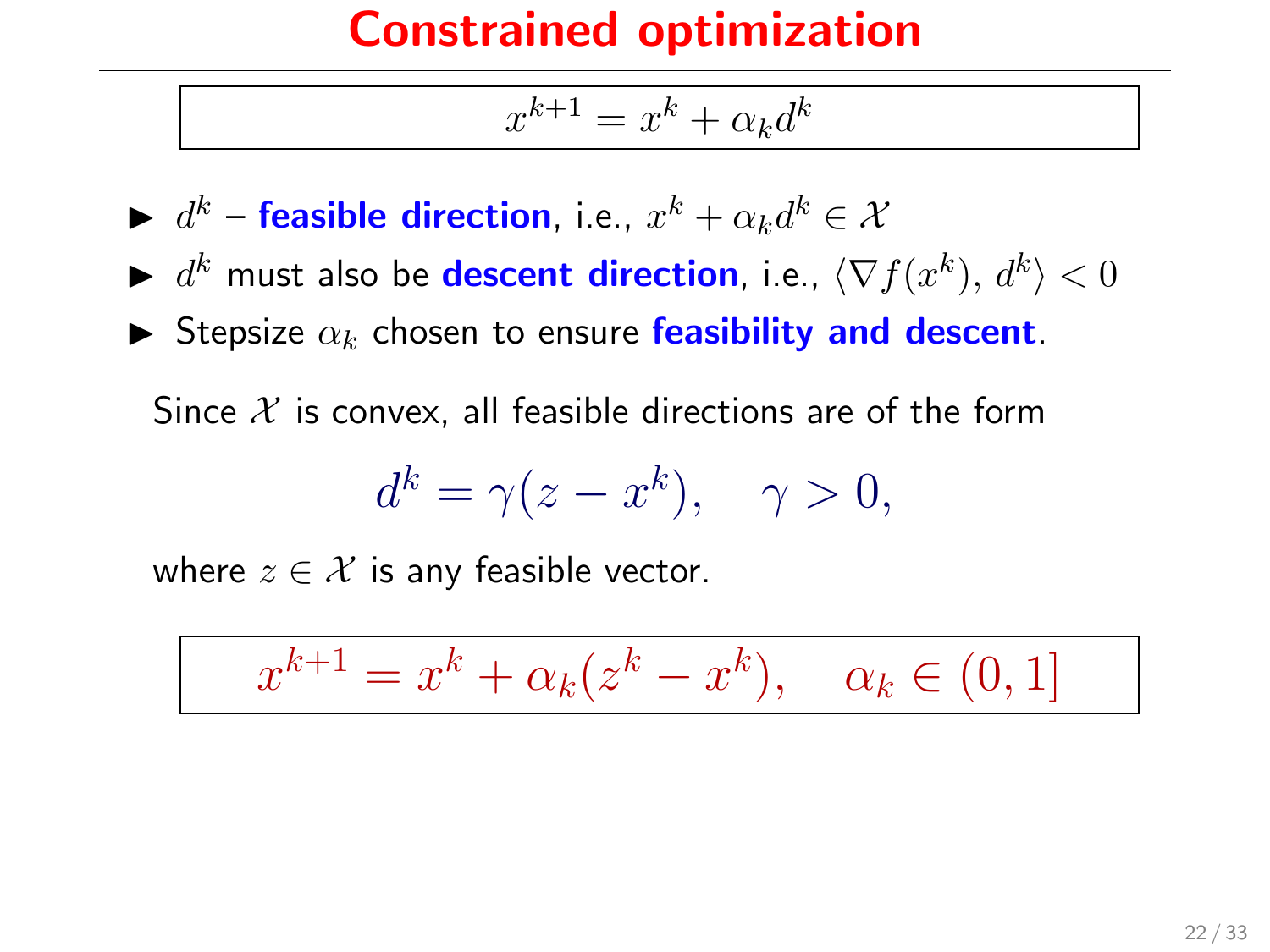#### Cone of feasible directions

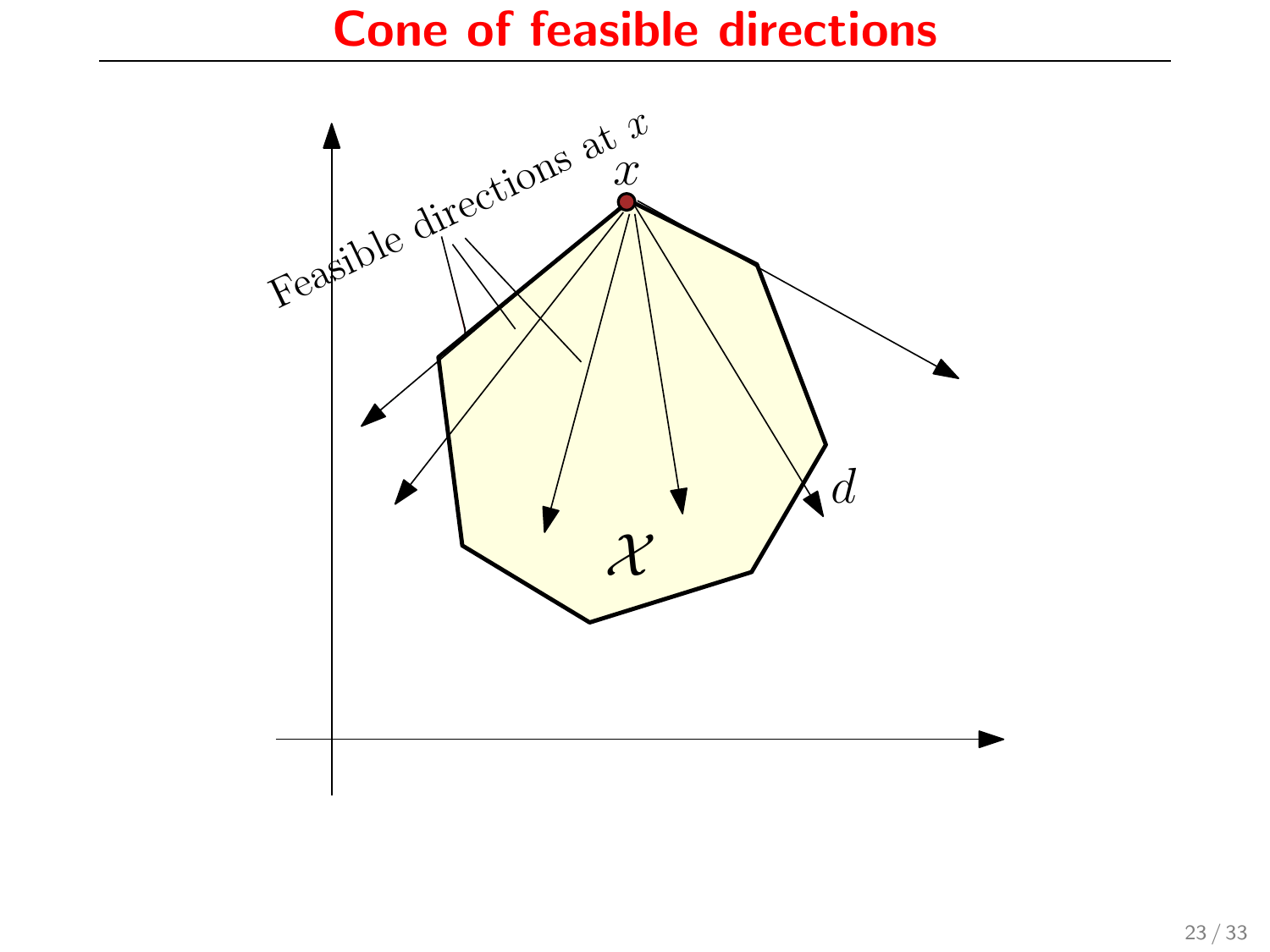**Optimality:**  $\langle \nabla f(x^k), z^k - x^k \rangle \ge 0$  for all  $z^k \in \mathcal{X}$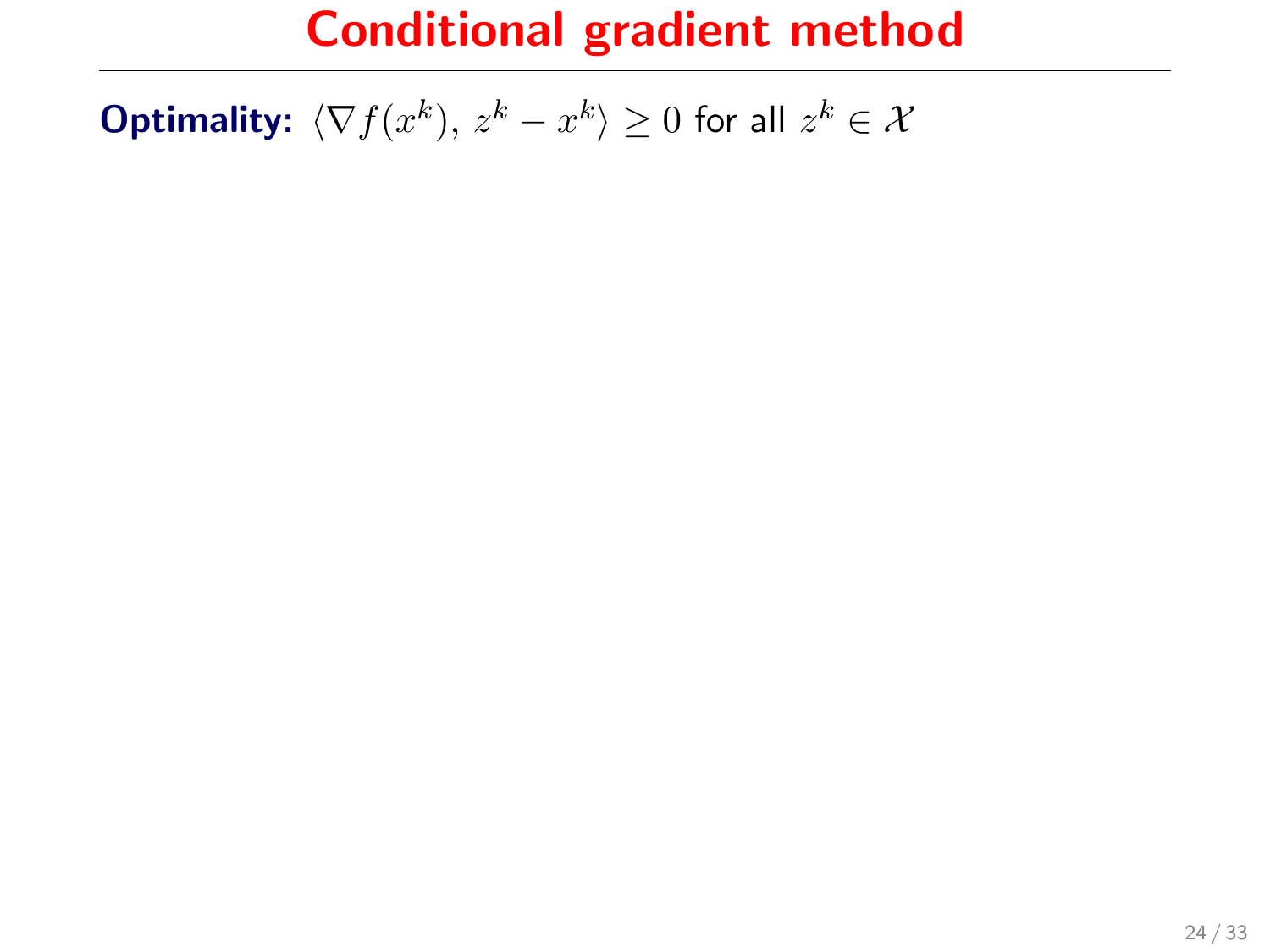**Optimality:**  $\langle \nabla f(x^k), z^k - x^k \rangle \ge 0$  for all  $z^k \in \mathcal{X}$ **Aim:** If not optimal, then generate feasible direction  $d^k = z^k - x^k$ that obeys **descent condition**  $\langle \nabla f(x^k), d^k \rangle < 0$ .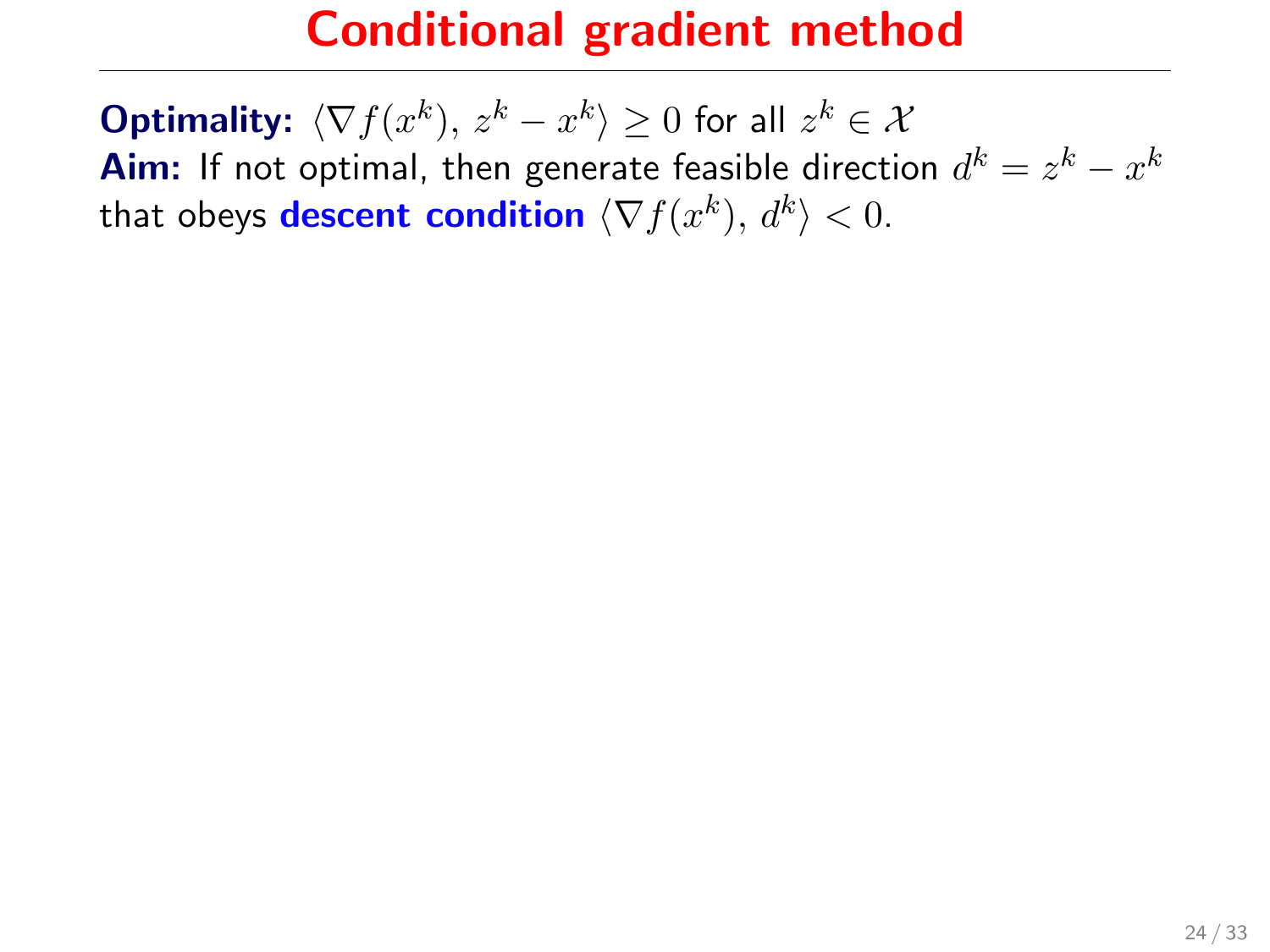**Optimality:**  $\langle \nabla f(x^k), z^k - x^k \rangle \ge 0$  for all  $z^k \in \mathcal{X}$ **Aim:** If not optimal, then generate feasible direction  $d^k = z^k - x^k$ that obeys **descent condition**  $\langle \nabla f(x^k), d^k \rangle < 0$ .

#### Frank-Wolfe (Conditional gradient) method

\n- \n
$$
\blacktriangle
$$
 Let  $z^k \in \operatorname{argmin}_{x \in \mathcal{X}} \langle \nabla f(x^k), x - x^k \rangle$ \n
\n- \n $\blacktriangle$  Use different methods to select  $\alpha_k$ \n
\n- \n $x^{k+1} = x^k + \alpha_k (z^k - x^k)$ \n
\n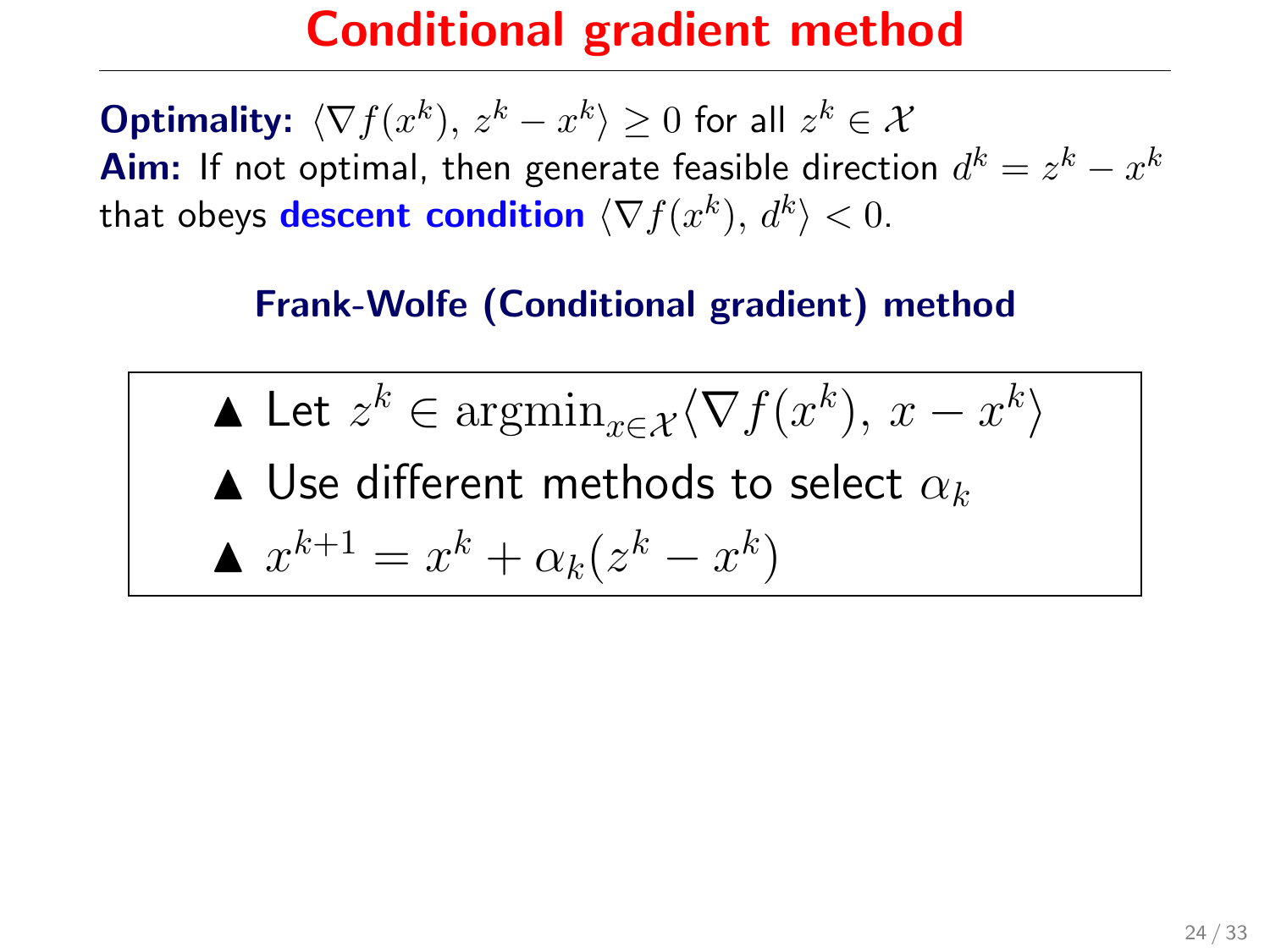**Optimality:**  $\langle \nabla f(x^k), z^k - x^k \rangle \ge 0$  for all  $z^k \in \mathcal{X}$ **Aim:** If not optimal, then generate feasible direction  $d^k = z^k - x^k$ that obeys **descent condition**  $\langle \nabla f(x^k), d^k \rangle < 0$ .

#### Frank-Wolfe (Conditional gradient) method

\n- \n
$$
\blacktriangle
$$
 Let  $z^k \in \operatorname{argmin}_{x \in \mathcal{X}} \langle \nabla f(x^k), x - x^k \rangle$ \n
\n- \n $\blacktriangle$  Use different methods to select  $\alpha_k$ \n
\n- \n $x^{k+1} = x^k + \alpha_k (z^k - x^k)$ \n
\n

- $\spadesuit$  Practical when easy to solve *linear* problem over  $\mathcal{X}$ .
- ♠ Currently enjoying huge renewed interest in machine learning.
- ♠ Several refinements, variants exist. (good for project)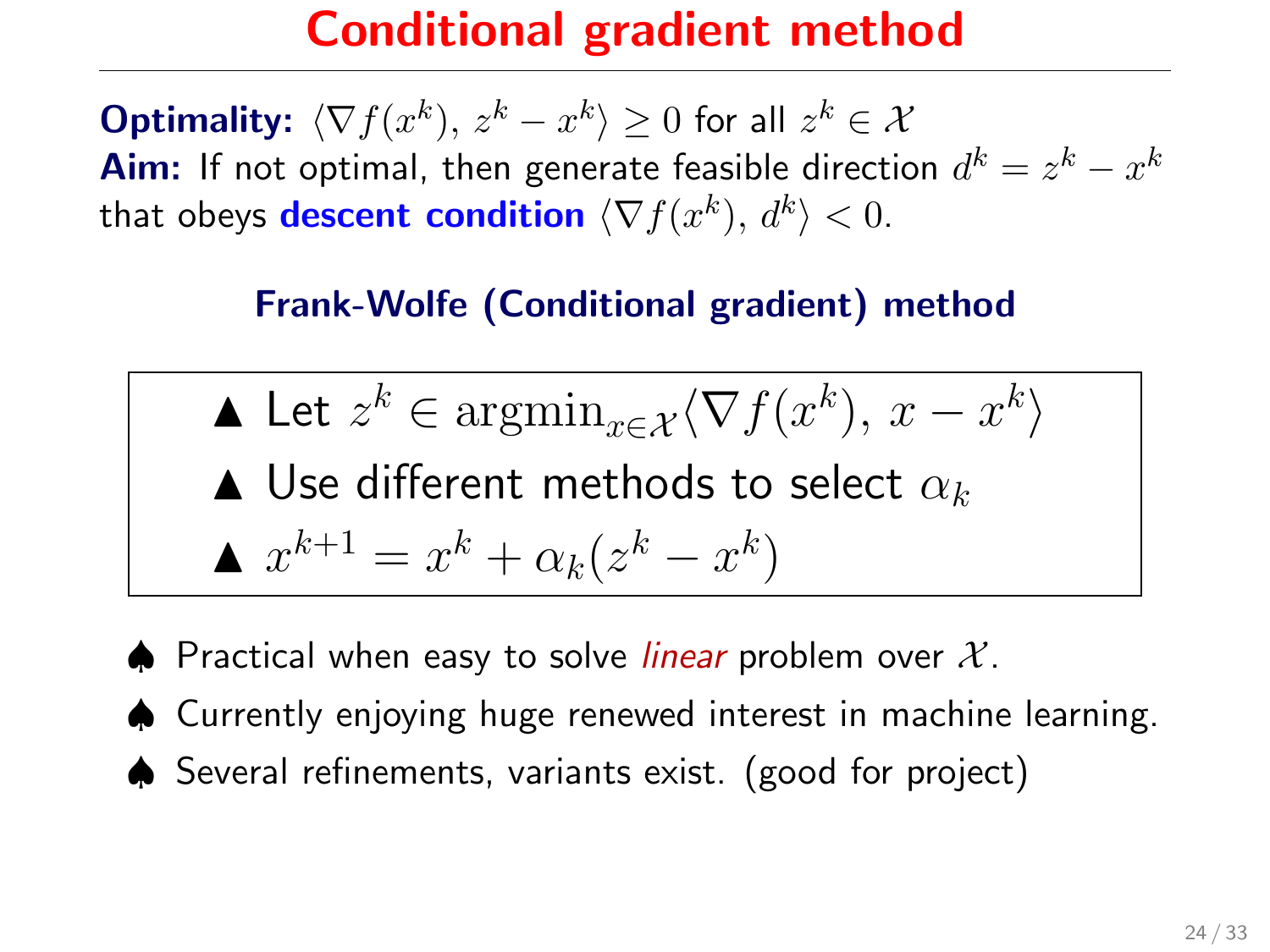## Gradient projection

- $\blacktriangleright$  FW method can be slow
- If  $X$  not compact, doesn't make sense
- $\triangleright$  A possible alternative (with other weaknesses though!)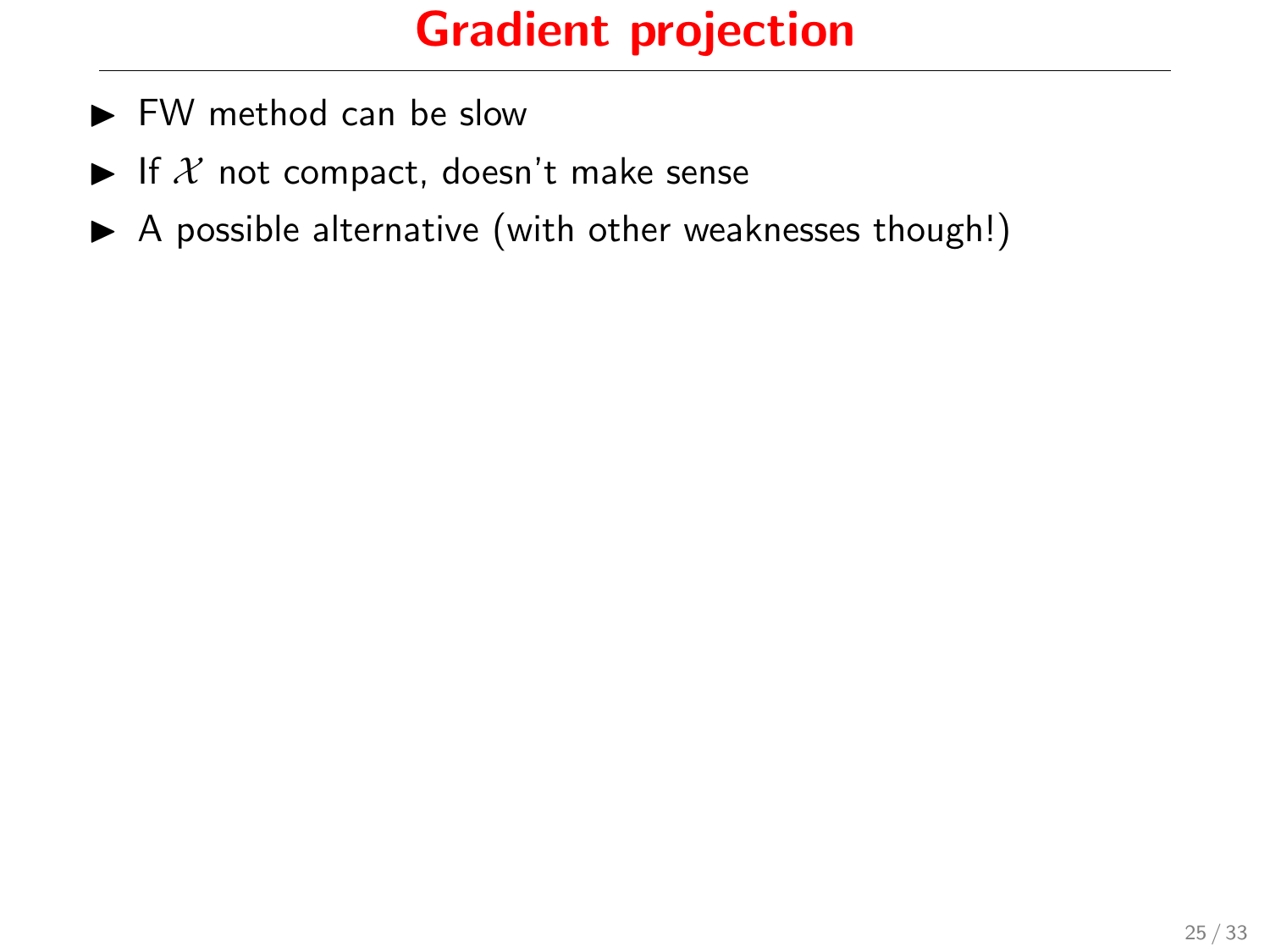## Gradient projection

- $\blacktriangleright$  FW method can be slow
- If X not compact, doesn't make sense
- $\triangleright$  A possible alternative (with other weaknesses though!)

If constraint set  $X$  is simple, i.e., we can easily solve projections

min <sup>1</sup>  $\frac{1}{2}||x-y||_2$  s.t.  $x \in \mathcal{X}$ .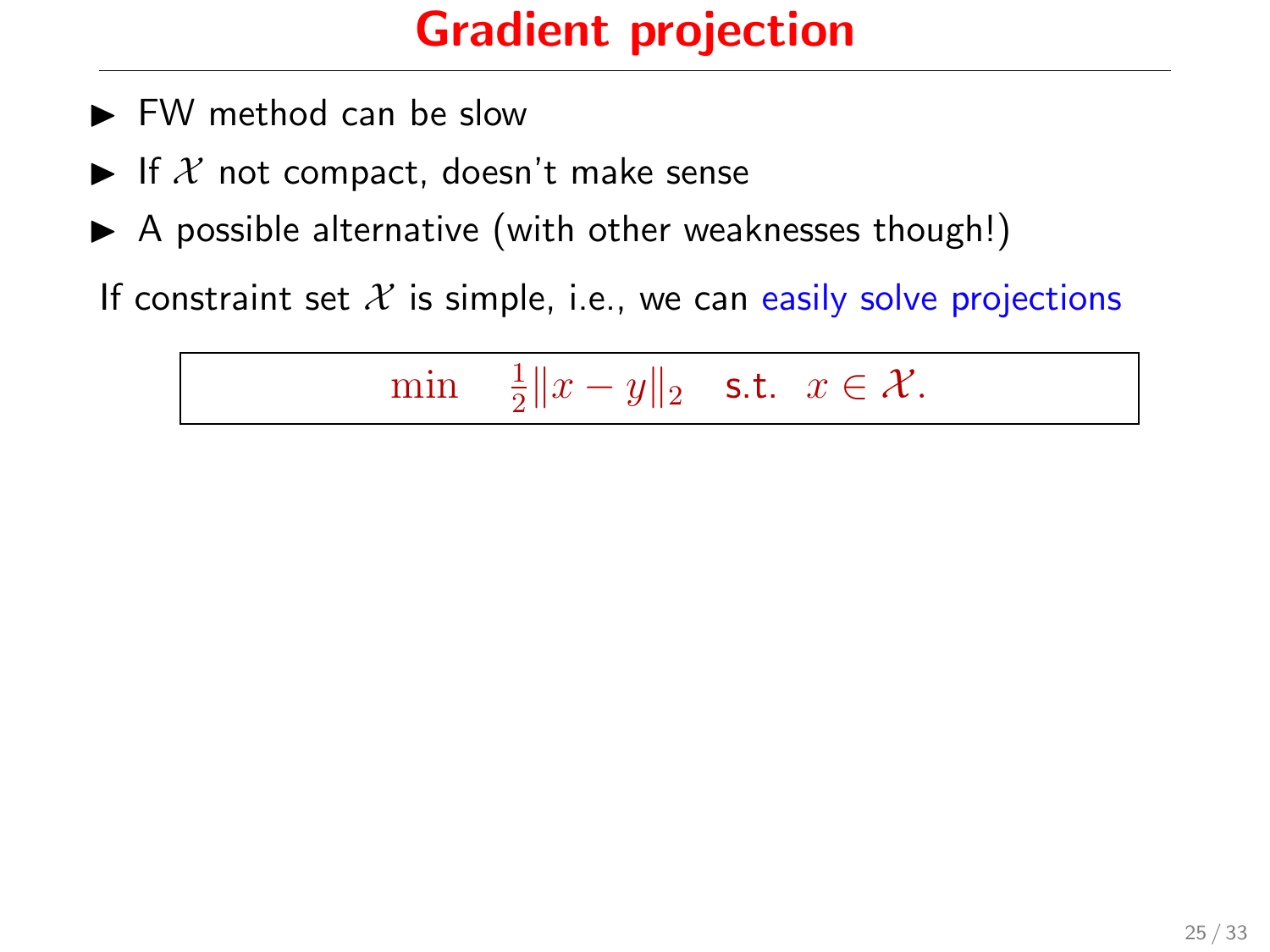## Gradient projection

- $\blacktriangleright$  FW method can be slow
- If X not compact, doesn't make sense
- $\triangleright$  A possible alternative (with other weaknesses though!)

If constraint set  $\mathcal X$  is simple, i.e., we can easily solve projections

min <sup>1</sup>  $\frac{1}{2}||x-y||_2$  s.t.  $x \in \mathcal{X}$ .

$$
x^{k+1} = P_{\mathcal{X}}(x^k - \alpha_k \nabla f(x^k)), \quad k = 0, 1, \dots
$$

where  $P_X$  denotes above orthogonal projection.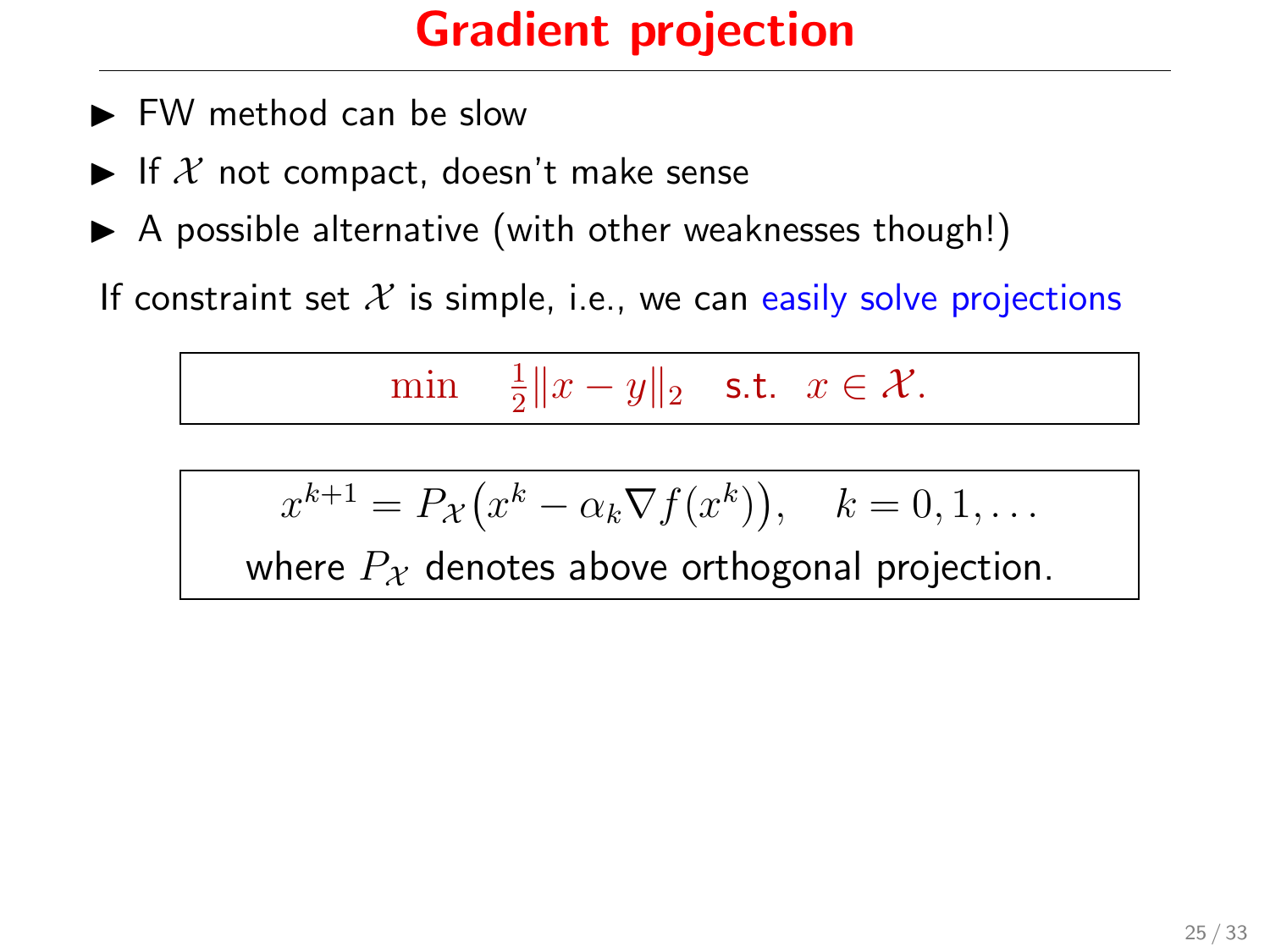Depends on the following crucial properties of  $P$ 

Nonexpansivity:  $||Px - Py||_2 \le ||x - y||_2$ Firm nonxpansivity:  $||Px - Py||_2^2 \le \langle Px - Py, x - y \rangle$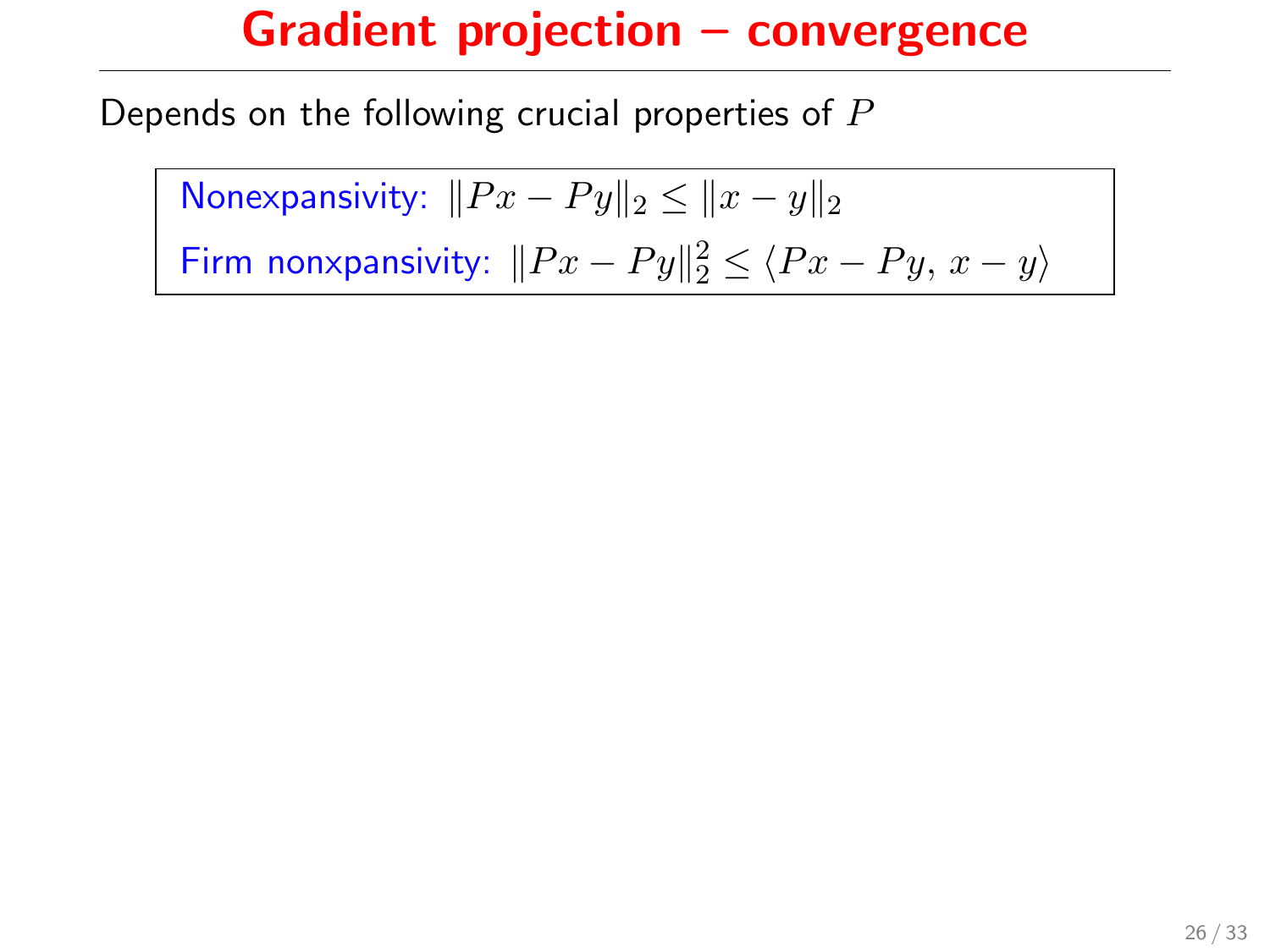Depends on the following crucial properties of  $P$ 

Nonexpansivity:  $||Px - Py||_2 \le ||x - y||_2$ Firm nonxpansivity:  $||Px - Py||_2^2 \le \langle Px - Py, x - y \rangle$ 

 $\heartsuit$  Using the above, essentially convergence analysis with  $\alpha_k = 1/L$  that we saw for the unconstrained case works.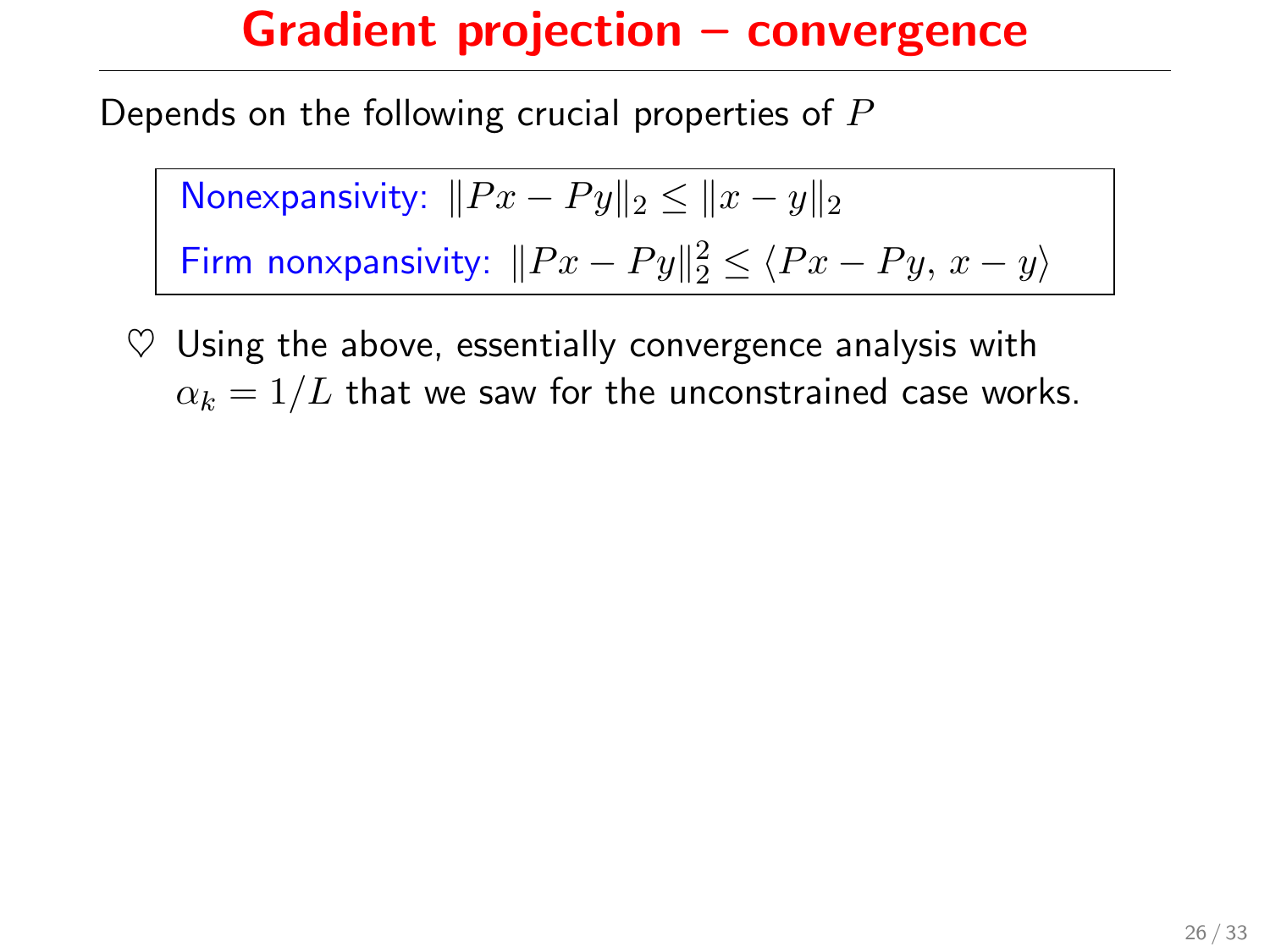Depends on the following crucial properties of  $P$ 

Nonexpansivity:  $||Px - Py||_2 \le ||x - y||_2$ Firm nonxpansivity:  $||Px - Py||_2^2 \le \langle Px - Py, x - y \rangle$ 

- $\heartsuit$  Using the above, essentially convergence analysis with  $\alpha_k = 1/L$  that we saw for the unconstrained case works.
- $\heartsuit$  Skipping for now; (see next slides though)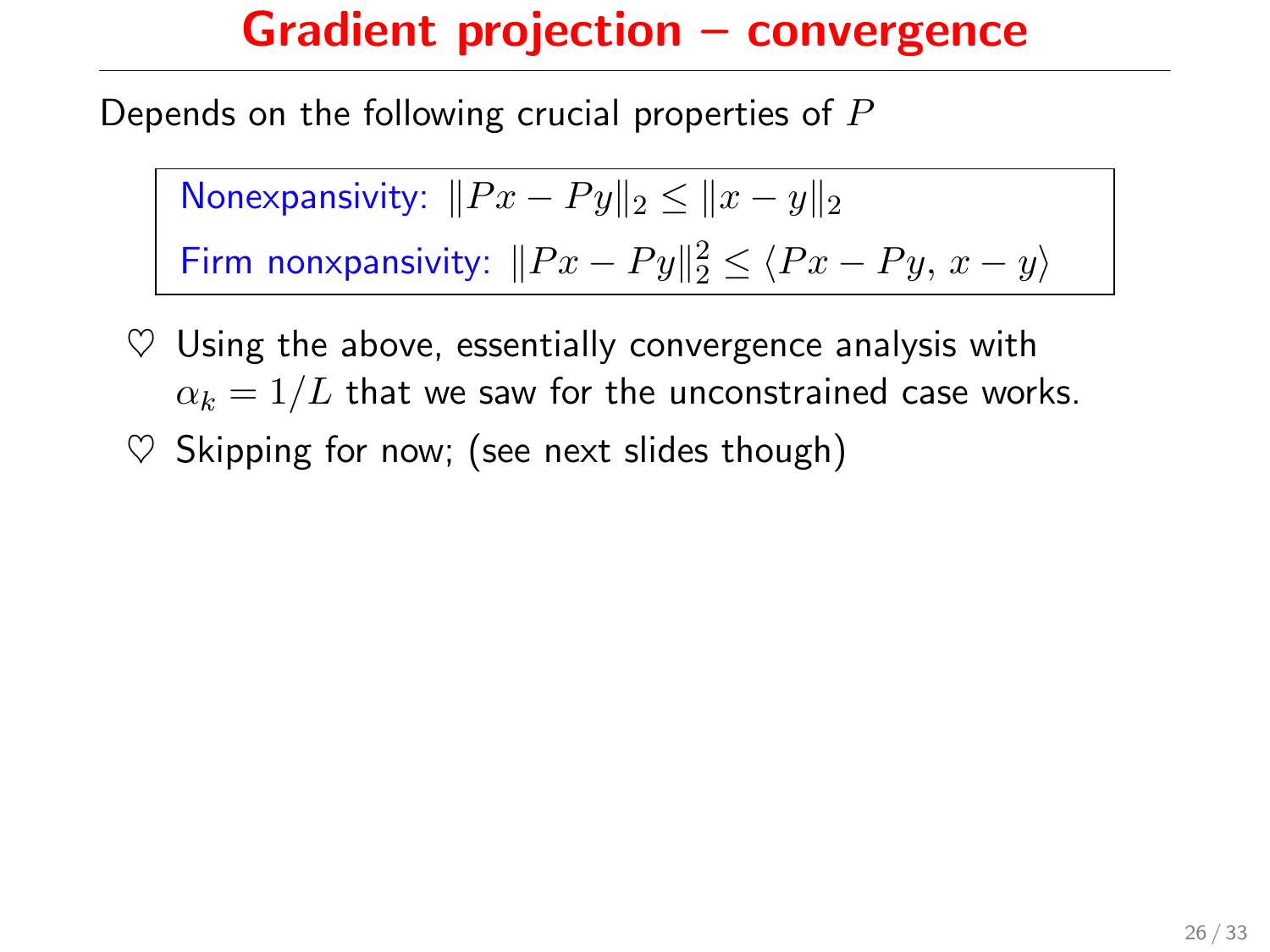Depends on the following crucial properties of  $P$ 

Nonexpansivity:  $||Px - Py||_2 \le ||x - y||_2$ Firm nonxpansivity:  $||Px - Py||_2^2 \le \langle Px - Py, x - y \rangle$ 

- $\heartsuit$  Using the above, essentially convergence analysis with  $\alpha_k = 1/L$  that we saw for the unconstrained case works.
- $\heartsuit$  Skipping for now; (see next slides though)

**Exercise:** Recall  $f(x) = \frac{1}{2} ||D^T x - b||_2^2$ . Write a matlab script to minimize this function over the convex set  $\mathcal{X} := \{-1 \le x_i \le 1\}$ .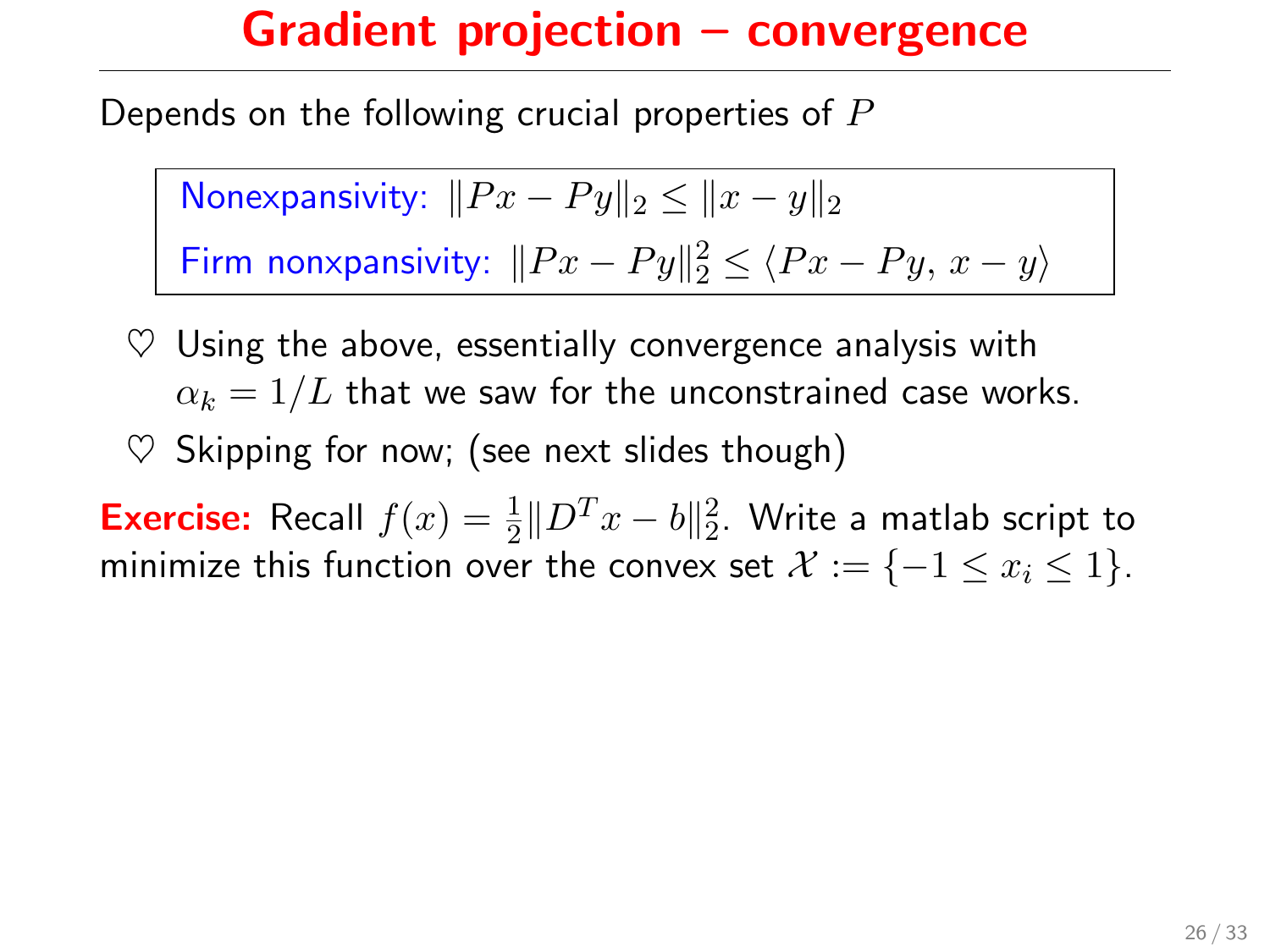Theorem Orthogonal projection is firmly nonexpansive

$$
\langle Px - Py, x - y \rangle \le ||x - y||_2^2
$$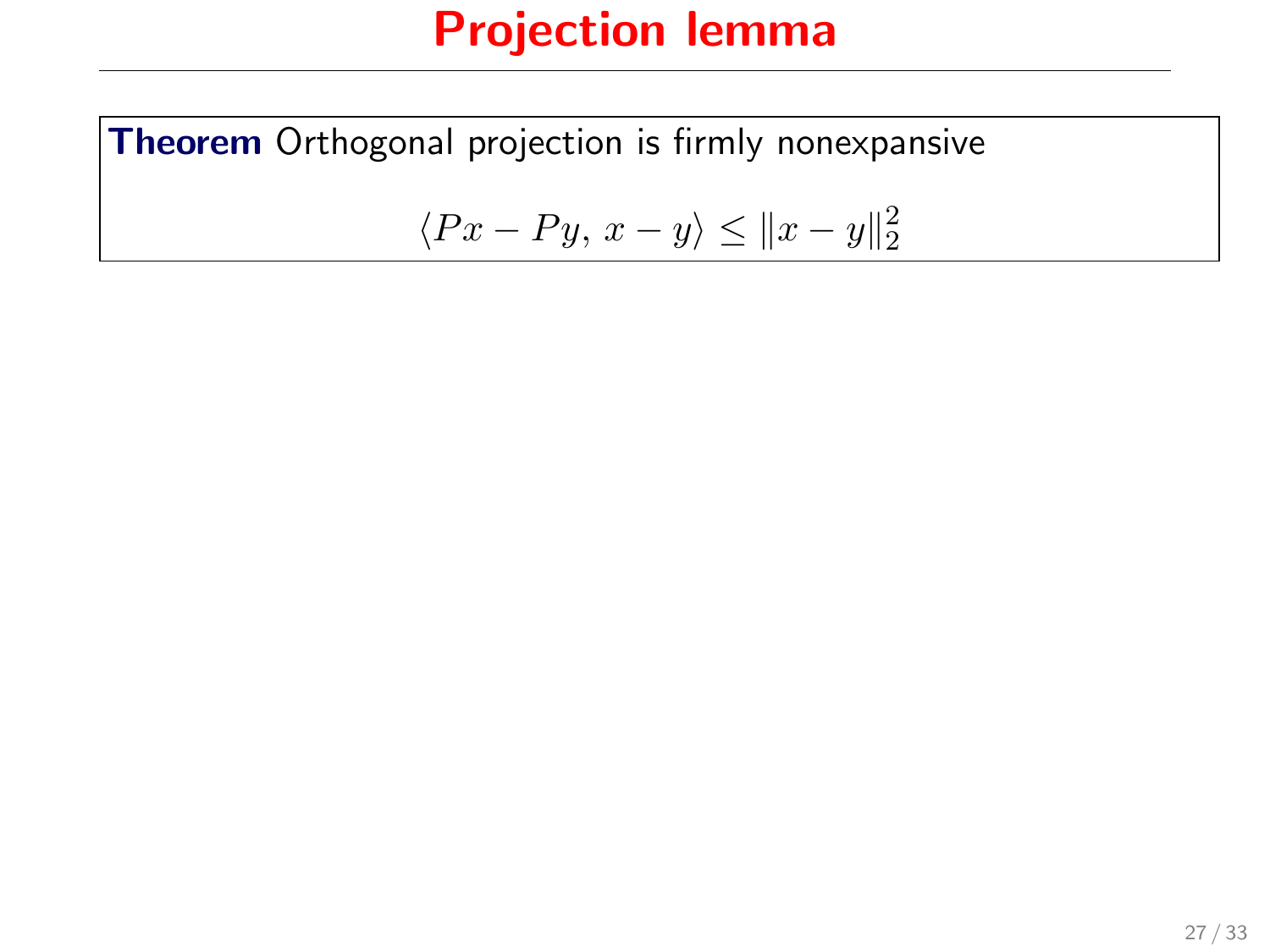Theorem Orthogonal projection is firmly nonexpansive

$$
\langle Px - Py, x - y \rangle \le ||x - y||_2^2
$$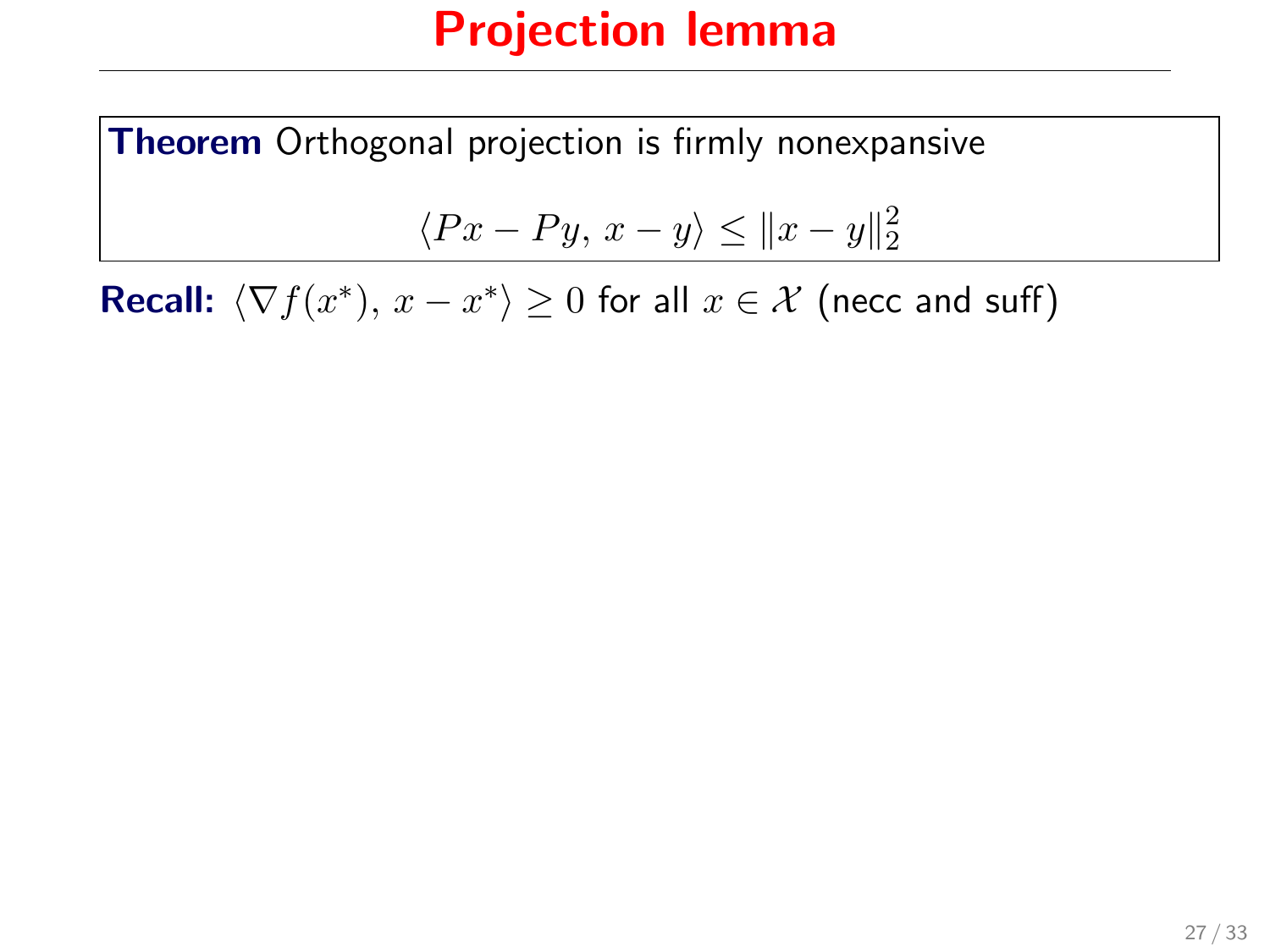Theorem Orthogonal projection is firmly nonexpansive

$$
\langle Px - Py, x - y \rangle \le ||x - y||_2^2
$$

$$
\langle Px - Py, y - Py \rangle \leq 0
$$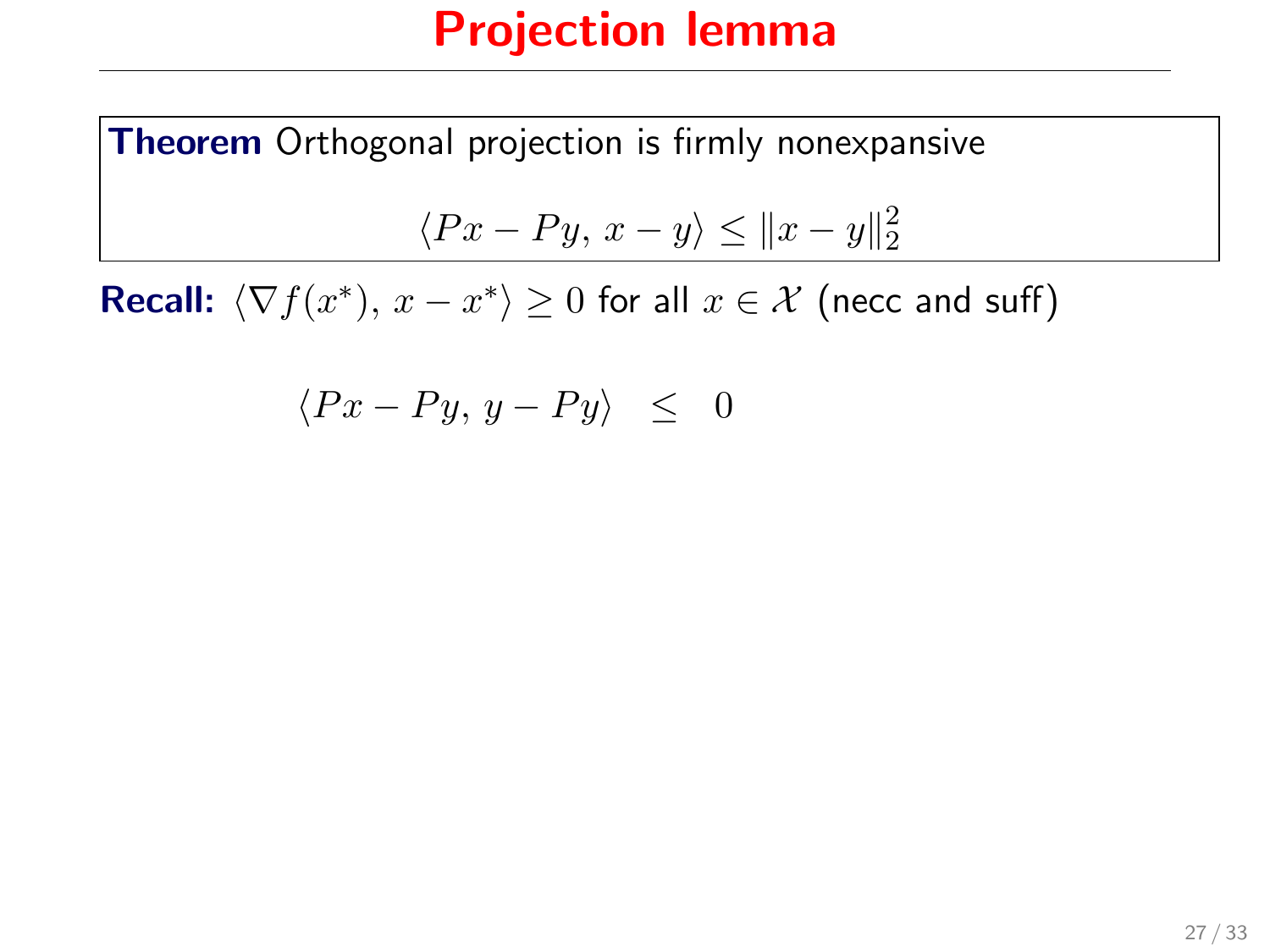Theorem Orthogonal projection is firmly nonexpansive  $\langle Px - Py, x - y \rangle \le ||x - y||_2^2$ 

$$
\langle Px - Py, y - Py \rangle \leq 0
$$
  

$$
\langle Px - Py, Px - x \rangle \leq 0
$$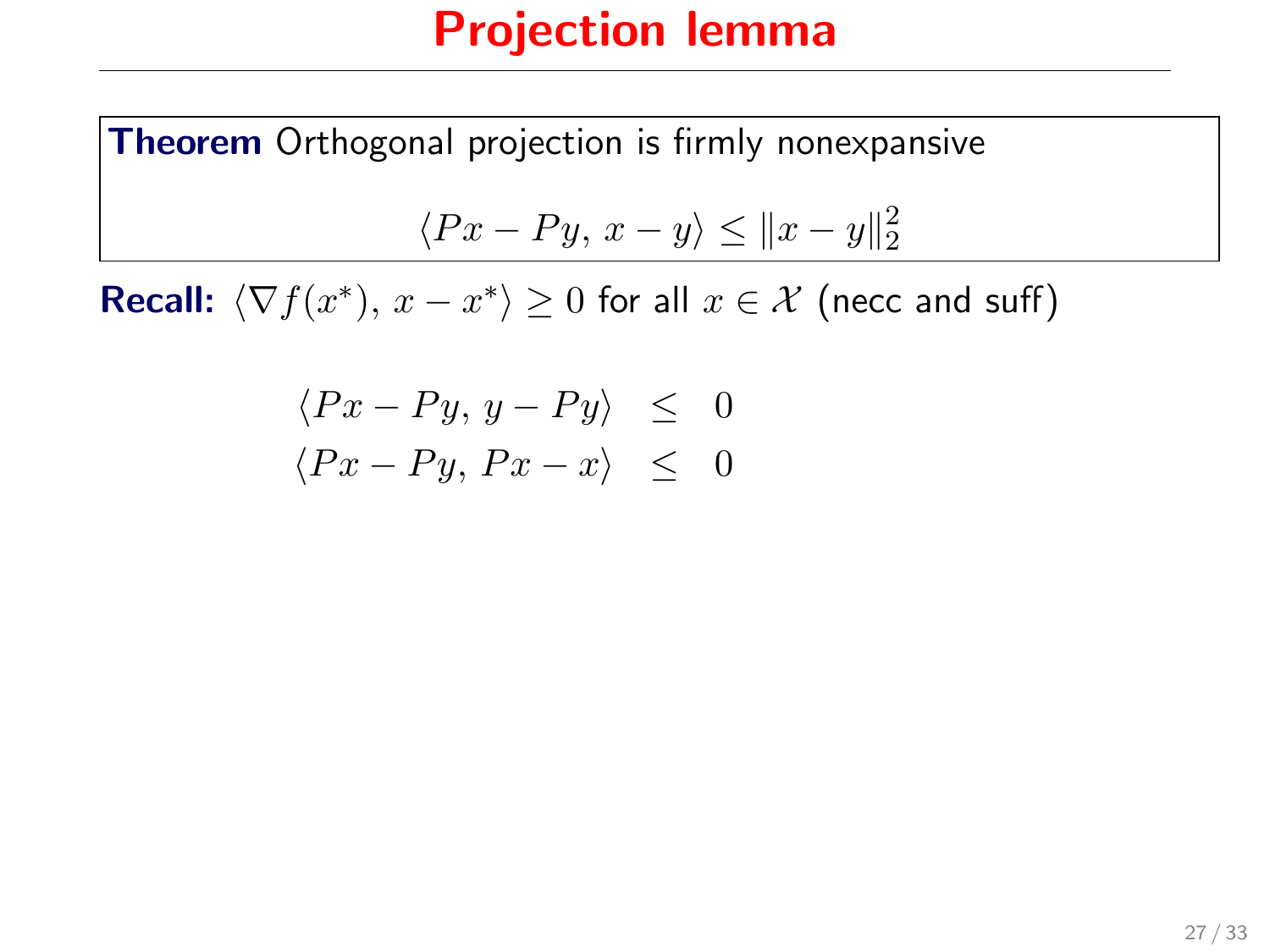Theorem Orthogonal projection is firmly nonexpansive  $\langle Px - Py, x - y \rangle \le ||x - y||_2^2$ 

$$
\langle Px - Py, y - Py \rangle \leq 0
$$
  

$$
\langle Px - Py, Px - x \rangle \leq 0
$$
  

$$
\langle Px - Py, Px - Py \rangle \leq \langle Px - Py, x - y \rangle
$$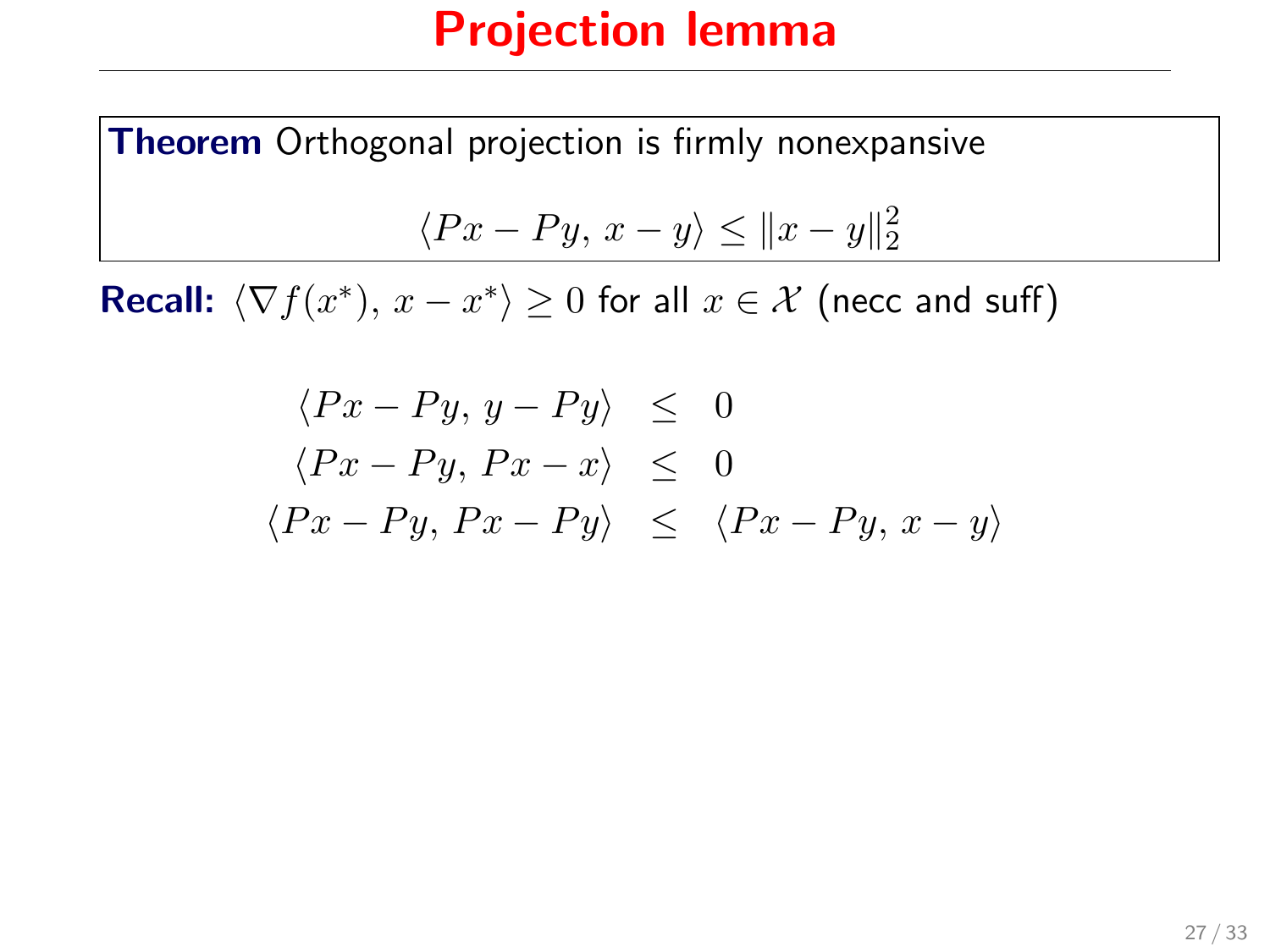**Theorem** Orthogonal projection is firmly nonexpansive

$$
\langle Px - Py, x - y \rangle \le ||x - y||_2^2
$$

**Recall:**  $\langle \nabla f(x^*), x - x^* \rangle \ge 0$  for all  $x \in \mathcal{X}$  (necc and suff)

$$
\langle Px - Py, y - Py \rangle \leq 0
$$
  

$$
\langle Px - Py, Px - x \rangle \leq 0
$$
  

$$
\langle Px - Py, Px - Py \rangle \leq \langle Px - Py, x - y \rangle
$$

Both nonexpansivity and firm nonexpansivity follow after invoking Cauchy-Schwarz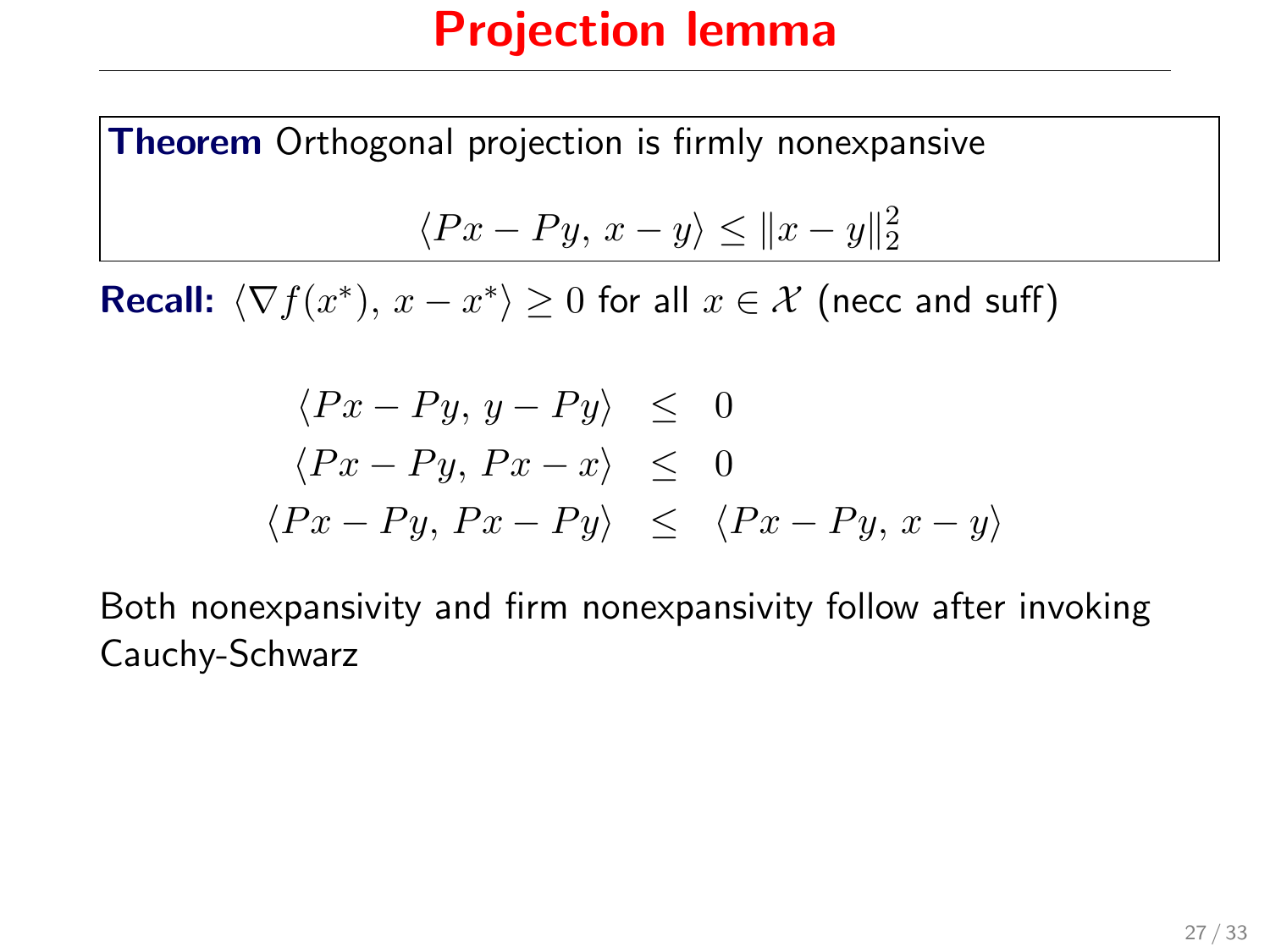$$
f(x^{k+1}) \leq f(x^k) + \langle g^k, x^{k+1} - x^k \rangle + \frac{L}{2} ||x^{k+1} - x^k||_2^2
$$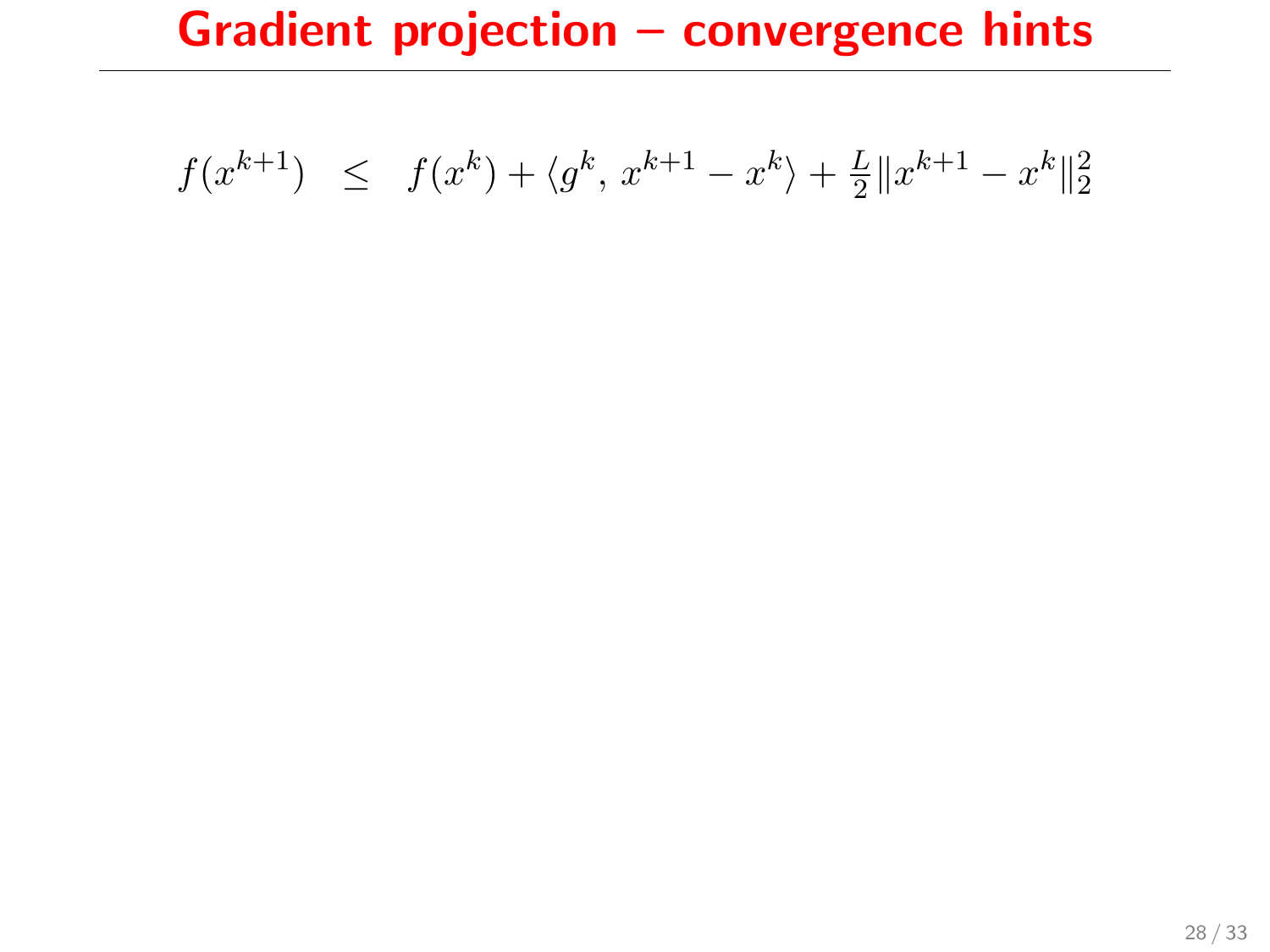$$
f(x^{k+1}) \leq f(x^k) + \langle g^k, x^{k+1} - x^k \rangle + \frac{L}{2} ||x^{k+1} - x^k||_2^2
$$

$$
\langle g^k, P(x^k - \alpha_k g^k) - P(x^k) \rangle + \frac{L}{2} || P(x^k - \alpha_k g^k) - P(x^k) ||_2^2
$$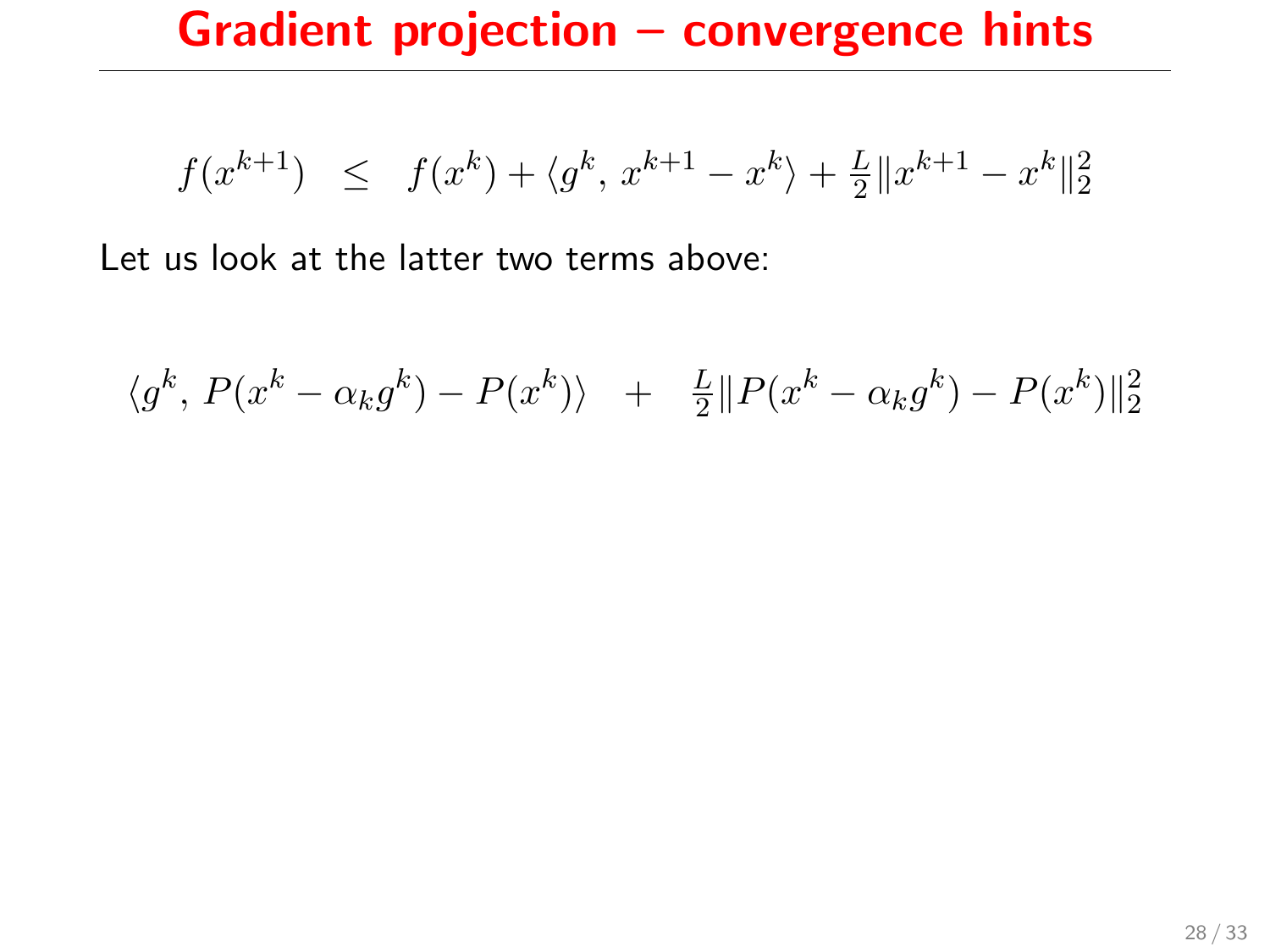$$
f(x^{k+1}) \leq f(x^k) + \langle g^k, x^{k+1} - x^k \rangle + \frac{L}{2} ||x^{k+1} - x^k||_2^2
$$

$$
\langle g^k, P(x^k - \alpha_k g^k) - P(x^k) \rangle + \frac{L}{2} ||P(x^k - \alpha_k g^k) - P(x^k)||_2^2
$$
  

$$
\langle P(x - \alpha g) - Px, -\alpha g \rangle \le ||\alpha g||_2^2
$$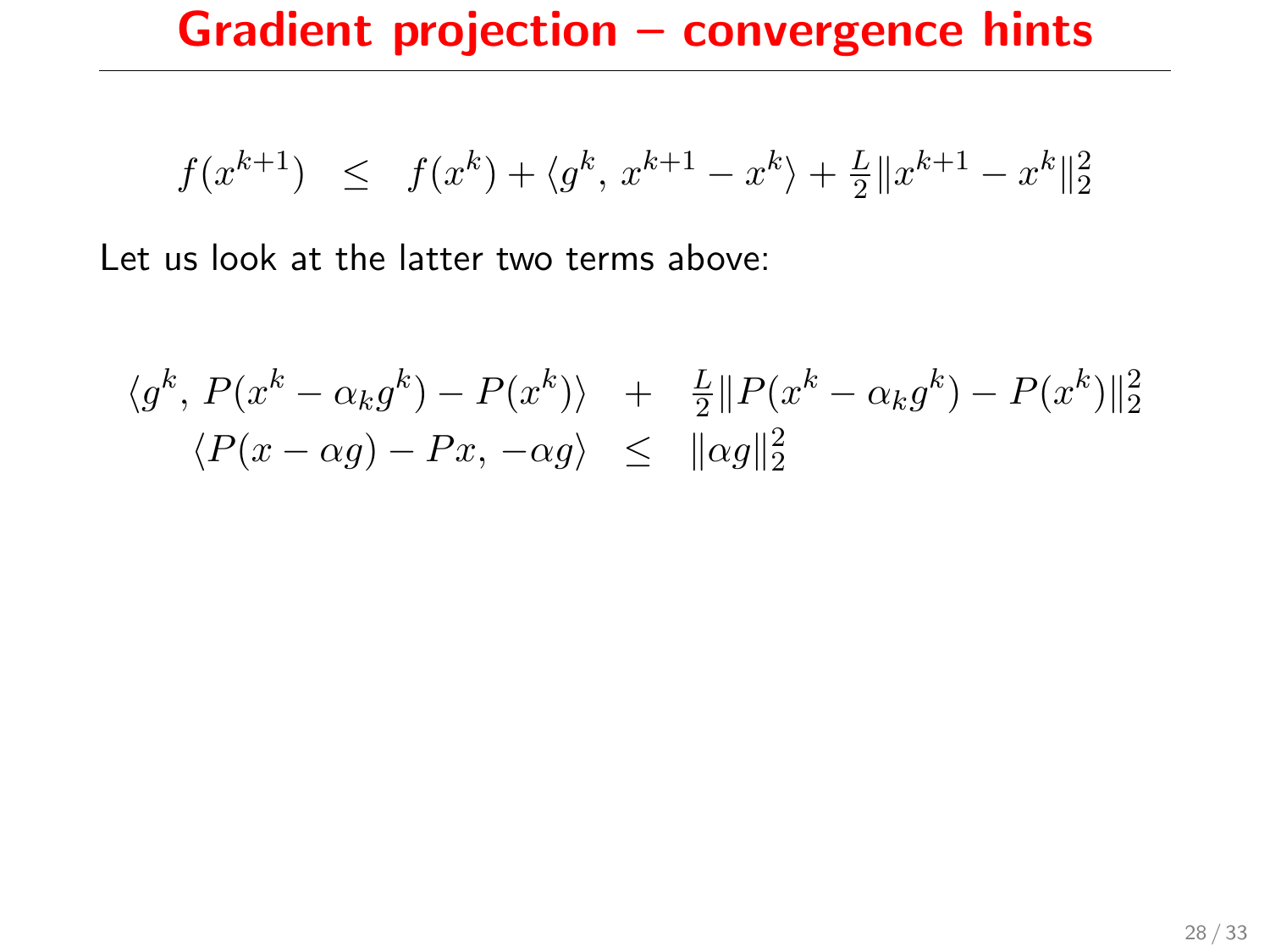$$
f(x^{k+1}) \leq f(x^k) + \langle g^k, x^{k+1} - x^k \rangle + \frac{L}{2} ||x^{k+1} - x^k||_2^2
$$

$$
\langle g^k, P(x^k - \alpha_k g^k) - P(x^k) \rangle + \frac{L}{2} ||P(x^k - \alpha_k g^k) - P(x^k) ||_2^2
$$
  

$$
\langle P(x - \alpha g) - Px, -\alpha g \rangle \le ||\alpha g||_2^2
$$
  

$$
\langle P(x - \alpha g) - Px, g \rangle \ge -\alpha ||g||_2^2
$$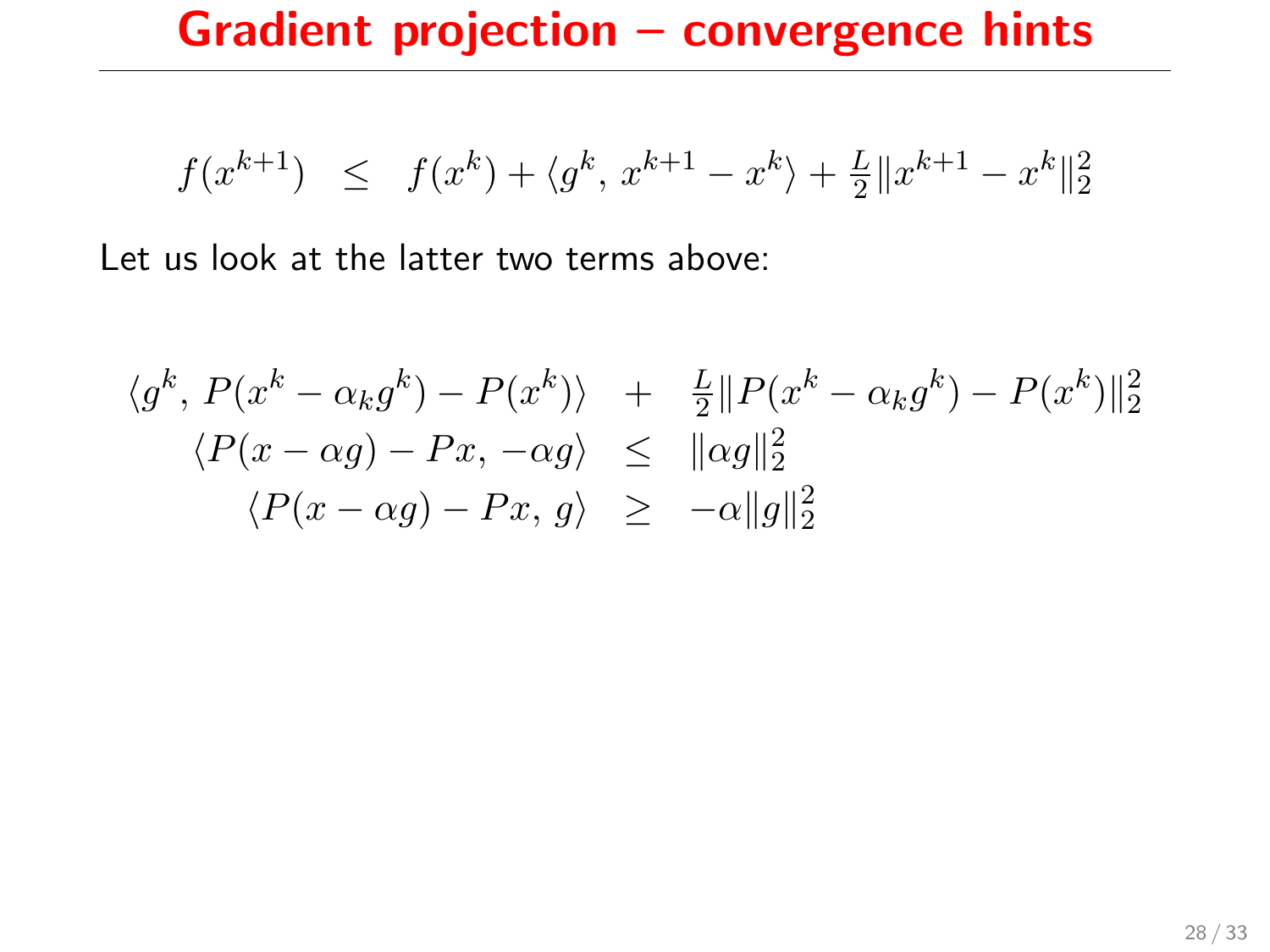$$
f(x^{k+1}) \leq f(x^k) + \langle g^k, x^{k+1} - x^k \rangle + \frac{L}{2} ||x^{k+1} - x^k||_2^2
$$

$$
\langle g^k, P(x^k - \alpha_k g^k) - P(x^k) \rangle + \frac{L}{2} ||P(x^k - \alpha_k g^k) - P(x^k) ||_2^2
$$
  

$$
\langle P(x - \alpha g) - Px, -\alpha g \rangle \le ||\alpha g||_2^2
$$
  

$$
\langle P(x - \alpha g) - Px, g \rangle \ge -\alpha ||g||_2^2
$$
  

$$
\frac{L}{2} ||P(x - \alpha g) - Px||_2^2 \le \frac{L}{2} \alpha^2 ||g||_2^2
$$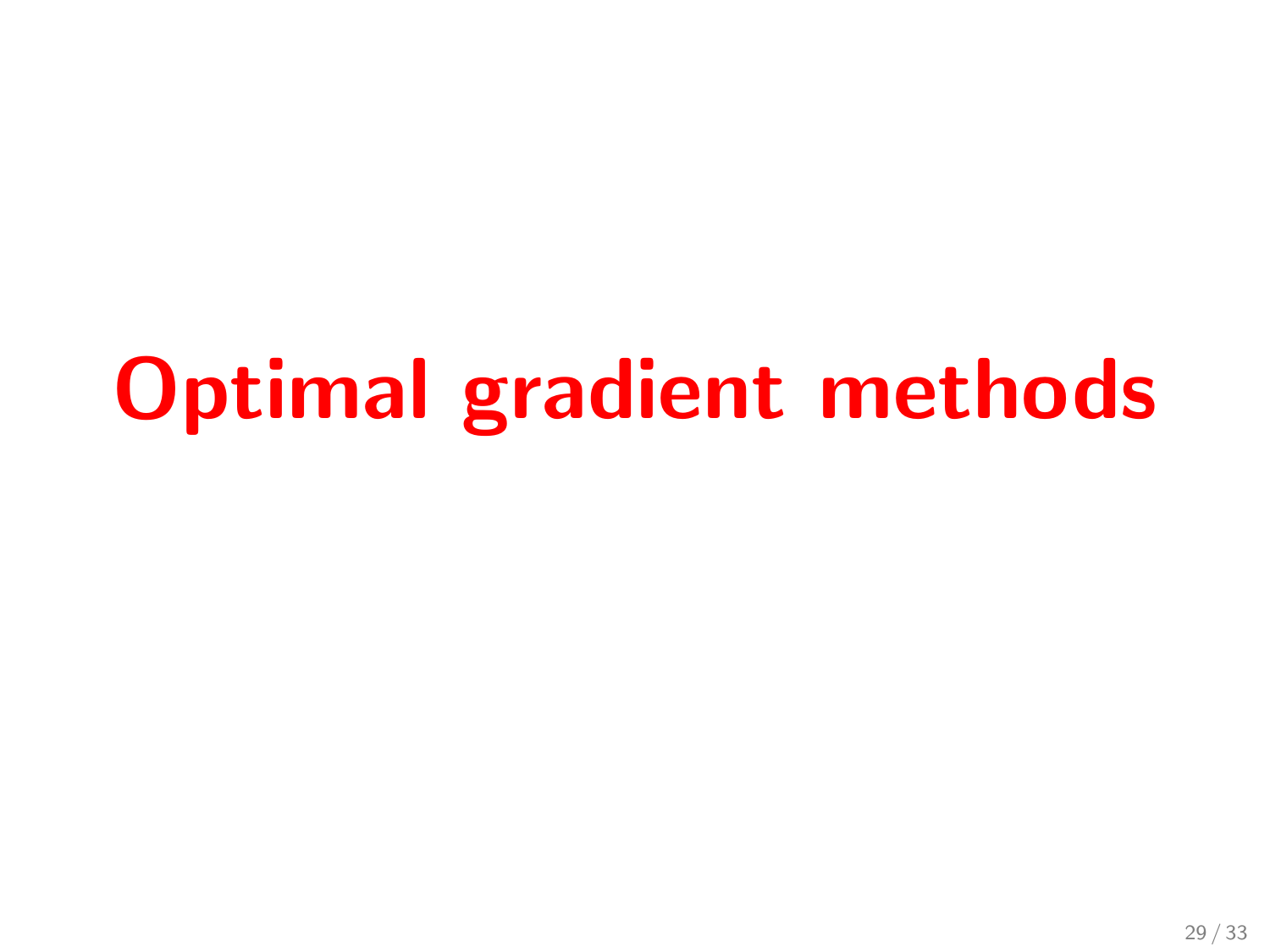We saw upper bounds:  $O(1/T)$ , and linear rate involving  $\kappa$ We saw *lower bounds:*  $O(1/T^2)$ *,* and linear rate involving  $\sqrt{\kappa}$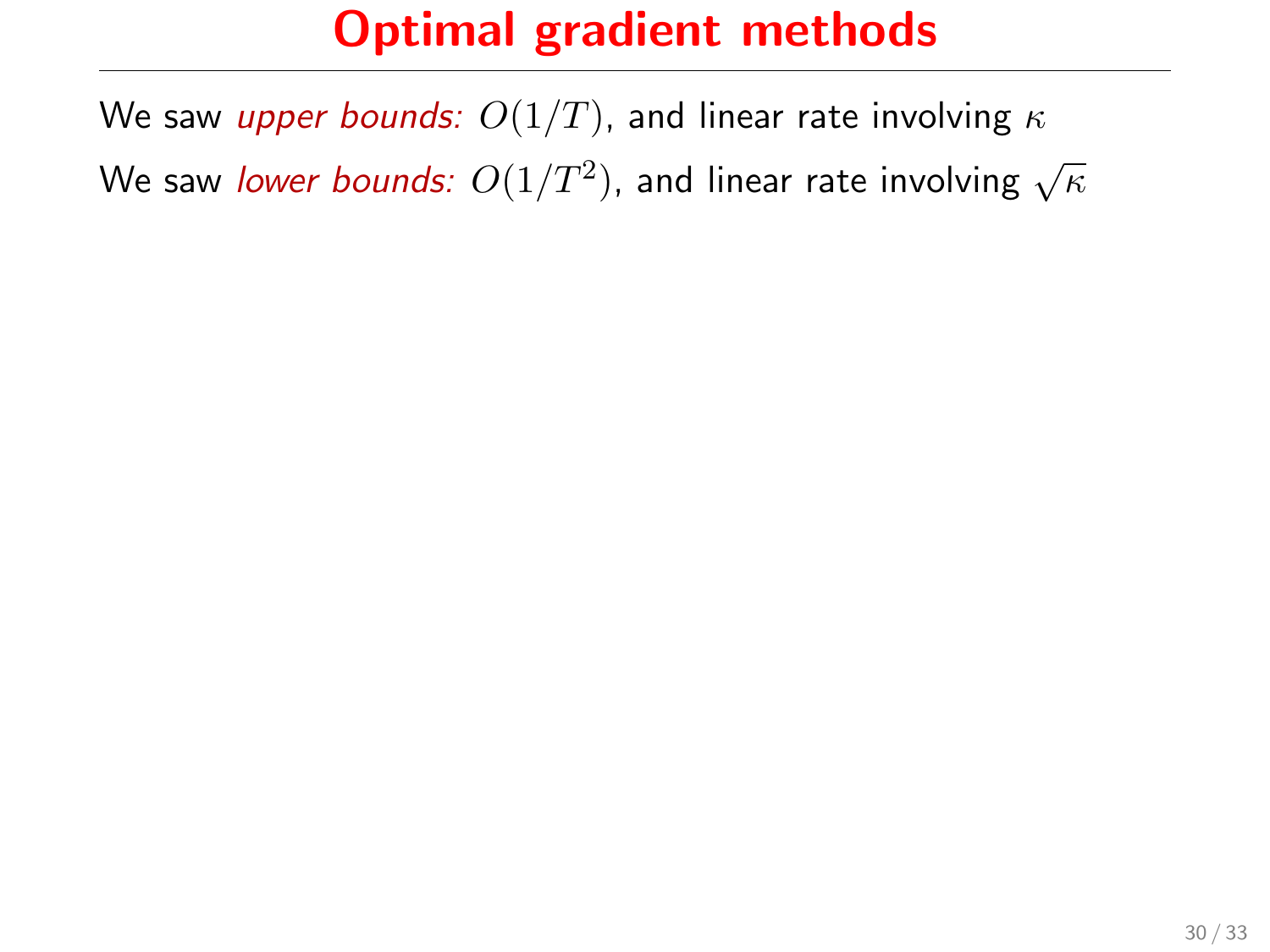We saw upper bounds:  $O(1/T)$ , and linear rate involving  $\kappa$ We saw *lower bounds:*  $O(1/T^2)$ *,* and linear rate involving  $\sqrt{\kappa}$ 

Can we close the gap?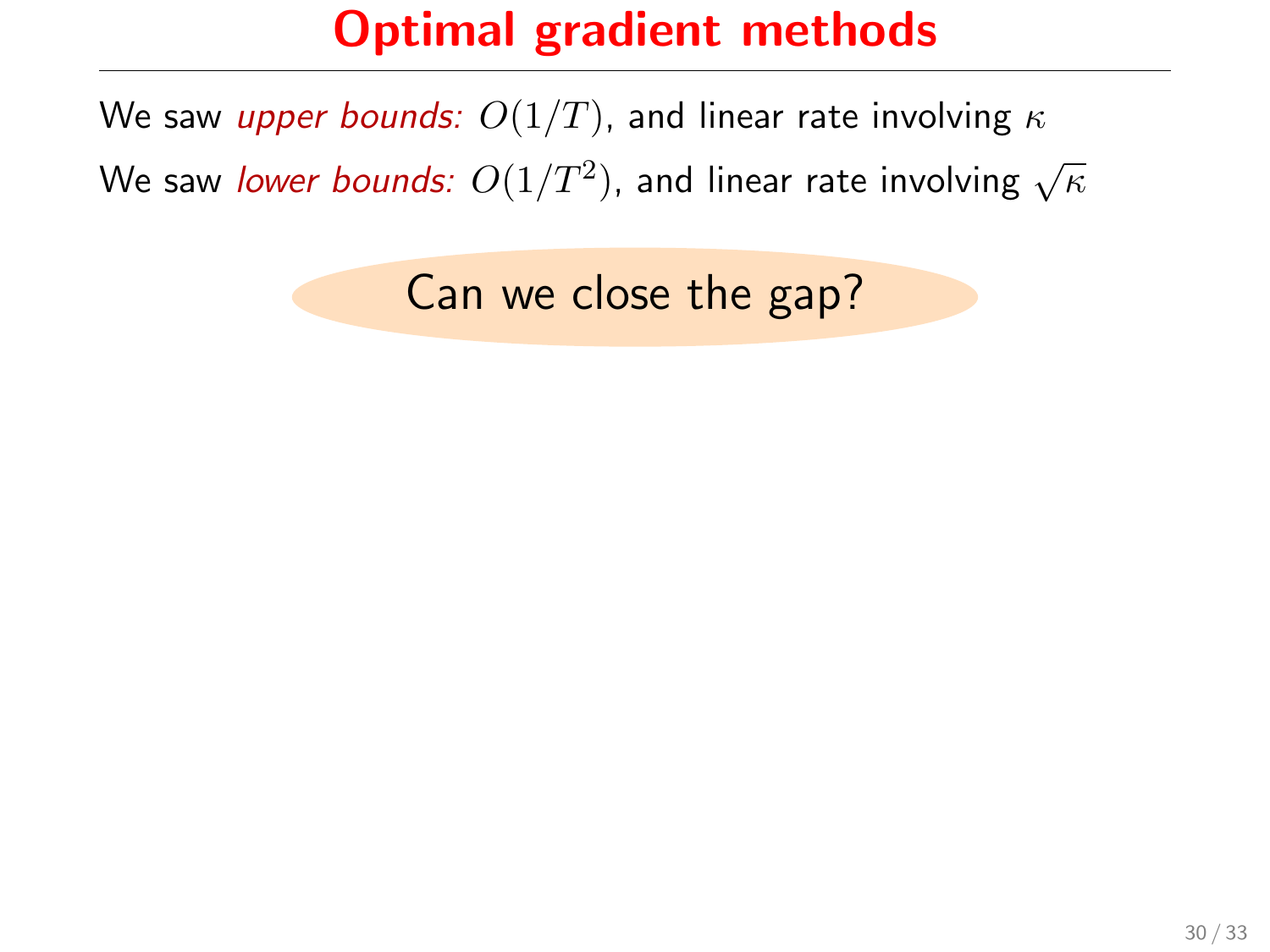We saw upper bounds:  $O(1/T)$ , and linear rate involving  $\kappa$ 

We saw *lower bounds:*  $O(1/T^2)$ *,* and linear rate involving  $\sqrt{\kappa}$ 

Can we close the gap?

Nesterov (1983) closed the gap!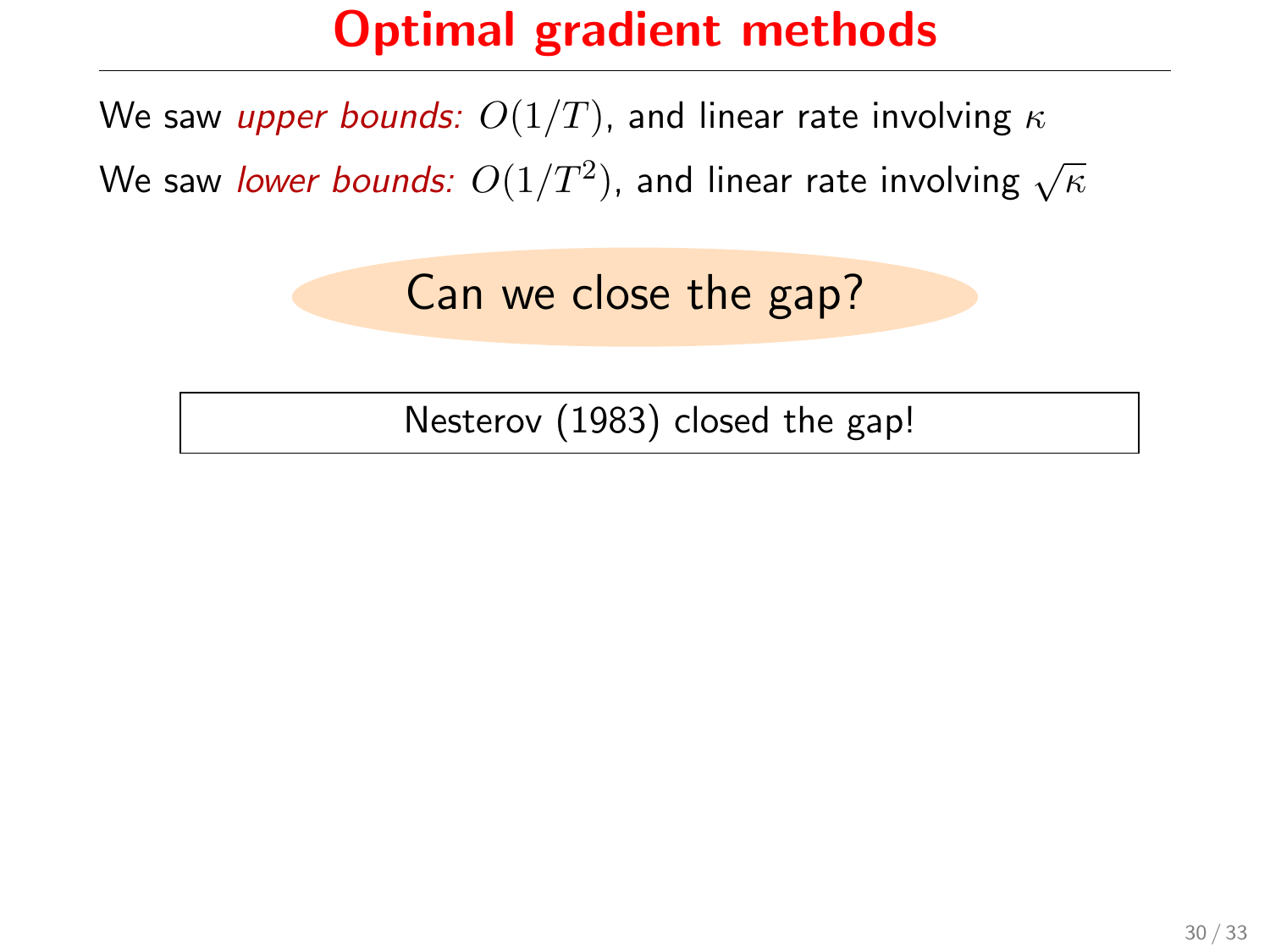We saw upper bounds:  $O(1/T)$ , and linear rate involving  $\kappa$ 

We saw *lower bounds:*  $O(1/T^2)$ *,* and linear rate involving  $\sqrt{\kappa}$ 

Can we close the gap?

Nesterov (1983) closed the gap!

Note 1: Don't insist on  $f(x_{k+1}) \leq f(x_k)$ Note 2: Use "multi-steps"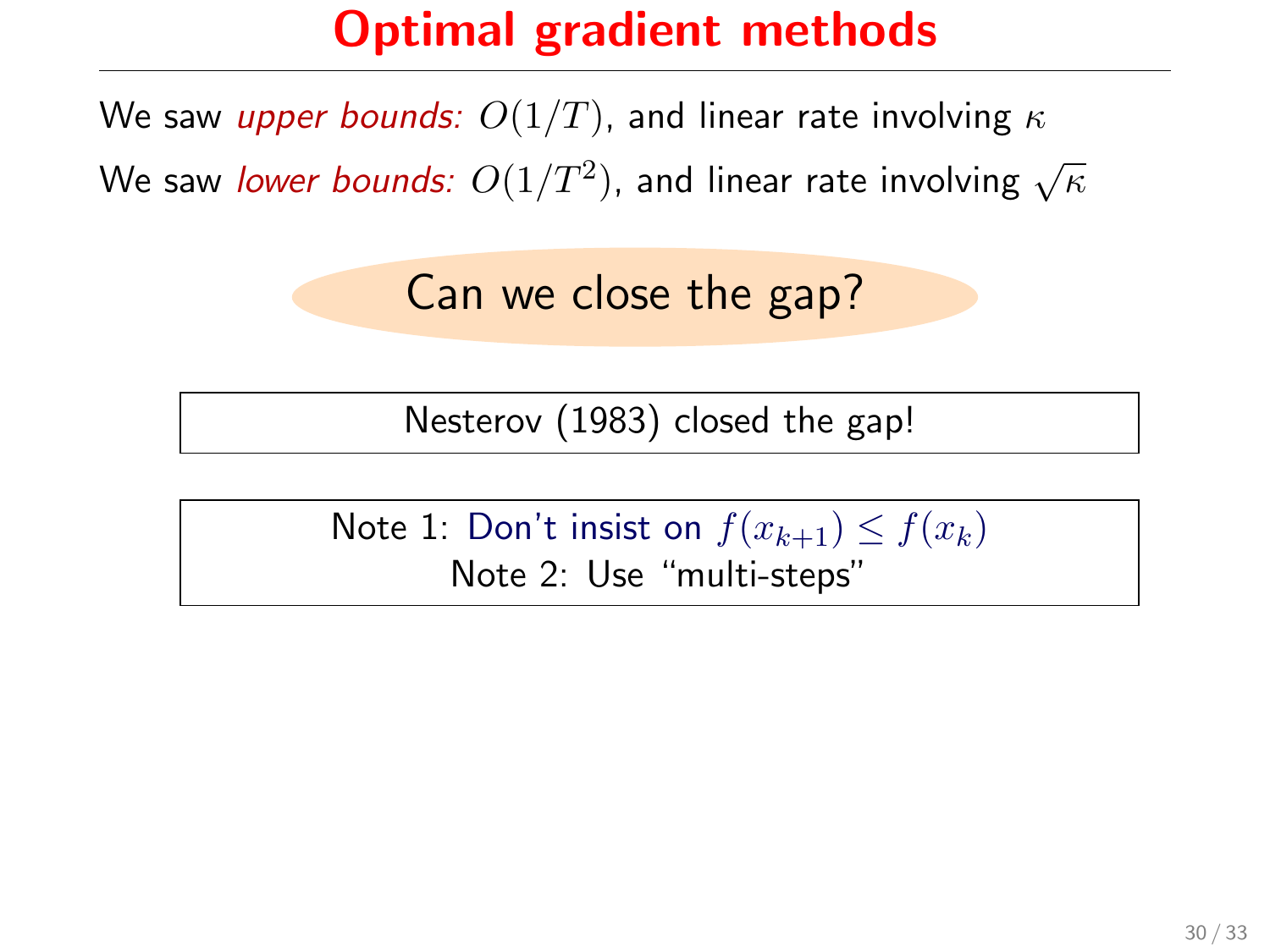$$
\blacksquare \text{ Choose } x_0 \in \mathbb{R}^n, \, \alpha_0 \in (0,1)
$$

2 Let  $y_0 \leftarrow x_0, q = \mu/L$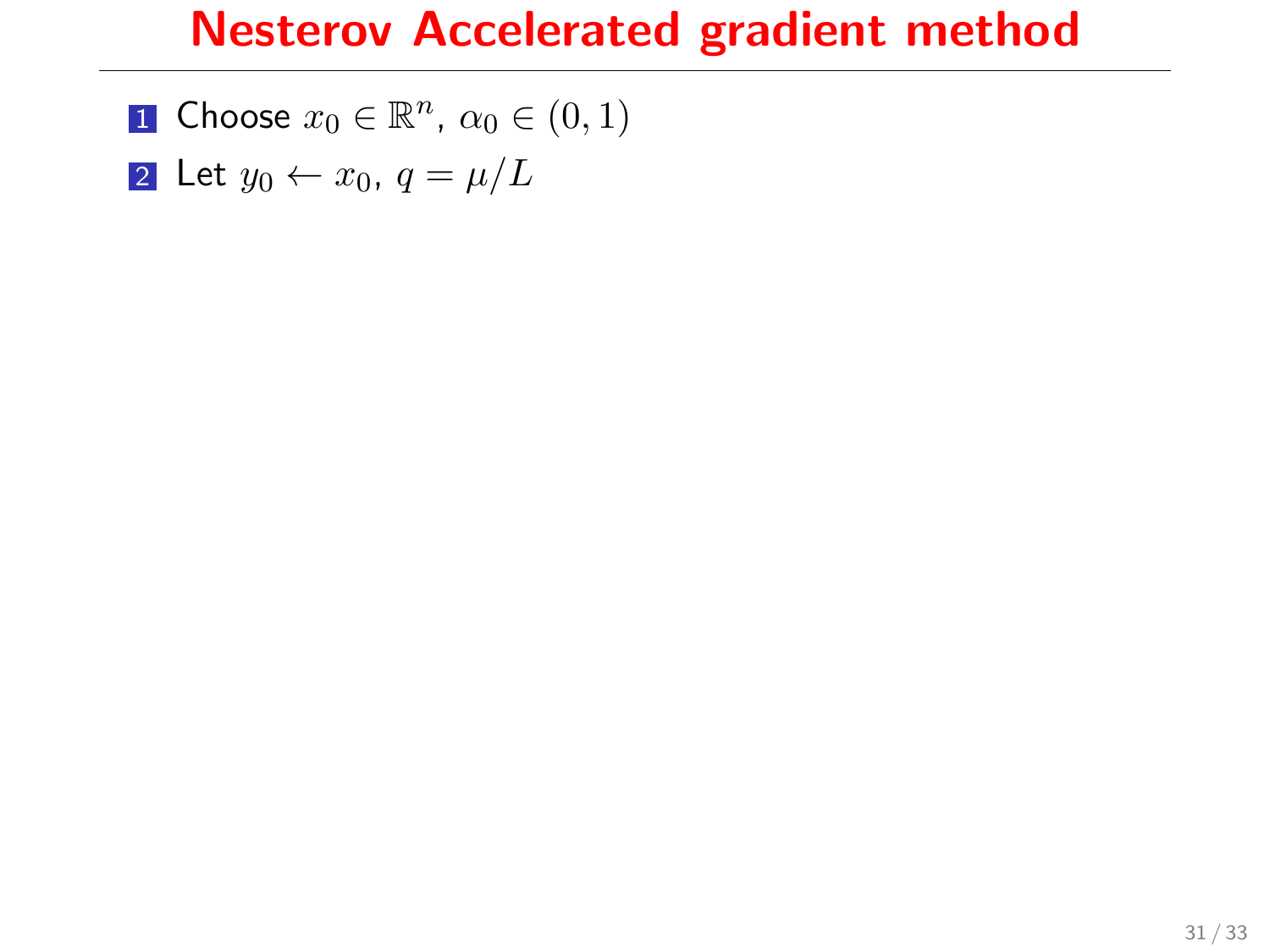$$
\blacksquare \text{ Choose } x_0 \in \mathbb{R}^n, \, \alpha_0 \in (0,1)
$$

$$
\boxed{\mathbf{2}} \ \mathsf{Let} \ y_0 \leftarrow x_0, \ q = \mu/L
$$

3 *k*-th iteration  $(k \ge 0)$ :

■ Compute 
$$
f(y_k)
$$
 and  $\nabla f(y_k)$   
Let  $x_{k+1} = y_k - \frac{1}{L} \nabla f(y_k)$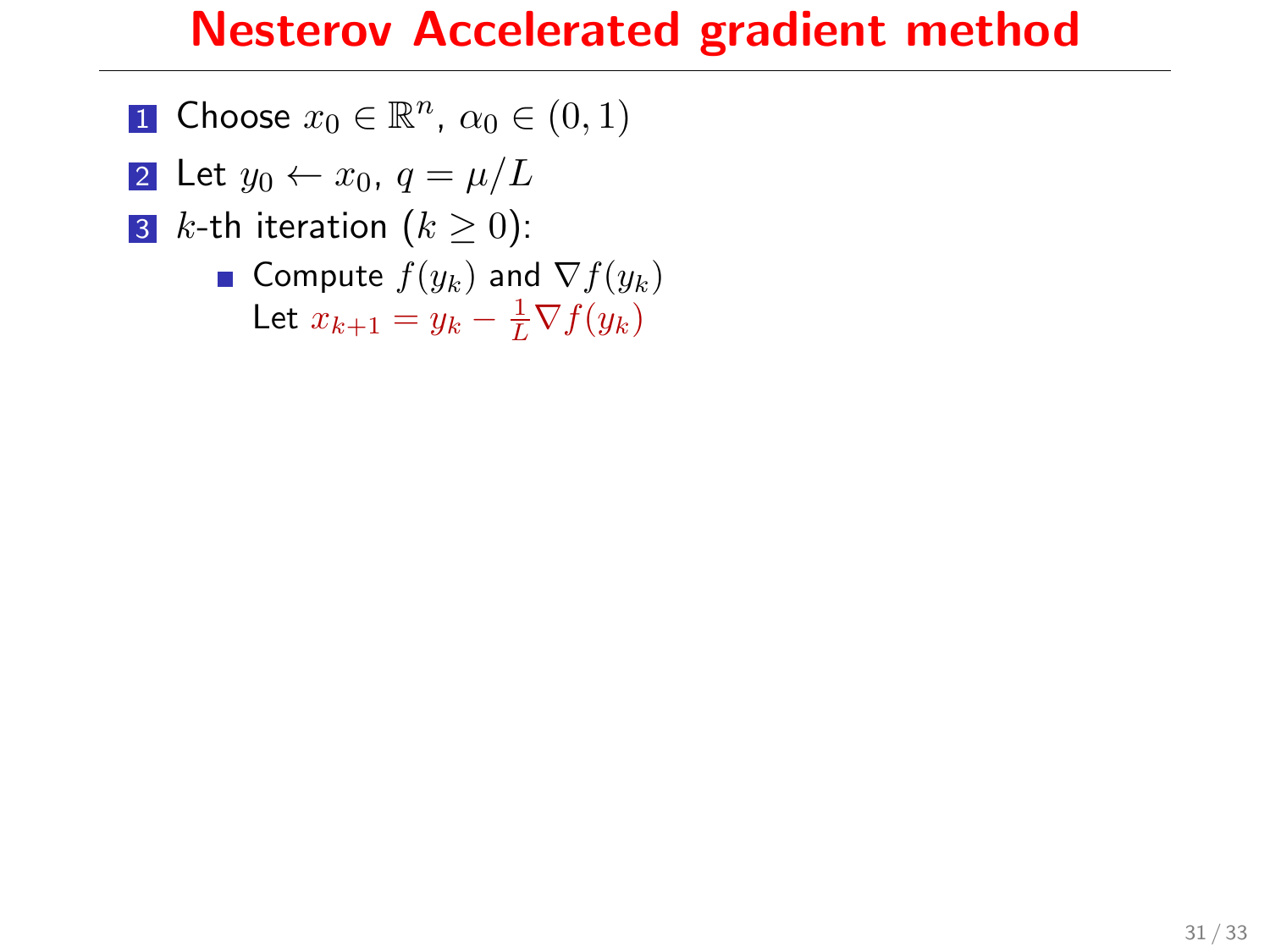$$
\blacksquare \text{ Choose } x_0 \in \mathbb{R}^n, \, \alpha_0 \in (0,1)
$$

- 2 Let  $y_0 \leftarrow x_0, q = \mu/L$
- 3 *k*-th iteration  $(k \geq 0)$ :
	- Compute  $f(y_k)$  and  $\nabla f(y_k)$ Let  $x_{k+1} = y_k - \frac{1}{L} \nabla f(y_k)$
	- **Obtain**  $\alpha_{k+1}$  by solving  $\alpha_{k+1}^2 = (1 - \alpha_{k+1})\alpha_k^2 + q\alpha_{k+1}$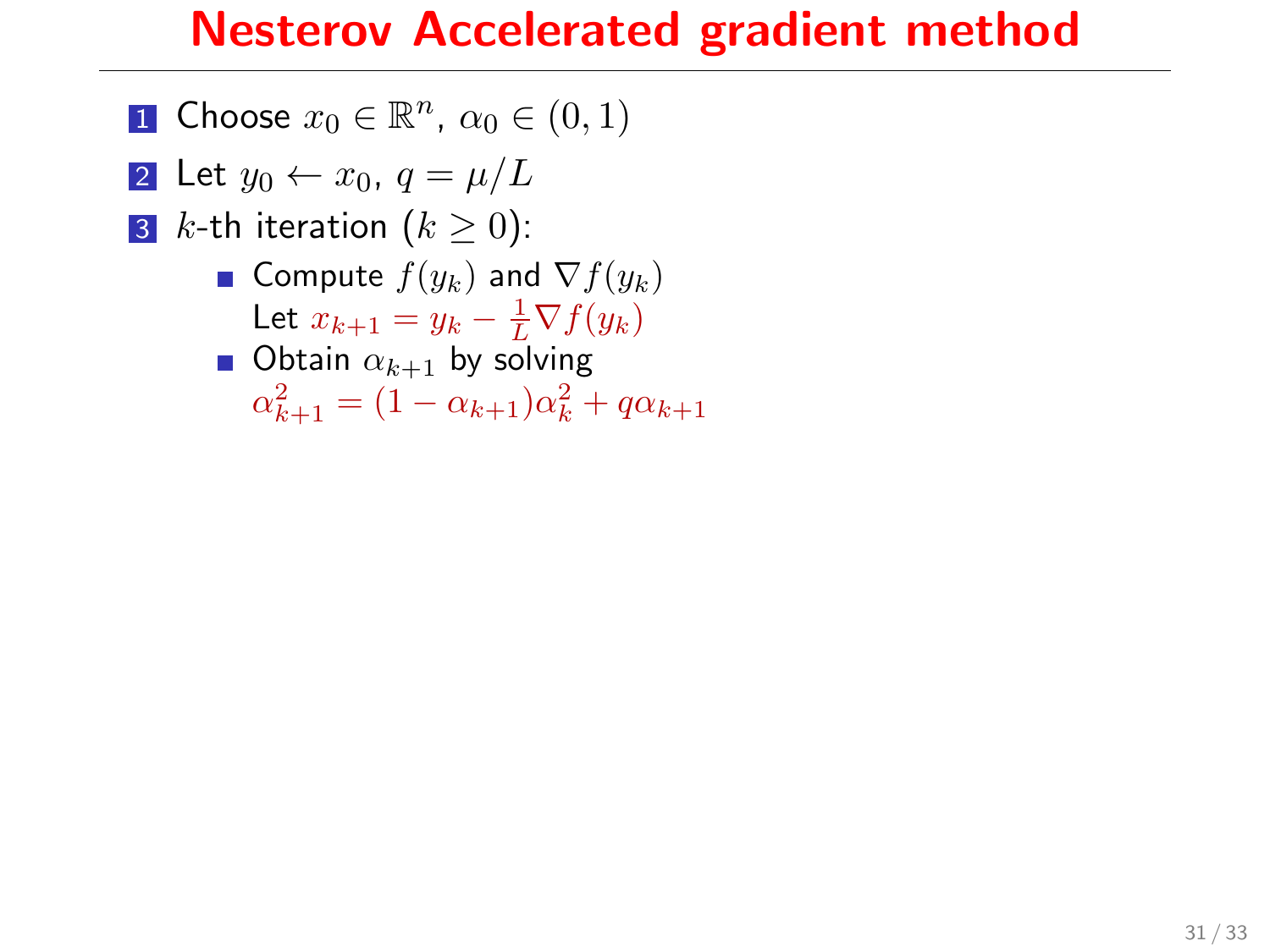$$
\blacksquare \text{ Choose } x_0 \in \mathbb{R}^n, \, \alpha_0 \in (0,1)
$$

- 2 Let  $y_0 \leftarrow x_0$ ,  $q = \mu/L$
- **3** k-th iteration  $(k > 0)$ :
	- Compute  $f(y_k)$  and  $\nabla f(y_k)$ Let  $x_{k+1} = y_k - \frac{1}{L} \nabla f(y_k)$
	- Obtain  $\alpha_{k+1}$  by solving  $\alpha_{k+1}^2 = (1 - \alpha_{k+1})\alpha_k^2 + q\alpha_{k+1}$ Let  $\beta_k = \alpha_k(1-\alpha_k)/(\alpha_k^2+\alpha_{k+1})$ , and set  $y_{k+1} = x_{k+1} + \beta_k (x_{k+1} - x_k)$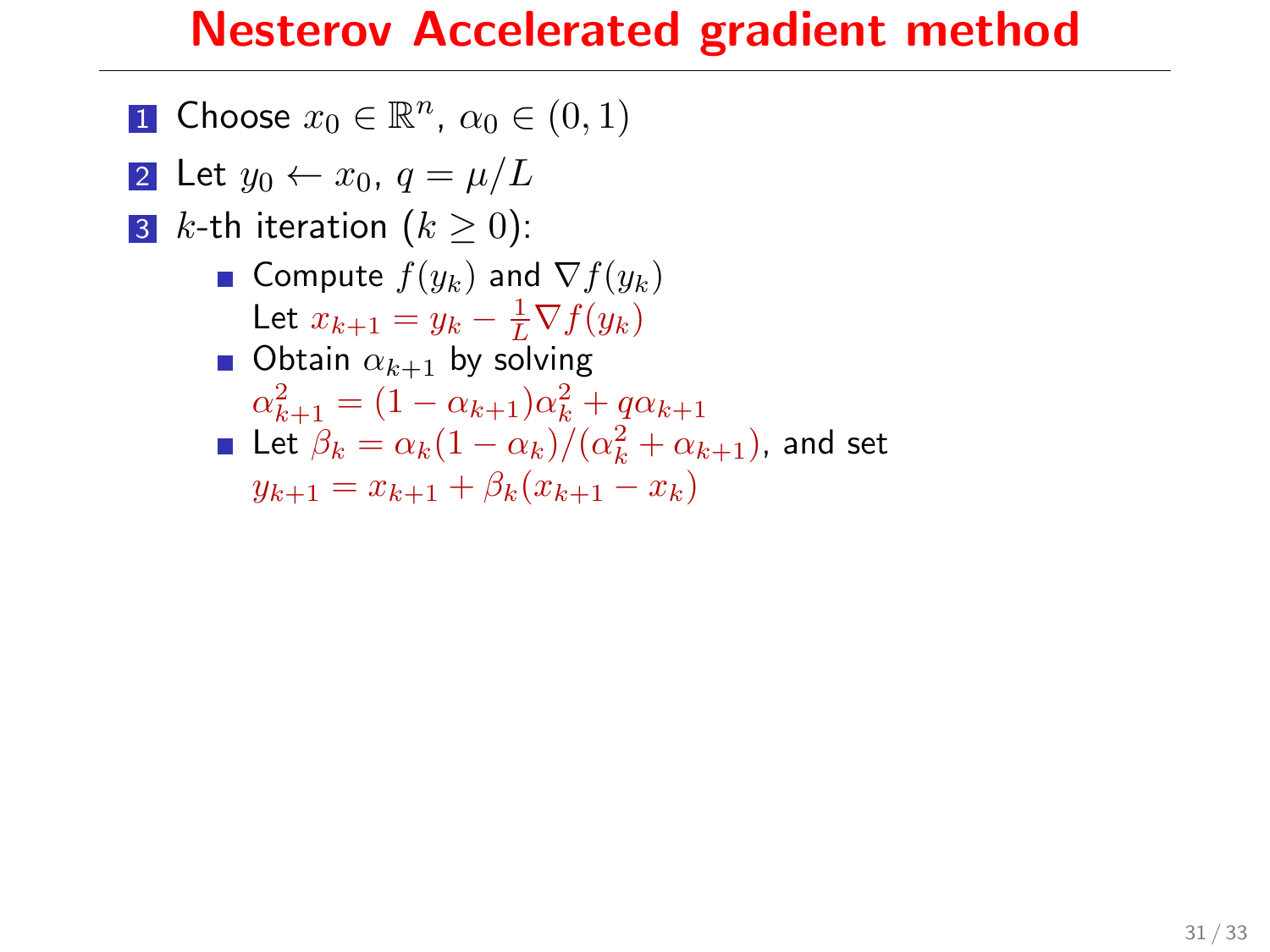#### Nesterov Accelerated gradient method

\n- **1** Choose 
$$
x_0 \in \mathbb{R}^n
$$
,  $\alpha_0 \in (0, 1)$
\n- **2** Let  $y_0 \leftarrow x_0$ ,  $q = \mu/L$
\n- **3**  $k$ -th iteration  $(k \geq 0)$ :
\n- **a** Compute  $f(y_k)$  and  $\nabla f(y_k)$
\n- **b** Let  $x_{k+1} = y_k - \frac{1}{L} \nabla f(y_k)$
\n- **b** Obtain  $\alpha_{k+1}$  by solving  $\alpha_{k+1}^2 = (1 - \alpha_{k+1})\alpha_k^2 + q\alpha_{k+1}$
\n- **c** Let  $\beta_k = \alpha_k(1 - \alpha_k)/(\alpha_k^2 + \alpha_{k+1})$ , and set  $y_{k+1} = x_{k+1} + \beta_k(x_{k+1} - x_k)$
\n

If  $\alpha_0 \ge \sqrt{\mu/L}$ , then

$$
f(x_T) - f(x^*) \le c_1 \min \left\{ \left( 1 - \sqrt{\frac{\mu}{L}} \right)^T, \frac{4L}{(2\sqrt{L} + c_2 T)^2} \right\},\,
$$

where constants  $c_1$ ,  $c_2$  depend on  $\alpha_0$ ,  $L$ ,  $\mu$ .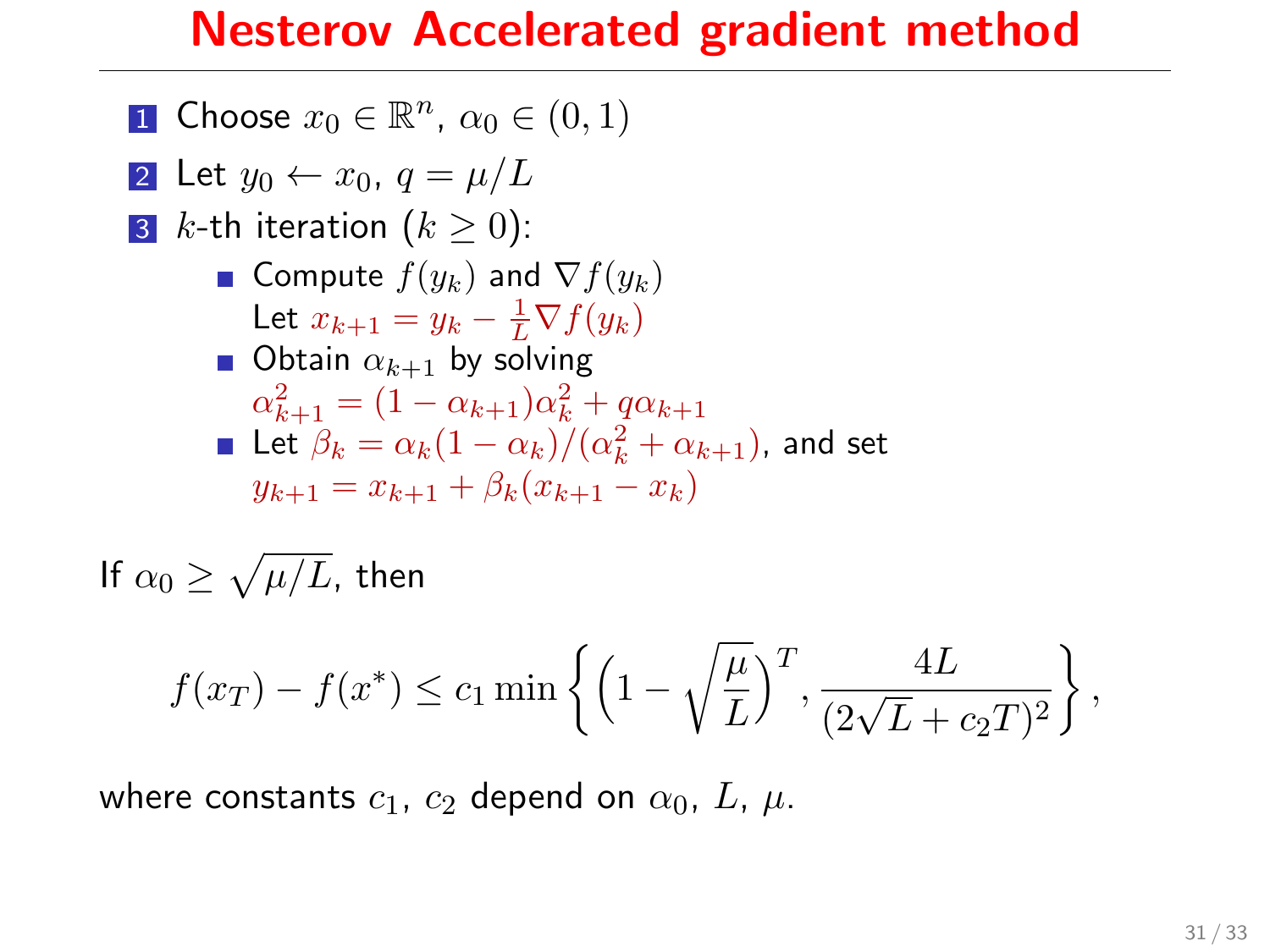### Strong-convexity – simplification

If  $\mu>0$ , select  $\alpha_0=\sqrt{\mu/L}$ . Algo becomes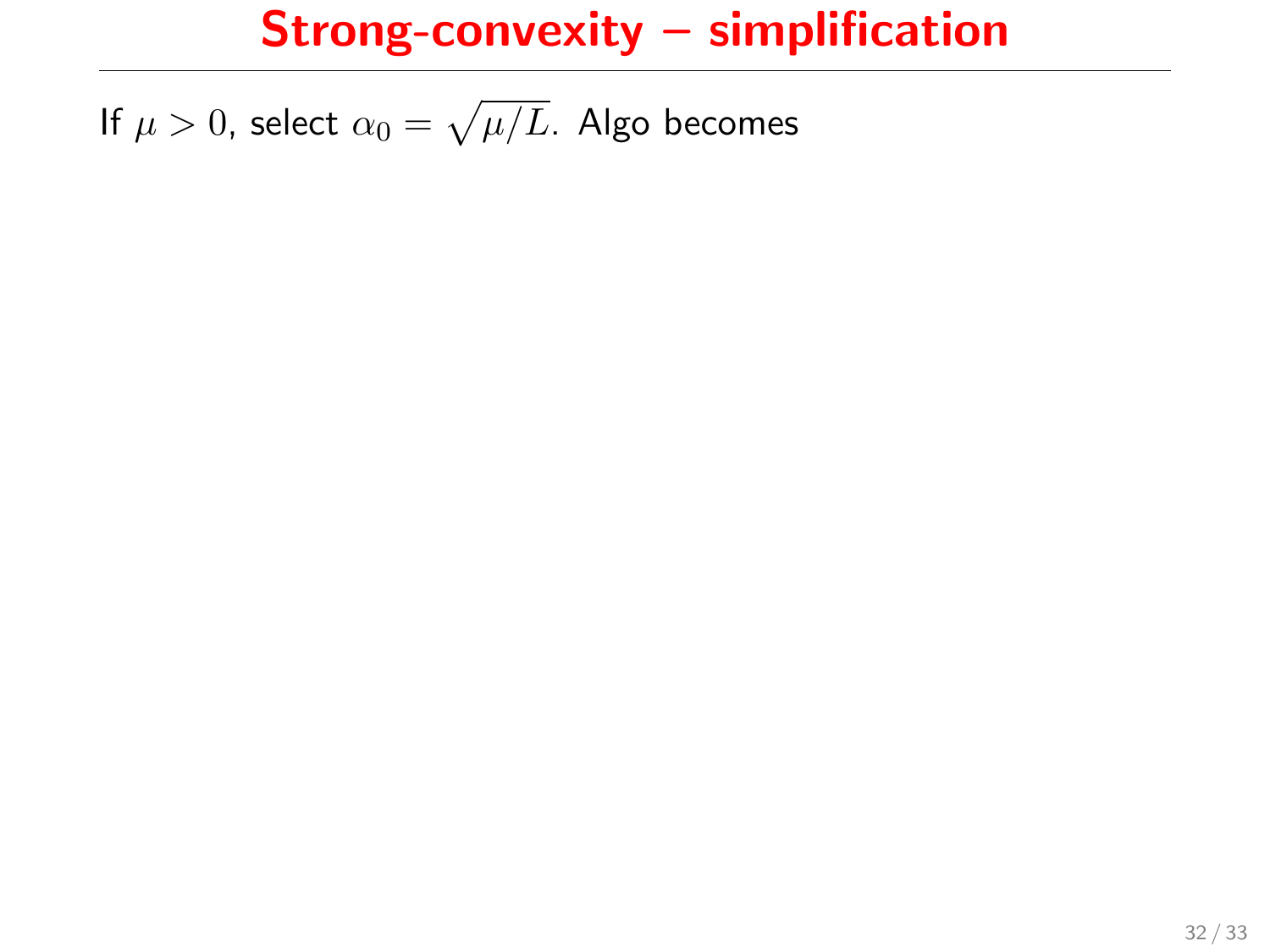# Strong-convexity – simplification

If  $\mu>0$ , select  $\alpha_0=\sqrt{\mu/L}$ . Algo becomes

- **1** Choose  $y_0 = x_0 \in \mathbb{R}^n$
- 2 *k*-th iteration  $(k \ge 0)$ :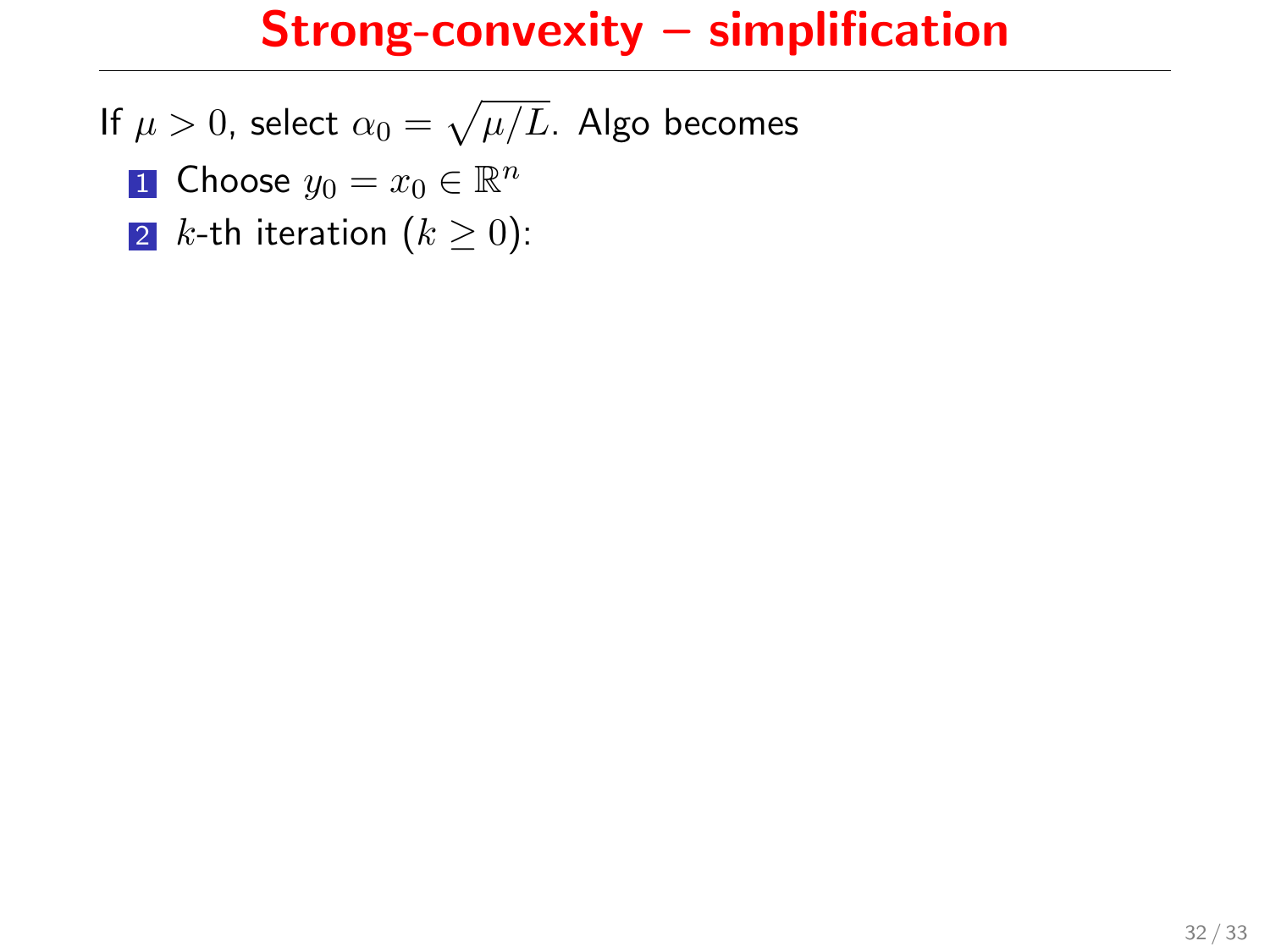# Strong-convexity – simplification

If  $\mu>0$ , select  $\alpha_0=\sqrt{\mu/L}$ . Algo becomes

**1** Choose  $y_0 = x_0 \in \mathbb{R}^n$ 2 *k*-th iteration  $(k \ge 0)$ :

$$
\begin{aligned} \blacksquare \ x_{k+1} &= y_k - \frac{1}{L} \nabla f(y_k) \\ \blacksquare \ \beta &= (\sqrt{L} - \sqrt{\mu}) / (\sqrt{L} + \sqrt{\mu}) \\ y_{k+1} &= x_{k+1} + \beta (x_{k+1} - x_k) \end{aligned}
$$

A simple multi-step method!